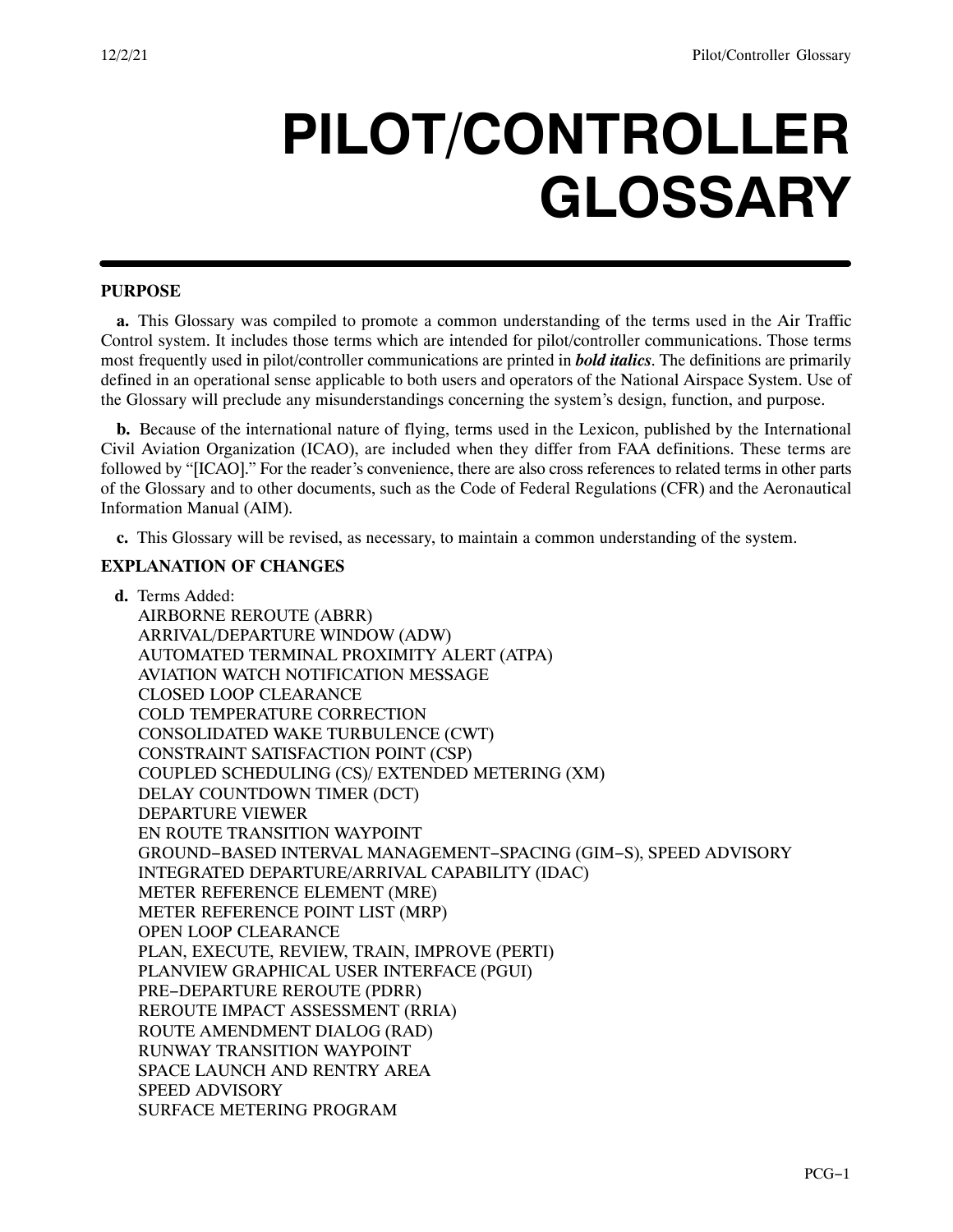SURFACE VIEWER SUSPICIOUS UAS TERMINAL FLIGHT DATA MANAGER (TFDM) TERMINAL SEQUENCING AND SPACING (TSAS) TIME-BASED MANAGEMENT (TBM) TIMELINE GRAPHICAL USER INTERFACE (TGUI) TOP OF DESCENT (TOD) TRAFFIC MANAGEMENT INITIATIVE (TMI) TRAJECTORY-BASED OPERATIONS (TBO) WAKE RE-CATEGORIZATION (RECAT)

**e.** Terms Deleted:

ACTUAL CALCULATED LANDING TIME (ACLT) AIRPORT STREAM FILTER (ASF) ARRIVAL AIRCRAFT INTERVAL (AAI) ARRIVAL SECTOR ADVISORY LIST ARRIVAL SEQUENCING PROGRAM CENTER TRACON AUTOMATION SYSTEM (CTAS) COLD TEMPERATURE COMPENSATION DELAY TIME EN ROUTE SPACING PROGRAM (ESP) FREEZE CALCULATED LANDING TIME METER FIX TIME/SLOT TIME (MFT) METERING POSITION(S) METERING POSITION LIST METER LIST METER LIST DISPLAY INTERVAL TENTATIVE CALCULATED LANDING TIME (TCLT) TRANSITION WAYPOINT VERTEX VERTEX TIME OF ARRIVAL

**f.** Terms Modified:

AIR TRAFFIC CONTROL SYSTEM COMMAND CENTER (ATCSCC) ARRIVAL SECTOR COMMON ROUTE EN ROUTE TRANSITION FLIGHT SERVICE STATION (FSS) METER FIX ARC METERING NATIONAL FLIGHT DATA DIGEST (NFDD) NOTICE TO AIRMEN (NOTAM) OFF-ROUTE OBSTRUCTION CLEARANCE ALTITUDE (OROCA) RUNWAY TRANSITION SEGMENTS OF A SID/STAR TIME BASED FLOW MANAGEMENT (TBFM) TRAFFIC MANAGEMENT PROGRAM ALERT **TRANSITION** WEATHER RECONNAISSANCE AREA (WRA)

**g.** Editorial/format changes were made where necessary. Revision bars were not used due to the insignificant nature of the changes.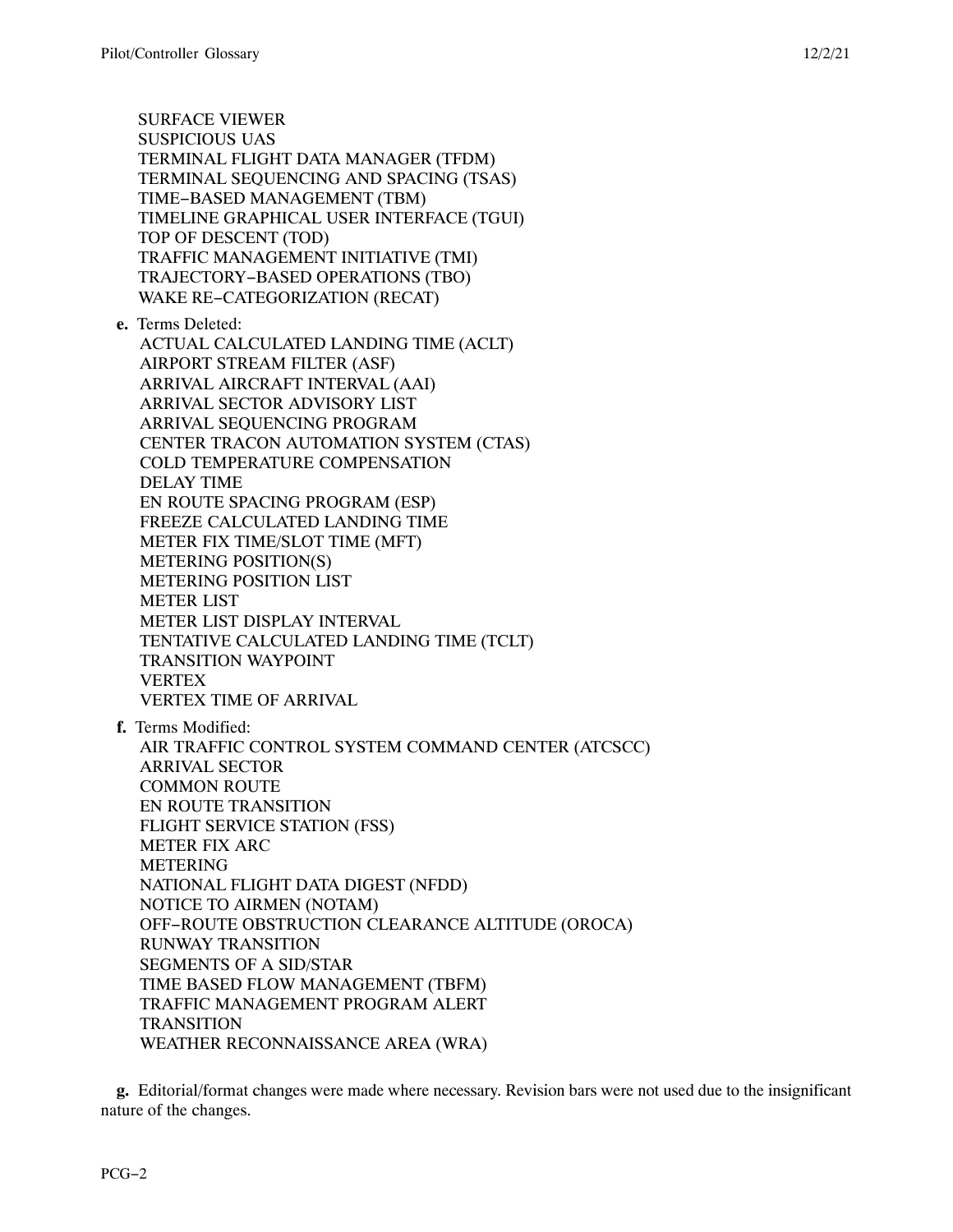

#### $AAR$ (See AIRPORT ARRIVAL RATE.)

ABBREVIATED IFR FLIGHT PLANS- An only aircraft identification, location, and pilot request. Other information may be requested if authorization by ATC requiring pilots to submit only that information needed for the purpose of ATC. It includes only a small portion of the usual IFR flight plan information. In certain instances, this may be needed by ATC for separation/control purposes. It is frequently used by aircraft which are airborne and desire an instrument approach or by aircraft which are on the ground and desire a climb to VFR-on-top.

(See VFR-ON-TOP.) (Refer to AIM.)

*ABEAM* – An aircraft is "abeam" a fix, point, or object when that fix, point, or object is approximately 90 degrees to the right or left of the aircraft track. Abeam indicates a general position rather than a precise point.

ABORT- To terminate a preplanned aircraft maneuver; e.g., an aborted takeoff.

# ABRR-

(See AIRBORNE REROUTE)

```
ACC [ICAO]-
```
(See ICAO term AREA CONTROL CENTER.)

ACCELERATE-STOP DISTANCE AVAILABLE-The runway plus stopway length declared available and suitable for the acceleration and deceleration of an airplane aborting a takeoff.

ACCELERATE-STOP DISTANCE AVAILABLE  $[ICAO]$  - The length of the take-off run available plus the length of the stopway if provided.

# ACDO-

(See AIR CARRIER DISTRICT OFFICE.)

*ACKNOWLEDGE* – Let me know that you have received and understood this message.

# ACL-

(See AIRCRAFT LIST.)

#### $ACLS-$ (See AUTOMATIC CARRIER LANDING SYSTEM.)

 abnormal attitude, or abnormal acceleration not ACROBATIC FLIGHT- An intentional maneuver involving an abrupt change in an aircraft's attitude, an necessary for normal flight.

(See ICAO term ACROBATIC FLIGHT.) (Refer to 14 CFR Part 91.)

ACROBATIC FLIGHT [ICAO]- Maneuvers intentionally performed by an aircraft involving an abrupt change in its attitude, an abnormal attitude, or an abnormal variation in speed.

#### **ACTIVE RUNWAY-**

(See RUNWAY IN USE/ACTIVE RUNWAY/DUTY RUNWAY.)

ACTUAL NAVIGATION PERFORMANCE  $(ANP)$ -

(See REQUIRED NAVIGATION PERFORMANCE.)

ADDITIONAL SERVICES- Advisory information provided by ATC which includes but is not limited to the following:

**a.** Traffic advisories.

**b.** Vectors, when requested by the pilot, to assist aircraft receiving traffic advisories to avoid observed traffic.

 verified (reading correctly) automatic altitude **c.** Altitude deviation information of 300 feet or more from an assigned altitude as observed on a readout (Mode C).

**d.** Advisories that traffic is no longer a factor.

- **e.** Weather and chaff information.
- **f.** Weather assistance.
- **g.** Bird activity information.

**h.** Holding pattern surveillance. Additional services are provided to the extent possible contingent only upon the controller's capability to fit them into the performance of higher priority duties and on the basis of limitations of the radar, volume of traffic, frequency congestion, and controller workload. The controller has complete discretion for determining if he/she is able to provide or continue to provide a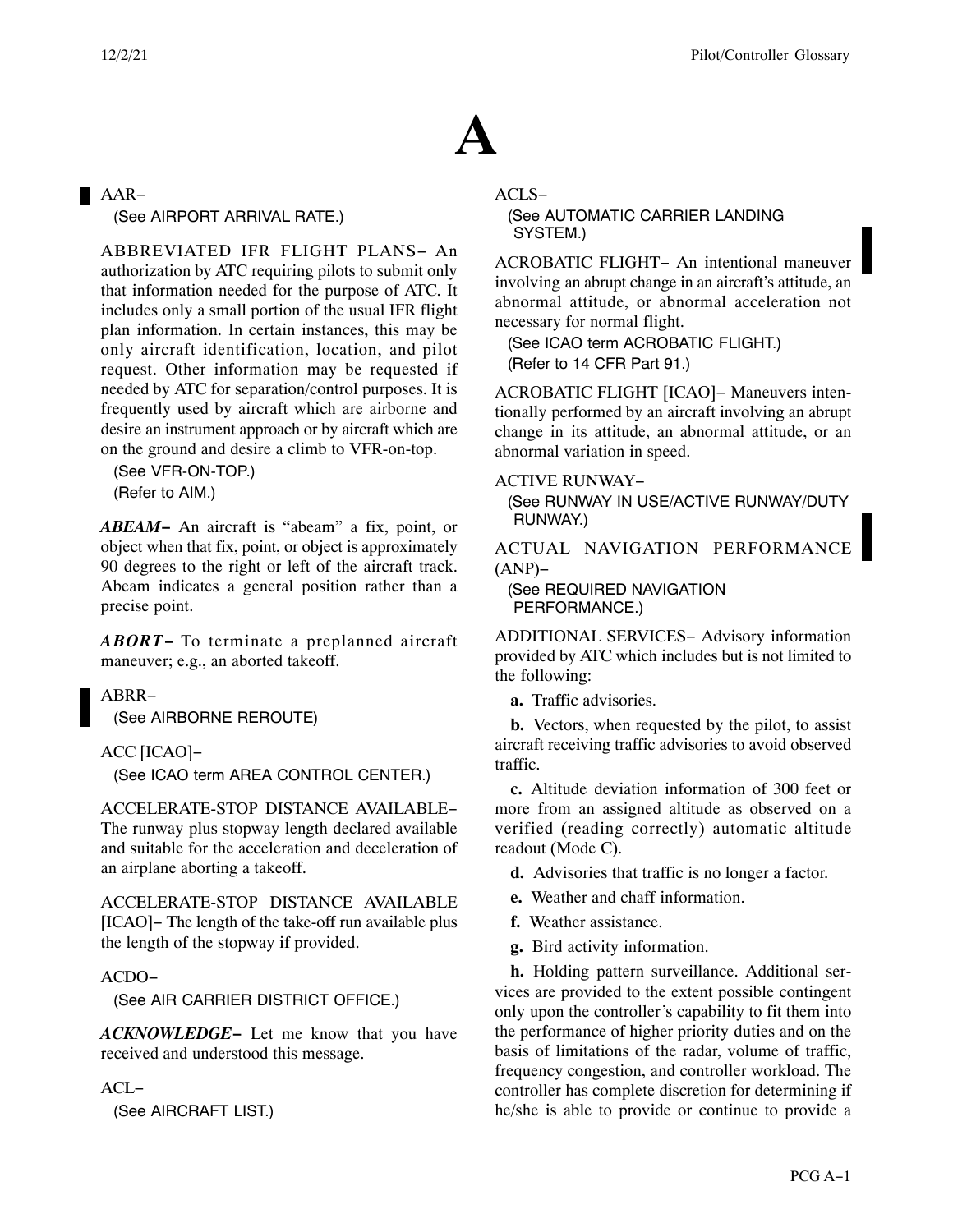service in a particular case. The controller's reason not to provide or continue to provide a service in a particular case is not subject to question by the pilot and need not be made known to him/her.

(See TRAFFIC ADVISORIES.) (Refer to AIM.)

# $ADF-$

(See AUTOMATIC DIRECTION FINDER.)

# $ADIZ-$

(See AIR DEFENSE IDENTIFICATION ZONE.)

# ADLY-

(See ARRIVAL DELAY.)

ADMINISTRATOR- The Federal Aviation Administrator or any person to whom he/she has delegated his/her authority in the matter concerned.

### $ADR-$

(See AIRPORT DEPARTURE RATE.)

ADS [ICAO]-

(See ICAO term AUTOMATIC DEPENDENT SURVEILLANCE.)

 $ADS-B-$ 

(See AUTOMATIC DEPENDENT SURVEILLANCE-BROADCAST.)

 $ADS-C$ 

(See AUTOMATIC DEPENDENT SURVEILLANCE-CONTRACT.)

*ADVISE INTENTIONSï* Tell me what you plan to do.

ADVISORY- Advice and information provided to assist pilots in the safe conduct of flight and aircraft movement.

(See ADVISORY SERVICE.)

ADVISORY FREQUENCY- The appropriate frequency to be used for Airport Advisory Service.

(See LOCAL AIRPORT ADVISORY.)

(See UNICOM.)

(Refer to ADVISORY CIRCULAR NO. 90-66.) (Refer to AIM.)

ADVISORY SERVICE- Advice and information provided by a facility to assist pilots in the safe conduct of flight and aircraft movement.

(See ADDITIONAL SERVICES.) (See LOCAL AIRPORT ADVISORY.) (See RADAR ADVISORY.) (See SAFETY ALERT.) (See TRAFFIC ADVISORIES.) (Refer to AIM.)

 $ADW-$ 

(See ARRIVAL DEPARTURE WINDOW)

AERIAL REFUELING – A procedure used by the military to transfer fuel from one aircraft to another during flight.

(Refer to VFR/IFR Wall Planning Charts.)

AERODROME– A defined area on land or water (including any buildings, installations and equipment) intended to be used either wholly or in part for the arrival, departure, and movement of aircraft.

AERODROME BEACON [ICAO]- Aeronautical beacon used to indicate the location of an aerodrome from the air.

AERODROME CONTROL SERVICE [ICAO]- Air traffic control service for aerodrome traffic.

AERODROME CONTROL TOWER [ICAO]- A unit established to provide air traffic control service to aerodrome traffic.

AERODROME ELEVATION [ICAO]- The elevation of the highest point of the landing area.

AERODROME TRAFFIC CIRCUIT [ICAO]– The specified path to be flown by aircraft operating in the vicinity of an aerodrome.

 indicate the location of an airport, a heliport, a landmark, a certain point of a Federal airway in AERONAUTICAL BEACON- A visual NAVAID displaying flashes of white and/or colored light to mountainous terrain, or an obstruction.

(See AIRPORT ROTATING BEACON.) (Refer to AIM.)

AERONAUTICAL CHART- A map used in air topographic features, hazards and obstructions, navigation containing all or part of the following: navigation aids, navigation routes, designated airspace, and airports. Commonly used aeronautical charts are:

**a.** Sectional Aeronautical Charts (1:500,000)– Designed for visual navigation of slow or medium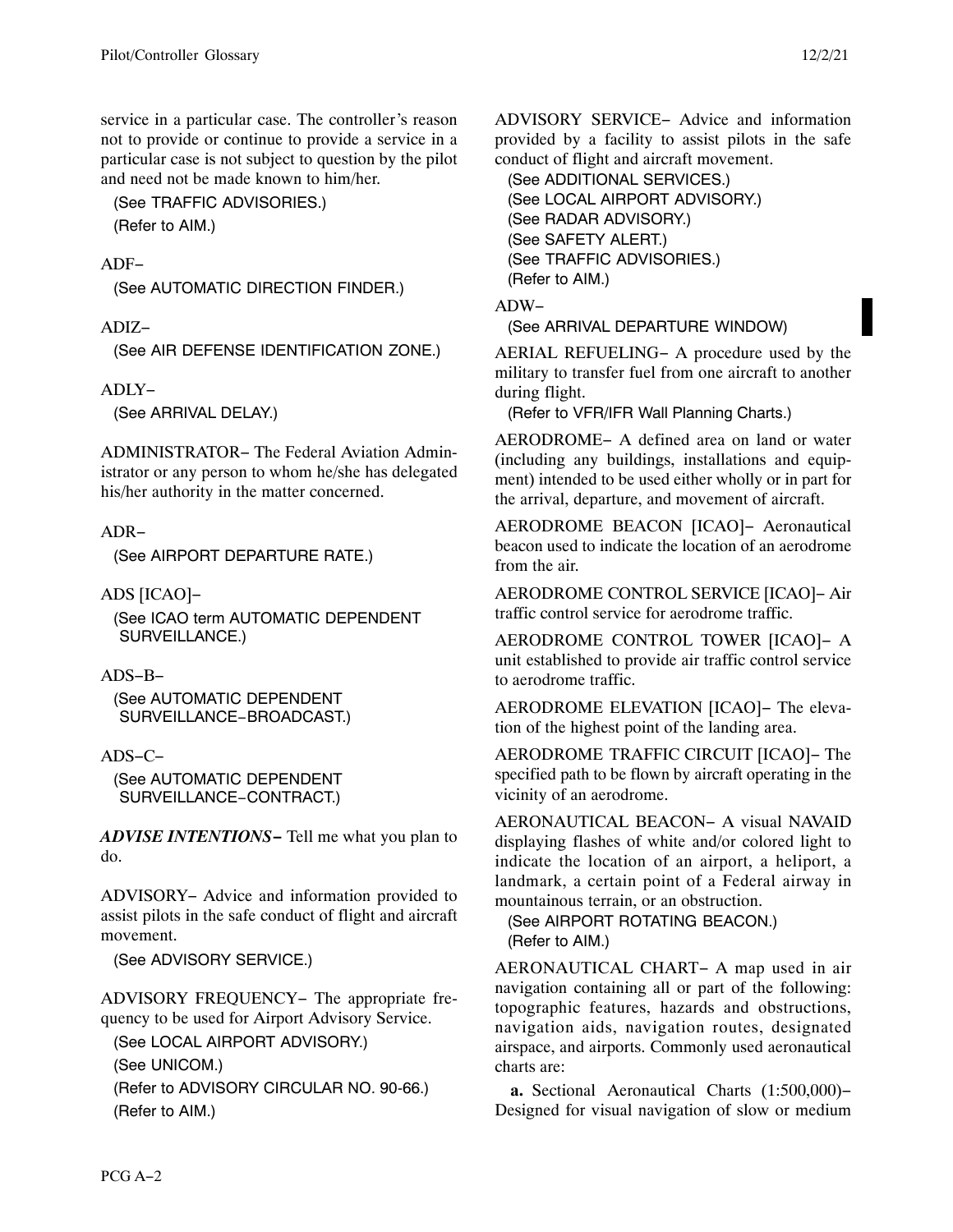selection of visual check points for VFR flight. aids to navigation, airports, controlled airspace, speed aircraft. Topographic information on these charts features the portrayal of relief and a judicious Aeronautical information includes visual and radio permanent special use airspace (SUA), obstructions, and related data.

 Depict Class B airspace which provides for the **b.** VFR Terminal Area Charts  $(1:250,000)$ control or segregation of all the aircraft within Class B airspace. The chart depicts topographic information and aeronautical information which includes visual and radio aids to navigation, airports, controlled airspace, permanent SUA, obstructions, and related data.

c. En Route Low Altitude Charts- Provide aeronautical information for en route instrument navigation (IFR) in the low altitude stratum. en route and minimum obstruction clearance Information includes the portrayal of airways, limits of controlled airspace, position identification and frequencies of radio aids, selected airports, minimum altitudes, airway distances, reporting points, permanent SUA, and related data. Area charts, which are a part of this series, furnish terminal data at a larger scale in congested areas.

d. En Route High Altitude Charts- Provide aeronautical information for en route instrument navigation (IFR) in the high altitude stratum. Information includes the portrayal of jet routes, identification and frequencies of radio aids, selected airports, distances, time zones, special use airspace, and related information.

**e.** Instrument Approach Procedure (IAP) Charts-Portray the aeronautical data which is required to execute an instrument approach to an airport. These charts depict the procedures, including all related data, and the airport diagram. Each procedure is designated for use with a specific type of electronic navigation system including NDB, TACAN, VOR, ILS RNAV and GLS. These charts are identified by the type of navigational aid(s)/equipment required to provide final approach guidance.

 Designed to expedite clearance delivery and to f. Instrument Departure Procedure (DP) Chartsfacilitate transition between takeoff and en route operations. Each DP is presented as a separate chart and may serve a single airport or more than one airport in a given geographical location.

 Designed to expedite air traffic control arrival route and instrument approach operations. Each g. Standard Terminal Arrival (STAR) Chartsprocedures and to facilitate transition between en STAR procedure is presented as a separate chart and may serve a single airport or more than one airport in a given geographical location.

**h.** Airport Taxi Charts-Designed to expedite the efficient and safe flow of ground traffic at an airport. These charts are identified by the official airport name; e.g., Ronald Reagan Washington National Airport.

(See ICAO term AERONAUTICAL CHART.)

AERONAUTICAL CHART [ICAO]- A representation of a portion of the earth, its culture and relief, specifically designated to meet the requirements of air navigation.

AERONAUTICAL INFORMATION MANUAL  $(AIM)$ – A primary FAA publication whose purpose is to instruct airmen about operating in the National Airspace System of the U.S. It provides basic flight information, ATC Procedures and general instructional information concerning health, medical facts, factors affecting flight safety, accident and hazard reporting, and types of aeronautical charts and their use.

AERONAUTICAL INFORMATION PUBLICA-TION (AIP)  $[ICAO]$ – A publication issued by or with the authority of a State and containing aeronautical information of a lasting character essential to air navigation.

(See CHART SUPPLEMENT U.S.)

AERONAUTICAL INFORMATION SERVICES (AIS)- A facility in Silver Spring, MD, established by FAA to operate a central aeronautical information service for the collection, validation, and dissemination of aeronautical data in support of the activities of government, industry, and the aviation community. The information is published in the National Flight Data Digest.

(See NATIONAL FLIGHT DATA DIGEST.)

*AFFIRMATIVE* - Yes.

AFIS-

(See AUTOMATIC FLIGHT INFORMATION SERVICE – ALASKA FSSs ONLY.)

 $AFP-$ 

(See AIRSPACE FLOW PROGRAM.)

 $AHA$ 

(See AIRCRAFT HAZARD AREA.)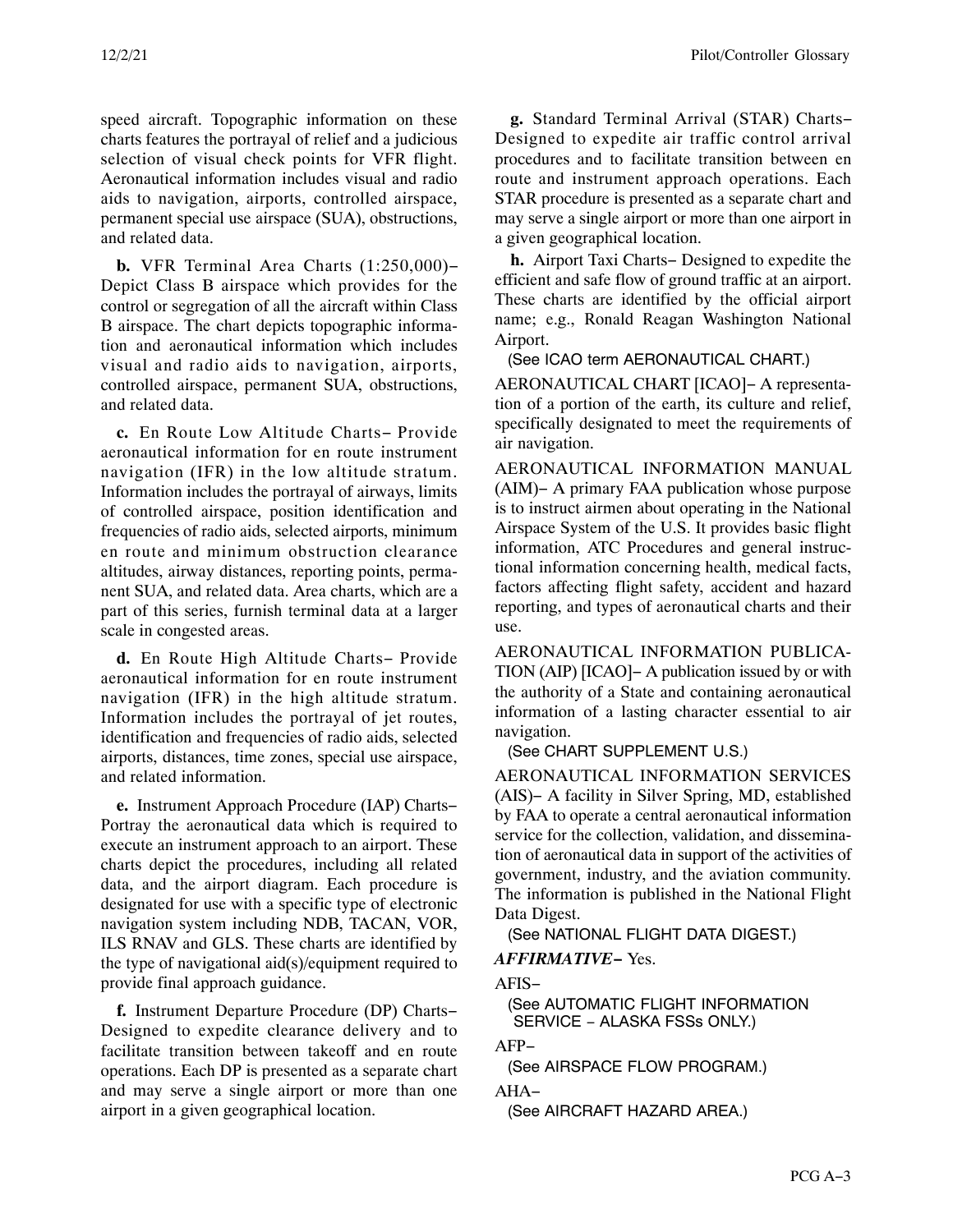# $AlM-$ (See AERONAUTICAL INFORMATION MANUAL.)

AIP [ICAO]-(See ICAO term AERONAUTICAL INFORMATION PUBLICATION.)

 the certification and operation of scheduled air AIR CARRIER DISTRICT OFFICE- An FAA field office serving an assigned geographical area, staffed with Flight Standards personnel serving the aviation industry and the general public on matters related to carriers and other large aircraft operations.

 This condition exists when an attack upon the AIR DEFENSE EMERGENCY- A military emergency condition declared by a designated authority. continental U.S., Alaska, Canada, or U.S. installations in Greenland by hostile aircraft or missiles is considered probable, is imminent, or is taking place.

(Refer to AIM.)

 ready identification, location, and control of all AIR DEFENSE IDENTIFICATION ZONE (ADIZ)-An area of airspace over land or water in which the aircraft (except for Department of Defense and law enforcement aircraft) is required in the interest of national security.

Note: ADIZ locations and operating and flight plan requirements for civil aircraft operations are specified in 14 CFR Part 99.

(Refer to AIM.)

 information, for signaling, for radio-directional AIR NAVIGATION FACILITY- Any facility used in, available for use in, or designed for use in, aid of air navigation, including landing areas, lights, any apparatus or equipment for disseminating weather finding, or for radio or other electrical communication, and any other structure or mechanism having a similar purpose for guiding or controlling flight in the air or the landing and takeoff of aircraft.

(See NAVIGATIONAL AID.)

AIR ROUTE SURVEILLANCE RADAR- Air route traffic control center (ARTCC) radar used primarily to detect and display an aircraft's position while en route between terminal areas. The ARSR enables controllers to provide radar air traffic control service when aircraft are within the ARSR coverage. In some instances, ARSR may enable an ARTCC to provide terminal radar services similar to but usually more

limited than those provided by a radar approach control.

 AIR ROUTE TRAFFIC CONTROL CENTER plans within controlled airspace and principally  $(ARTCC)$ – A facility established to provide air traffic control service to aircraft operating on IFR flight during the en route phase of flight. When equipment capabilities and controller workload permit, certain advisory/assistance services may be provided to VFR aircraft.

(See EN ROUTE AIR TRAFFIC CONTROL SERVICES.) (Refer to AIM.)

AIR TAXI– Used to describe a helicopter/VTOL aircraft movement conducted above the surface but normally not above 100 feet AGL. The aircraft may proceed either via hover taxi or flight at speeds more than 20 knots. The pilot is solely responsible for selecting a safe airspeed/altitude for the operation being conducted.

(See HOVER TAXI.) (Refer to AIM.)

AIR TRAFFIC- Aircraft operating in the air or on an airport surface, exclusive of loading ramps and parking areas.

(See ICAO term AIR TRAFFIC.)

AIR TRAFFIC [ICAO]- All aircraft in flight or operating on the maneuvering area of an aerodrome.

 air traffic control for the purpose of preventing unless an amended clearance has been obtained. Additionally, the pilot may request a different or if aircraft equipment limitations or company issued. Pilots may also request clarification or such instances and to the extent of operational AIR TRAFFIC CLEARANCE - An authorization by collision between known aircraft, for an aircraft to proceed under specified traffic conditions within controlled airspace. The pilot-in-command of an aircraft may not deviate from the provisions of a visual flight rules (VFR) or instrument flight rules (IFR) air traffic clearance except in an emergency or clearance from that which has been issued by air traffic control (ATC) if information available to the pilot makes another course of action more practicable procedures forbid compliance with the clearance amendment, as appropriate, any time a clearance is not fully understood, or considered unacceptable because of safety of flight. Controllers should, in practicality and safety, honor the pilot's request.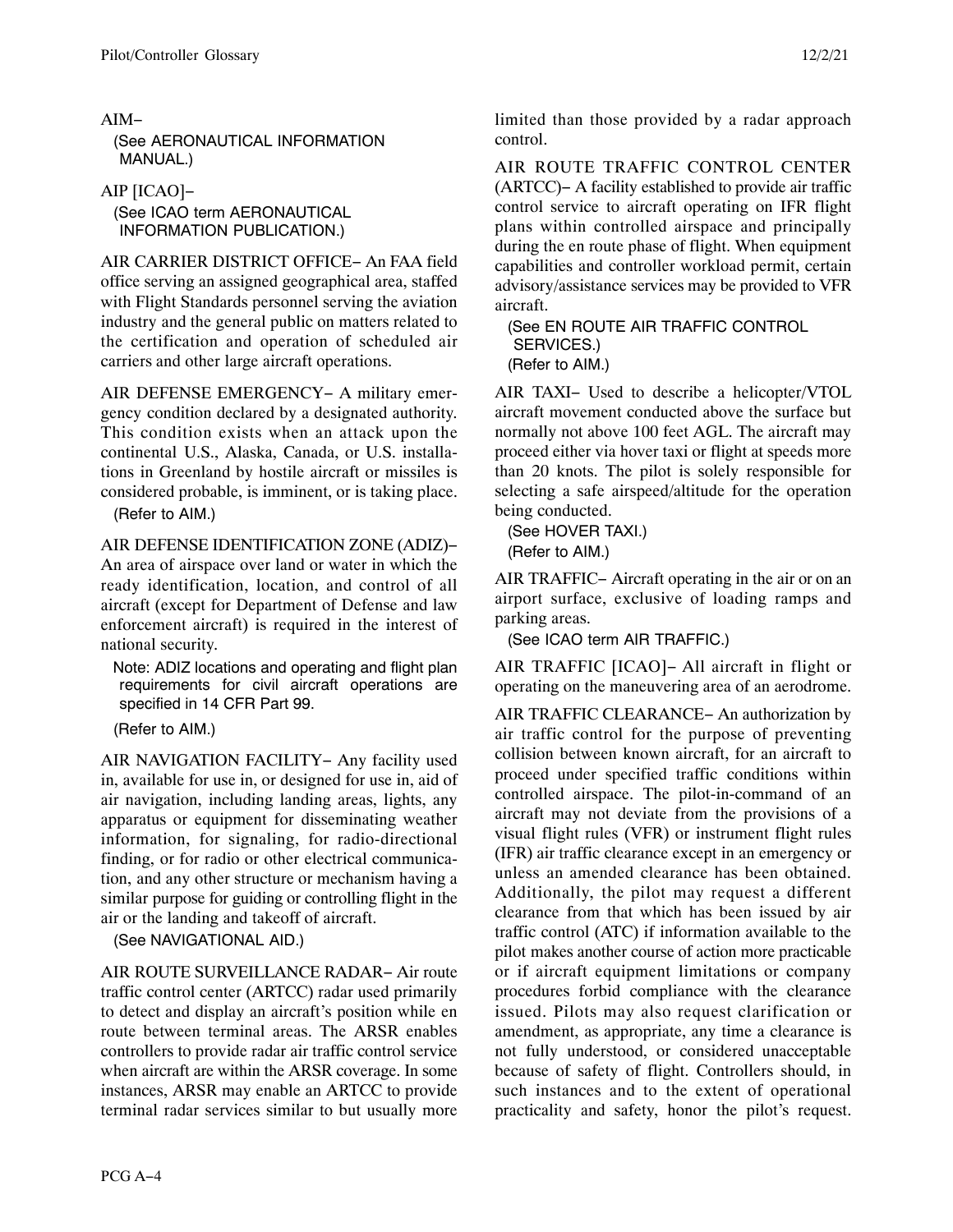AMENDED CLEARANCE if ATC issues a 14 CFR Part 91.3(a) states: "The pilot in command of an aircraft is directly responsible for, and is the final authority as to, the operation of that aircraft." THE PILOT IS RESPONSIBLE TO REQUEST AN clearance that would cause a pilot to deviate from a rule or regulation, or in the pilot's opinion, would place the aircraft in jeopardy.

(See ATC INSTRUCTIONS.) (See ICAO term AIR TRAFFIC CONTROL CLEARANCE.)

AIR TRAFFIC CONTROL – A service operated by appropriate authority to promote the safe, orderly and expeditious flow of air traffic.

(See ICAO term AIR TRAFFIC CONTROL SERVICE.)

 Authorization for an aircraft to proceed under AIR TRAFFIC CONTROL CLEARANCE [ICAO]conditions specified by an air traffic control unit.

Note 1: For convenience, the term air traffic control clearance is frequently abbreviated to clearance when used in appropriate contexts.

Note 2: The abbreviated term clearance may be prefixed by the words taxi, takeoff, departure, en route, approach or landing to indicate the particular portion of flight to which the air traffic control clearance relates.

AIR TRAFFIC CONTROL SERVICE-(See AIR TRAFFIC CONTROL.)

AIR TRAFFIC CONTROL SERVICE [ICAO]- A service provided for the purpose of:

**a.** Preventing collisions:

**1.** Between aircraft; and

**2.** On the maneuvering area between aircraft and obstructions.

**b.** Expediting and maintaining an orderly flow of air traffic.

AIR TRAFFIC CONTROL SPECIALIST- A person authorized to provide air traffic control service.

(See AIR TRAFFIC CONTROL.) (See FLIGHT SERVICE STATION.) (See ICAO term CONTROLLER.)

CENTER (ATCSCC)- An Air Traffic Tactical AIR TRAFFIC CONTROL SYSTEM COMMAND Operations facility responsible for monitoring and managing the flow of air traffic throughout the NAS, producing a safe, orderly, and expeditious flow of

 traffic while minimizing delays. The following functions are located at the ATCSCC:

**a.** Central Altitude Reservation Function (CARF). Responsible for coordinating, planning, and approving special user requirements under the Altitude Reservation (ALTRV) concept.

(See ALTITUDE RESERVATION.)

 the operation and allocation of reservations for Administrator as High Density Airports. These airports are generally known as slot controlled **b.** Airport Reservation Office (ARO). Monitors unscheduled operations at airports designated by the airports. The ARO allocates reservations on a first come, first served basis determined by the time the request is received at the ARO.

(Refer to 14 CFR Part 93.)

(See CHART SUPPLEMENT U.S.)

**c.** U.S. Notice to Air Missions (NOTAM) Office. Responsible for collecting, maintaining, and distributing NOTAMs for the U.S. civilian and military, as well as international aviation communities.

(See NOTICE TO AIR MISSIONS.)

**d.** Weather Unit. Monitor all aspects of weather for the U.S. that might affect aviation including cloud cover, visibility, winds, precipitation, thunderstorms, icing, turbulence, and more. Provide forecasts based on observations and on discussions with meteorologists from various National Weather Service offices, FAA facilities, airlines, and private weather services.

**e.** Air Traffic Organization (ATO) Space Operations and Unmanned Aircraft System (UAS); the Office of Primary Responsibility (OPR) for all space and upper class E tactical operations in the National Airspace System (NAS).

AIR TRAFFIC SERVICE- A generic term meaning:

- **a.** Flight Information Service.
- **b.** Alerting Service.
- **c.** Air Traffic Advisory Service.
- **d.** Air Traffic Control Service:
	- **1.** Area Control Service,
	- **2.** Approach Control Service, or
	- **3.** Airport Control Service.

AIR TRAFFIC SERVICE (ATS) ROUTES - The term "ATS Route" is a generic term that includes "VOR Federal airways," "colored Federal airways," "jet routes," and "RNAV routes." The term "ATS route" does not replace these more familiar route names, but serves only as an overall title when listing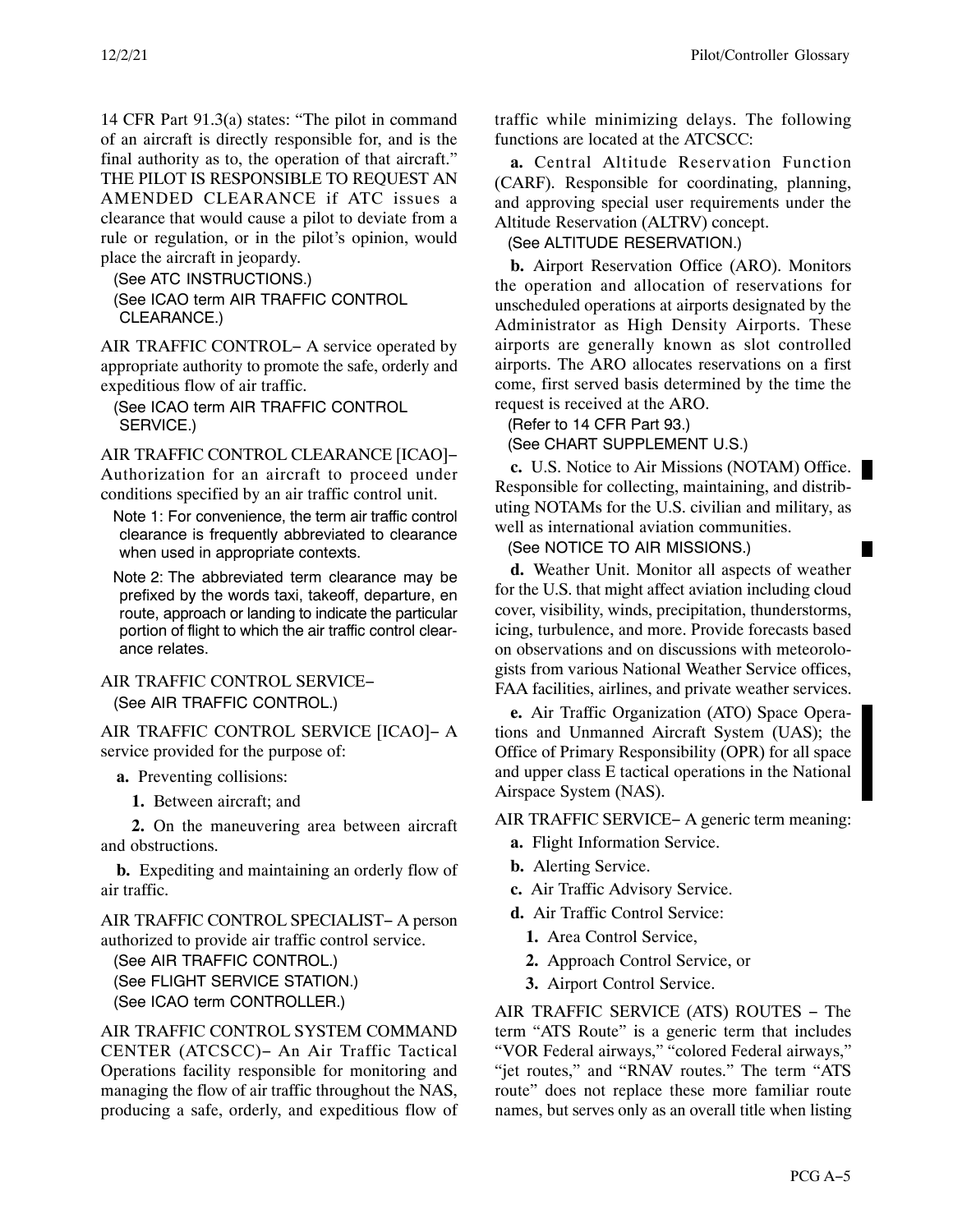the types of routes that comprise the United States route structure.

AIRBORNE- An aircraft is considered airborne when all parts of the aircraft are off the ground.

AIRBORNE DELAY- Amount of delay to be encountered in airborne holding.

AIRBORNE REROUTE  $(ABRR)$ – A capability within the Traffic Flow Management System used for the timely development and implementation of tactical reroutes for airborne aircraft. This capability defines a set of aircraft-specific reroutes that address a certain traffic flow problem and then electronically transmits them to En Route Automation Modernization (ERAM) for execution by the appropriate sector controllers.

AIRCRAFT – Device $(s)$  that are used or intended to be used for flight in the air, and when used in air traffic control terminology, may include the flight crew.

(See ICAO term AIRCRAFT.)

AIRCRAFT  $[ICAO]$ – Any machine that can derive support in the atmosphere from the reactions of the air other than the reactions of the air against the earth's surface.

 excess of the upper limit of a speed range for a in excess of 91 knots, must use the approach AIRCRAFT APPROACH CATEGORY- A grouping of aircraft based on a speed of 1.3 times the stall speed in the landing configuration at maximum gross landing weight. An aircraft must fit in only one category. If it is necessary to maneuver at speeds in category, the minimums for the category for that speed must be used. For example, an aircraft which falls in Category A, but is circling to land at a speed Category B minimums when circling to land. The categories are as follows:

**a.** Category A– Speed less than 91 knots.

**b.** Category B– Speed 91 knots or more but less than 121 knots.

**c.** Category C– Speed 121 knots or more but less than 141 knots.

**d.** Category D– Speed 141 knots or more but less than 166 knots.

**e.** Category E- Speed 166 knots or more. (Refer to 14 CFR Part 97.)

 Turbulence Separation Minima, ATC classifies AIRCRAFT CLASSES- For the purposes of Wake aircraft as Super, Heavy, Large, and Small as follows:

**a.** Super. The Airbus A-380-800 (A388) and the Antonov An-225 (A225) are classified as super.

**b.** Heavy– Aircraft capable of takeoff weights of 300,000 pounds or more whether or not they are operating at this weight during a particular phase of flight.

**c.** Large– Aircraft of more than 41,000 pounds, maximum certificated takeoff weight, up to but not including 300,000 pounds.

d. Small- Aircraft of 41,000 pounds or less maximum certificated takeoff weight.

(Refer to AIM.)

 EDST of two aircraft, or between aircraft and less. A Yellow alert is used when the predicted AIRCRAFT CONFLICT – Predicted conflict, within airspace. A Red alert is used for conflicts when the predicted minimum separation is 5 nautical miles or minimum separation is between 5 and approximately 12 nautical miles. A Blue alert is used for conflicts between an aircraft and predefined airspace.

(See EN ROUTE DECISION SUPPORT TOOL.)

AIRCRAFT LIST (ACL) $-$  A view available with EDST that lists aircraft currently in or predicted to be in a particular sector's airspace. The view contains textual flight data information in line format and may be sorted into various orders based on the specific needs of the sector team.

#### (See EN ROUTE DECISION SUPPORT TOOL.)

 provide increased launch and recovery rates in AIRCRAFT SURGE LAUNCH AND RECOVERY- Procedures used at USAF bases to instrument flight rules conditions. ASLAR is based on:

 applies between participants including multiple predetermined airspeed. The DRAG point is the reference point at which MARSA applies as **a.** Reduced separation between aircraft which is based on time or distance. Standard arrival separation flights until the DRAG point. The DRAG point is a published location on an ASLAR approach where aircraft landing second in a formation slows to a expanding elements effect separation within a flight or between subsequent participating flights.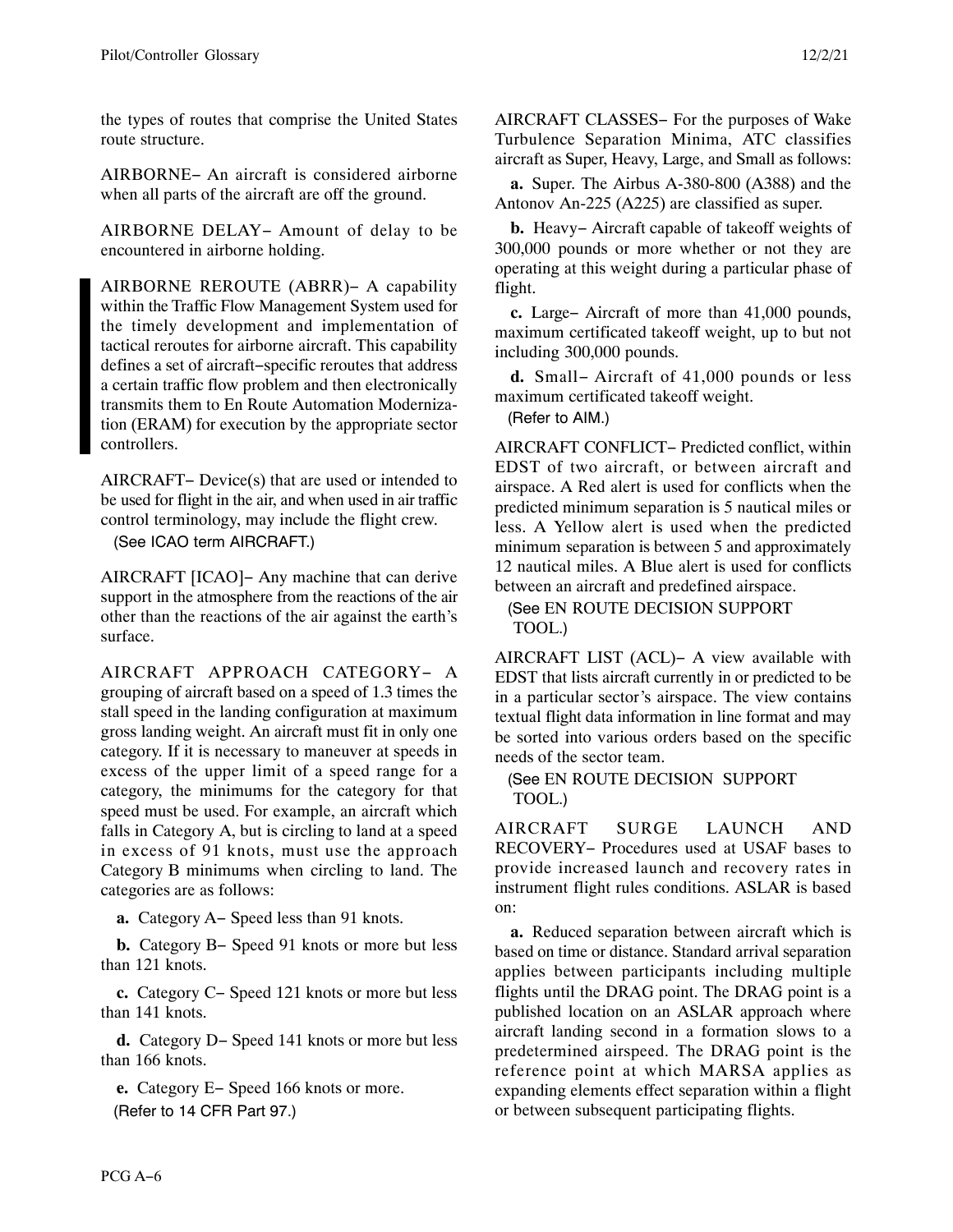of Agreement between the responsible USAF military ATC facility and the concerned Federal **b.** ASLAR procedures shall be covered in a Letter Aviation Administration facility. Initial Approach Fix spacing requirements are normally addressed as a minimum.

AIRCRAFT HAZARD AREA (AHA)- Used by ATC to segregate air traffic from a launch vehicle, reentry vehicle, amateur rocket, jettisoned stages, hardware, or falling debris generated by failures associated with any of these activities. An AHA is designated via NOTAM as either a TFR or stationary ALTRV. Unless otherwise specified, the vertical limits of an AHA are from the surface to unlimited.

(See CONTINGENCY HAZARD AREA.) (See REFINED HAZARD AREA.) (See TRANSITIONAL HAZARD AREA.)

GORIES- For the purpose of Wake Turbulence AIRCRAFT WAKE TURBULENCE CATE-Recategorization (RECAT) Separation Minima, ATC groups aircraft into categories ranging from Category A through Category I, dependent upon the version of RECAT that is applied. Specific category assignments vary and are listed in the RECAT Orders.

 having limited capability because of lack of *AIRMEN'S METEOROLOGICAL INFORMA-TION (AIRMET)*– In-flight weather advisories issued only to amend the Aviation Surface Forecast, Aviation Cloud Forecast, or area forecast concerning weather phenomena which are of operational interest to all aircraft and potentially hazardous to aircraft equipment, instrumentation, or pilot qualifications. AIRMETs concern weather of less severity than that covered by SIGMETs or Convective SIGMETs. AIRMETs cover moderate icing, moderate turbulence, sustained winds of 30 knots or more at the surface, widespread areas of ceilings less than 1,000 feet and/or visibility less than 3 miles, and extensive mountain obscurement.

(See CONVECTIVE SIGMET.) (See CWA.) (See SAW.) (See SIGMET.) (Refer to AIM.)

ш

AIRPORT – An area on land or water that is used or intended to be used for the landing and takeoff of aircraft and includes its buildings and facilities, if any.

AIRPORT ADVISORY AREA– The area within ten miles of an airport without a control tower or where the tower is not in operation, and on which a Flight Service Station is located.

(See LOCAL AIRPORT ADVISORY.) (Refer to AIM.)

 the desired interval between successive arrival AIRPORT ARRIVAL RATE (AAR)- A dynamic input parameter specifying the number of arriving aircraft which an airport or airspace can accept from the ARTCC per hour. The AAR is used to calculate aircraft.

AIRPORT DEPARTURE RATE (ADR)- A dynamic parameter specifying the number of aircraft which can depart an airport and the airspace can accept per hour.

AIRPORT ELEVATION- The highest point of an airport's usable runways measured in feet from mean sea level.

(See TOUCHDOWN ZONE ELEVATION.) (See ICAO term AERODROME ELEVATION.)

 may be installed on an airport. Types of airport AIRPORT LIGHTING- Various lighting aids that lighting include:

 landing aircraft by radiating light beams in a directional pattern by which the pilot aligns the his/her final approach for landing. Condenser**a.** Approach Light System (ALS)– An airport lighting facility which provides visual guidance to aircraft with the extended centerline of the runway on Discharge Sequential Flashing Lights/Sequenced Flashing Lights may be installed in conjunction with the ALS at some airports. Types of Approach Light Systems are:

1. ALSF-1- Approach Light System with Sequenced Flashing Lights in ILS Cat-I configuration.

2. ALSF-2- Approach Light System with Sequenced Flashing Lights in ILS Cat-II configuration. The ALSF-2 may operate as an SSALR when weather conditions permit.

**3. SSALF- Simplified Short Approach Light** System with Sequenced Flashing Lights.

4. SSALR- Simplified Short Approach Light System with Runway Alignment Indicator Lights.

**5. MALSF- Medium Intensity Approach Light** System with Sequenced Flashing Lights.

**6.** MALSR-Medium Intensity Approach Light System with Runway Alignment Indicator Lights.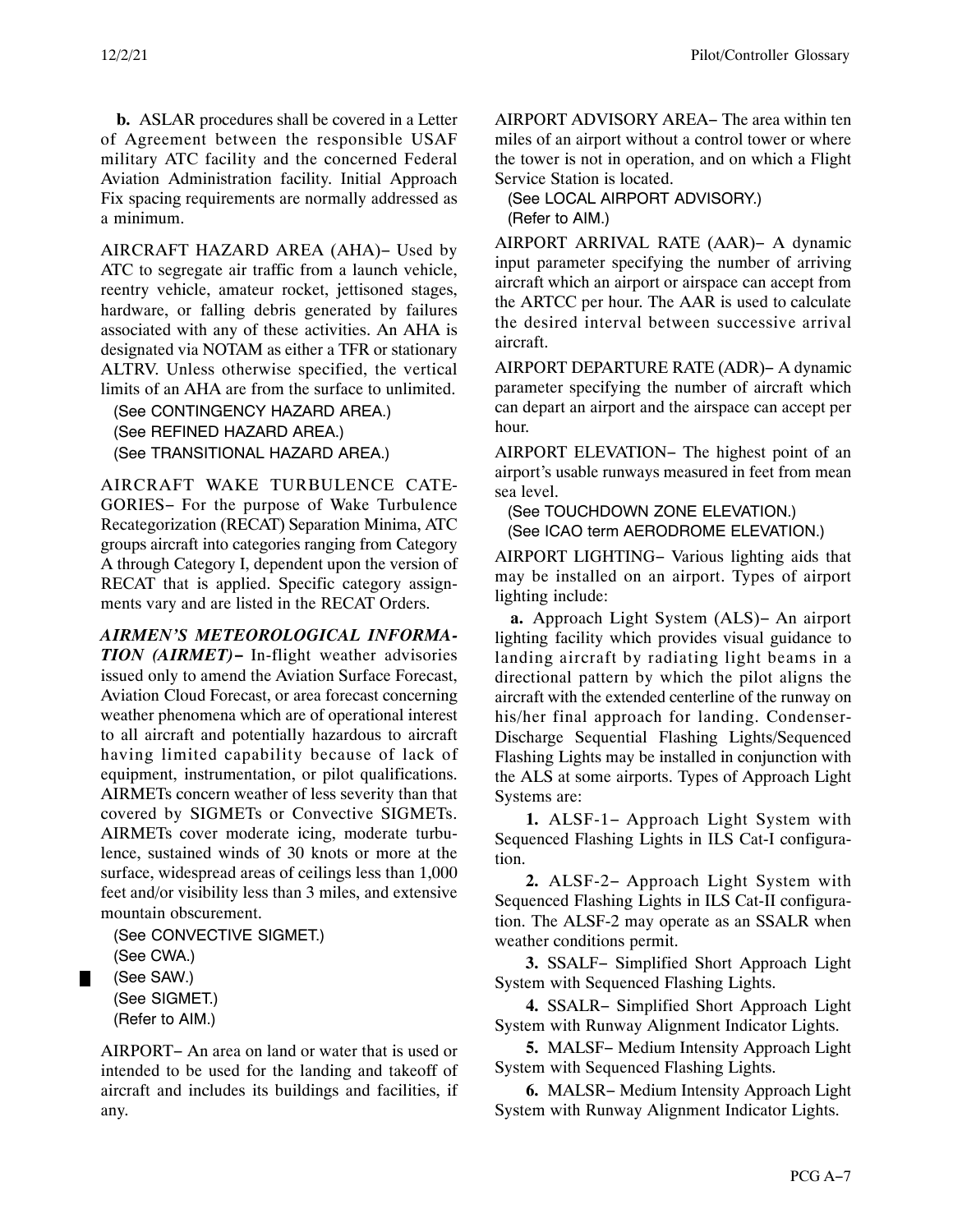visual guidance along an approach path, either 7. RLLS- Runway Lead-in Light System Consists of one or more series of flashing lights installed at or near ground level that provides positive curving or straight, where special problems exist with hazardous terrain, obstructions, or noise abatement procedures.

**8.** RAIL– Runway Alignment Indicator Lights– Sequenced Flashing Lights which are installed only in combination with other light systems.

 ing System consists of seven omnidirectional flashing lights located in the approach area of a runway centerline extended with the first light **9.** ODALS– Omnidirectional Approach Lightnonprecision runway. Five lights are located on the located 300 feet from the threshold and extending at equal intervals up to 1,500 feet from the threshold. The other two lights are located, one on each side of the runway threshold, at a lateral distance of 40 feet from the runway edge, or 75 feet from the runway edge when installed on a runway equipped with a VASI.

(Refer to FAA Order JO 6850.2, VISUAL GUIDANCE LIGHTING SYSTEMS.)

**b.** Runway Lights/Runway Edge Lights – Lights having a prescribed angle of emission used to define the lateral limits of a runway. Runway lights are uniformly spaced at intervals of approximately 200 feet, and the intensity may be controlled or preset.

c. Touchdown Zone Lighting- Two rows of transverse light bars located symmetrically about the runway centerline normally at 100 foot intervals. The basic system extends 3,000 feet along the runway.

**d.** Runway Centerline Lighting– Flush centerline lights spaced at 50-foot intervals beginning 75 feet from the landing threshold and extending to within 75 feet of the opposite end of the runway.

**e.** Threshold Lights– Fixed green lights arranged symmetrically left and right of the runway centerline, identifying the runway threshold.

**f.** Runway End Identifier Lights (REIL)– Two synchronized flashing lights, one on each side of the runway threshold, which provide rapid and positive identification of the approach end of a particular runway.

 airport lighting facility providing vertical visual **g.** Visual Approach Slope Indicator (VASI)– An

approach slope guidance to aircraft during approach to landing by radiating a directional pattern of high intensity red and white focused light beams which indicate to the pilot that he/she is "on path" if he/she sees red/white, "above path" if white/white, and "below path" if red/red. Some airports serving large aircraft have three-bar VASIs which provide two visual glide paths to the same runway.

**h.** Precision Approach Path Indicator (PAPI)– An airport lighting facility, similar to VASI, providing vertical approach slope guidance to aircraft during approach to landing. PAPIs consist of a single row of either two or four lights, normally installed on the left side of the runway, and have an effective visual range of about 5 miles during the day and up to 20 miles at night. PAPIs radiate a directional pattern of high intensity red and white focused light beams which indicate that the pilot is "on path" if the pilot sees an equal number of white lights and red lights, with white to the left of the red; "above path" if the pilot sees more white than red lights; and "below path" if the pilot sees more red than white lights.

**i.** Boundary Lights–Lights defining the perimeter of an airport or landing area.

(Refer to AIM.)

AIRPORT MARKING AIDS- Markings used on runway and taxiway surfaces to identify a specific runway, a runway threshold, a centerline, a hold line, etc. A runway should be marked in accordance with its present usage such as:

- **a.** Visual.
- **b.** Nonprecision instrument.
- **c.** Precision instrument.
- (Refer to AIM.)

AIRPORT REFERENCE POINT (ARP)- The approximate geometric center of all usable runway surfaces.

 responsible for monitoring the operation of slot AIRPORT RESERVATION OFFICE- Office controlled airports. It receives and processes requests for unscheduled operations at slot controlled airports.

 alternating white and green flashes indicate the location of the airport. At military airports, the AIRPORT ROTATING BEACON- A visual NAVAID operated at many airports. At civil airports, beacons flash alternately white and green, but are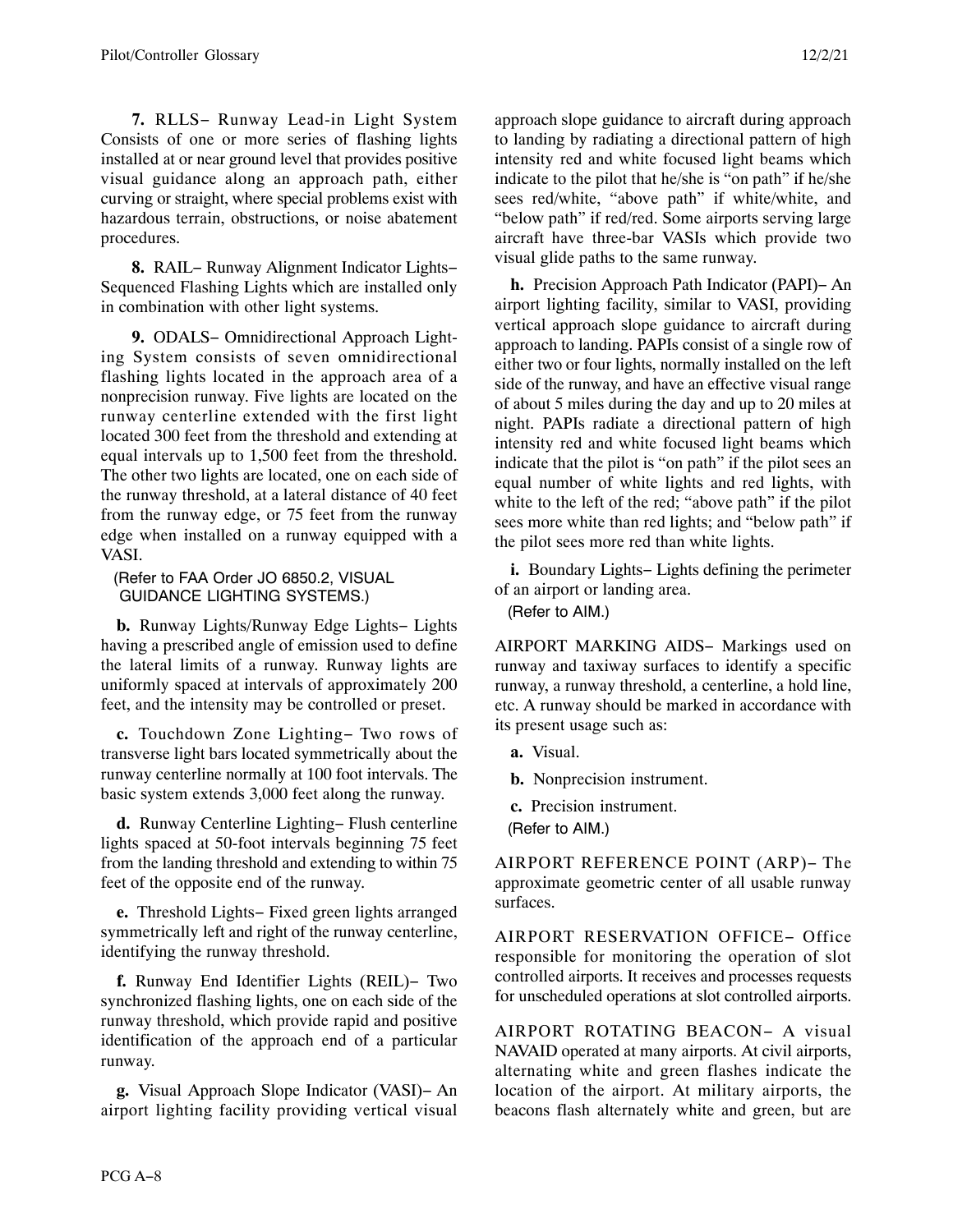differentiated from civil beacons by dualpeaked (two quick) white flashes between the green flashes.

(See INSTRUMENT FLIGHT RULES.) (See SPECIAL VFR OPERATIONS.) (See ICAO term AERODROME BEACON.) (Refer to AIM.)

 vehicular movements on runways and taxiways. AIRPORT SURFACE DETECTION EQUIPMENT (ASDE)- Surveillance equipment specifically designed to detect aircraft, vehicular traffic, and other objects, on the surface of an airport, and to present the image on a tower display. Used to augment visual observation by tower personnel of aircraft and/or There are three ASDE systems deployed in the NAS:

**a.** ASDE-3- a Surface Movement Radar.

**b.** ASDE-X- a system that uses an X-band Surface Movement Radar, multilateration, and ADS-B.

 $(ASSC)$ – A system that uses Surface Movement **c.** Airport Surface Surveillance Capability Radar, multilateration, and ADS-B.

AIRPORT SURVEILLANCE RADAR- Approach control radar used to detect and display an aircraft's position in the terminal area. ASR provides range and azimuth information but does not provide elevation data. Coverage of the ASR can extend up to 60 miles.

AIRPORT TAXI CHARTS-

(See AERONAUTICAL CHART.)

AIRPORT TRAFFIC CONTROL SERVICE- A service provided by a control tower for aircraft operating on the movement area and in the vicinity of an airport.

(See MOVEMENT AREA.) (See TOWER.) (See ICAO term AERODROME CONTROL SERVICE.)

AIRPORT TRAFFIC CONTROL TOWER-(See TOWER.)

AIRSPACE CONFLICT- Predicted conflict of an aircraft and active Special Activity Airspace (SAA).

 Departure Clearance Time (EDCT) in order to AIRSPACE FLOW PROGRAM (AFP)- AFP is a Traffic Management (TM) process administered by the Air Traffic Control System Command Center (ATCSCC) where aircraft are assigned an Expect manage capacity and demand for a specific area of the

 program is to mitigate the effects of en route constraints. It is a flexible program and may be National Airspace System (NAS). The purpose of the implemented in various forms depending upon the needs of the air traffic system.

AIRSPACE HIERARCHY- Within the airspace classes, there is a hierarchy and, in the event of an overlap of airspace: Class A preempts Class B, Class B preempts Class C, Class C preempts Class D, Class D preempts Class E, and Class E preempts Class G.

 surrounding air mass. The unqualified term AIRSPEED- The speed of an aircraft relative to its "airspeed" means one of the following:

a. Indicated Airspeed– The speed shown on the aircraft airspeed indicator. This is the speed used in pilot/controller communications under the general term "airspeed."

(Refer to 14 CFR Part 1.)

**b.** True Airspeed– The airspeed of an aircraft relative to undisturbed air. Used primarily in flight planning and en route portion of flight. When used in pilot/controller communications, it is referred to as "true airspeed" and not shortened to "airspeed."

AIRSTART – The starting of an aircraft engine while the aircraft is airborne, preceded by engine shutdown during training flights or by actual engine failure.

 $AIRWAY - A Class E$  airspace area established in the form of a corridor, the centerline of which is defined by radio navigational aids.

(See FEDERAL AIRWAYS.) (See ICAO term AIRWAY.) (Refer to 14 CFR Part 71.) (Refer to AIM.)

AIRWAY  $[ICAO]$ – A control area or portion thereof established in the form of corridor equipped with radio navigational aids.

AIRWAY BEACON– Used to mark airway segments in remote mountain areas. The light flashes Morse Code to identify the beacon site.

(Refer to AIM.)

AIS-

(See AERONAUTICAL INFORMATION SERVICES.)

 $AIT-$ 

(See AUTOMATED INFORMATION TRANSFER.)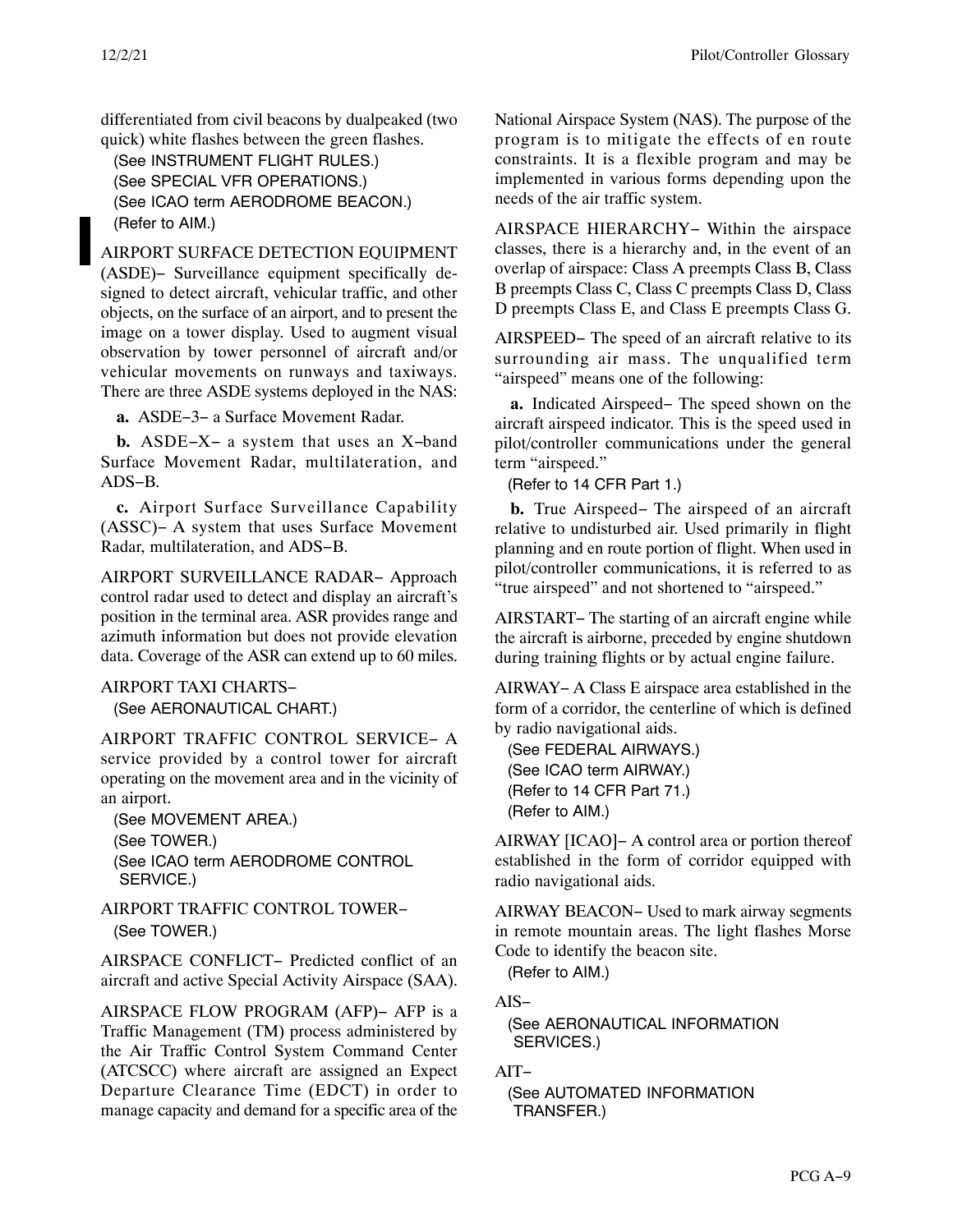ALERFA (Alert Phase) [ICAO] - A situation wherein apprehension exists as to the safety of an aircraft and its occupants.

 is an aircraft-to-aircraft or aircraft-to-airspace conflict, as detected by Automated Problem ALERT- A notification to a position that there Detection (APD).

ALERT AREA-(See SPECIAL USE AIRSPACE.)

ALERT NOTICE (ALNOT)– A request originated by a flight service station (FSS) or an air route traffic control center (ARTCC) for an extensive communication search for overdue, unreported, or missing aircraft.

ALERTING SERVICE - A service provided to notify appropriate organizations regarding aircraft in need of search and rescue aid and assist such organizations as required.

### ALNOT-

(See ALERT NOTICE.)

ALONG-TRACK DISTANCE (ATD)- The horizontal distance between the aircraft's current position and a fix measured by an area navigation system that is not subject to slant range errors.

ALPHANUMERIC DISPLAY – Letters and numerals used to show identification, altitude, beacon code, and other information concerning a target on a radar display.

(See AUTOMATED RADAR TERMINAL SYSTEMS.)

ALTERNATE AERODROME [ICAO]- An aerodrome to which an aircraft may proceed when it becomes either impossible or inadvisable to proceed to or to land at the aerodrome of intended landing.

Note: The aerodrome from which a flight departs may also be an en-route or a destination alternate aerodrome for the flight.

ALTERNATE AIRPORT- An airport at which an aircraft may land if a landing at the intended airport becomes inadvisable.

(See ICAO term ALTERNATE AERODROME.)

 reading used to adjust a pressure altimeter for ALTIMETER SETTING – The barometric pressure

variations in existing atmospheric pressure or to the standard altimeter setting (29.92).

(Refer to 14 CFR Part 91.) (Refer to AIM.)

ALTITUDE – The height of a level, point, or object measured in feet Above Ground Level (AGL) or from Mean Sea Level (MSL).

(See FLIGHT LEVEL.)

a. MSL Altitude- Altitude expressed in feet measured from mean sea level.

**b.** AGL Altitude- Altitude expressed in feet measured above ground level.

**c.** Indicated Altitude– The altitude as shown by an altimeter. On a pressure or barometric altimeter it is altitude as shown uncorrected for instrument error and uncompensated for variation from standard atmospheric conditions.

(See ICAO term ALTITUDE.)

ALTITUDE  $[ICAO]$  The vertical distance of a level, a point or an object considered as a point, measured from mean sea level (MSL).

*ALTITUDE READOUT* - An aircraft's altitude, transmitted via the Mode C transponder feature, that is visually displayed in 100-foot increments on a radar scope having readout capability.

(See ALPHANUMERIC DISPLAY.) (See AUTOMATED RADAR TERMINAL SYSTEMS.) (Refer to AIM.)

 utilization under prescribed conditions normally accomplished. ALTRVs are approved by the ALTITUDE RESERVATION (ALTRV)- Airspace employed for the mass movement of aircraft or other special user requirements which cannot otherwise be appropriate FAA facility.

(See AIR TRAFFIC CONTROL SYSTEM COMMAND CENTER.)

ALTITUDE RESTRICTION- An altitude or altitudes, stated in the order flown, which are to be maintained until reaching a specific point or time. Altitude restrictions may be issued by ATC due to traffic, terrain, or other airspace considerations.

*ALTITUDE RESTRICTIONS ARE CANCELEDï* Adherence to previously imposed altitude restrictions is no longer required during a climb or descent.

ALTRV-

(See ALTITUDE RESERVATION.)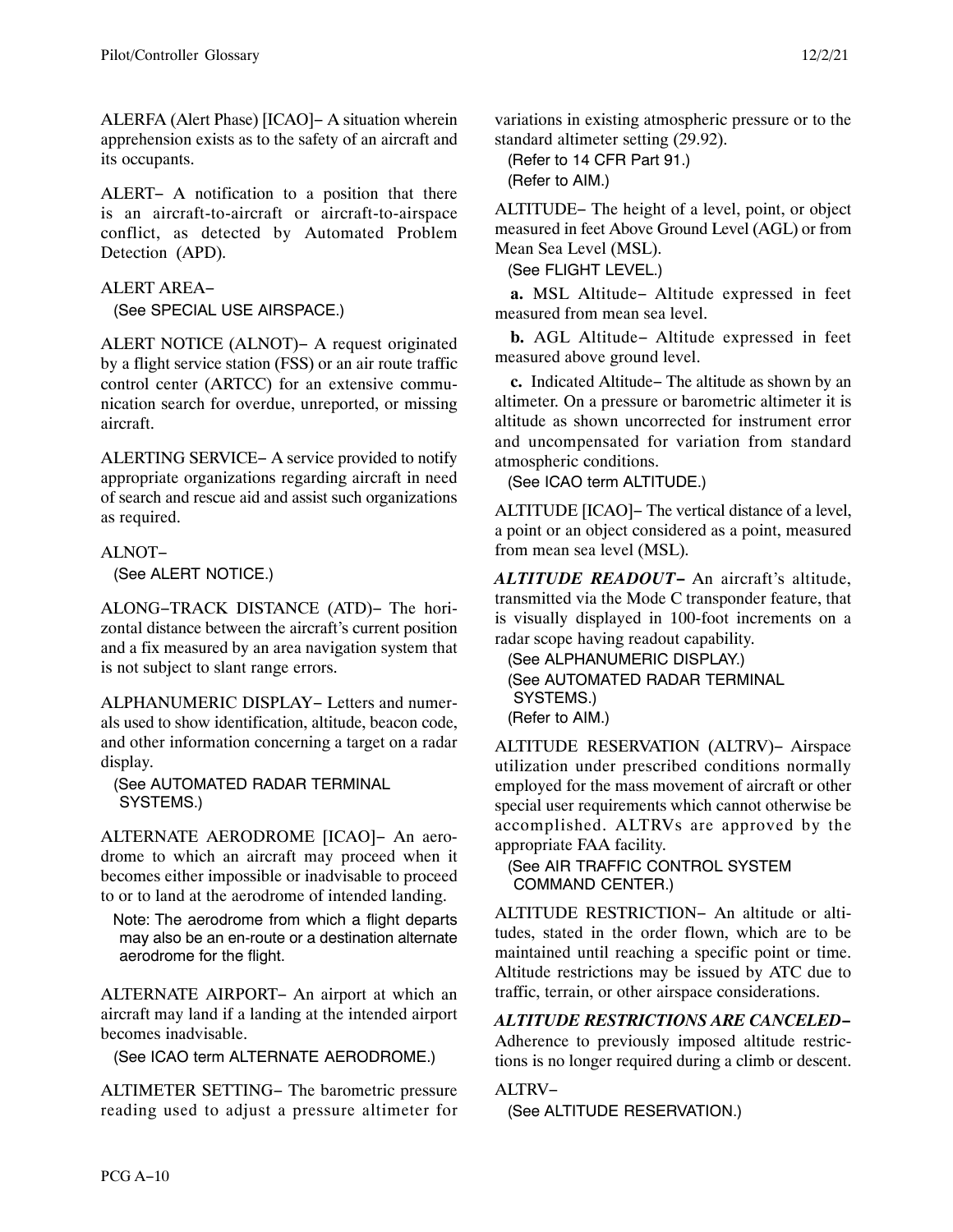# AMVER-

(See AUTOMATED MUTUAL-ASSISTANCE VESSEL RESCUE SYSTEM.)

# $APB-$

(See AUTOMATED PROBLEM DETECTION BOUNDARY.)

# $APD-$

(See AUTOMATED PROBLEM DETECTION.)

# APDIA-

(See AUTOMATED PROBLEM DETECTION INHIBITED AREA.)

 The type of instrument approach for which a APPROACH CLEARANCE- Authorization by ATC for a pilot to conduct an instrument approach. clearance and other pertinent information is provided in the approach clearance when required.

(See CLEARED APPROACH.) (See INSTRUMENT APPROACH PROCEDURE.) (Refer to AIM.) (Refer to 14 CFR Part 91.)

APPROACH CONTROL FACILITY- A terminal ATC facility that provides approach control service in a terminal area.

(See APPROACH CONTROL SERVICE.) (See RADAR APPROACH CONTROL FACILITY.)

 not served by an approach control facility, the APPROACH CONTROL SERVICE- Air traffic control service provided by an approach control facility for arriving and departing VFR/IFR aircraft and, on occasion, en route aircraft. At some airports ARTCC provides limited approach control service.

```
(See ICAO term APPROACH CONTROL 
SERVICE.) 
(Refer to AIM.)
```
 traffic control service for arriving or departing APPROACH CONTROL SERVICE [ICAO]- Air controlled flights.

APPROACH GATE- An imaginary point used within ATC as a basis for vectoring aircraft to the final approach course. The gate will be established along the final approach course 1 mile from the final approach fix on the side away from the airport and

will be no closer than 5 miles from the landing threshold.

APPROACH/DEPARTURE HOLD AREA– The locations on taxiways in the approach or departure areas of a runway designated to protect landing or departing aircraft. These locations are identified by signs and markings.

APPROACH LIGHT SYSTEMï (See AIRPORT LIGHTING.)

APPROACH SEQUENCE- The order in which aircraft are positioned while on approach or awaiting approach clearance.

(See LANDING SEQUENCE.)

(See ICAO term APPROACH SEQUENCE.)

APPROACH SEQUENCE [ICAO]- The order in which two or more aircraft are cleared to approach to land at the aerodrome.

*APPROACH SPEED*- The recommended speed contained in aircraft manuals used by pilots when making an approach to landing. This speed will vary for different segments of an approach as well as for aircraft weight and configuration.

APPROACH WITH VERTICAL GUIDANCE (APV)– A term used to describe RNAV approach procedures that provide lateral and vertical guidance but do not meet the requirements to be considered a precision approach.

 for providing air traffic services in the airspace APPROPRIATE ATS AUTHORITY [ICAO]- The relevant authority designated by the State responsible concerned. In the United States, the "appropriate ATS authority" is the Program Director for Air Traffic Planning and Procedures, ATP-1.

# APPROPRIATE AUTHORITY-

**a.** Regarding flight over the high seas: the relevant authority is the State of Registry.

**b.** Regarding flight over other than the high seas: the relevant authority is the State having sovereignty over the territory being overflown.

*APPROPRIATE OBSTACLE CLEARANCE MINIMUM ALTITUDE* - Any of the following: (See MINIMUM EN ROUTE IFR ALTITUDE.) (See MINIMUM IFR ALTITUDE.) (See MINIMUM OBSTRUCTION CLEARANCE ALTITUDE.) (See MINIMUM VECTORING ALTITUDE.)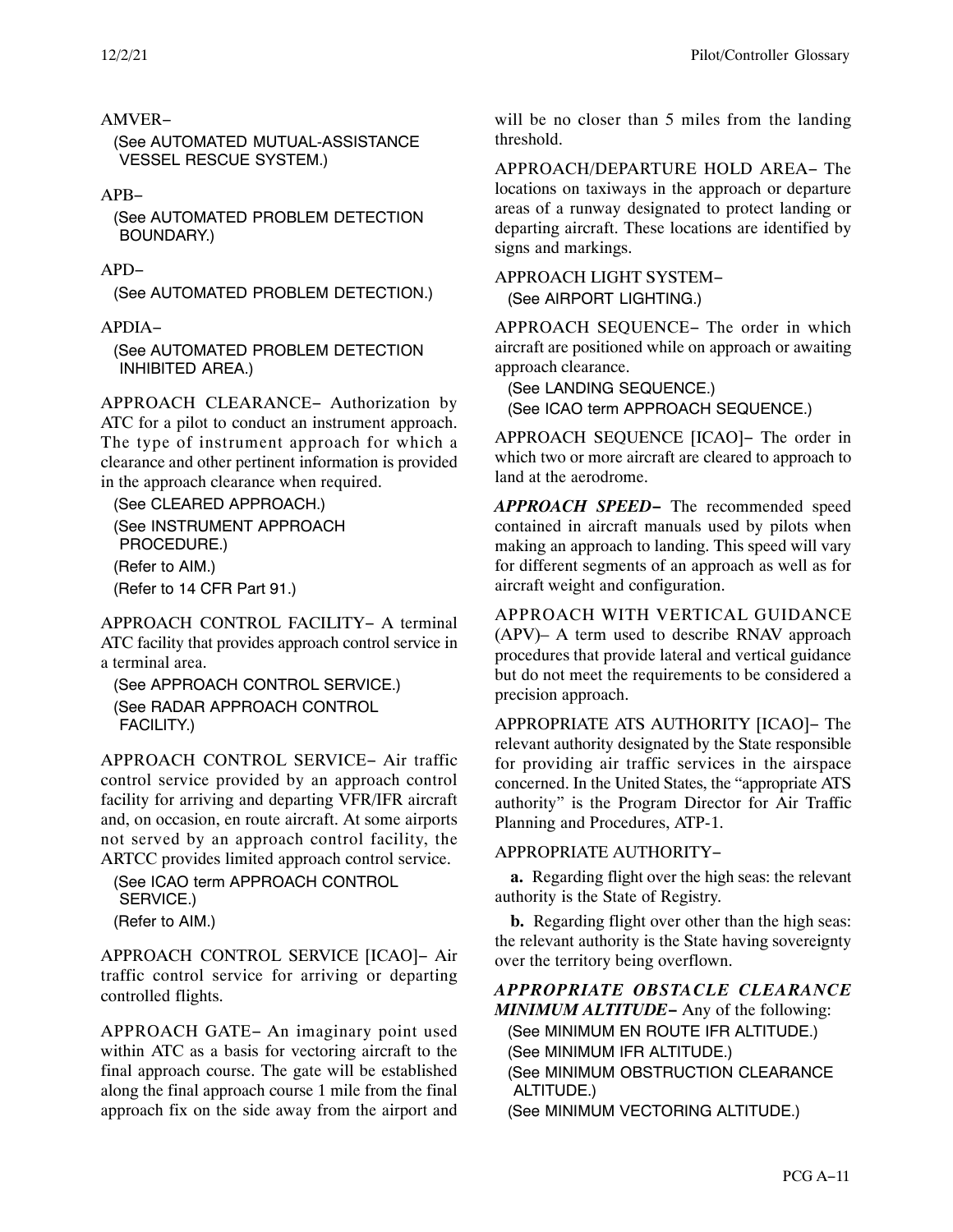# *APPROPRIATE TERRAIN CLEARANCE MINIMUM ALTITUDE* – Any of the following: (See MINIMUM EN ROUTE IFR ALTITUDE.) (See MINIMUM IFR ALTITUDE.) (See MINIMUM OBSTRUCTION CLEARANCE ALTITUDE.) (See MINIMUM VECTORING ALTITUDE.)

APRON– A defined area on an airport or heliport intended to accommodate aircraft for purposes of loading or unloading passengers or cargo, refueling, parking, or maintenance. With regard to seaplanes, a ramp is used for access to the apron from the water.

(See ICAO term APRON.)

APRON [ICAO]- A defined area, on a land aerodrome, intended to accommodate aircraft for purposes of loading or unloading passengers, mail or cargo, refueling, parking or maintenance.

ARC– The track over the ground of an aircraft flying at a constant distance from a navigational aid by reference to distance measuring equipment (DME).

AREA CONTROL CENTER [ICAO] - An air traffic control facility primarily responsible for ATC services being provided IFR aircraft during the en route phase of flight. The U.S. equivalent facility is an air route traffic control center (ARTCC).

AREA NAVIGATION (RNAV)- A method of navigation which permits aircraft operation on any desired flight path within the coverage of ground – or space–based navigation aids or within the limits of the capability of self-contained aids, or a combination of these.

Note: Area navigation includes performancebased navigation as well as other operations that do not meet the definition of performance-based navigation.

#### AREA NAVIGATION (RNAV) APPROACH CONFIGURATION:

**a.** STANDARD T- An RNAV approach whose design allows direct flight to any one of three initial approach fixes (IAF) and eliminates the need for procedure turns. The standard design is to align the procedure on the extended centerline with the missed approach point (MAP) at the runway threshold, the final approach fix (FAF), and the initial approach/ intermediate fix (IAF/IF). The other two IAFs will be established perpendicular to the IF.

 T. The "T" may be modified by increasing or **b.** MODIFIED T- An RNAV approach design for single or multiple runways where terrain or operational constraints do not allow for the standard decreasing the angle from the corner IAF(s) to the IF or by eliminating one or both corner IAFs.

c. STANDARD I- An RNAV approach design for a single runway with both corner IAFs eliminated. Course reversal or radar vectoring may be required at busy terminals with multiple runways.

 with the Standard or Modified T and I RNAV nearest IAF. TAAs will also eliminate or reduce **d.** TERMINAL ARRIVAL AREA (TAA)– The TAA is controlled airspace established in conjunction approach configurations. In the standard TAA, there are three areas: straight-in, left base, and right base. The arc boundaries of the three areas of the TAA are published portions of the approach and allow aircraft to transition from the en route structure direct to the feeder routes, departure extensions, and procedure turns or course reversal.

**1. STRAIGHT-IN AREA- A 30 NM arc**  extending through the IF perpendicular to the centered on the IF bounded by a straight line intermediate course.

**2.** LEFT BASE AREA– A 30 NM arc centered on the right corner IAF. The area shares a boundary with the straight-in area except that it extends out for 30 NM from the IAF and is bounded on the other side by a line extending from the IF through the FAF to the arc.

 boundary with the straight-in area except that it 3. RIGHT BASE AREA- A 30 NM arc centered on the left corner IAF. The area shares a extends out for 30 NM from the IAF and is bounded on the other side by a line extending from the IF through the FAF to the arc.

 AREA NAVIGATION (RNAV) GLOBAL POSITIONING SYSTEM (GPS) PRECISION RUNWAY MONITORING (PRM) APPROACH–

 conduct approaches to parallel runways whose of an ILS PRM and/or LDA PRM approach to A GPS approach, which requires vertical guidance, used in lieu of another type of PRM approach to extended centerlines are separated by less than 4,300 feet and at least 3,000 feet, where simultaneous close parallel approaches are permitted. Also used in lieu conduct Simultaneous Offset Instrument Approach (SOIA) operations.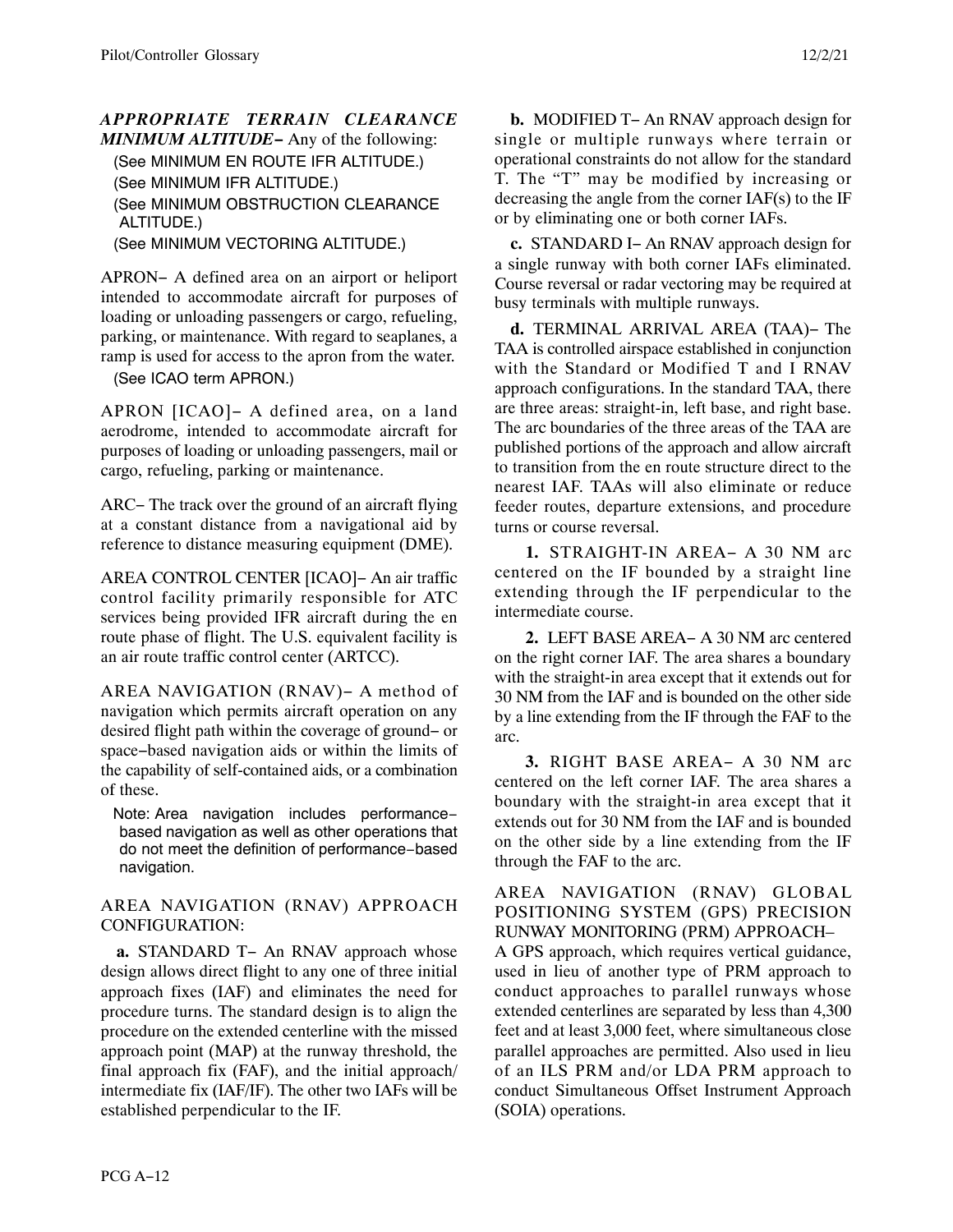ARMY AVIATION FLIGHT INFORMATION BULLETIN $-$  A bulletin that provides air operation data covering Army, National Guard, and Army Reserve aviation activities.

### $ARO$ -

(See AIRPORT RESERVATION OFFICE.)

 the purpose of arresting both tailhook and/or ARRESTING SYSTEM - A safety device consisting of two major components, namely, engaging or catching devices and energy absorption devices for nontailhook-equipped aircraft. It is used to prevent aircraft from overrunning runways when the aircraft cannot be stopped after landing or during aborted takeoff. Arresting systems have various names; e.g., arresting gear, hook device, wire barrier cable.

(See ABORT.) (Refer to AIM.)

ARRIVAL CENTER- The ARTCC having jurisdiction for the impacted airport.

ARRIVAL DELAY – A parameter which specifies a period of time in which no aircraft will be metered for arrival at the specified airport.

ARRIVAL/DEPARTURE WINDOW (ADW)- A depiction presented on an air traffic control display, used by the controller to prevent possible conflicts between arrivals to, and departures from, a runway. The ADW identifies that point on the final approach course by which a departing aircraft must have begun takeoff.

ARRIVAL SECTOR (En Route)- An operational control sector containing one or more meter fixes on or near the TRACON boundary.

ARRIVAL TIME-The time an aircraft touches down on arrival.

ARSR-

(See AIR ROUTE SURVEILLANCE RADAR.)

#### ARTCC-

(See AIR ROUTE TRAFFIC CONTROL CENTER.)

#### ASDA-

(See ACCELERATE-STOP DISTANCE AVAILABLE.)

#### ASDA [ICAO]-

(See ICAO Term ACCELERATE-STOP DISTANCE AVAILABLE.)

ASDE-

(See AIRPORT SURFACE DETECTION EQUIPMENT.)

#### ASLAR-

(See AIRCRAFT SURGE LAUNCH AND RECOVERY.)

ASR-

(See AIRPORT SURVEILLANCE RADAR.)

#### **ASR APPROACH-**

(See SURVEILLANCE APPROACH.)

ASSOCIATED- A radar target displaying a data block with flight identification and altitude information.

(See UNASSOCIATED.)

 $ATC -$ 

(See AIR TRAFFIC CONTROL.)

ATC ADVISES- Used to prefix a message of noncontrol information when it is relayed to an aircraft by other than an air traffic controller.

(See ADVISORY.)

 vertical/lateral limits, assigned by ATC, for the ATC ASSIGNED AIRSPACE - Airspace of defined purpose of providing air traffic segregation between the specified activities being conducted within the assigned airspace and other IFR air traffic.

(See SPECIAL USE AIRSPACE.)

#### **ATC CLEARANCE-**

(See AIR TRAFFIC CLEARANCE.)

ATC CLEARS- Used to prefix an ATC clearance when it is relayed to an aircraft by other than an air traffic controller.

ATC INSTRUCTIONS- Directives issued by air traffic control for the purpose of requiring a pilot to take specific actions; e.g., "Turn left heading two five zero," "Go around," "Clear the runway."

(Refer to 14 CFR Part 91.)

ATC PREFERRED ROUTE NOTIFICATION-EDST notification to the appropriate controller of the need to determine if an ATC preferred route needs to be applied, based on destination airport.

(See ROUTE ACTION NOTIFICATION.) (See EN ROUTE DECISION SUPPORT TOOL.)

ATC PREFERRED ROUTES- Preferred routes that are not automatically applied by Host.

ATC REQUESTS- Used to prefix an ATC request when it is relayed to an aircraft by other than an air traffic controller.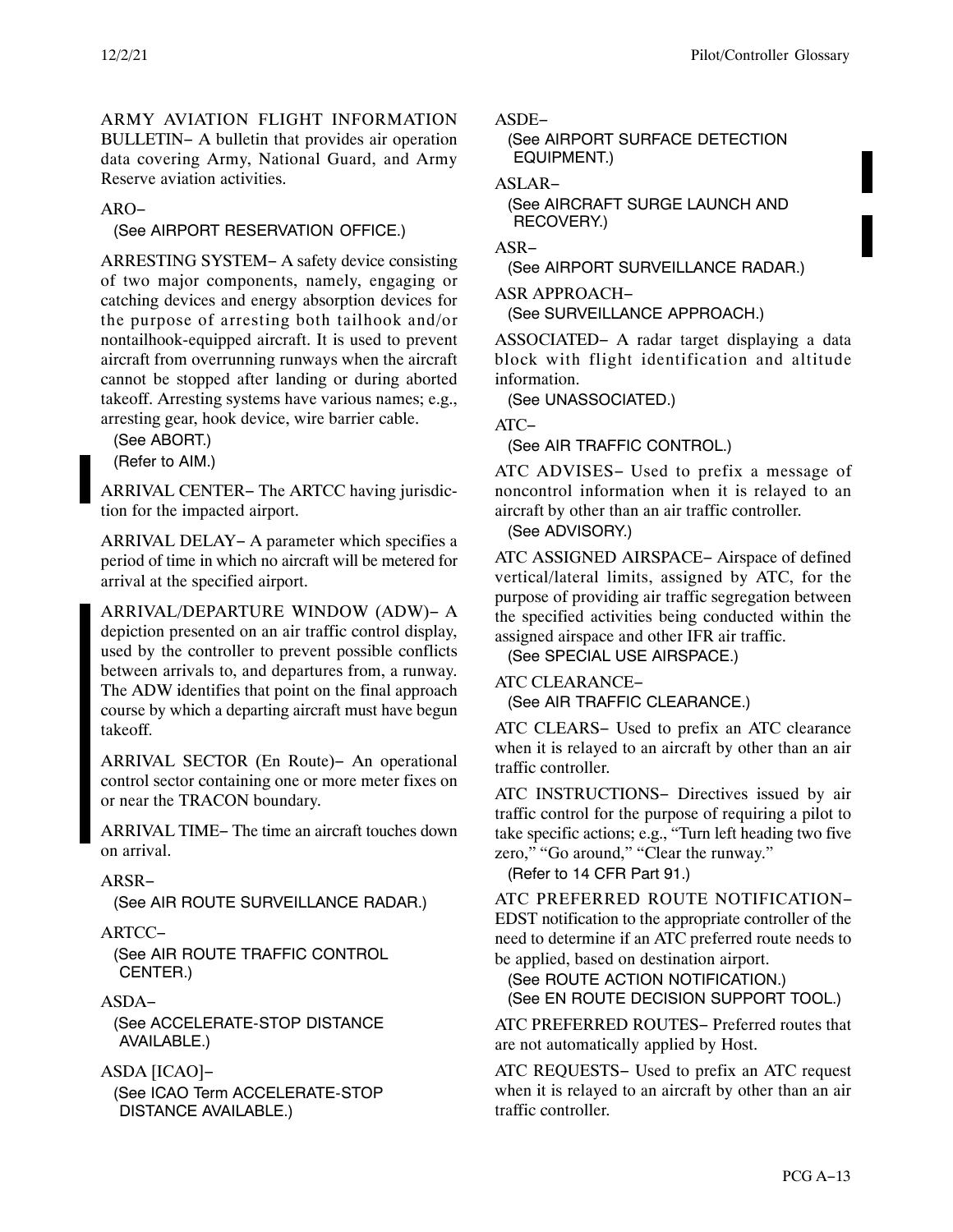support of the DHS, the DOD, or other Federal designated areas. ATC security services do not ATC SECURITY SERVICES- Communications and security tracking provided by an ATC facility in security elements in the interest of national security. Such security services are only applicable within include ATC basic radar services or flight following.

ATC SECURITY SERVICES POSITION- The position responsible for providing ATC security ATC, IFR separation, or VFR flight following services as defined. This position does not provide services, but is responsible for providing security services in an area comprising airspace assigned to one or more ATC operating sectors. This position may be combined with control positions.

 support of the DHS, the DOD, or other security tracking) or other means (e.g., manual tracking) ATC SECURITY TRACKING- The continuous tracking of aircraft movement by an ATC facility in elements for national security using radar (i.e., radar without providing basic radar services (including traffic advisories) or other ATC services not defined in this section.

ATS SURVEILLANCE SERVICE [ICAO]– A term used to indicate a service provided directly by means of an ATS surveillance system.

 from one, or a combination, of the following ATC SURVEILLANCE SOURCE– Used by ATC for establishing identification, control and separation using a target depicted on an air traffic control facility's video display that has met the relevant safety standards for operational use and received surveillance sources:

a. Radar (See RADAR.)

b. ADS-B (See AUTOMATIC DEPENDENT SURVEILLANCE-BROADCAST.)

c. WAM (See WIDE AREA MULTILATERATION.)

(See INTERROGATOR.) (See TRANSPONDER.) (See ICAO term RADAR.) (Refer to AIM.)

 ATS SURVEILLANCE SYSTEM [ICAO]– A generic term meaning variously, ADS-B, PSR, SSR or any comparable ground-based system that enables the identification of aircraft.

Note: A comparable ground-based system is one that has been demonstrated, by comparative assessment or other methodology, to have a level of safety and performance equal to or better than monopulse SSR.

ATCAA-

(See ATC ASSIGNED AIRSPACE.)

ATCRBS-

(See RADAR.)

ATCSCC-

(See AIR TRAFFIC CONTROL SYSTEM COMMAND CENTER.)

ATCT-

(See TOWER.)

 $ATD-$ 

(See ALONG-TRACK DISTANCE.)

ATIS-

(See AUTOMATIC TERMINAL INFORMATION SERVICE.)

ATIS [ICAO]-

(See ICAO Term AUTOMATIC TERMINAL INFORMATION SERVICE.)

ATPA-

(See AUTOMATED TERMINAL PROXIMITY ALERT.)

ATS ROUTE  $[ICAO]$  - A specified route designed for channeling the flow of traffic as necessary for the provision of air traffic services.

Note: The term "ATS Route" is used to mean variously, airway, advisory route, controlled or uncontrolled route, arrival or departure, etc.

ATTENTION ALL USERS PAGE (AAUP)- The AAUP provides the pilot with additional information relative to conducting a specific operation, for example, PRM approaches and RNAV departures.

 system from which control surface management AUTOLAND APPROACH-An autoland system aids by providing control of aircraft systems during a precision instrument approach to at least decision altitude and possibly all the way to touchdown, as well as in some cases, through the landing rollout. The autoland system is a sub-system of the autopilot occurs. The aircraft autopilot sends instructions to the autoland system and monitors the autoland system performance and integrity during its execution.

AUTOMATED EMERGENCY DESCENT-(See EMERGENCY DESCENT MODE.)

(AIT)- A precoordinated process, specifically AUTOMATED INFORMATION TRANSFER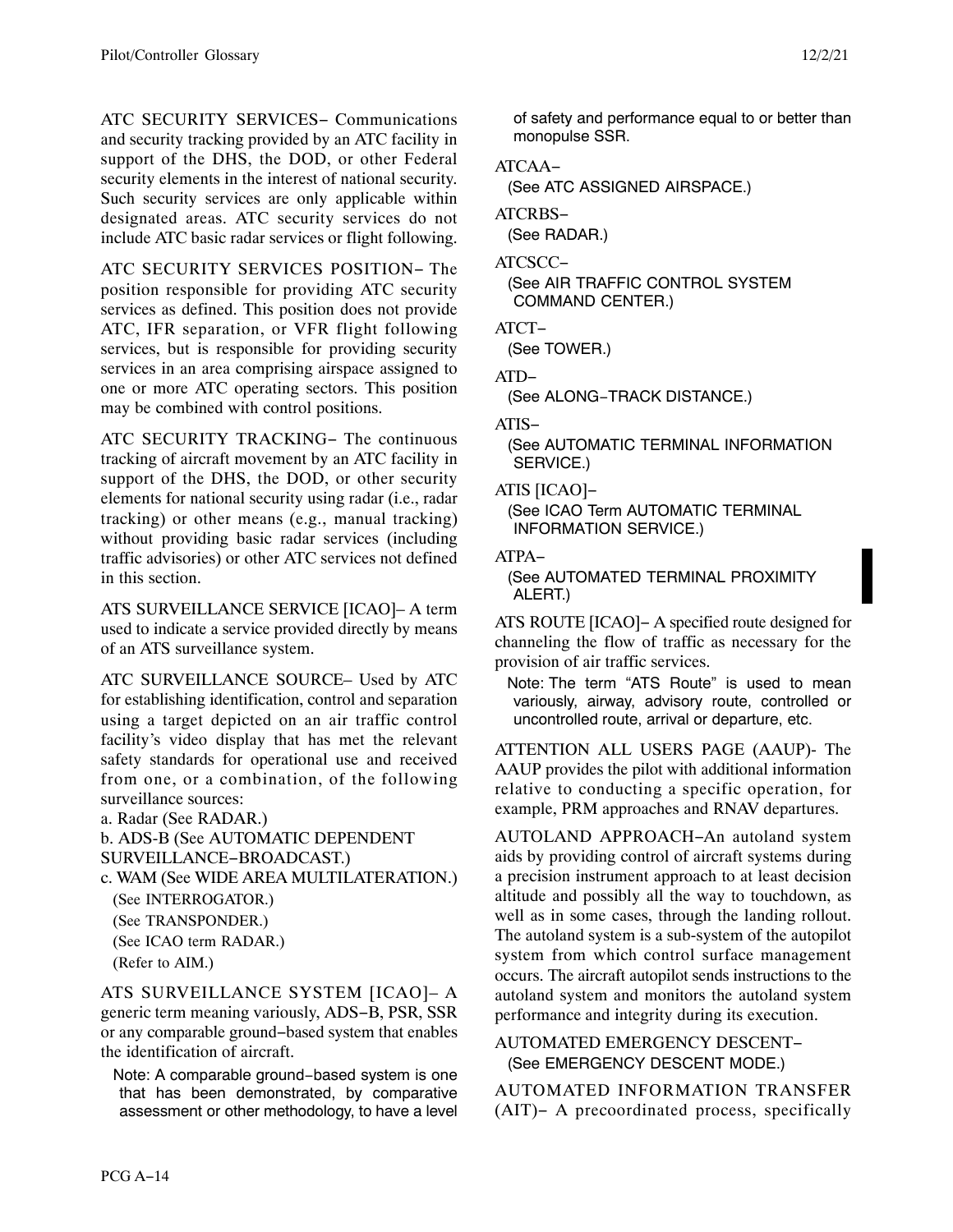of altitude control and/or radar identification is defined in facility directives, during which a transfer accomplished without verbal coordination between controllers using information communicated in a full data block.

AUTOMATED MUTUAL-ASSISTANCE VESSEL RESCUE SYSTEM- A facility which can deliver, in a matter of minutes, a surface picture (SURPIC) of vessels in the area of a potential or actual search and rescue incident, including their predicted positions and their characteristics.

(See FAA Order JO 7110.65, Para 10-6-4, INFLIGHT CONTINGENCIES.)

AUTOMATED PROBLEM DETECTION (APD)-An Automation Processing capability that compares trajectories in order to predict conflicts.

AUTOMATED PROBLEM DETECTION BOUNDARY (APB)– The adapted distance beyond a facilities boundary defining the airspace within which EDST performs conflict detection.

(See EN ROUTE DECISION SUPPORT TOOL.)

AUTOMATED PROBLEM DETECTION INHIB-ITED AREA (APDIA)- Airspace surrounding a terminal area within which APD is inhibited for all flights within that airspace.

 Final Approach Course (FAC), displaying a cone (Red) will display at 24 seconds prior to predicted loss of separation. Current distance AUTOMATED TERMINAL PROXIMITY ALERT  $(ATPA)$ – Monitors the separation of aircraft on the graphical notification (cone and/or mileage) when a potential loss of separation is detected. The warning cone (Yellow) will display at 45 seconds and the alert between two aircraft on final will be displayed in line 3 of the full data block of the trailing aircraft in corresponding colors.

 ing System (ASOS) and Automated Weather AUTOMATED WEATHER SYSTEM- Any of the automated weather sensor platforms that collect weather data at airports and disseminate the weather information via radio and/or landline. The systems currently consist of the Automated Surface Observ-Observation System (AWOS).

AUTOMATED UNICOM- Provides completely automated weather, radio check capability and airport advisory information on an Automated UNICOM system. These systems offer a variety of features, typically selectable by microphone clicks, on the UNICOM frequency. Availability will be published in the Chart Supplement U.S. and approach charts.

# AUTOMATIC ALTITUDE REPORT-(See ALTITUDE READOUT.)

AUTOMATIC ALTITUDE REPORTING- That function of a transponder which responds to Mode C interrogations by transmitting the aircraft's altitude in 100-foot increments.

 monitoring capability to the pilot, and a backup AUTOMATIC CARRIER LANDING SYSTEMï U.S. Navy final approach equipment consisting of precision tracking radar coupled to a computer data link to provide continuous information to the aircraft, approach system.

 dimensional position and additional data as AUTOMATIC DEPENDENT SURVEILLANCE (ADS)  $[ICAO]$ – A surveillance technique in which aircraft automatically provide, via a data link, data derived from on-board navigation and position fixing systems, including aircraft identification, four appropriate.

 transmitter. The aircraft or vehicle periodically air traffic control facility, as well as by suitably AUTOMATIC DEPENDENT SURVEILLANCE-BROADCAST (ADS-B)- A surveillance system in which an aircraft or vehicle to be detected is fitted with cooperative equipment in the form of a data link broadcasts its GNSS-derived position and other required information such as identity and velocity, which is then received by a ground-based or space–based receiver for processing and display at an equipped aircraft.

(See AUTOMATIC DEPENDENT SURVEILLANCE-BROADCAST IN.) (See AUTOMATIC DEPENDENT SURVEILLANCE-BROADCAST OUT.) (See COOPERATIVE SURVEILLANCE.) (See GLOBAL POSITIONING SYSTEM.) (See SPACE-BASED ADS-B.)

 directly from other aircraft, as well as traffic or AUTOMATIC DEPENDENT SURVEILLANCE-BROADCAST IN (ADS-B In)- Aircraft avionics capable of receiving ADS-B Out transmissions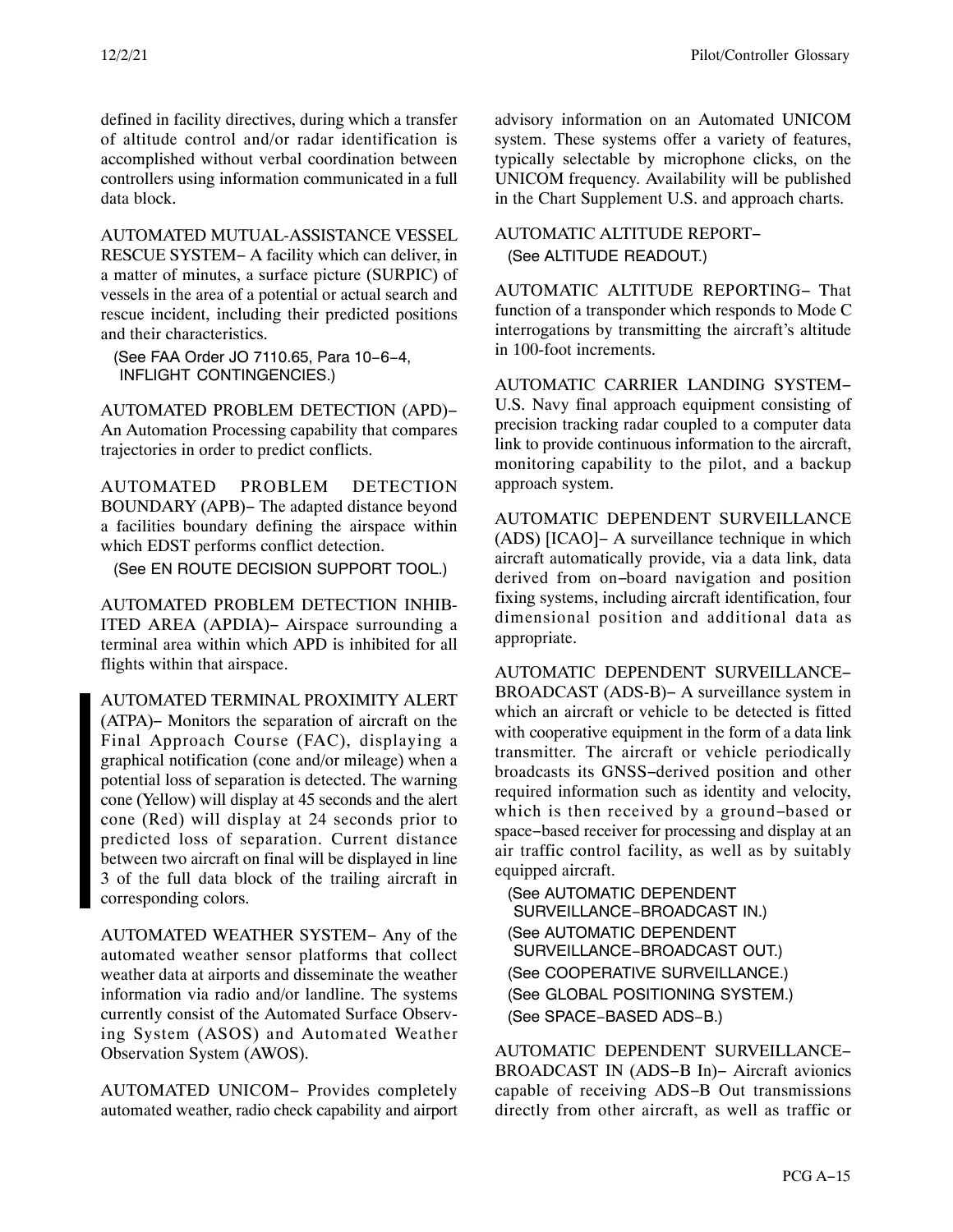weather information transmitted from ground stations.

```
(See AUTOMATIC DEPENDENT 
SURVEILLANCE-BROADCAST OUT.)
(See AUTOMATIC DEPENDENT 
SURVEILLANCE-REBROADCAST.)
(See FLIGHT INFORMATION 
SERVICE-BROADCAST.)
(See TRAFFIC INFORMATION 
SERVICE-BROADCAST.)
```
 onboard an aircraft or ground vehicle that along with other required information, such as AUTOMATIC DEPENDENT SURVEILLANCE-BROADCAST OUT (ADS-B Out)- The transmitter periodically broadcasts its GNSS-derived position identity, altitude, and velocity.

(See AUTOMATIC DEPENDENT SURVEILLANCE-BROADCAST.) (See AUTOMATIC DEPENDENT SURVEILLANCE-BROADCAST IN.)

CONTRACT (ADS $-C$ )– A data link position AUTOMATIC DEPENDENT SURVEILLANCEreporting system, controlled by a ground station, that establishes contracts with an aircraft's avionics that occur automatically whenever specific events occur, or specific time intervals are reached.

 $(978 \text{ MHz and } 1090 \text{ MHz})$ . The ADS-B system AUTOMATIC DEPENDENT SURVEILLANCE-REBROADCAST (ADS-R) $-$  A datalink translation function of the ADS-B ground system required to accommodate the two separate operating frequencies receives the ADS-B messages transmitted on one frequency and ADS-R translates and reformats the information for rebroadcast and use on the other frequency. This allows ADS-B In equipped aircraft to see nearby ADS-B Out traffic regardless of the operating link of the other aircraft. Aircraft operating on the same ADS-B frequency exchange information directly and do not require the ADS-R translation function.

AUTOMATIC DIRECTION FINDER- An aircraft radio navigation system which senses and indicates the direction to a L/MF nondirectional radio beacon (NDB) ground transmitter. Direction is indicated to the pilot as a magnetic bearing or as a relative bearing to the longitudinal axis of the aircraft depending on the type of indicator installed in the aircraft. In certain applications, such as military, ADF operations may

be based on airborne and ground transmitters in the VHF/UHF frequency spectrum.

(See BEARING.) (See NONDIRECTIONAL BEACON.)

VICE (AFIS) - ALASKA FSSs ONLY- The information at airports in Alaska where a FSS AUTOMATIC FLIGHT INFORMATION SERcontinuous broadcast of recorded non-control provides local airport advisory service. The AFIS broadcast automates the repetitive transmission of essential but routine information such as weather, wind, altimeter, favored runway, braking action, airport NOTAMs, and other applicable information. The information is continuously broadcast over a discrete VHF radio frequency (usually the ASOS/ AWOS frequency).

VICE- The continuous broadcast of recorded relieve frequency congestion by automating the AUTOMATIC TERMINAL INFORMATION SERnoncontrol information in selected terminal areas. Its purpose is to improve controller effectiveness and to repetitive transmission of essential but routine information; e.g., "Los Angeles information Alfa. One three zero zero Coordinated Universal Time. Weather, measured ceiling two thousand overcast, visibility three, haze, smoke, temperature seven one, dew point five seven, wind two five zero at five, altimeter two niner niner six. I-L-S Runway Two Five Left approach in use, Runway Two Five Right closed, advise you have Alfa."

(See ICAO term AUTOMATIC TERMINAL INFORMATION SERVICE.) (Refer to AIM.)

 means of continuous and repetitive broadcasts AUTOMATIC TERMINAL INFORMATION SER-VICE [ICAO]- The provision of current, routine information to arriving and departing aircraft by throughout the day or a specified portion of the day.

AUTOROTATION- A rotorcraft flight condition in which the lifting rotor is driven entirely by action of the air when the rotorcraft is in motion.

**a.** Autorotative Landing/Touchdown Autorotation. Used by a pilot to indicate that the landing will be made without applying power to the rotor.

 100 feet AGL and is used primarily for tactical **b.** Low Level Autorotation. Commences at an altitude well below the traffic pattern, usually below military training.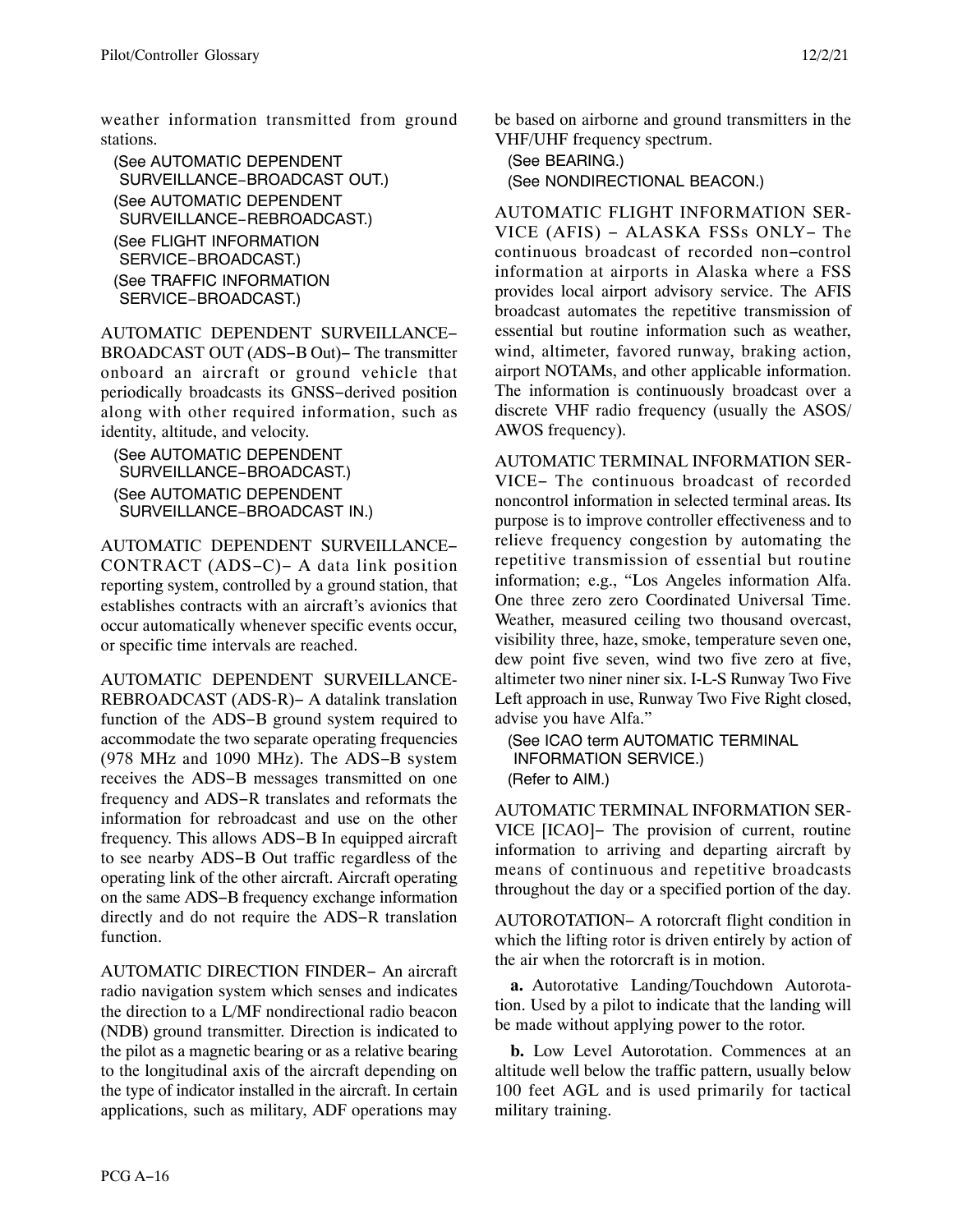ш

 **c.** 180 degrees Autorotation. Initiated from a normal traffic pattern. "Go around" may not be downwind heading and is commenced well inside the possible during the latter part of this maneuver.

 measured from the landing threshold to the AVAILABLE LANDING DISTANCE (ALD)- The portion of a runway available for landing and roll-out for aircraft cleared for LAHSO. This distance is hold-short point.

 area threat alert for the aviation meteorology AVIATION WATCH NOTIFICATION MESSAGE-The Storm Prediction Center (SPC) issues Aviation Watch Notification Messages (SAW) to provide an community to forecast organized severe thunderstorms that may produce tornadoes, large hail, and/or

convective damaging winds as indicated in Public Watch Notification Messages within the Continental U.S. A SAW message provides a description of the type of watch issued by SPC, a valid time, an approximation of the area in a watch, and primary hazard(s).

AVIATION WEATHER SERVICE- A service provided by the National Weather Service (NWS) and FAA which collects and disseminates pertinent weather information for pilots, aircraft operators, and ATC. Available aviation weather reports and forecasts are displayed at each NWS office and FAA FSS.

(See TRANSCRIBED WEATHER BROADCAST.) (See WEATHER ADVISORY.) (Refer to AIM.)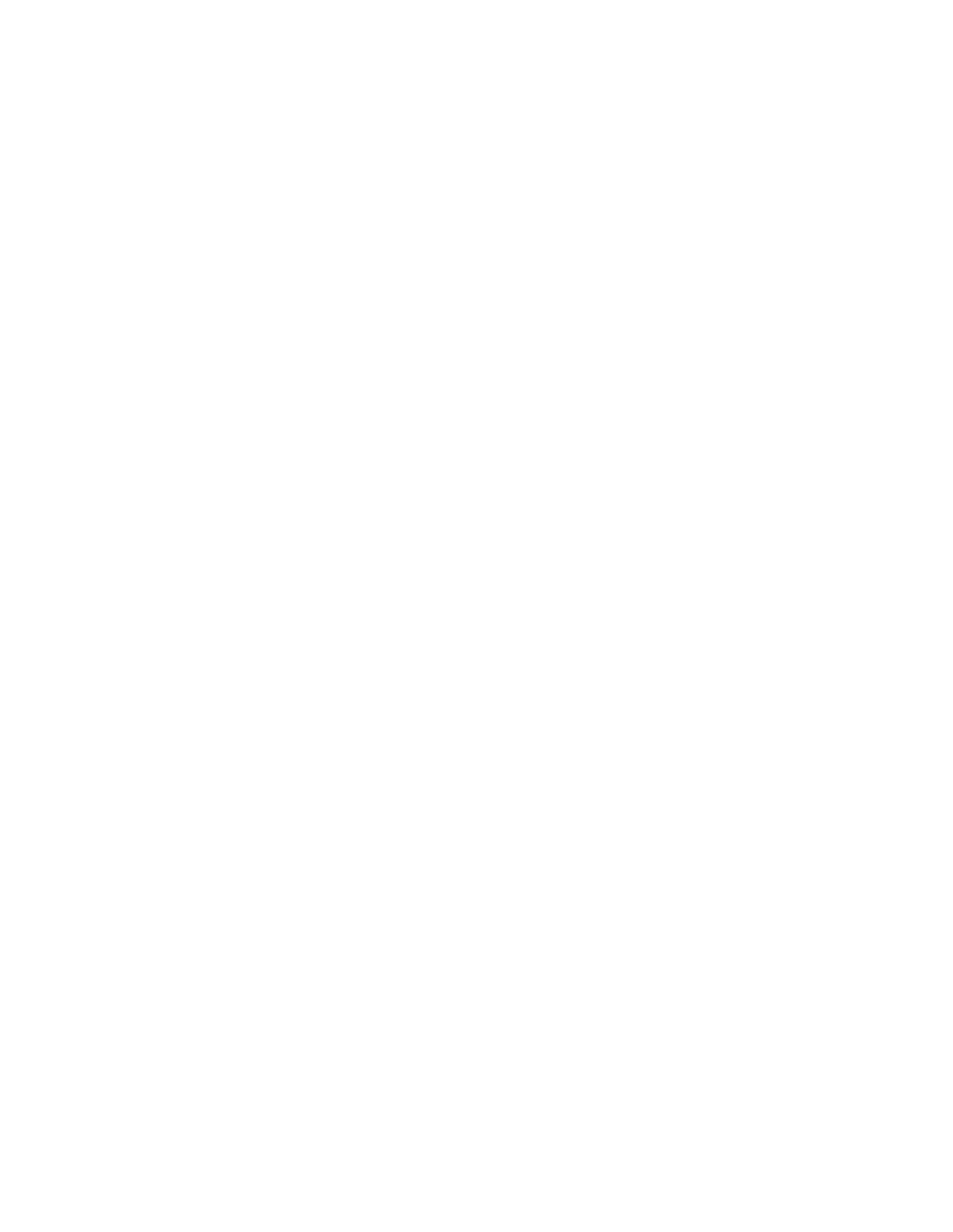# **B**

*BACK-TAXI*– A term used by air traffic controllers to taxi an aircraft on the runway opposite to the traffic flow. The aircraft may be instructed to back-taxi to the beginning of the runway or at some point before reaching the runway end for the purpose of departure or to exit the runway.

**BASE LEG-**

(See TRAFFIC PATTERN.)

### BEACON-

(See AERONAUTICAL BEACON.) (See AIRPORT ROTATING BEACON.) (See AIRWAY BEACON.) (See MARKER BEACON.) (See NONDIRECTIONAL BEACON.) (See RADAR.)

 magnetic north, or some other reference point BEARING – The horizontal direction to or from any point, usually measured clockwise from true north, through 360 degrees.

(See NONDIRECTIONAL BEACON.)

 the minimums prescribed by regulation for the BELOW MINIMUMS- Weather conditions below particular action involved; e.g., landing minimums, takeoff minimums.

BLAST FENCE- A barrier that is used to divert or dissipate jet or propeller blast.

BLAST PAD– A surface adjacent to the ends of a runway provided to reduce the erosive effect of jet blast and propeller wash.

 a target relative to the radar antenna at which BLIND SPEED– The rate of departure or closing of cancellation of the primary radar target by moving target indicator (MTI) circuits in the radar equipment causes a reduction or complete loss of signal.

(See ICAO term BLIND VELOCITY.)

BLIND SPOT- An area from which radio transmissions and/or radar echoes cannot be received. The term is also used to describe portions of the airport not visible from the control tower.

# *BLIND TRANSMISSIONï*

(See TRANSMITTING IN THE BLIND.)

BLIND VELOCITY [ICAO]– The radial velocity of a moving target such that the target is not seen on primary radars fitted with certain forms of fixed echo suppression.

**BLIND ZONE-**

(See BLIND SPOT.)

**BLOCKED**- Phraseology used to indicate that a radio transmission has been distorted or interrupted due to multiple simultaneous radio transmissions.

BOTTOM ALTITUDE– In reference to published altitude restrictions on a STAR or STAR runway transition, the lowest altitude authorized.

**BOUNDARY LIGHTS-**(See AIRPORT LIGHTING.)

 $NIL$ )– A report of conditions on the airport BRAKING ACTION (GOOD, GOOD TO MEDI-UM, MEDIUM, MEDIUM TO POOR, POOR, OR movement area providing a pilot with a degree/quality of braking to expect. Braking action is reported in terms of good, good to medium, medium, medium to poor, poor, or nil.

(See RUNWAY CONDITION READING.) (See RUNWAY CONDITION REPORT.) (See RUNWAY CONDITION CODES.)

 conditions, the tower will include on the ATIS are in Effect." During the time braking action BRAKING ACTION ADVISORIES- When tower controllers receive runway braking action reports which include the terms "medium," "poor," or "nil," or whenever weather conditions are conducive to deteriorating or rapidly changing runway braking broadcast the statement, "Braking Action Advisories advisories are in effect, ATC will issue the most current braking action report for the runway in use to each arriving and departing aircraft. Pilots should be prepared for deteriorating braking conditions and should request current runway condition information if not issued by controllers. Pilots should also be prepared to provide a descriptive runway condition report to controllers after landing.

 $BREAKOUT- A technique to direct aircraft out of$ the approach stream. In the context of simultaneous (independent) parallel operations, a breakout is used to direct threatened aircraft away from a deviating aircraft.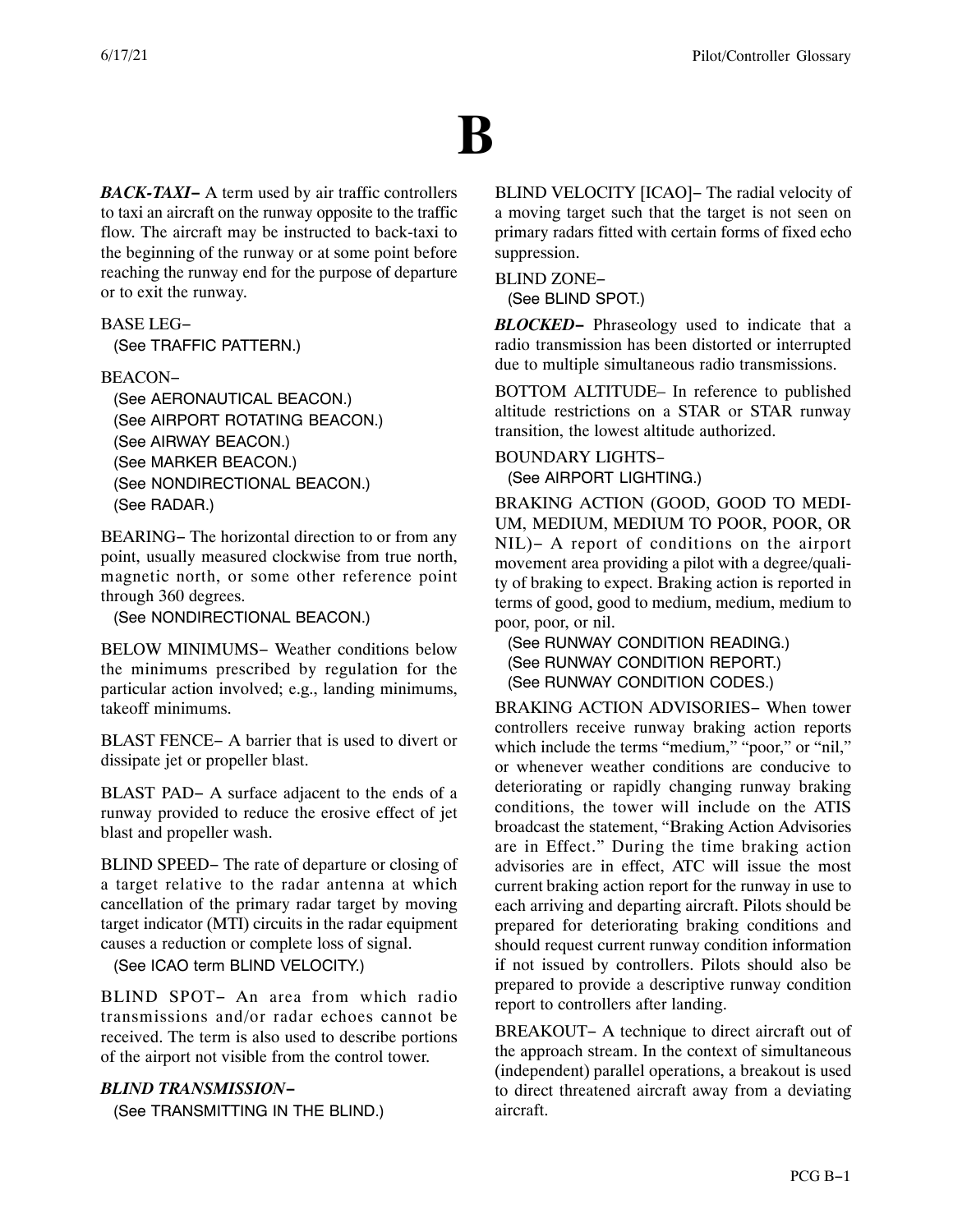BROADCAST- Transmission of information for which an acknowledgement is not expected.

(See ICAO term BROADCAST.)

BROADCAST [ICAO]- A transmission of information relating to air navigation that is not addressed to a specific station or stations.

BUFFER AREA- As applied to an MVA or MIA chart, a depicted 3 NM or 5 NM radius MVA/MIA sector isolating a displayed obstacle for which the sector is established. A portion of a buffer area can also be inclusive of a MVA/MIA sector polygon boundary.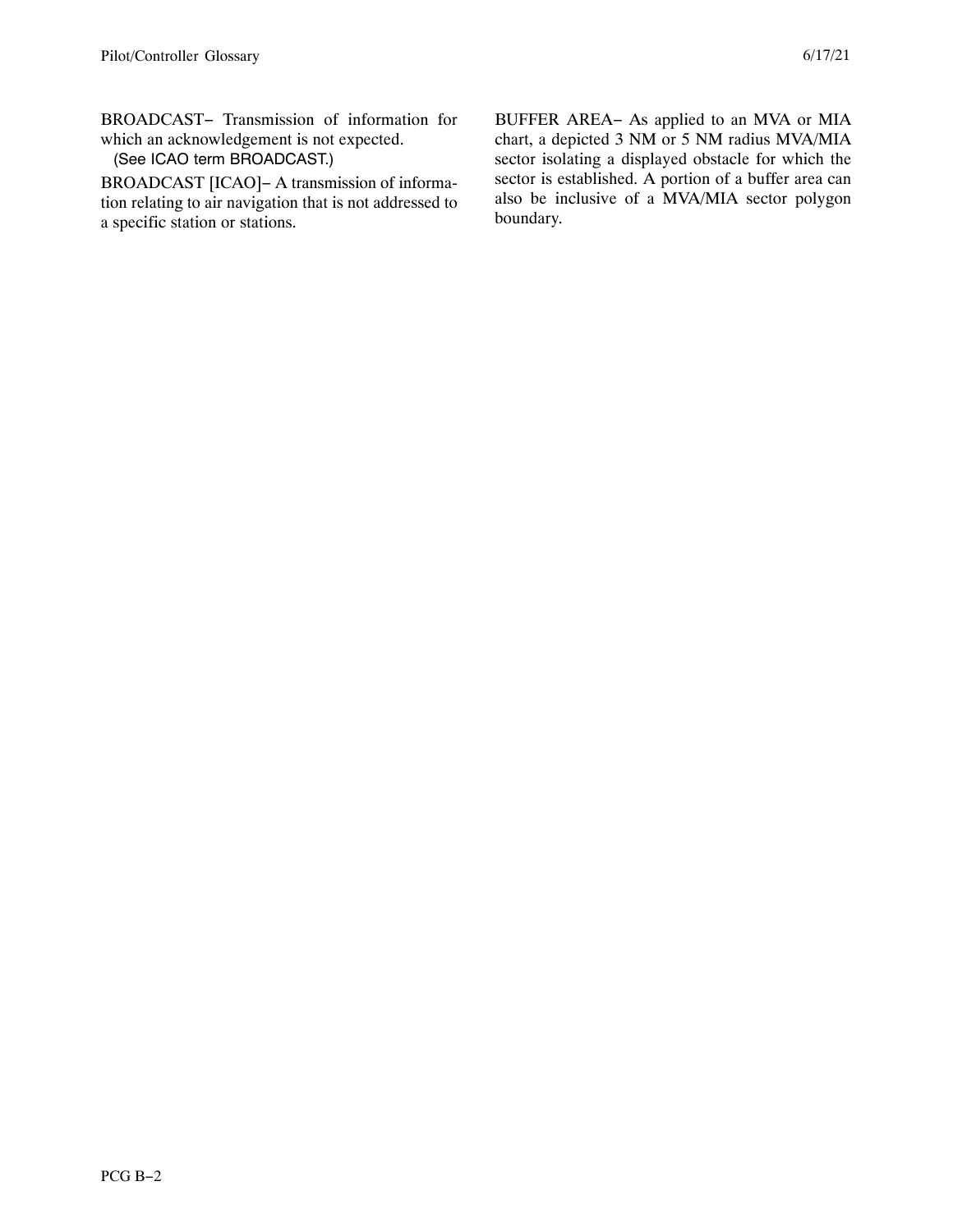# **C**

CALCULATED LANDING TIME – A term that may be used in place of tentative or actual calculated landing time, whichever applies.

CALL FOR RELEASE- Wherein the overlying ARTCC requires a terminal facility to initiate verbal coordination to secure ARTCC approval for release of a departure into the en route environment.

CALL UP- Initial voice contact between a facility and an aircraft, using the identification of the unit being called and the unit initiating the call.

(Refer to AIM.)

CANADIAN MINIMUM NAVIGATION PERFOR-MANCE SPECIFICATION AIRSPACE- That portion of Canadian domestic airspace within which MNPS separation may be applied.

CARDINAL ALTITUDES- "Odd" or "Even" thousand-foot altitudes or flight levels; e.g., 5,000, 6,000, 7,000, FL 250, FL 260, FL 270.

(See ALTITUDE.) (See FLIGHT LEVEL.)

CARDINAL FLIGHT LEVELS-(See CARDINAL ALTITUDES.)

 $CAT -$ 

(See CLEAR-AIR TURBULENCE.)

 transition point from the high altitude waypoint or the low altitude ground-based navigation CATCH POINT- A fix/waypoint that serves as a navigation structure to an arrival procedure (STAR) structure.

 "obscuration," and not classified as "thin" or CEILING– The heights above the earth's surface of the lowest layer of clouds or obscuring phenomena that is reported as "broken," "overcast," or "partial."

(See ICAO term CEILING.)

CEILING [ICAO]– The height above the ground or water of the base of the lowest layer of cloud below 6,000 meters (20,000 feet) covering more than half the sky.

CENTER-

(See AIR ROUTE TRAFFIC CONTROL CENTER.)

CENTER'S AREA– The specified airspace within which an air route traffic control center (ARTCC) provides air traffic control and advisory service.

(See AIR ROUTE TRAFFIC CONTROL CENTER.) (Refer to AIM.)

 pilots of existing or anticipated adverse weather CENTER WEATHER ADVISORY- An unscheduled weather advisory issued by Center Weather Service Unit meteorologists for ATC use to alert conditions within the next 2 hours. A CWA may modify or redefine a SIGMET.

(See AIRMET.) (See CONVECTIVE SIGMET.) (See SAW.) (See SIGMET.) (Refer to AIM.)

CENTRAL EAST PACIFIC- An organized route system between the U.S. West Coast and Hawaii.

 $CEP$ 

(See CENTRAL EAST PACIFIC.)

CERAP-

(See COMBINED CENTER-RAPCON.)

TION (COA)- An FAA grant of approval for a CERTIFICATE OF WAIVER OR AUTHORIZAspecific flight operation or airspace authorization or waiver.

CERTIFIED TOWER RADAR DISPLAY (CTRD)-An FAA radar display certified for use in the NAS.

 $CFR-$ 

(See CALL FOR RELEASE.)

CHA

(See CONTINGENCY HAZARD AREA)

CHAFF-Thin, narrow metallic reflectors of various lengths and frequency responses, used to reflect radar energy. These reflectors, when dropped from aircraft and allowed to drift downward, result in large targets on the radar display.

CHART SUPPLEMENT U.S. - A publication designed primarily as a pilot's operational manual containing all airports, seaplane bases, and heliports open to the public including communications data, navigational facilities, and certain special notices and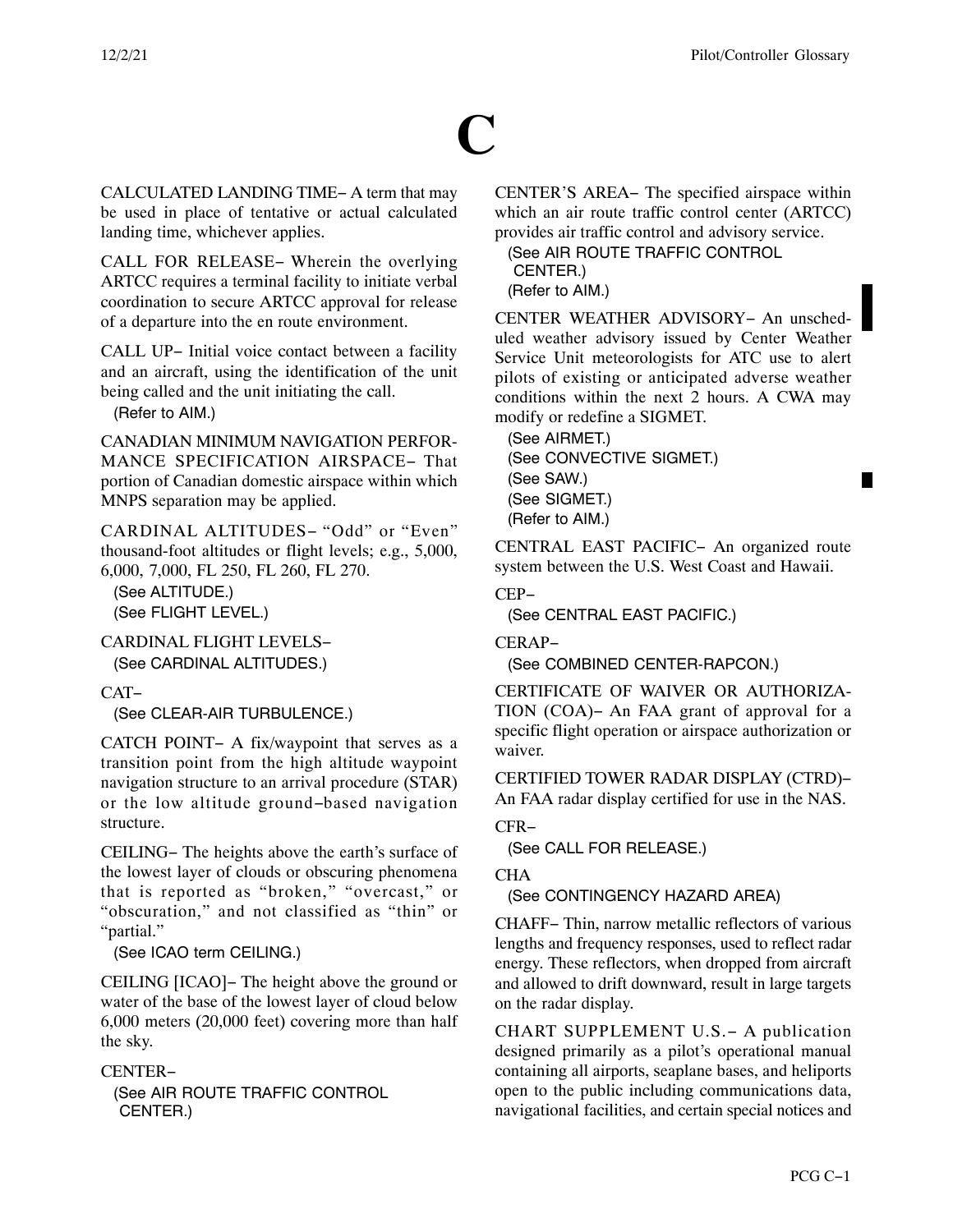procedures. This publication is issued in seven volumes according to geographical area.

 aircraft. Pilot compliance with recommended CHARTED VFR FLYWAYS- Charted VFR Flyways are flight paths recommended for use to bypass areas heavily traversed by large turbine-powered flyways and associated altitudes is strictly voluntary. VFR Flyway Planning charts are published on the back of existing VFR Terminal Area charts.

 CHARTED VISUAL FLIGHT PROCEDURE APPROACH- An approach conducted while plan which authorizes the pilot of an aircraft to air traffic control facility. Weather minimums operating on an instrument flight rules (IFR) flight proceed visually and clear of clouds to the airport via visual landmarks and other information depicted on a charted visual flight procedure. This approach must be authorized and under the control of the appropriate required are depicted on the chart.

*CHASE* – An aircraft flown in proximity to another aircraft normally to observe its performance during training or testing.

**CHASE AIRCRAFT-**(See CHASE.)

CHOP- A form of turbulence.

**a.** Light Chop– Turbulence that causes slight, rapid and somewhat rhythmic bumpiness without appreciable changes in altitude or attitude.

 or jolts without appreciable changes in aircraft **b.** Moderate Chop– Turbulence similar to Light Chop but of greater intensity. It causes rapid bumps altitude or attitude.

(See TURBULENCE.)

 initiated by the pilot to align the aircraft with a an instrument approach is not possible or is not is made only after ATC authorization has been CIRCLE-TO-LAND MANEUVER- A maneuver runway for landing when a straight-in landing from desirable. At tower controlled airports, this maneuver obtained and the pilot has established required visual reference to the airport.

(See CIRCLE TO RUNWAY.) (See LANDING MINIMUMS.) (Refer to AIM.)

# *CIRCLE TO RUNWAY (RUNWAY NUMBER)ï*

Used by ATC to inform the pilot that he/she must circle to land because the runway in use is other than

 procedure. When the direction of the circling the runway aligned with the instrument approach maneuver in relation to the airport/runway is required, the controller will state the direction (eight cardinal compass points) and specify a left or right downwind or base leg as appropriate; e.g., "Cleared VOR Runway Three Six Approach circle to Runway Two Two," or "Circle northwest of the airport for a right downwind to Runway Two Two."

(See CIRCLE-TO-LAND MANEUVER.) (See LANDING MINIMUMS.) (Refer to AIM.)

CIRCLING APPROACH-(See CIRCLE-TO-LAND MANEUVER.)

CIRCLING MANEUVER-(See CIRCLE-TO-LAND MANEUVER.)

CIRCLING MINIMA-(See LANDING MINIMUMS.)

CLASS A AIRSPACE-(See CONTROLLED AIRSPACE.)

**CLASS B AIRSPACE-**(See CONTROLLED AIRSPACE.)

**CLASS C AIRSPACE-**(See CONTROLLED AIRSPACE.)

CLASS D AIRSPACE-(See CONTROLLED AIRSPACE.)

**CLASS E AIRSPACE-**(See CONTROLLED AIRSPACE.)

CLASS G AIRSPACE- Airspace that is not designated in 14 CFR Part 71 as Class A, Class B, Class C, Class D, or Class E controlled airspace is Class G (uncontrolled) airspace.

(See UNCONTROLLED AIRSPACE.)

CLEAR AIR TURBULENCE (CAT)- Turbulence encountered in air where no clouds are present. This term is commonly applied to high-level turbulence associated with wind shear. CAT is often encountered in the vicinity of the jet stream.

(See WIND SHEAR.)

(See JET STREAM.)

#### CLEAR OF THE RUNWAY-

 aircraft are held short of the applicable runway **a.** Taxiing aircraft, which is approaching a runway, is clear of the runway when all parts of the holding position marking.

**b.** A pilot or controller may consider an aircraft, which is exiting or crossing a runway, to be clear of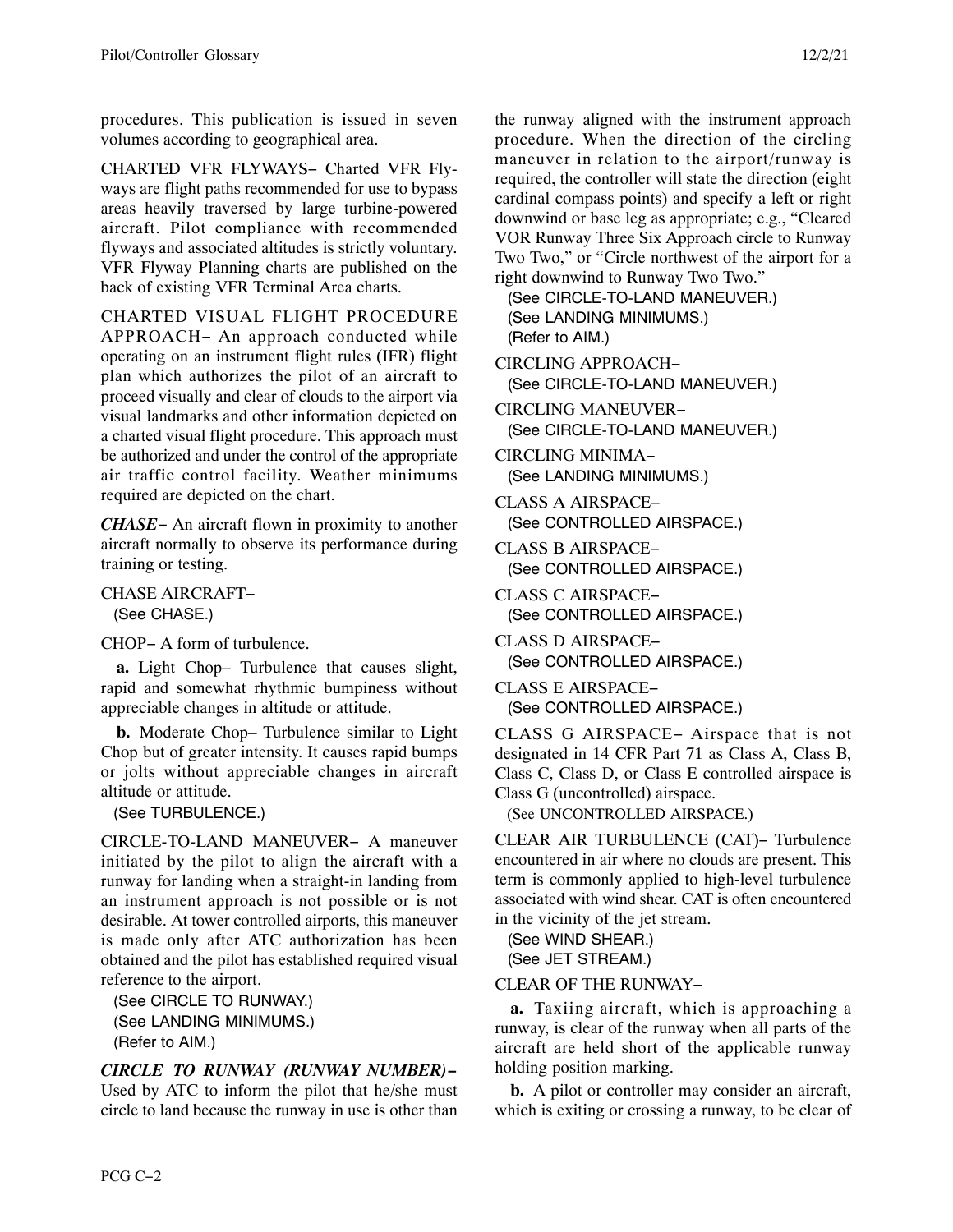the runway when all parts of the aircraft are beyond the runway edge and there are no restrictions to its continued movement beyond the applicable runway holding position marking.

 **c.** Pilots and controllers shall exercise good between all aircraft on runways and taxiways at airports with inadequate runway edge lines or judgement to ensure that adequate separation exists holding position markings.

# *CLEARANCEï*

(See AIR TRAFFIC CLEARANCE.)

CLEARANCE LIMIT – The fix, point, or location to which an aircraft is cleared when issued an air traffic clearance.

(See ICAO term CLEARANCE LIMIT.)

CLEARANCE LIMIT [ICAO]- The point to which an aircraft is granted an air traffic control clearance.

*CLEARANCE VOID IF NOT OFF BY (TIME)ï* Used by ATC to advise an aircraft that the departure clearance is automatically canceled if takeoff is not made prior to a specified time. The pilot must obtain a new clearance or cancel his/her IFR flight plan if not off by the specified time.

(See ICAO term CLEARANCE VOID TIME.)

 clearance ceases to be valid unless the aircraft concerned has already taken action to comply CLEARANCE VOID TIME [ICAO]- A time specified by an air traffic control unit at which a therewith.

 aircraft will be cleared for a specific instrument **CLEARED APPROACH** ATC authorization for an aircraft to execute any standard or special instrument approach procedure for that airport. Normally, an approach procedure.

(See CLEARED (Type of) APPROACH.) (See INSTRUMENT APPROACH PROCEDURE.) (Refer to 14 CFR Part 91.) (Refer to AIM.)

*CLEARED (Type of) APPROACH* - ATC authorization for an aircraft to execute a specific instrument approach procedure to an airport; e.g., "Cleared ILS Runway Three Six Approach."

(See APPROACH CLEARANCE.) (See INSTRUMENT APPROACH PROCEDURE.) (Refer to 14 CFR Part 91.) (Refer to AIM.)

*CLEARED AS FILED* – Means the aircraft is cleared to proceed in accordance with the route of flight filed in the flight plan. This clearance does not include the altitude, DP, or DP Transition.

(See REQUEST FULL ROUTE CLEARANCE.) (Refer to AIM.)

**CLEARED FOR TAKEOFF-** ATC authorization for an aircraft to depart. It is predicated on known traffic and known physical airport conditions.

 tion for an aircraft to make a touch-and-go, low **CLEARED FOR THE OPTION- ATC authoriza**approach, missed approach, stop and go, or full stop landing at the discretion of the pilot. It is normally used in training so that an instructor can evaluate a student's performance under changing situations. Pilots should advise ATC if they decide to remain on the runway, of any delay in their stop and go, delay clearing the runway, or are unable to comply with the instruction(s).

(See OPTION APPROACH.) (Refer to AIM.)

 aircraft to make intermediate stops at specified *CLEARED THROUGH* - ATC authorization for an airports without refiling a flight plan while en route to the clearance limit.

*CLEARED TO LAND* – ATC authorization for an aircraft to land. It is predicated on known traffic and known physical airport conditions.

 terrain or fixed obstacles may not extend above CLEARWAY- An area beyond the takeoff runway under the control of airport authorities within which specified limits. These areas may be required for certain turbine-powered operations and the size and upward slope of the clearway will differ depending on when the aircraft was certificated.

(Refer to 14 CFR Part 1.)

**CLIMB TO VFR**-ATC authorization for an aircraft to climb to VFR conditions within Class B, C, D, and E surface areas when the only weather limitation is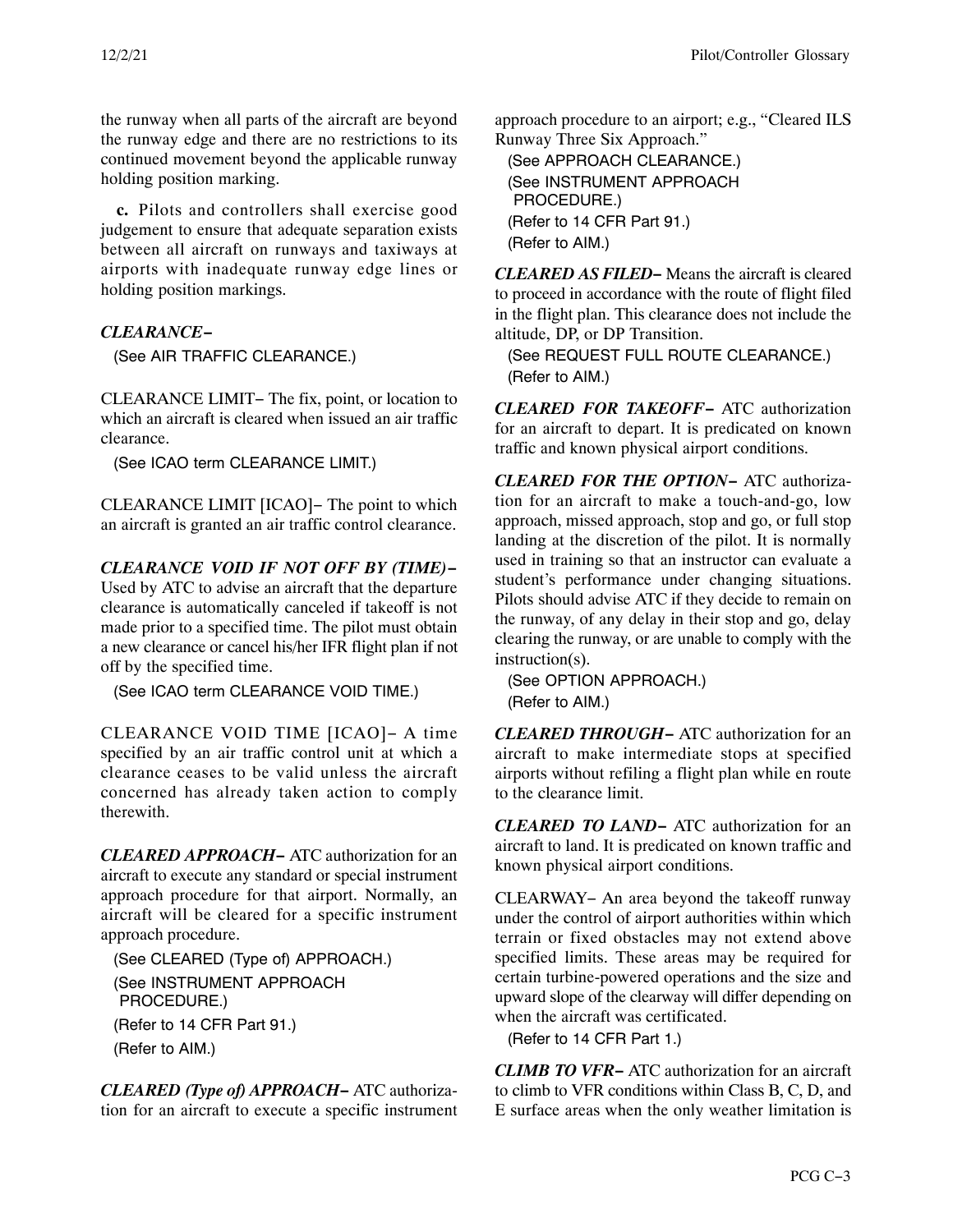restricted visibility. The aircraft must remain clear of clouds while climbing to VFR.

(See SPECIAL VFR CONDITIONS.) (Refer to AIM.)

CLIMBOUT- That portion of flight operation between takeoff and the initial cruising altitude.

CLIMB VIA– An abbreviated ATC clearance that requires compliance with the procedure lateral path, associated speed restrictions, and altitude restrictions along the cleared route or procedure.

CLOSE PARALLEL RUNWAYS- Two parallel runways whose extended centerlines are separated by less than 4,300 feet and at least 3000 feet (750 feet for SOIA operations) for which ATC is authorized to conduct simultaneous independent approach operations. PRM and simultaneous close parallel appear in approach title. Dual communications, special pilot training, an Attention All Users Page (AAUP), NTZ monitoring by displays that have aural and visual alerting algorithms are required. A high update rate surveillance sensor is required for certain runway or approach course spacing.

CLOSED LOOP CLEARANCE- A vector or reroute clearance that includes a return to route point and updates ERAM to accurately reflect the anticipated route (e.g., a QU route pick that anticipates length of vector and includes the next fix that ties into the route of flight.)

CLOSED RUNWAY – A runway that is unusable for aircraft operations. Only the airport management/ military operations office can close a runway.

CLOSED TRAFFIC– Successive operations involving takeoffs and landings or low approaches where the aircraft does not exit the traffic pattern.

CLOUD- A cloud is a visible accumulation of minute water droplets and/or ice particles in the atmosphere above the Earth's surface. Cloud differs from ground fog, fog, or ice fog only in that the latter are, by definition, in contact with the Earth's surface.

# $CIT$

# (See CALCULATED LANDING TIME.)

CLUTTER- In radar operations, clutter refers to the reception and visual display of radar returns caused by precipitation, chaff, terrain, numerous aircraft targets, or other phenomena. Such returns may limit or preclude ATC from providing services based on radar.

(See CHAFF.) (See GROUND CLUTTER.) (See PRECIPITATION.) (See TARGET.) (See ICAO term RADAR CLUTTER.)

CMNPS-

(See CANADIAN MINIMUM NAVIGATION PERFORMANCE SPECIFICATION AIRSPACE.)

 $COA-$ 

(See CERTIFICATE OF WAIVER OR AUTHORIZATION.)

COASTAL FIX- A navigation aid or intersection where an aircraft transitions between the domestic route structure and the oceanic route structure.

CODES- The number assigned to a particular multiple pulse reply signal transmitted by a transponder.

(See DISCRETE CODE.)

COLD TEMPERATURE CORRECTION- A correction in feet, based on height above airport and temperature, that is added to the aircraft's indicated altitude to offset the effect of cold temperature on true altitude.

COLLABORATIVE TRAJECTORY OPTIONS PROGRAM (CTOP)– CTOP is a traffic management program administered by the Air Traffic Control System Command Center (ATCSCC) that manages demand through constrained airspace, while considering operator preference with regard to both route and delay as defined in a Trajectory Options Set (TOS).

COMBINED CENTER-RAPCON- An air traffic facility which combines the functions of an ARTCC and a radar approach control facility.

(See AIR ROUTE TRAFFIC CONTROL CENTER.) (See RADAR APPROACH CONTROL FACILITY.)

 two or more aircraft will report passing or have COMMON POINT – A significant point over which reported passing before proceeding on the same or diverging tracks. To establish/maintain longitudinal separation, a controller may determine a common point not originally in the aircraft's flight plan and then clear the aircraft to fly over the point.

(See SIGNIFICANT POINT.)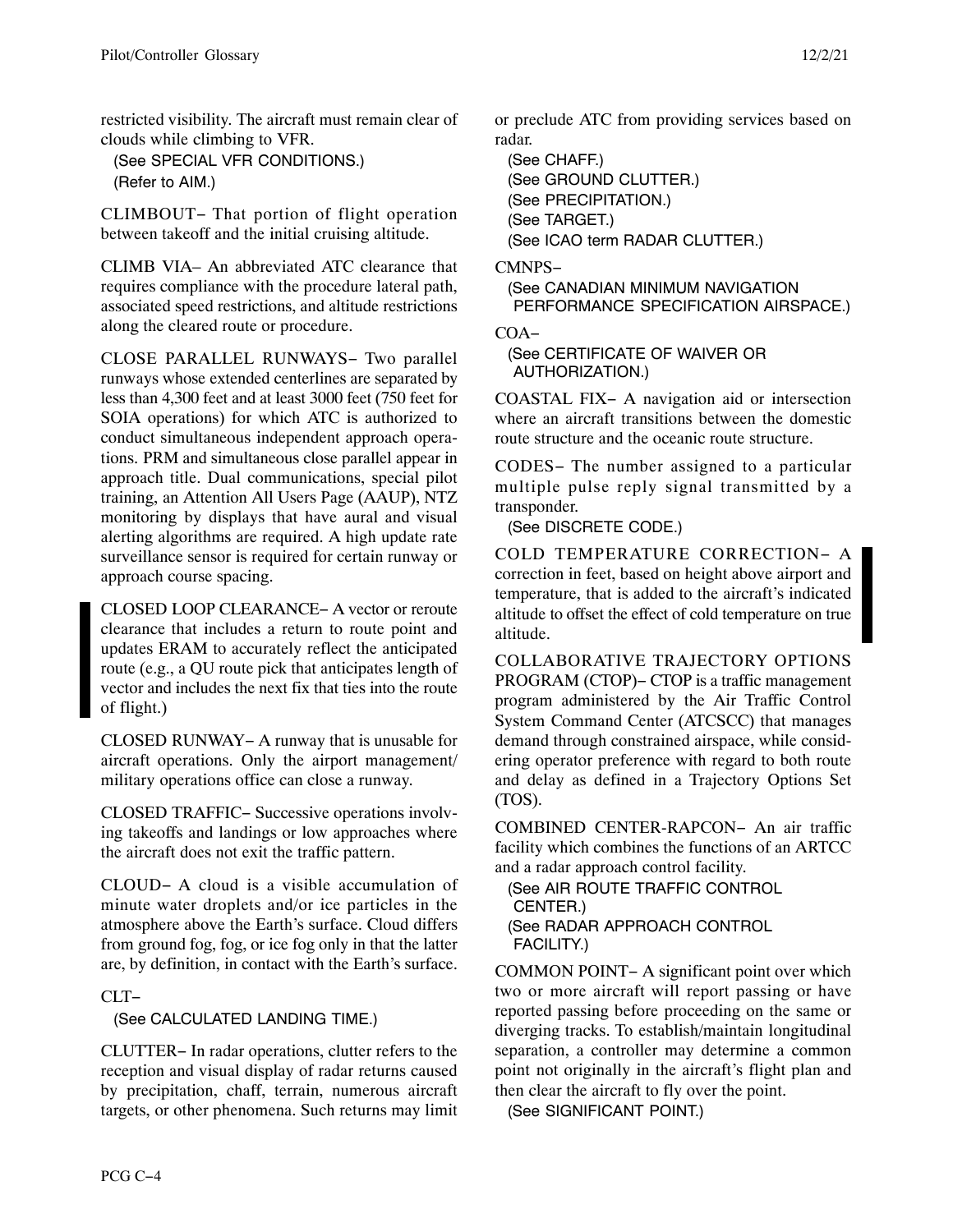#### **COMMON PORTION-**(See COMMON ROUTE.)

 American Route between the inland navigation COMMON ROUTE– That segment of a North facility and the coastal fix.

**OR** 

# **COMMON ROUTE-**(See SEGMENTS OF A SID/STAR)

 control tower. The CTAF may be a UNICOM, COMMON TRAFFIC ADVISORY FREQUENCY  $(CTAF)$ – A frequency designed for the purpose of carrying out airport advisory practices while operating to or from an airport without an operating Multicom, FSS, or tower frequency and is identified in appropriate aeronautical publications.

(See DESIGNATED COMMON TRAFFIC ADVISORY FREQUENCY (CTAF) AREA.) (Refer to AC 90-66, Non-Towered Airport Flight Operations.)

COMPASS LOCATOR- A low power, low or medium frequency (L/MF) radio beacon installed at the site of the outer or middle marker of an instrument landing system (ILS). It can be used for navigation at distances of approximately 15 miles or as authorized in the approach procedure.

**a.** Outer Compass Locator (LOM)– A compass locator installed at the site of the outer marker of an instrument landing system.

(See OUTER MARKER.)

**b.** Middle Compass Locator (LMM)- A compass locator installed at the site of the middle marker of an instrument landing system.

(See MIDDLE MARKER.) (See ICAO term LOCATOR.)

COMPASS ROSE- A circle, graduated in degrees, printed on some charts or marked on the ground at an airport. It is used as a reference to either true or magnetic direction*.* 

*COMPLY WITH RESTRICTIONS- An ATC* instruction that requires an aircraft being vectored back onto an arrival or departure procedure to comply with all altitude and/or speed restrictions depicted on the procedure. This term may be used in lieu of repeating each remaining restriction that appears on the procedure.

 IFR for another portion. It is used primarily in COMPOSITE FLIGHT PLAN- A flight plan which specifies VFR operation for one portion of flight and military operations.

(Refer to AIM.)

 routes. These points are geographical locations COMPULSORY REPORTING POINTS- Reporting points which must be reported to ATC. They are designated on aeronautical charts by solid triangles or filed in a flight plan as fixes selected to define direct which are defined by navigation aids/fixes. Pilots should discontinue position reporting over compulsory reporting points when informed by ATC that their aircraft is in "radar contact."

COMPUTER NAVIGATION FIX (CNF)- A latitude/longitude coordinate and is required to Computer Navigation Fix is a point defined by a support Performance–Based Navigation (PBN) operations. A five-letter identifier denoting a CNF can be found next to an "x" on en route charts and on some approach charts. Eventually, all CNFs will be labeled and begin with the letters "CF" followed by three consonants (e.g., 'CFWBG'). CNFs are not recognized by ATC, are not contained in ATC fix or automation databases, and are not used for ATC purposes. Pilots should not use CNFs for point-topoint navigation (e.g., proceed direct), filing a flight plan, or in aircraft/ATC communications. Use of CNFs has not been adopted or recognized by the International Civil Aviation Organization (ICAO).

(REFER to AIM  $1-1-17b5(i)(2)$ , Global Positioning System (GPS).

 movement area or airfield surface area, this information is issued as a NOTAM. Usually CONDITIONS NOT MONITORED- When an airport operator cannot monitor the condition of the necessitated due to staffing, operating hours or other mitigating factors associated with airport operations.

 euver consists of one or more turns, a climb or CONFIDENCE MANEUVER- A confidence mandescent, or other maneuver to determine if the pilot in command (PIC) is able to receive and comply with ATC instructions.

CONFLICT ALERT- A function of certain air traffic control automated systems designed to alert radar controllers to existing or pending situations between tracked targets (known IFR or VFR aircraft) that require his/her immediate attention/action.

(See MODE C INTRUDER ALERT.)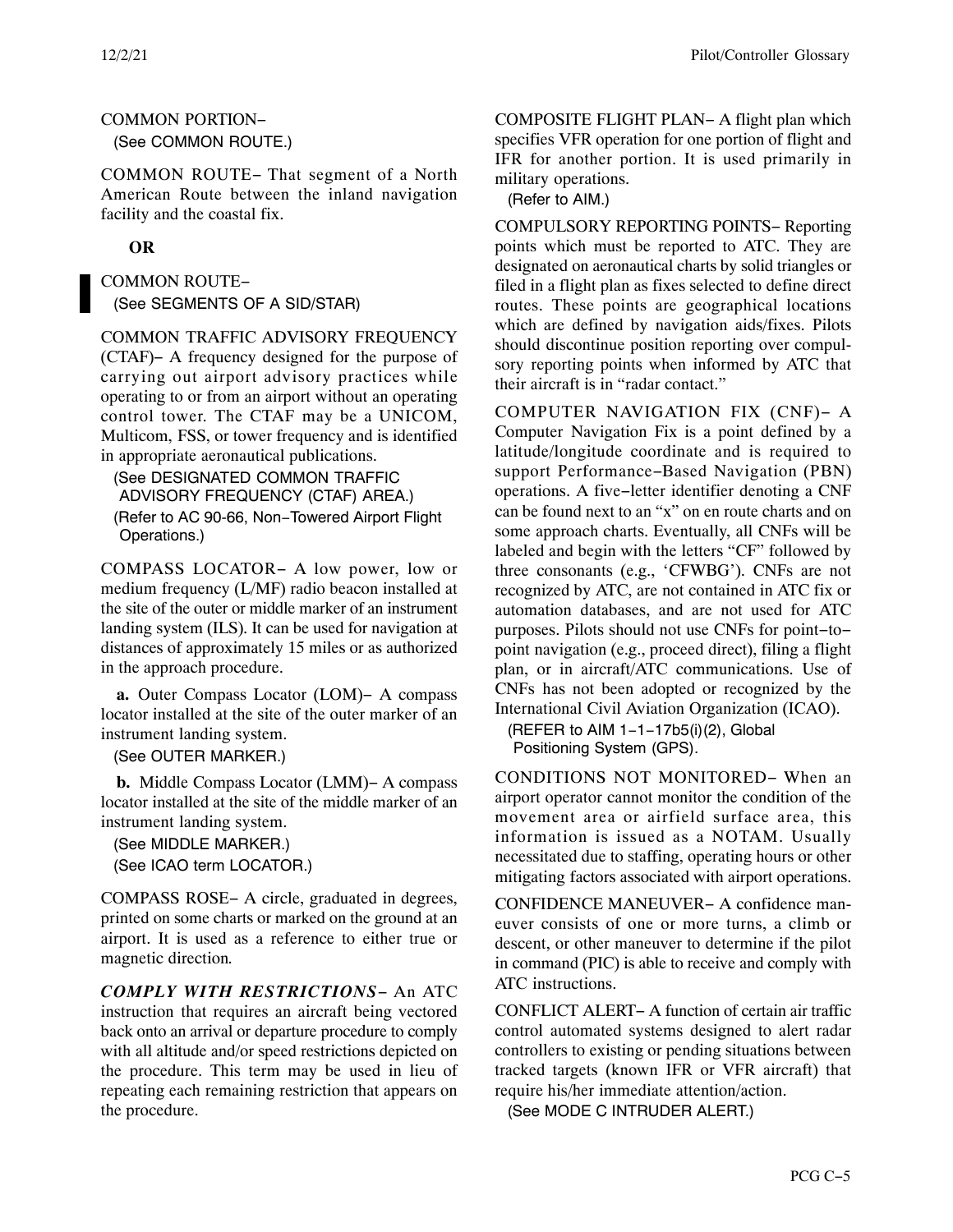CONFLICT RESOLUTION- The resolution of identified and in communication with ATC by potential conflictions between aircraft that are radar ensuring that radar targets do not touch. Pertinent traffic advisories shall be issued when this procedure is applied.

Note: This procedure shall not be provided utilizing mosaic radar systems.

 according to the trajectory associated with the CONFORMANCE- The condition established when an aircraft's actual position is within the conformance region constructed around that aircraft at its position, aircraft's Current Plan.

CONFORMANCE REGION- A volume, bounded laterally, vertically, and longitudinally, within which an aircraft must be at a given time in order to be in conformance with the Current Plan Trajectory for that aircraft. At a given time, the conformance region is determined by the simultaneous application of the lateral, vertical, and longitudinal conformance bounds for the aircraft at the position defined by time and aircraft's trajectory.

CONSOLAN- A low frequency, long-distance NAVAID used principally for transoceanic navigations.

 $(CWT)$ - A version of RECAT that has nine CONSOLIDATED WAKE TURBULENCE categories, A through I, that refines the grouping of aircraft while optimizing wake turbulence separation.

CONSTRAINT SATISFACTION POINT (CSP)-Meter Reference Elements (MREs) that are actively scheduled by TBFM. Constraint satisfaction occurs when the Scheduled Time of Arrival generated for each metered flight conforms to all the scheduling constraints specified at all the applicable CSPs.

#### CONTACT-

**a.** Establish communication with (followed by the name of the facility and, if appropriate, the frequency to be used).

**b.** A flight condition wherein the pilot ascertains the attitude of his/her aircraft and navigates by visual reference to the surface.

(See CONTACT APPROACH.) (See RADAR CONTACT.)

*CONTACT APPROACH* – An approach wherein an aircraft on an IFR flight plan, having an air traffic

 at least 1 mile flight visibility and a reasonable airport by visual reference to the surface. This control authorization, operating clear of clouds with expectation of continuing to the destination airport in those conditions, may deviate from the instrument approach procedure and proceed to the destination approach will only be authorized when requested by the pilot and the reported ground visibility at the destination airport is at least 1 statute mile.

(Refer to AIM.)

 nated with respect to rubber deposits or other friction-degrading substances when the average within the ALD fails below the recommended CONTAMINATED RUNWAY- A runway is considered contaminated whenever standing water, ice, snow, slush, frost in any form, heavy rubber, or other substances are present. A runway is contamifriction value for any 500-foot segment of the runway minimum friction level and the average friction value in the adjacent 500-foot segments falls below the maintenance planning friction level.

CONTERMINOUS U.S.– The 48 adjoining States and the District of Columbia.

CONTINENTAL UNITED STATES-The 49 States located on the continent of North America and the District of Columbia*.* 

 by ATC. Areas of airspace that are defined and distributed in advance of a launch or reentry CONTINGENCY HAZARD AREA (CHA)- Used operation and are activated in response to a failure.

(See AIRCRAFT HAZARD AREA.) (See REFINED HAZARD AREA.) (See TRANSITIONAL HAZARD AREA.)

 should be followed by another word or words "continue taxi," "continue descent," "continue *CONTINUE* When used as a control instruction clarifying what is expected of the pilot. Example: inbound," etc.

CONTROL AREA [ICAO]- A controlled airspace extending upwards from a specified limit above the earth.

 horizontal and vertical dimensions for which a controller or group of controllers has air traffic CONTROL SECTOR– An airspace area of defined control responsibility, normally within an air route traffic control center or an approach control facility. Sectors are established based on predominant traffic flows, altitude strata, and controller workload. Pilot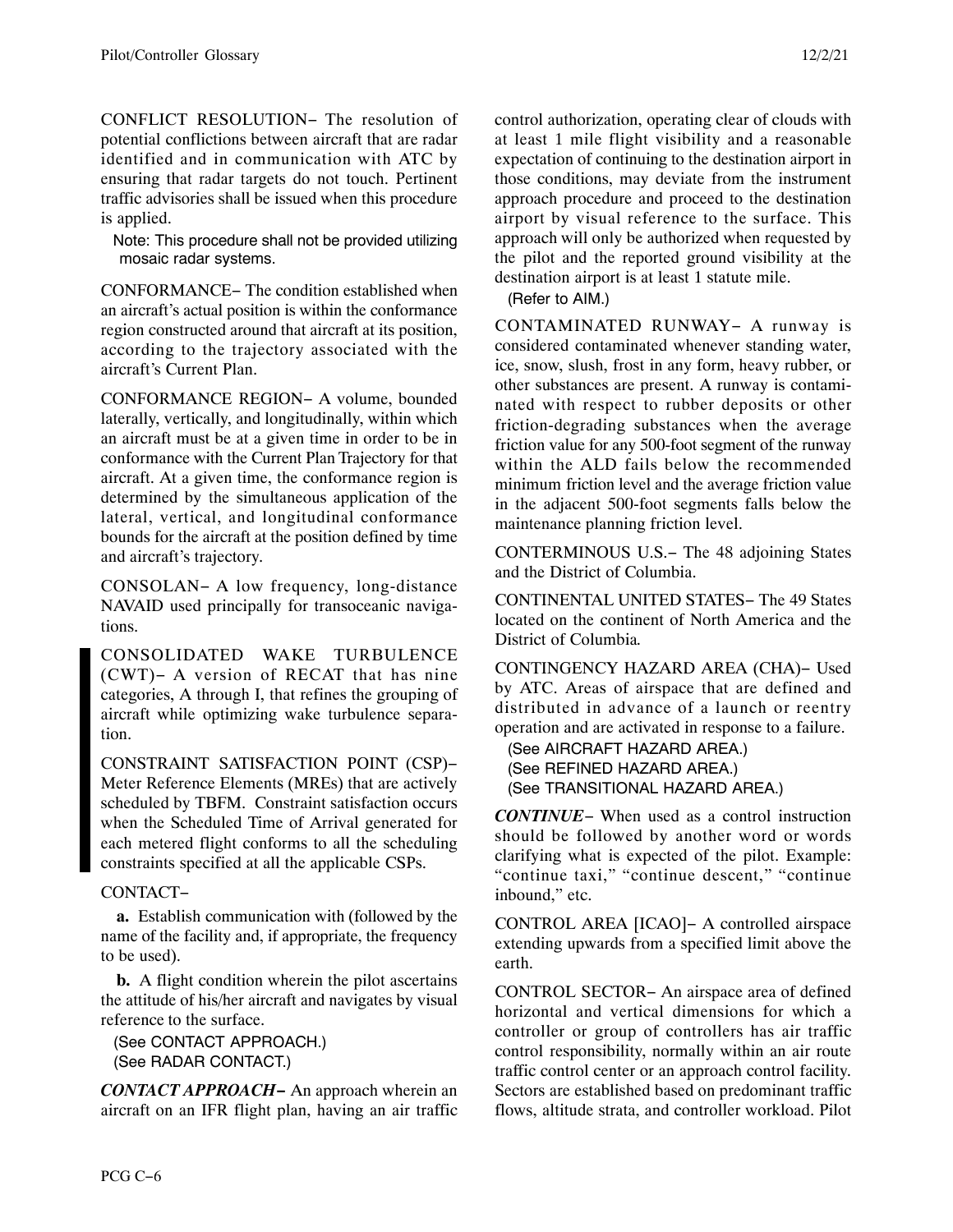are normally maintained on discrete frequencies communications during operations within a sector assigned to the sector.

(See DISCRETE FREQUENCY.)

CONTROL SLASH- A radar beacon slash representing the actual position of the associated aircraft. Normally, the control slash is the one closest to the interrogating radar beacon site. When ARTCC radar is operating in narrowband (digitized) mode, the control slash is converted to a target symbol.

CONTROLLED AIRSPACE - An airspace of defined dimensions within which air traffic control service is provided to IFR flights and to VFR flights in accordance with the airspace classification.

**a.** Controlled airspace is a generic term that covers Class A, Class B, Class C, Class D, and Class E airspace.

 qualifications, operating rules, and equipment requirements in 14 CFR Part 91 (for specific operating requirements, please refer to 14 CFR which the airspace is designated (for specific **b.** Controlled airspace is also that airspace within which all aircraft operators are subject to certain pilot Part 91). For IFR operations in any class of controlled airspace, a pilot must file an IFR flight plan and receive an appropriate ATC clearance. Each Class B, Class C, and Class D airspace area designated for an airport contains at least one primary airport around designations and descriptions of the airspace classes, please refer to 14 CFR Part 71).

 **c.** Controlled airspace in the United States is designated as follows:

 18,000 feet MSL up to and including FL 600, **1.** CLASS A– Generally, that airspace from including the airspace overlying the waters within 12 nautical miles of the coast of the 48 contiguous States and Alaska. Unless otherwise authorized, all persons must operate their aircraft under IFR.

 wedding cakes), and is designed to contain all **2.** CLASS B– Generally, that airspace from the surface to 10,000 feet MSL surrounding the nation's busiest airports in terms of airport operations or passenger enplanements. The configuration of each Class B airspace area is individually tailored and consists of a surface area and two or more layers (some Class B airspace areas resemble upside-down published instrument procedures once an aircraft enters the airspace. An ATC clearance is required for all aircraft to operate in the area, and all aircraft that

are so cleared receive separation services within the airspace. The cloud clearance requirement for VFR operations is "clear of clouds."

 surface to 4,000 feet above the airport elevation radar approach control, and that have a certain **3.** CLASS C– Generally, that airspace from the (charted in MSL) surrounding those airports that have an operational control tower, are serviced by a number of IFR operations or passenger enplanements. Although the configuration of each Class C area is individually tailored, the airspace usually consists of a surface area with a 5 NM radius, a circle with a 10 NM radius that extends no lower than 1,200 feet up to 4,000 feet above the airport elevation, and an outer area that is not charted. Each person must establish two-way radio communications with the ATC facility providing air traffic services prior to entering the airspace and thereafter maintain those communications while within the airspace. VFR aircraft are only separated from IFR aircraft within the airspace.

# (See OUTER AREA.)

 surface to 2,500 feet above the airport elevation **4.** CLASS D– Generally, that airspace from the (charted in MSL) surrounding those airports that have an operational control tower. The configuration of each Class D airspace area is individually tailored and when instrument procedures are published, the airspace will normally be designed to contain the procedures. Arrival extensions for instrument approach procedures may be Class D or Class E airspace. Unless otherwise authorized, each person must establish two-way radio communications with the ATC facility providing air traffic services prior to entering the airspace and thereafter maintain those communications while in the airspace. No separation services are provided to VFR aircraft.

 designated altitude to the overlying or adjacent Unless designated at a lower altitude, Class E **5.** CLASS E– Generally, if the airspace is not Class A, Class B, Class C, or Class D, and it is controlled airspace, it is Class E airspace. Class E airspace extends upward from either the surface or a controlled airspace. When designated as a surface area, the airspace will be configured to contain all instrument procedures. Also in this class are Federal airways, airspace beginning at either 700 or 1,200 feet AGL used to transition to/from the terminal or en route environment, en route domestic, and offshore airspace areas designated below 18,000 feet MSL.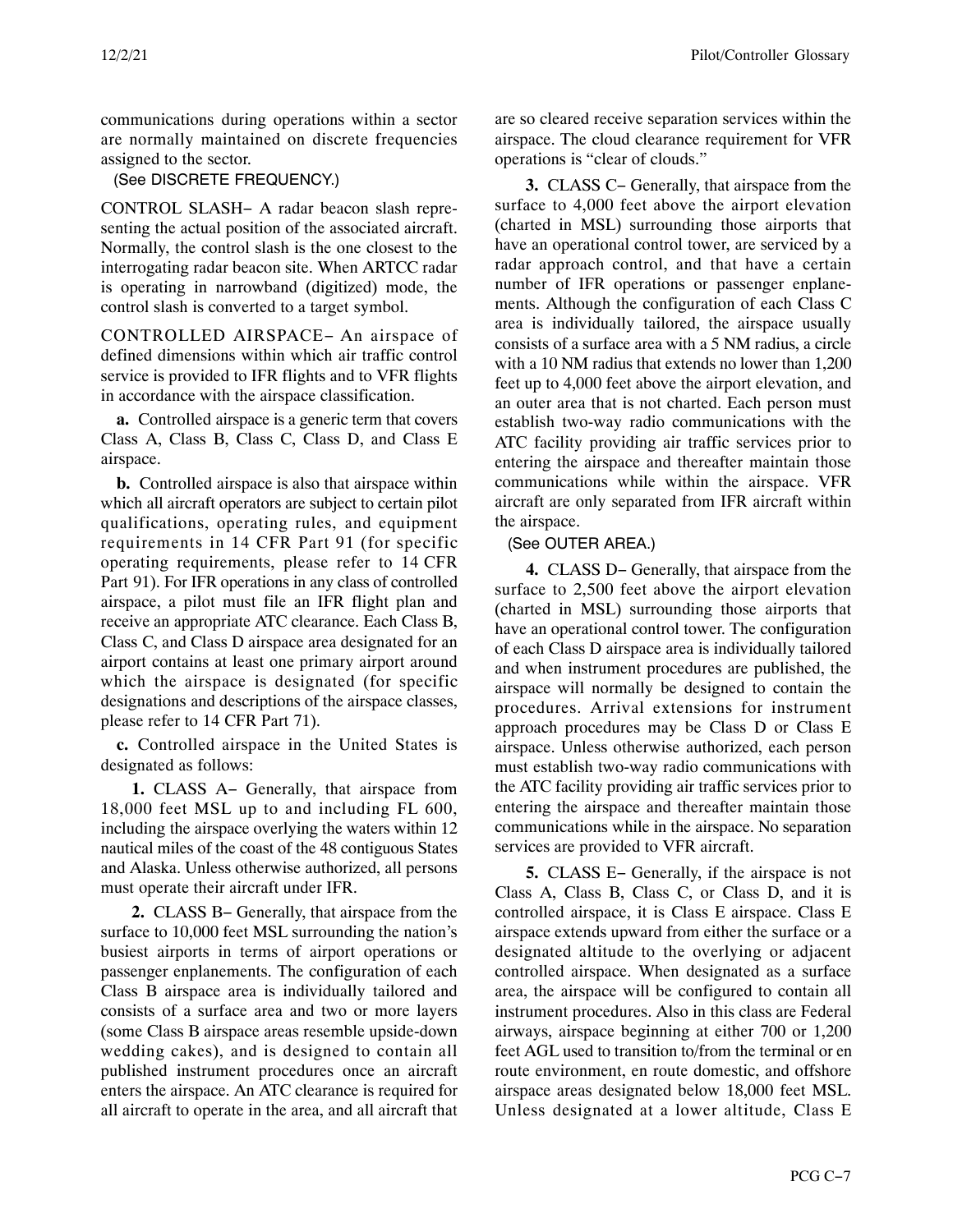airspace begins at 14,500 MSL over the United within 12 nautical miles of the coast of the 48 contiguous States and Alaska, up to, but not States, including that airspace overlying the waters including 18,000 feet MSL, and the airspace above FL 600.

CONTROLLED AIRSPACE [ICAO]- An airspace of defined dimensions within which air traffic control service is provided to IFR flights and to VFR flights in accordance with the airspace classification.

Note: Controlled airspace is a generic term which covers ATS airspace Classes A, B, C, D, and E.

CONTROLLED TIME OF ARRIVAL- Arrival time assigned during a Traffic Management Program. This time may be modified due to adjustments or user options.

CONTROLLER-

(See AIR TRAFFIC CONTROL SPECIALIST.)

CONTROLLER  $[ICAO]$ – A person authorized to provide air traffic control services.

CONTROLLER PILOT DATA LINK COMMUNICATIONS (CPDLC)- A two-way digital communications system that conveys textual air traffic control messages between controllers and pilots using ground or satellite-based radio relay stations.

 thunderstorms of any intensity level, areas of *CONVECTIVE SIGMET*- A weather advisory concerning convective weather significant to the safety of all aircraft. Convective SIGMETs are issued for tornadoes, lines of thunderstorms, embedded thunderstorms greater than or equal to VIP level 4 with an area coverage of  $\frac{4}{10}$  (40%) or more, and hail  $\frac{3}{4}$  inch or greater.

(See AIRMET.) (See CWA.) (See SAW.) (See SIGMET.) (Refer to AIM.)

CONVECTIVE SIGNIFICANT METEOROLOG-**ICAL INFORMATION-**

(See CONVECTIVE SIGMET.)

COOPERATIVE SURVEILLANCE- Any surveillance system, such as secondary surveillance radar (SSR), wide-area multilateration (WAM), or ADS $-$ B, that is dependent upon the presence of certain

 equipment onboard the aircraft or vehicle to be detected.

(See AUTOMATIC DEPENDENT SURVEILLANCE-BROADCAST.) (See NON-COOPERATIVE SURVEILLANCE.) (See RADAR.) (See WIDE AREA MULTILATERATION.)

 reference, usually expressed in degrees/minutes/ COORDINATES- The intersection of lines of seconds of latitude and longitude, used to determine position or location.

 or coordinate flight progress data. For terminal COORDINATION  $FIX -$  The fix in relation to which facilities will handoff, transfer control of an aircraft, facilities, it may also serve as a clearance for arriving aircraft.

#### COPTER-

(See HELICOPTER.)

CORRECTION- An error has been made in the transmission and the correct version follows.

 coupled precision approaches must be flown COUPLED APPROACH- An instrument approach performed by the aircraft autopilot, and/or visually depicted on the flight director, which is receiving position information and/or steering commands from onboard navigational equipment. In general, coupled non-precision approaches must be flown manually (autopilot disengaged) at altitudes lower than 50 feet AGL below the minimum descent altitude, and manually (autopilot disengaged) below 50 feet AGL unless authorized to conduct autoland operations. Coupled instrument approaches are commonly flown to the allowable IFR weather minima established by the operator or PIC, or flown VFR for training and safety.

 COUPLED SCHEDULING (CS)/ EXTENDED METERING (XM)- Adds additional Constraint route. This provides the ability to merge flows Satisfaction Points for metered aircraft along their upstream from the meter fix and results in a more optimal distribution of delays over a greater distance from the airport, increased meter list accuracy, and more accurate delivery to the meter fix.

#### COURSE-

**a.** The intended direction of flight in the horizontal plane measured in degrees from north.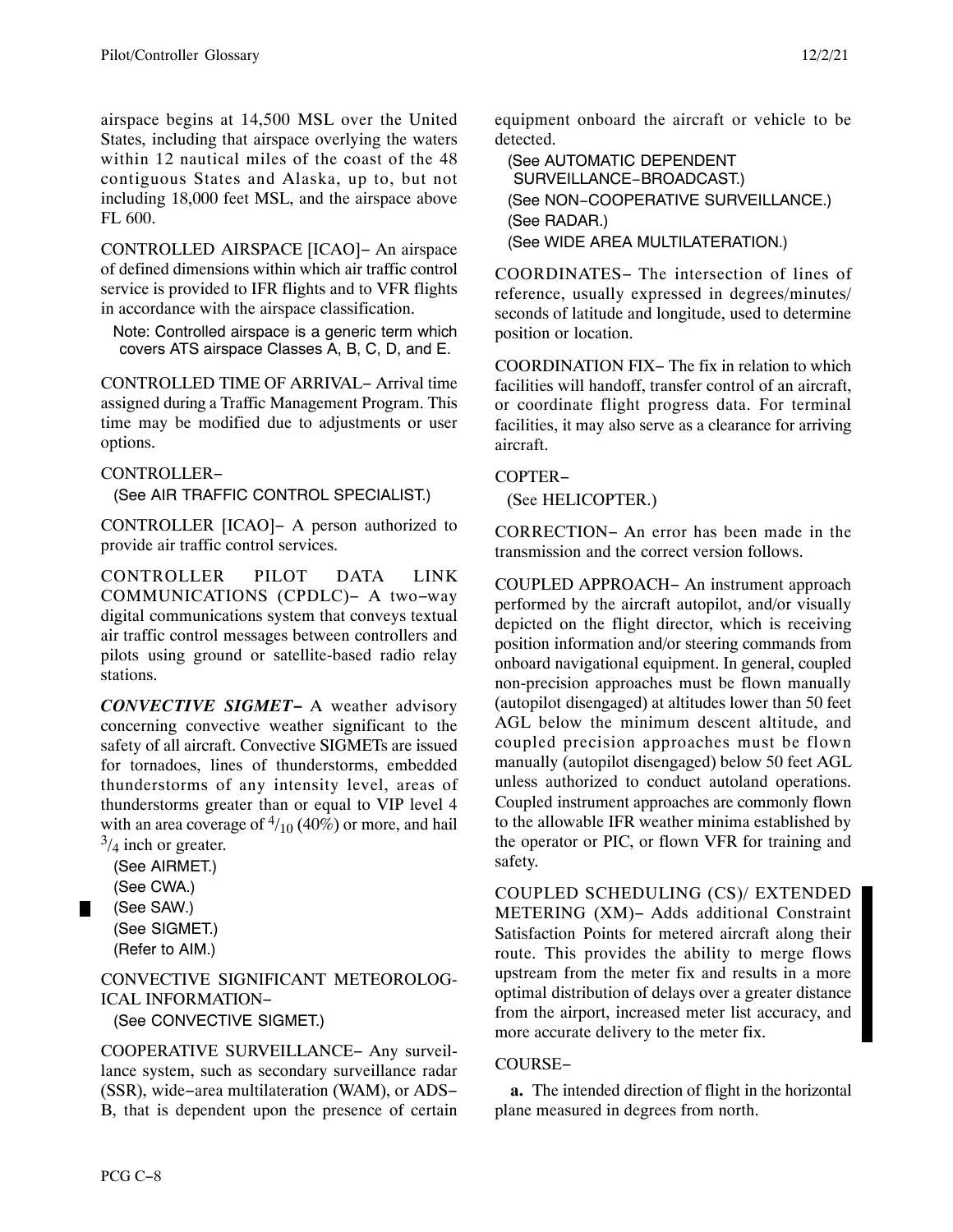**b.** The ILS localizer signal pattern usually specified as the front course or the back course.

(See BEARING.)

(See INSTRUMENT LANDING SYSTEM.) (See RADIAL.)

CPDLC-

(See CONTROLLER PILOT DATA LINK COMMUNICATIONS.)

CPL [ICAO]-(See ICAO term CURRENT FLIGHT PLAN.)

CRITICAL ENGINE- The engine which, upon failure, would most adversely affect the performance or handling qualities of an aircraft.

*CROSS (FIX) AT (ALTITUDE)*- Used by ATC when a specific altitude restriction at a specified fix is required.

*CROSS (FIX) AT OR ABOVE (ALTITUDE)* – Used by ATC when an altitude restriction at a specified fix is required. It does not prohibit the aircraft from crossing the fix at a higher altitude than specified; however, the higher altitude may not be one that will violate a succeeding altitude restriction or altitude assignment.

(See ALTITUDE RESTRICTION.) (Refer to AIM.)

 *CROSS (FIX) AT OR BELOW (ALTITUDE)ï* Used by ATC when a maximum crossing altitude at a specific fix is required. It does not prohibit the aircraft from crossing the fix at a lower altitude; however, it must be at or above the minimum IFR altitude.

(See ALTITUDE RESTRICTION.) (See MINIMUM IFR ALTITUDES.) (Refer to 14 CFR Part 91.)

CROSSWIND-

**a.** When used concerning the traffic pattern, the word means "crosswind leg."

(See TRAFFIC PATTERN.)

**b.** When used concerning wind conditions, the word means a wind not parallel to the runway or the path of an aircraft.

(See CROSSWIND COMPONENT.)

CROSSWIND COMPONENT- The wind component measured in knots at 90 degrees to the longitudinal axis of the runway.

 pilot to conduct flight at any altitude from the minimum IFR altitude up to and including the level off at any intermediate altitude within this block *CRUISE* – Used in an ATC clearance to authorize a altitude specified in the clearance. The pilot may of airspace. Climb/descent within the block is to be made at the discretion of the pilot. However, once the pilot starts descent and verbally reports leaving an altitude in the block, he/she may not return to that altitude without additional ATC clearance. Further, it is approval for the pilot to proceed to and make an approach at destination airport and can be used in conjunction with:

**a.** An airport clearance limit at locations with a standard/special instrument approach procedure. The CFRs require that if an instrument letdown to an airport is necessary, the pilot shall make the letdown in accordance with a standard/special instrument approach procedure for that airport, or

 out a standard/special instrument approach and land in accordance with applicable CFRs **b.** An airport clearance limit at locations that are within/below/outside controlled airspace and withprocedure. Such a clearance is NOT AUTHORIZA-TION for the pilot to descend under IFR conditions below the applicable minimum IFR altitude nor does it imply that ATC is exercising control over aircraft in Class G airspace; however, it provides a means for the aircraft to proceed to destination airport, descend, governing VFR flight operations. Also, this provides search and rescue protection until such time as the IFR flight plan is closed.

(See INSTRUMENT APPROACH PROCEDURE.)

 in an increase of altitude as the aircraft weight CRUISE CLIMB – A climb technique employed by aircraft, usually at a constant power setting, resulting decreases.

CRUISING ALTITUDE - An altitude or flight level maintained during en route level flight. This is a constant altitude and should not be confused with a cruise clearance.

(See ALTITUDE.) (See ICAO term CRUISING LEVEL.)

CRUISING LEVEL-(See CRUISING ALTITUDE.)

CRUISING LEVEL [ICAO]- A level maintained during a significant portion of a flight.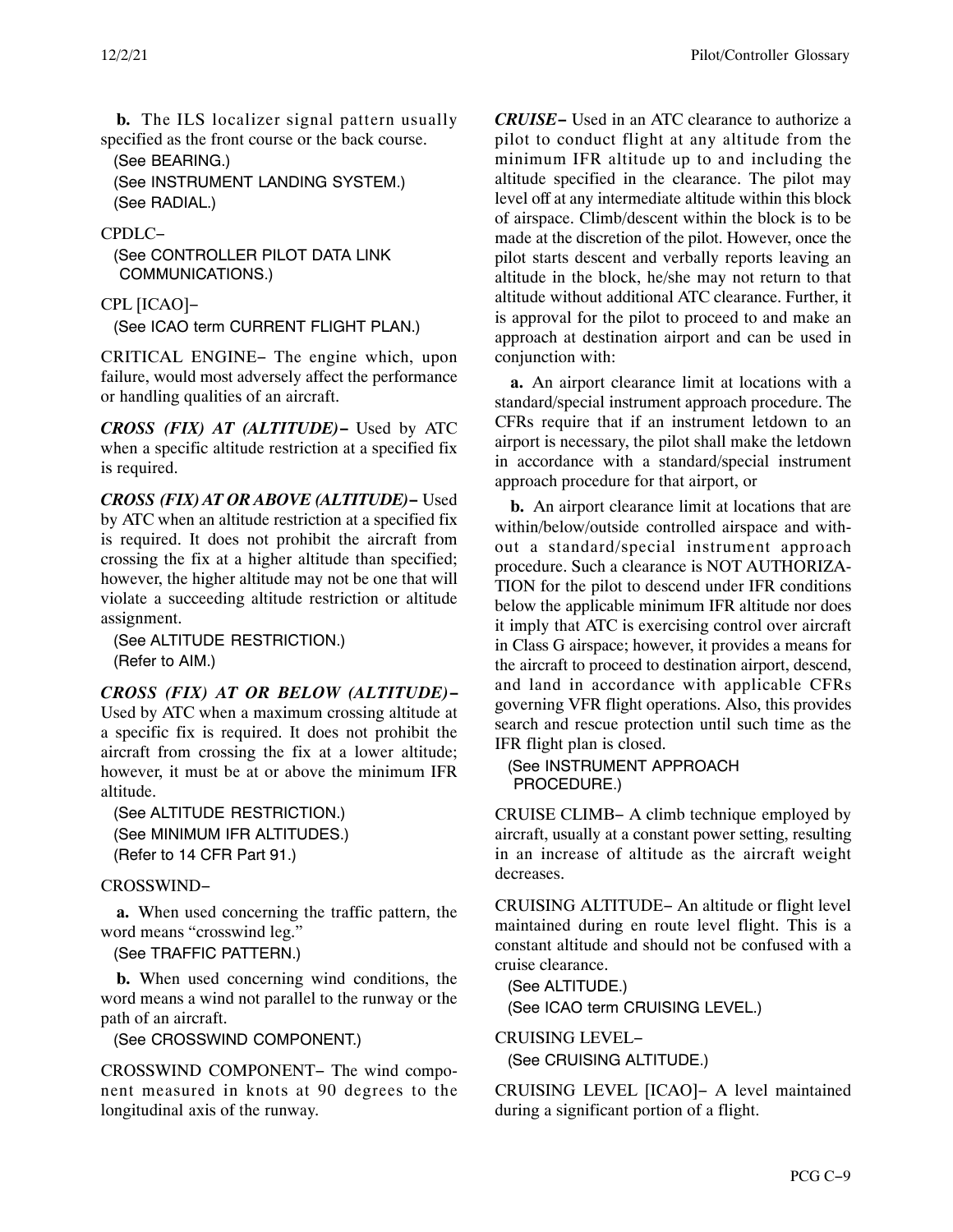# CSP-

# (See CONSTRAINT SATISFACTION POINT)

 ATCSCC to regulate traffic at arrival airports. CT MESSAGE- An EDCT time generated by the Normally, a CT message is automatically transferred from the traffic management system computer to the NAS en route computer and appears as an EDCT. In the event of a communication failure between the traffic management system computer and the NAS, the CT message can be manually entered by the TMC at the en route facility.

# CTA-

(See CONTROLLED TIME OF ARRIVAL.) (See ICAO term CONTROL AREA.)

# CTAF-

(See COMMON TRAFFIC ADVISORY FREQUENCY.)

#### CTOP-

#### (See COLLABORATIVE TRAJECTORY OPTIONS PROGRAM)

#### CTRD-

(See CERTIFIED TOWER RADAR DISPLAY.)

CURRENT FLIGHT PLAN [ICAO]- The flight plan, including changes, if any, brought about by subsequent clearances.

CURRENT PLAN– The ATC clearance the aircraft has received and is expected to fly.

#### CVFP APPROACH-

(See CHARTED VISUAL FLIGHT PROCEDURE APPROACH.)

CWA-

(See CENTER WEATHER ADVISORY and WEATHER ADVISORY.)

#### $CWT-$

(See CONSOLIDATED WAKE TURBULENCE.)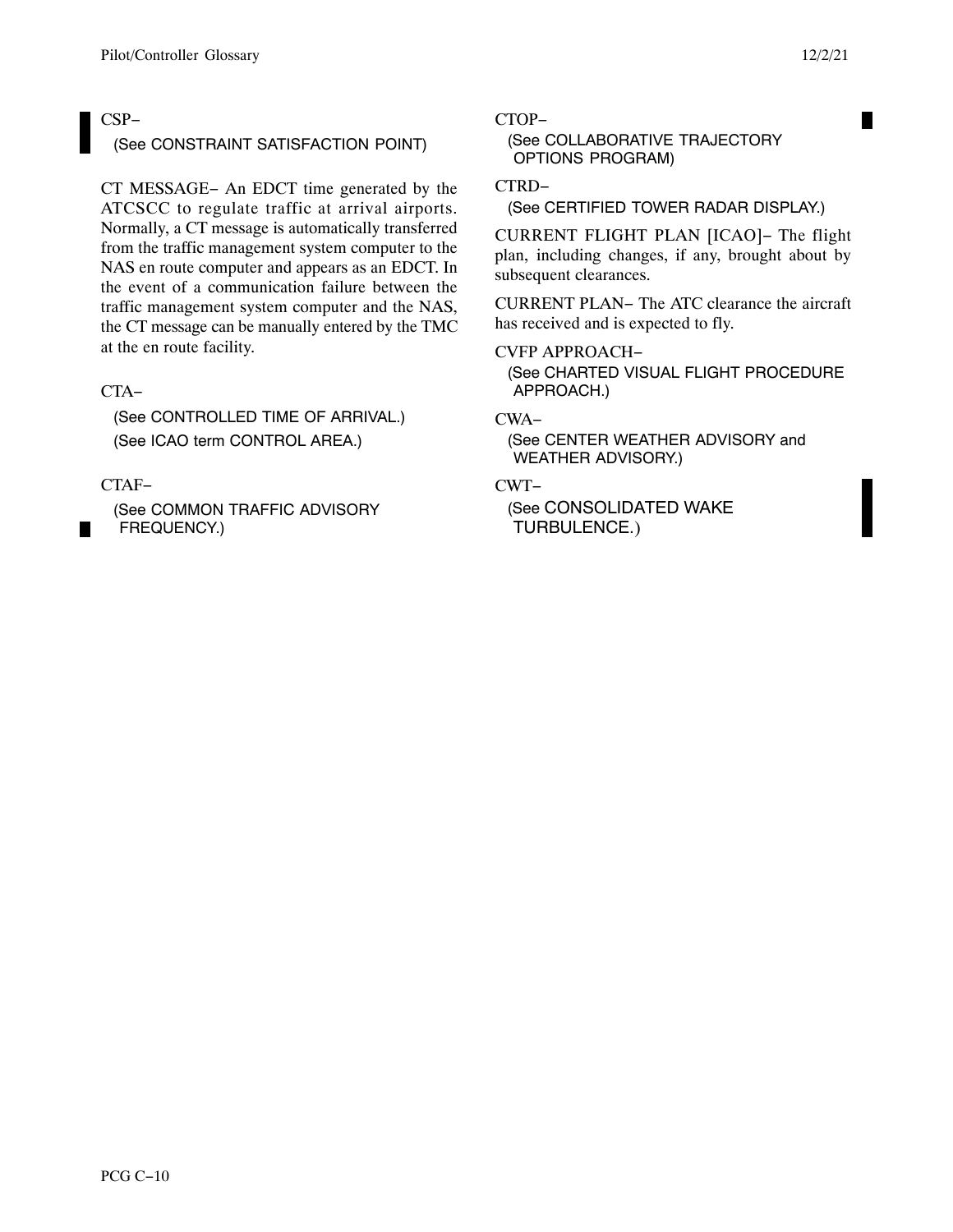# **D**

# D-ATIS-

(See DIGITAL-AUTOMATIC TERMINAL INFORMATION SERVICE.)

# D-ATIS [ICAO]-

(See ICAO Term DATA LINK AUTOMATIC TERMINAL INFORMATION SERVICE.)

DA [ICAO]-

(See ICAO Term DECISION ALTITUDE/DECISION HEIGHT.)

# DAIR-

(See DIRECT ALTITUDE AND IDENTITY READOUT.)

DANGER AREA [ICAO]– An airspace of defined dimensions within which activities dangerous to the flight of aircraft may exist at specified times.

Note: The term "Danger Area" is not used in reference to areas within the United States or any of its possessions or territories.

 $DAS-$ 

(See DELAY ASSIGNMENT.)

DATA BLOCK-(See ALPHANUMERIC DISPLAY.)

DATA LINK AUTOMATIC TERMINAL INFOR-MATION SERVICE (D-ATIS) [ICAO]- The provision of ATIS via data link.

# DCT-

(See DELAY COUNTDOWN TIMER.)

DEAD RECKONING – Dead reckoning, as applied to flying, is the navigation of an airplane solely by means of computations based on airspeed, course, heading, wind direction, and speed, groundspeed, and elapsed time.

DECISION ALTITUDE/DECISION HEIGHT [ICAO Annex 6]- A specified altitude or height  $(A/H)$ ] in the precision approach at which a missed approach must be initiated if the required visual reference to continue the approach has not been established.

1. Decision altitude (DA) is referenced to mean sea level and decision height (DH) is referenced to the threshold elevation.

2. Category II and III minima are expressed as a DH and not a DA. Minima is assessed by reference to a radio altimeter and not a barometric altimeter, which makes the minima a DH.

3. The required visual reference means that section of the visual aids or of the approach area which should have been in view for sufficient time for the pilot to have made an assessment of the aircraft position and rate of change of position, in relation to the desired flight path.

DECISION ALTITUDE (DA)– A specified altitude (mean sea level (MSL)) on an instrument approach procedure (ILS, GLS, vertically guided RNAV) at which the pilot must decide whether to continue the approach or initiate an immediate missed approach if the pilot does not see the required visual references.

DECISION HEIGHT (DH)- With respect to the decision must be made during an ILS or PAR operation of aircraft, means the height at which a instrument approach to either continue the approach or to execute a missed approach.

(See ICAO term DECISION ALTITUDE/DECISION HEIGHT.)

DECODER – The device used to decipher signals received from ATCRBS transponders to effect their display as select codes.

(See CODES.) (See RADAR.)

DEFENSE AREA– Any airspace of the contiguous United States that is not an ADIZ in which the control of aircraft is required for reasons of national security.

DEFENSE VISUAL FLIGHT RULES- Rules applicable to flights within an ADIZ conducted under the visual flight rules in 14 CFR Part 91.

(See AIR DEFENSE IDENTIFICATION ZONE.) (Refer to 14 CFR Part 91.) (Refer to 14 CFR Part 99.)

DELAY ASSIGNMENT (DAS)- Delays are distributed to aircraft based on the traffic management program parameters. The delay assignment is calculated in 15–minute increments and appears as a table in Traffic Flow Management System (TFMS)*.* 

DELAY COUNTDOWN TIMER (DCT)-The display of the delay that must be absorbed by a flight prior to crossing a Meter Reference Element (MRE) to meet the TBFM Scheduled Time of Arrival (STA).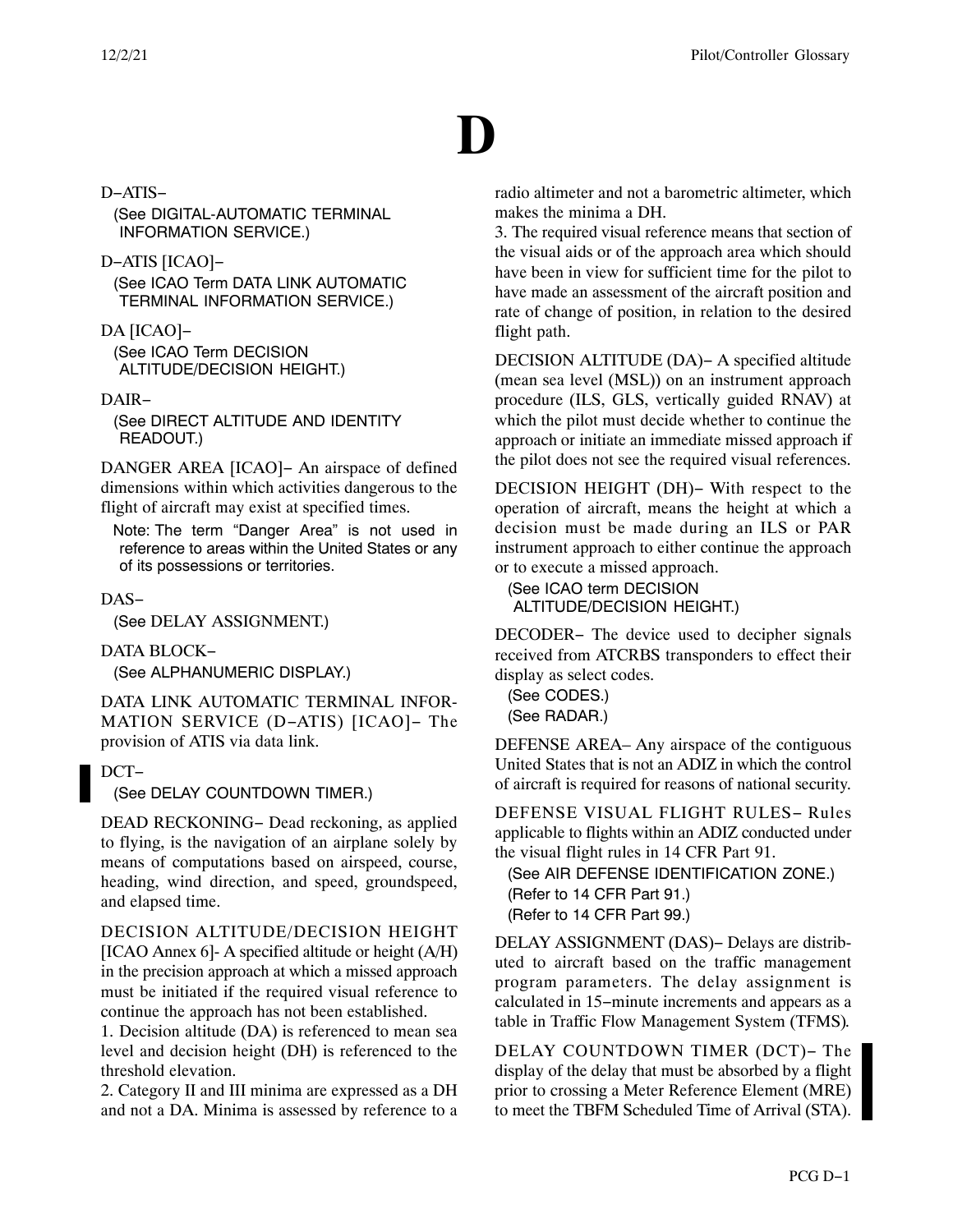It is calculated by taking the difference between the frozen STA and the Estimated Time of Arrival (ETA).

 *DELAY INDEFINITE (REASON IF KNOWN)*  aircraft on the runway, terminal or center area **EXPECT FURTHER CLEARANCE (TIME)-**Used by ATC to inform a pilot when an accurate estimate of the delay time and the reason for the delay cannot immediately be determined; e.g., a disabled saturation, weather below landing minimums, etc.

(See EXPECT FURTHER CLEARANCE (TIME).)

DEPARTURE CENTER- The ARTCC having jurisdiction for the airspace that generates a flight to the impacted airport.

DEPARTURE CONTROL- A function of an service for departing IFR and, under certain approach control facility providing air traffic control conditions, VFR aircraft.

(See APPROACH CONTROL FACILITY.) (Refer to AIM.)

DEPARTURE SEQUENCING PROGRAM- A program designed to assist in achieving a specified interval over a common point for departures.

DEPARTURE TIME– The time an aircraft becomes airborne.

 Traffic Flow Management System (TFMS) that the display, flights can be selected for route DEPARTURE VIEWER- A capability within the provides combined displays for monitoring departure by fixes and departure airports. Traffic management personnel can customize the displays by selecting the departure airports and fixes of interest. The information displayed is the demand for the resource (fix or departure airport) in time bins with the flight list and a flight history for one flight at a time. From amendment, one or more at a time, and the Route Amendment Dialogue (RAD) screen automatically opens for easy route selection and execution. Reroute options are based on Coded Departure Route (CDR) database and Trajectory Options Set (TOS) (when available).

 requires compliance with a published procedure DESCEND VIA– An abbreviated ATC clearance that lateral path and associated speed restrictions and provides a pilot-discretion descent to comply with published altitude restrictions.

DESCENT SPEED ADJUSTMENTS- Speed deceleration calculations made to determine an accurate VTA. These calculations start at the transition point and use arrival speed segments to the vertex.

FREQUENCY (CTAF) AREA- In Alaska, in addition to being designated for the purpose of carrying out airport advisory practices while DESIGNATED COMMON TRAFFIC ADVISORY operating to or from an airport without an operating airport traffic control tower, a CTAF may also be designated for the purpose of carrying out advisory practices for operations in and through areas with a high volume of VFR traffic.

#### DESIRED COURSE-

**a.** True– A predetermined desired course direction to be followed (measured in degrees from true north).

**b.** Magnetic- A predetermined desired course direction to be followed (measured in degrees from local magnetic north).

DESIRED TRACK– The planned or intended track between two waypoints. It is measured in degrees from either magnetic or true north. The instantaneous angle may change from point to point along the great circle track between waypoints.

 and its occupants are threatened by grave and DETRESFA (DISTRESS PHASE) [ICAO]- The code word used to designate an emergency phase wherein there is reasonable certainty that an aircraft imminent danger or require immediate assistance.

#### **DEVIATIONS-**

**a.** A departure from a current clearance, such as an off course maneuver to avoid weather or turbulence.

**b.** Where specifically authorized in the CFRs and requested by the pilot, ATC may permit pilots to deviate from certain regulations.

#### DH-

(See DECISION HEIGHT.)

#### DH [ICAO]-

```
(See ICAO Term DECISION ALTITUDE/ 
DECISION HEIGHT.)
```
 Terminal Data Link System (TDLS) D-ATIS DIGITAL-AUTOMATIC TERMINAL INFORMA-TION SERVICE (D-ATIS)– The service provides text messages to aircraft, airlines, and other users outside the standard reception range of conventional ATIS via landline and data link communications to the cockpit. Also, the service provides a computersynthesized voice message that can be transmitted to all aircraft within range of existing transmitters. The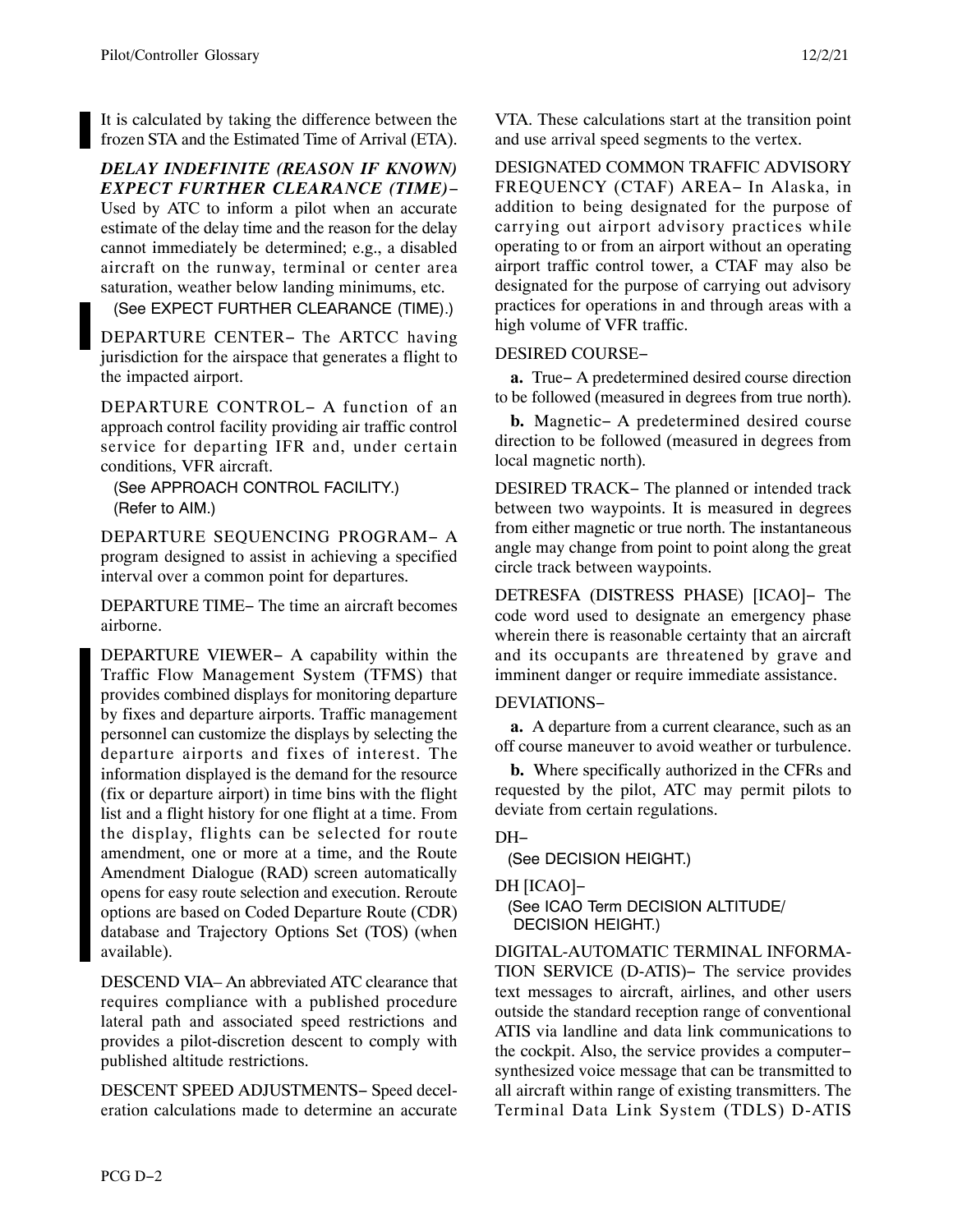application uses weather inputs from local automated weather sources or manually entered meteorological data together with preprogrammed menus to provide standard information to users. Airports with D-ATIS capability are listed in the Chart Supplement U.S.

 return or radar beacon reply, shown on a digital DIGITAL TARGET- A computer-generated symbol representing an aircraft's position, based on a primary display.

 data is presented on digital displays and the DIGITAL TERMINAL AUTOMATION SYSTEM  $(DTAS)$ – A system where digital radar and beacon operational program monitors the system performance on a real-time basis.

DIGITIZED TARGET- A computer-generated indication shown on an analog radar display resulting from a primary radar return or a radar beacon reply.

*DIRECT*- Straight line flight between two navigational aids, fixes, points, or any combination thereof. When used by pilots in describing off-airway routes, points defining direct route segments become compulsory reporting points unless the aircraft is under radar contact.

DIRECTLY BEHIND- An aircraft is considered to be operating directly behind when it is following the actual flight path of the lead aircraft over the surface of the earth except when applying wake turbulence separation criteria.

DISCRETE BEACON CODE-(See DISCRETE CODE.)

DISCRETE CODE- As used in the Air Traffic Control Radar Beacon System (ATCRBS), any one of the 4096 selectable Mode 3/A aircraft transponder codes except those ending in zero zero; e.g., discrete codes: 0010, 1201, 2317, 7777; nondiscrete codes: 0100, 1200, 7700. Nondiscrete codes are normally reserved for radar facilities that are not equipped with discrete decoding capability and for other purposes such as emergencies (7700), VFR aircraft (1200), etc.

(See RADAR.)

(Refer to AIM.)

 nications in air traffic control which reduces DISCRETE FREQUENCY- A separate radio frequency for use in direct pilot-controller commufrequency congestion by controlling the number of aircraft operating on a particular frequency at one time. Discrete frequencies are normally designated

for each control sector in en route/terminal ATC facilities. Discrete frequencies are listed in the Chart Supplement U.S. and the DOD FLIP IFR En Route Supplement.

(See CONTROL SECTOR.)

 located at a point on the runway other than the DISPLACED THRESHOLD- A threshold that is designated beginning of the runway.

(See THRESHOLD.) (Refer to AIM.)

DISTANCE MEASURING EQUIPMENT (DME)-Equipment (airborne and ground) used to measure, in nautical miles, the slant range distance of an aircraft from the DME navigational aid.

(See TACAN.) (See VORTAC.)

 $DISTRESS- A condition of being threatened by$ serious and/or imminent danger and of requiring immediate assistance.

#### DIVE BRAKES-

(See SPEED BRAKES.)

DIVERSE VECTOR AREA- In a radar environment, that area in which a prescribed departure route is not required as the only suitable route to avoid obstacles. The area in which random radar vectors below the MVA/MIA, established in accordance with the TERPS criteria for diverse departures, obstacles and terrain avoidance, may be issued to departing aircraft.

 land at other than their original destination for  $DIVERSION (DVRSN)$  Flights that are required to reasons beyond the control of the pilot/company, e.g. periods of significant weather.

#### $DME$

(See DISTANCE MEASURING EQUIPMENT.)

 reference to a navigational aid which provides specific distance in nautical miles and a radial, azimuth, or course (i.e., localizer) in degrees DME FIX- A geographical position determined by distance and azimuth information. It is defined by a magnetic from that aid.

(See DISTANCE MEASURING EQUIPMENT.) (See FIX.)

DME SEPARATION - Spacing of aircraft in terms of distances (nautical miles) determined by reference to distance measuring equipment (DME).

(See DISTANCE MEASURING EQUIPMENT.)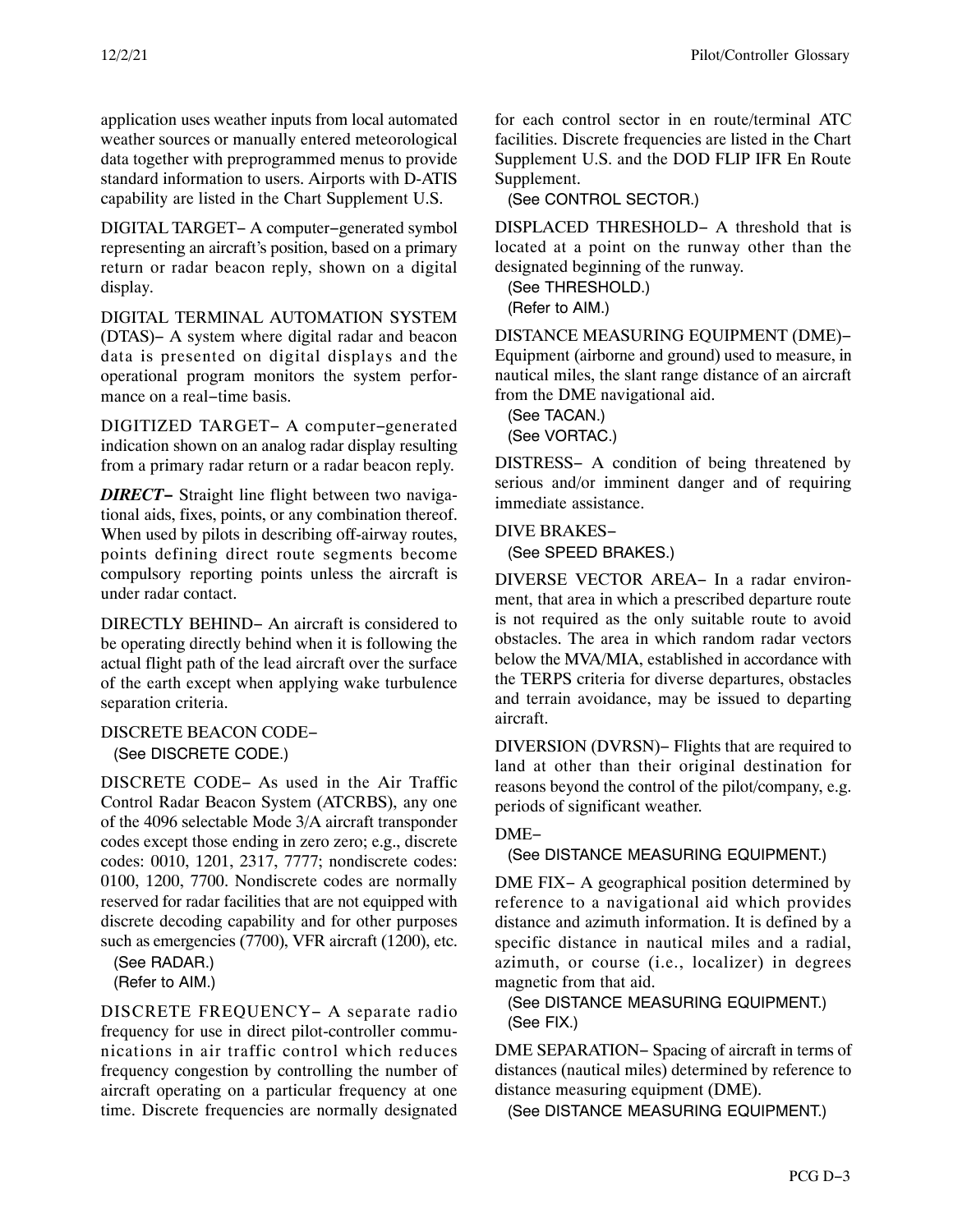Information Publications (en route charts and DOD FLIP- Department of Defense Flight Information Publications used for flight planning, en route, and terminal operations. FLIP is produced by the National Geospatial-Intelligence Agency (NGA) for world-wide use. United States Government Flight instrument approach procedure charts) are incorporated in DOD FLIP for use in the National Airspace System (NAS).

DOMESTIC AIRSPACE- Airspace which overlies the continental land mass of the United States plus Hawaii and U.S. possessions. Domestic airspace extends to 12 miles offshore.

DOMESTIC NOTICE- A special notice or notice containing graphics or plain language text pertaining to almost every aspect of aviation, such as military training areas, large scale sporting events, air show information, Special Traffic Management Programs (STMPs), and airport-specific information. These notices are applicable to operations within the United States and can be found on the Domestic Notices website.

 mile or less to more than 10 miles. An intense DOWNBURST- A strong downdraft which induces an outburst of damaging winds on or near the ground. Damaging winds, either straight or curved, are highly divergent. The sizes of downbursts vary from 1/2 downburst often causes widespread damage. Damaging winds, lasting 5 to 30 minutes, could reach speeds as high as 120 knots.

#### DOWNWIND LEG-(See TRAFFIC PATTERN.)

#### $DP-$

(See INSTRUMENT DEPARTURE PROCEDURE.)

DRAG CHUTE- A parachute device installed on certain aircraft which is deployed on landing roll to assist in deceleration of the aircraft.

 parachutists or objects land after making an DROP ZONE- Any pre-determined area upon which intentional parachute jump or drop.

(Refer to 14 CFR §105.3, Definitions)

# DSP-

(See DEPARTURE SEQUENCING PROGRAM.)

DTAS-

(See DIGITAL TERMINAL AUTOMATION SYSTEM.)

DUE REGARD- A phase of flight wherein an aircraft commander of a State-operated aircraft assumes responsibility to separate his/her aircraft from all other aircraft.

(See also FAA Order JO 7110.65, Para 1-2-1, WORD MEANINGS.)

DUTY RUNWAY-

(See RUNWAY IN USE/ACTIVE RUNWAY/DUTY RUNWAY.)

DVA-

(See DIVERSE VECTOR AREA.)

DVFR-

(See DEFENSE VISUAL FLIGHT RULES.)

DVFR FLIGHT PLAN– A flight plan filed for a VFR aircraft which intends to operate in airspace within which the ready identification, location, and control of aircraft are required in the interest of national security.

DVRSN-

(See DIVERSION.)

DYNAMIC- Continuous review, evaluation, and change to meet demands.

DYNAMIC RESTRICTIONS- Those restrictions imposed by the local facility on an "as needed" basis to manage unpredictable fluctuations in traffic demands.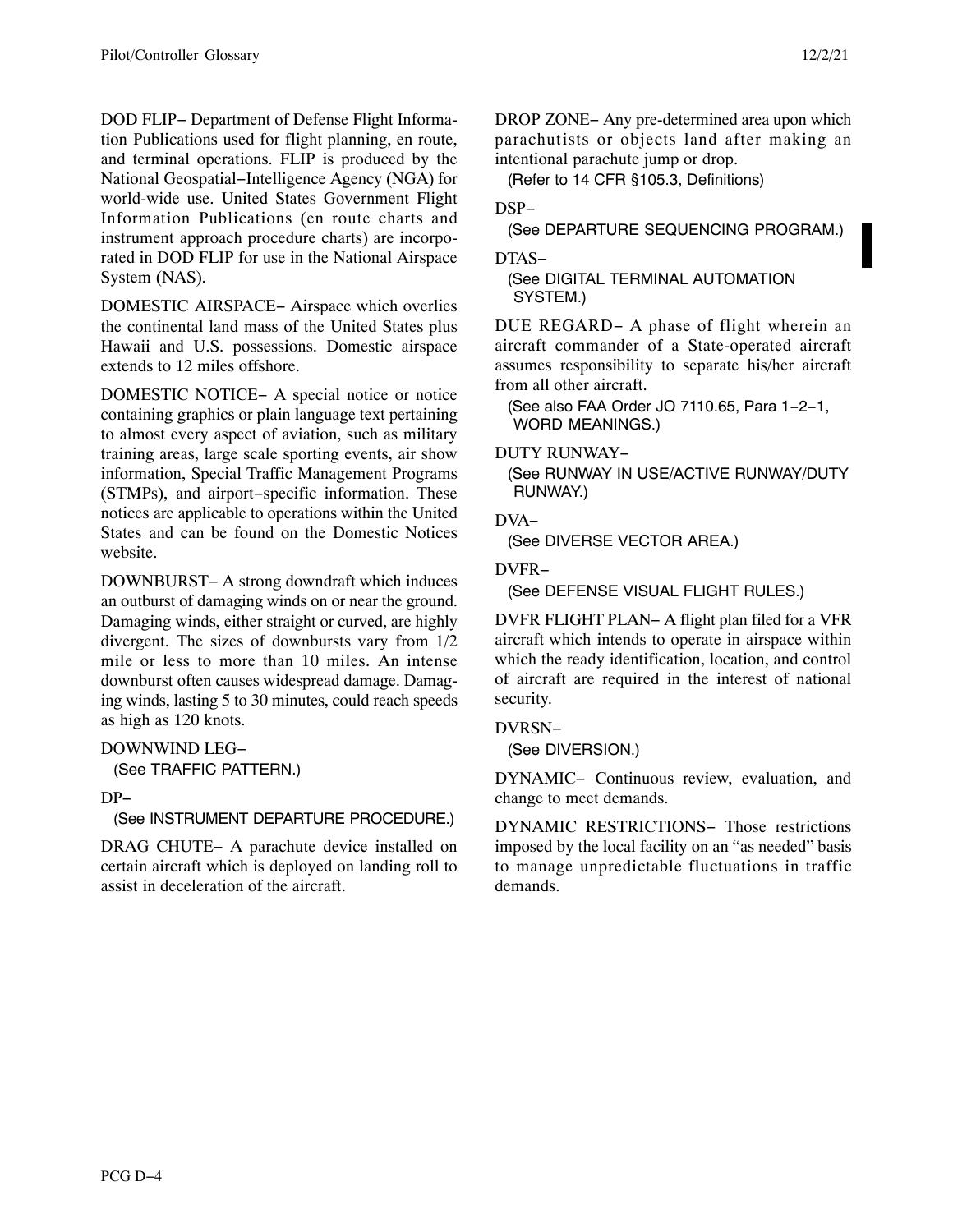### **E**

#### $EAS-$

(See EN ROUTE AUTOMATION SYSTEM.)

EDCT-

(See EXPECT DEPARTURE CLEARANCE TIME.)

EDST-

(See EN ROUTE DECISION SUPPORT TOOL)

 $EFC-$ 

(See EXPECT FURTHER CLEARANCE (TIME).)

 $ELT$ 

(See EMERGENCY LOCATOR TRANSMITTER.)

*EMERGENCY* – A distress or an urgency condition.

 system, if activated, will determine an optimal airport, plot a course, broadcast the aircraft's EMERGENCY AUTOLAND SYSTEM-This intentions, fly to the airport, land, and (depending on the model) shut down the engines. Though the system will broadcast the aircraft's intentions, the controller should assume that transmissions to the aircraft will not be acknowledged.

 system senses conditions conducive to hypoxia EMERGENCY DESCENT MODE-This automated (cabin depressurization). If an aircraft is equipped and the system is activated, it is designed to turn the aircraft up to 90 degrees, then descend to a lower altitude and level off, giving the pilot(s) time to recover.

EMERGENCY LOCATOR TRANSMITTER  $(ELT)$ – A radio transmitter attached to the aircraft structure which operates from its own power source on 121.5 MHz and 243.0 MHz. It aids in locating downed aircraft by radiating a downward sweeping audio tone, 2-4 times per second. It is designed to function without human action after an accident.

(Refer to 14 CFR Part 91.) (Refer to AIM.)

#### E-MSAW-

(See EN ROUTE MINIMUM SAFE ALTITUDE WARNING.)

ENHANCED FLIGHT VISION SYSTEM (EFVS)ï An EFVS is an installed aircraft system which uses

 tion to conduct an EFVS operation may have an electronic means to provide a display of the forward external scene topography (the natural or man-made features of a place or region especially in a way to show their relative positions and elevation) through the use of imaging sensors, including but not limited to forward-looking infrared, millimeter wave radiometry, millimeter wave radar, or low-light level image intensification. An EFVS includes the display element, sensors, computers and power supplies, indications, and controls. An operator's authorizaprovisions which allow pilots to conduct IAPs when the reported weather is below minimums prescribed on the IAP to be flown.

 aircraft are operating between departure and bilities, and controller workload permit, certain EN ROUTE AIR TRAFFIC CONTROL SER-VICES– Air traffic control service provided aircraft on IFR flight plans, generally by centers, when these destination terminal areas. When equipment, capaadvisory/assistance services may be provided to VFR aircraft.

(See AIR ROUTE TRAFFIC CONTROL CENTER.) (Refer to AIM.)

 complex integrated environment consisting of EN ROUTE AUTOMATION SYSTEM (EAS)- The situation display systems, surveillance systems and flight data processing, remote devices, decision support tools, and the related communications equipment that form the heart of the automated IFR air traffic control system. It interfaces with automated terminal systems and is used in the control of en route IFR aircraft.

(Refer to AIM.)

#### **EN ROUTE CHARTS-**

(See AERONAUTICAL CHART.)

 and provides enhanced automated flight data EN ROUTE DECISION SUPPORT TOOL (EDST)-An automated tool provided at each Radar Associate position in selected En Route facilities. This tool utilizes flight and radar data to determine present and future trajectories for all active and proposal aircraft management.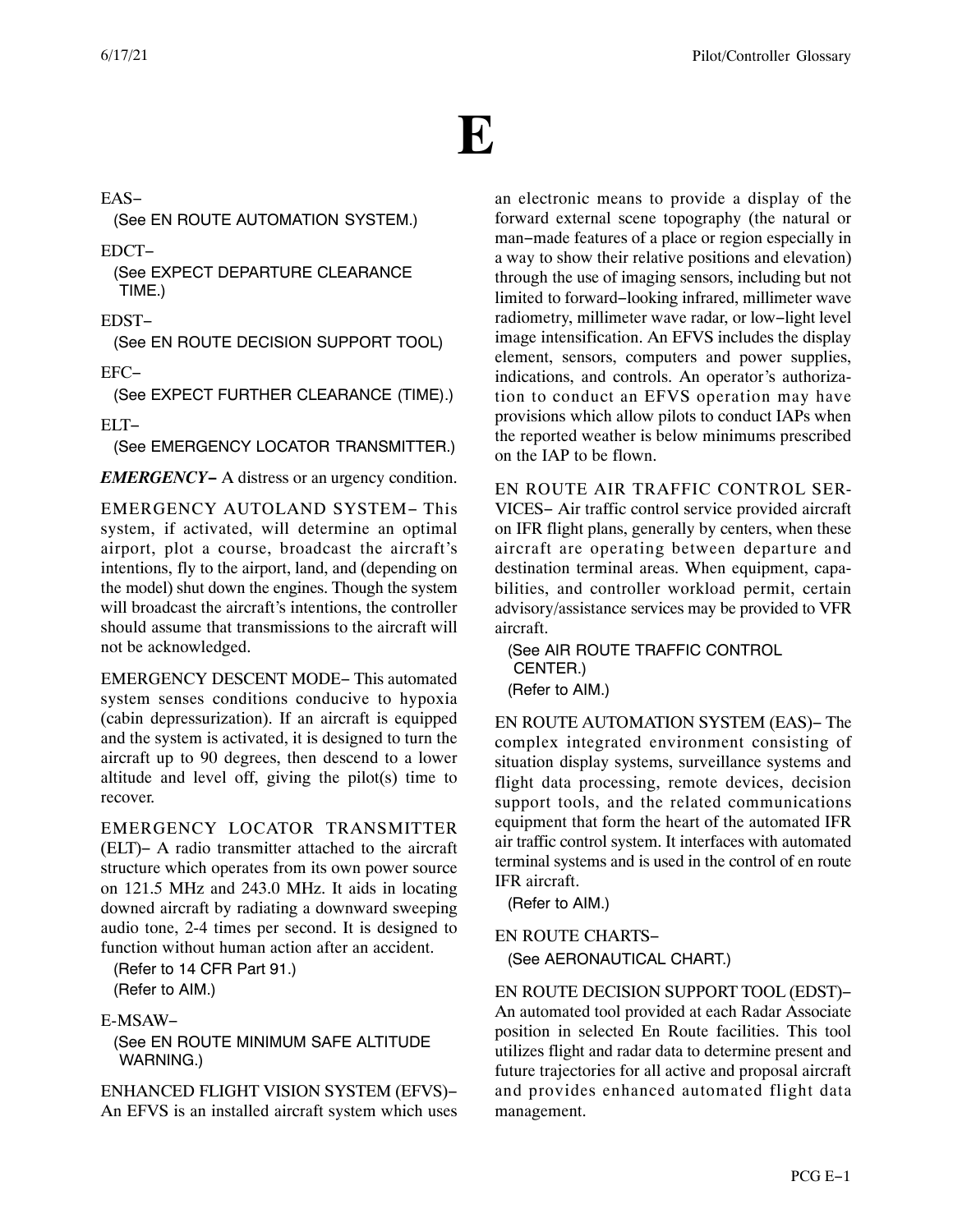EN ROUTE DESCENT – Descent from the en route cruising altitude which takes place along the route of flight.

#### EN ROUTE HIGH ALTITUDE CHARTS-(See AERONAUTICAL CHART.)

EN ROUTE LOW ALTITUDE CHARTS-(See AERONAUTICAL CHART.)

 controller by providing an alert when a tracked below a predetermined minimum IFR altitude EN ROUTE MINIMUM SAFE ALTITUDE WARN- $ING (E-MSAW)$ – A function of the EAS that aids the aircraft is below or predicted by the computer to go (MIA).

**EN ROUTE TRANSITION-**(See SEGMENTS OF A SID/STAR.)

EN ROUTE TRANSITION WAYPOINT (See SEGMENTS OF A SID/STAR.)

EST-

(See ESTIMATED.)

 or on a course, route, route segment, heading, ESTABLISHED–To be stable or fixed at an altitude instrument approach or departure procedure, etc.

 ESTABLISHED ON RNP (EoR) CONCEPT– A system of au .. thorized instrument approaches, criteria once aircraft are established on a PBN ATC procedures, surveillance, and communication requirements that allow aircraft operations to be safely conducted with approved reduced separation segment of a published instrument flight procedure.

"EST" will be auto-expired at the designated ESTIMATED (EST)-When used in NOTAMs "EST" is a contraction that is used by the issuing authority only when the condition is expected to return to service prior to the expiration time. Using "EST" lets the user know that this NOTAM has the possibility of returning to service earlier than the expiration time. Any NOTAM which includes an expiration time.

ESTIMATED ELAPSED TIME [ICAO]– The estimated time required to proceed from one significant point to another.

#### (See ICAO Term TOTAL ESTIMATED ELAPSED TIME.)

ESTIMATED OFF-BLOCK TIME [ICAO]- The estimated time at which the aircraft will commence movement associated with departure.

ESTIMATED POSITION ERROR (EPE)ï (See Required Navigation Performance)

 operators) or the actual runway on times for ESTIMATED TIME OF ARRIVAL– The time the flight is estimated to arrive at the gate (scheduled nonscheduled operators.

 flying time from departure point to destination ESTIMATED TIME EN ROUTE- The estimated (lift-off to touchdown).

 $ETA-$ 

(See ESTIMATED TIME OF ARRIVAL.)

 $ETE-$ 

(See ESTIMATED TIME EN ROUTE.)

 which means continue inbound to the missed making a missed approach. No turns should be *EXECUTE MISSED APPROACH*- Instructions issued to a pilot making an instrument approach approach point and execute the missed approach procedure as described on the Instrument Approach Procedure Chart or as previously assigned by ATC. The pilot may climb immediately to the altitude specified in the missed approach procedure upon initiated prior to reaching the missed approach point. When conducting an ASR or PAR approach, execute the assigned missed approach procedure immediately upon receiving instructions to "execute missed approach."

(Refer to AIM.)

 altitude to be used in the event of two-way *EXPECT (ALTITUDE) AT (TIME) or (FIX)* – Used under certain conditions to provide a pilot with an communications failure. It also provides altitude information to assist the pilot in planning.

(Refer to AIM.)

EXPECT DEPARTURE CLEARANCE TIME  $(EDCT)$ – The runway release time assigned to an aircraft in a traffic management program and shown on the flight progress strip as an EDCT.

(See GROUND DELAY PROGRAM.)

**EXPECT FURTHER CLEARANCE (TIME)**- The time a pilot can expect to receive clearance beyond a clearance limit.

*EXPECT FURTHER CLEARANCE VIA (AIR-WAYS, ROUTES OR FIXES*) - Used to inform a pilot of the routing he/she can expect if any part of the route beyond a short range clearance limit differs from that filed.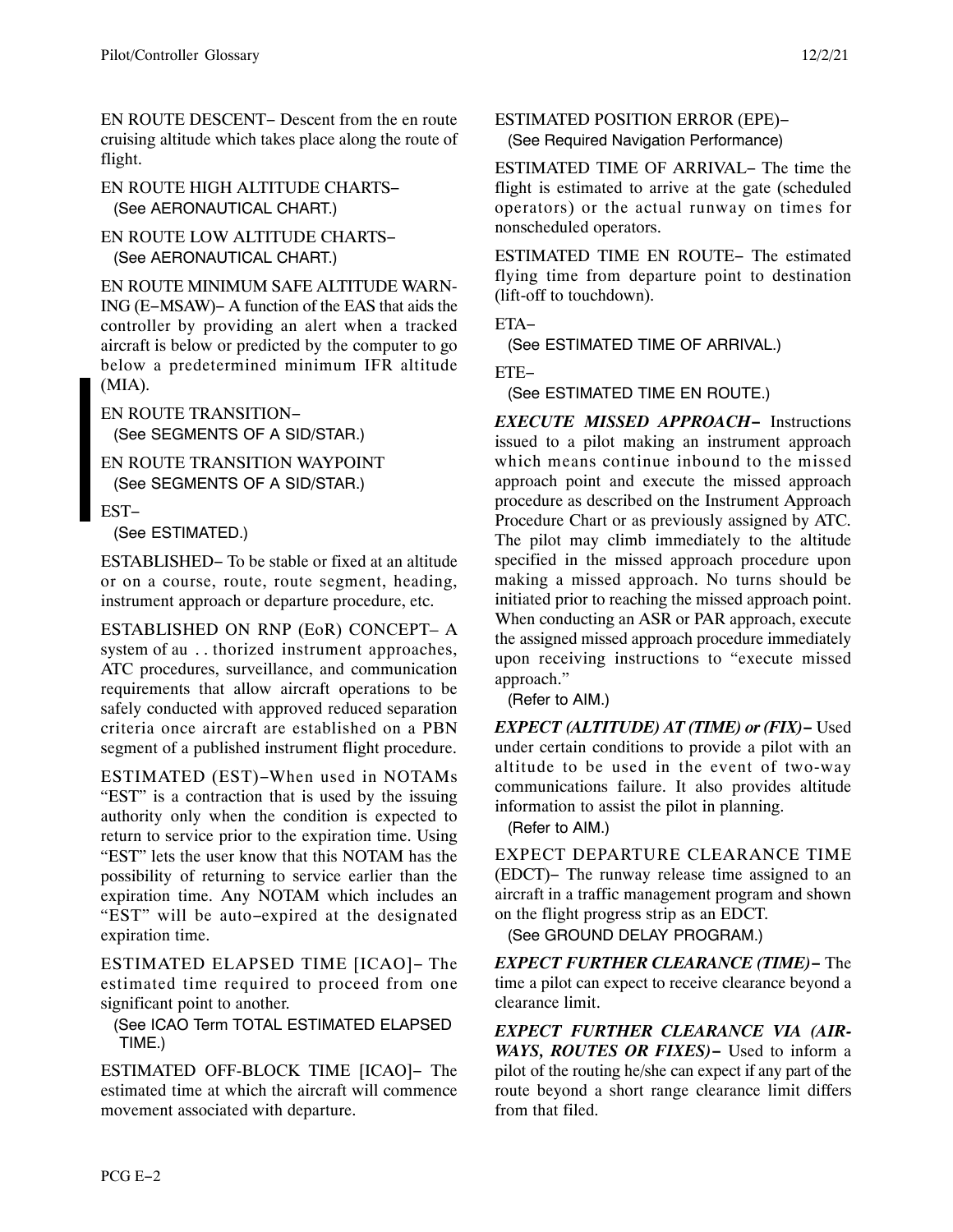*EXPEDITE* - Used by ATC when prompt compliance is required to avoid the development of an imminent situation. Expedite climb/descent normally indicates to a pilot that the approximate best rate of climb/descent should be used without requiring an exceptional change in aircraft handling characteristics.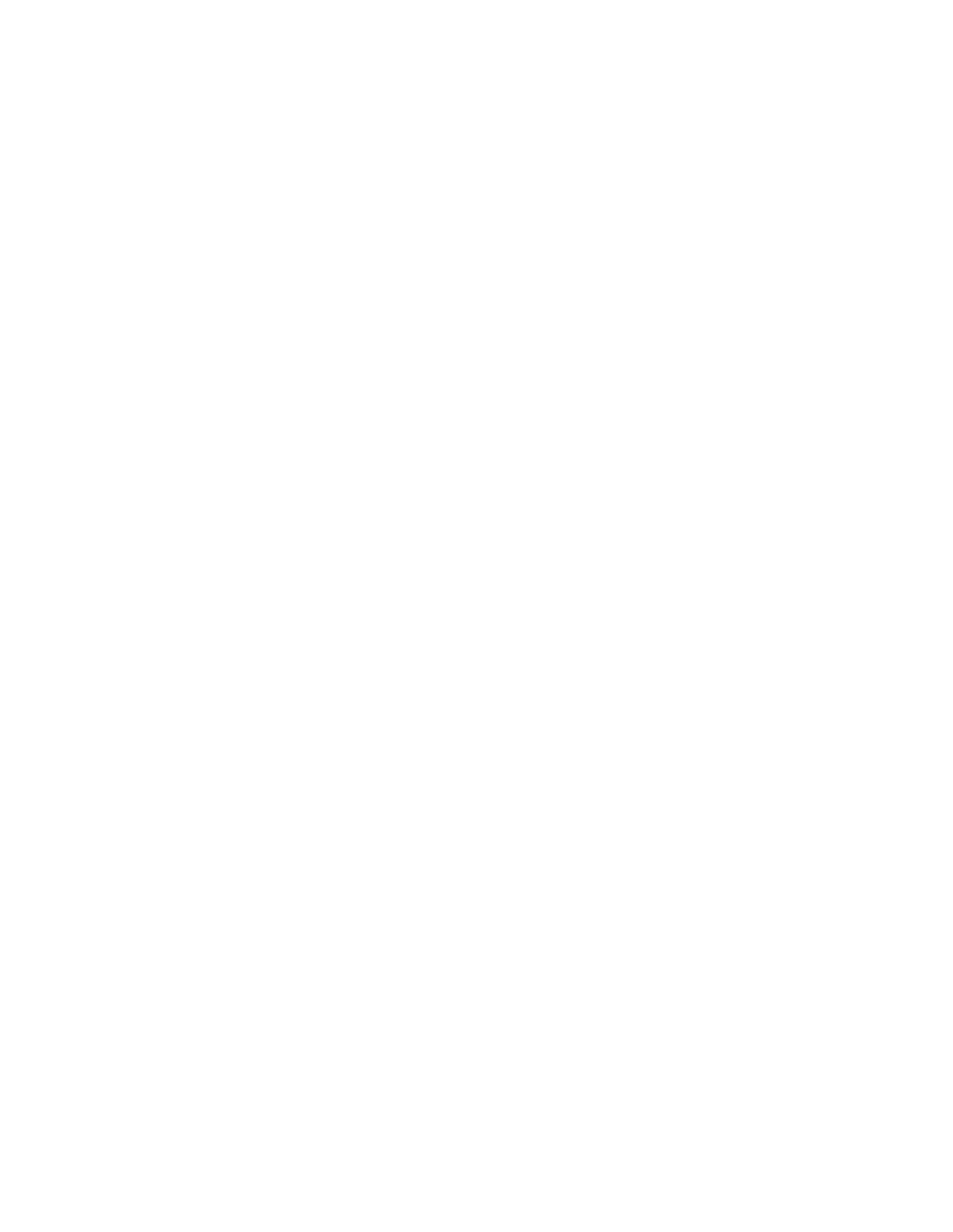### **F**

#### $FAF-$ (See FINAL APPROACH FIX.)

 phrase "FALLEN HERO" added to the remarks FALLEN HERO– Remains of fallen members of the United States military are often returned home by aircraft. These flights may be identified with the section of the flight plan, or they may be transmitted via air/ground communications. If able, these flights will receive priority handling.

FAST FILE – An FSS system whereby a pilot files a flight plan via telephone that is recorded and later transcribed for transmission to the appropriate air traffic facility. (Alaska only.)

FAWP- Final Approach Waypoint

 flight path to stop or minimize drag and engine FEATHERED PROPELLER- A propeller whose blades have been rotated so that the leading and trailing edges are nearly parallel with the aircraft rotation. Normally used to indicate shutdown of a reciprocating or turboprop engine due to malfunction.

FEDERAL AIRWAYS-(See LOW ALTITUDE AIRWAY STRUCTURE.)

FEEDER FIX- The fix depicted on Instrument Approach Procedure Charts which establishes the starting point of the feeder route.

FEEDER ROUTE – A route depicted on instrument approach procedure charts to designate routes for aircraft to proceed from the en route structure to the initial approach fix (IAF).

(See INSTRUMENT APPROACH PROCEDURE.)

FERRY FLIGHT – A flight for the purpose of:

**a.** Returning an aircraft to base.

 **b.** Delivering an aircraft from one location to another.

**c.** Moving an aircraft to and from a maintenance base. Ferry flights, under certain conditions, may be conducted under terms of a special flight permit.

FIELD ELEVATION-

(See AIRPORT ELEVATION.)

FILED– Normally used in conjunction with flight plans, meaning a flight plan has been submitted to ATC.

FILED EN ROUTE DELAY – Any of the following preplanned delays at points/areas along the route of flight which require special flight plan filing and handling techniques.

**a.** Terminal Area Delay. A delay within a terminal area for touch-and-go, low approach, or other terminal area activity.

**b.** Special Use Airspace Delay. A delay within a Military Operations Area, Restricted Area, Warning Area, or ATC Assigned Airspace.

 **c.** Aerial Refueling Delay. A delay within an Aerial Refueling Track or Anchor.

 an ATS unit by the pilot or his/her designated FILED FLIGHT PLAN– The flight plan as filed with representative without any subsequent changes or clearances.

*FINAL* – Commonly used to mean that an aircraft is on the final approach course or is aligned with a landing area.

(See FINAL APPROACH COURSE.) (See FINAL APPROACH-IFR.) (See SEGMENTS OF AN INSTRUMENT APPROACH PROCEDURE.)

FINAL APPROACH [ICAO]- That part of an instrument approach procedure which commences at the specified final approach fix or point, or where such a fix or point is not specified.

**a.** At the end of the last procedure turn, base turn or inbound turn of a racetrack procedure, if specified; or

**b.** At the point of interception of the last track specified in the approach procedure; and ends at a point in the vicinity of an aerodrome from which:

**1.** A landing can be made; or

**2.** A missed approach procedure is initiated.

FINAL APPROACH COURSE– A bearing/radial/ track of an instrument approach leading to a runway or an extended runway centerline all without regard to distance.

 $FINAL$  APPROACH  $FIX$  The fix from which the final approach (IFR) to an airport is executed and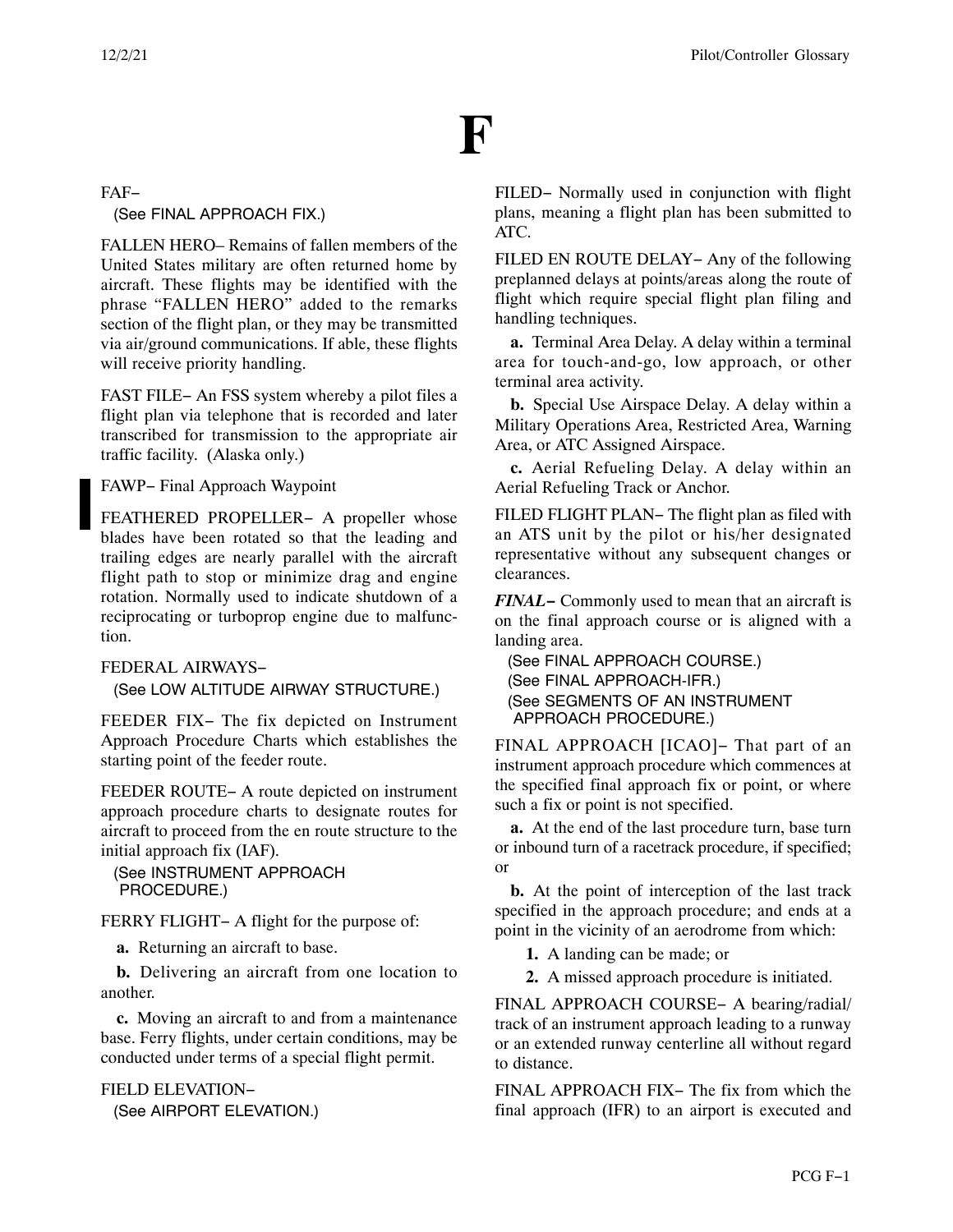the Maltese Cross symbol for nonprecision approaches and the lightning bolt symbol, when ATC directs a lower-than-published which identifies the beginning of the final approach segment. It is designated on Government charts by designating the PFAF, for precision approaches; or glideslope/path or vertical path intercept altitude, it is the resultant actual point of the glideslope/path or vertical path intercept.

(See FINAL APPROACH POINT.) (See GLIDESLOPE INTERCEPT ALTITUDE.) (See SEGMENTS OF AN INSTRUMENT APPROACH PROCEDURE.)

FINAL APPROACH-IFR- The flight path of an aircraft which is inbound to an airport on a final instrument approach course, beginning at the final approach fix or point and extending to the airport or the point where a circle-to-land maneuver or a missed approach is executed.

(See FINAL APPROACH COURSE.) (See FINAL APPROACH FIX.) (See FINAL APPROACH POINT.) (See SEGMENTS OF AN INSTRUMENT APPROACH PROCEDURE.) (See ICAO term FINAL APPROACH.)

 FAF and identifies the beginning of the final FINAL APPROACH POINT– The point, applicable only to a nonprecision approach with no depicted FAF (such as an on airport VOR), where the aircraft is established inbound on the final approach course from the procedure turn and where the final approach descent may be commenced. The FAP serves as the approach segment.

(See FINAL APPROACH FIX.) (See SEGMENTS OF AN INSTRUMENT APPROACH PROCEDURE.)

FINAL APPROACH SEGMENT-(See SEGMENTS OF AN INSTRUMENT APPROACH PROCEDURE.)

FINAL APPROACH SEGMENT [ICAO]- That segment of an instrument approach procedure in which alignment and descent for landing are accomplished.

FINAL CONTROLLER– The controller providing information and final approach guidance during PAR and ASR approaches utilizing radar equipment.

(See RADAR APPROACH.)

 periods of significant and fast changing weather FINAL GUARD SERVICE– A value added service provided in conjunction with LAA/RAA only during conditions that may affect landing and takeoff operations.

 predicted to penetrate the no transgression zone FINAL MONITOR AID- A high resolution color display that is equipped with the controller alert system hardware/software used to monitor the no transgression zone (NTZ) during simultaneous parallel approach operations. The display includes alert algorithms providing the target predictors, a color change alert when a target penetrates or is (NTZ), synthesized voice alerts, and digital mapping. (See RADAR APPROACH.)

 Control Specialist assigned to radar monitor the FINAL MONITOR CONTROLLER- Air Traffic flight path of aircraft during simultaneous parallel (approach courses spaced less than 9000 feet/9200 feet above 5000 feet) and simultaneous close parallel approach operations. Each runway is assigned a final monitor controller during simultaneous parallel and simultaneous close parallel ILS approaches.

 $FIR-$ 

(See FLIGHT INFORMATION REGION.)

FIRST TIER CENTER- An ARTCC immediately adjacent to the impacted center.

#### $FIS-B$

(See FLIGHT INFORMATION SERVICE-BROADCAST.)

 $FIX - A$  geographical position determined by visual reference to the surface, by reference to one or more radio NAVAIDs, by celestial plotting, or by another navigational device.

FIX BALANCING- A process whereby aircraft are evenly distributed over several available arrival fixes reducing delays and controller workload.

FLAG- A warning device incorporated in certain airborne navigation and flight instruments indicating that:

**a.** Instruments are inoperative or otherwise not operating satisfactorily, or

**b.** Signal strength or quality of the received signal falls below acceptable values.

**FLAG ALARM-**(See FLAG.)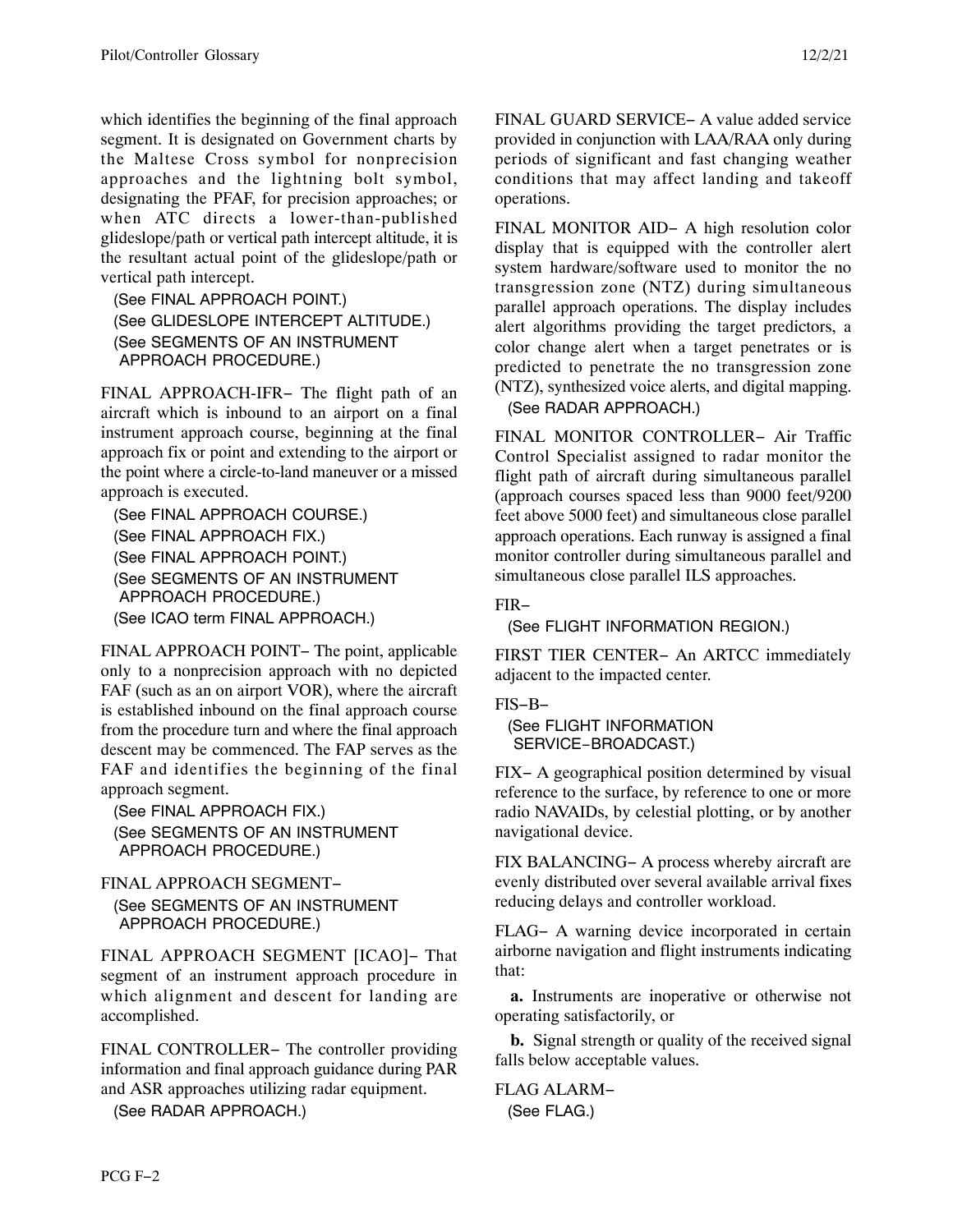FLAMEOUT- An emergency condition caused by a loss of engine power.

 conducted by a single-engine military aircraft FLAMEOUT PATTERN- An approach normally experiencing loss or anticipating loss of engine power or control. The standard overhead approach starts at a relatively high altitude over a runway ("high key") followed by a continuous 180 degree turn to a high, wide position ("low key") followed by a continuous 180 degree turn final. The standard straight-in pattern starts at a point that results in a straight-in approach with a high rate of descent to the runway. Flameout approaches terminate in the type approach requested by the pilot (normally fullstop).

FLIGHT CHECK- A call sign prefix used by FAA aircraft engaged in flight inspection/certification of navigational aids and flight procedures. The word "recorded" may be added as a suffix; e.g., "Flight Check 320 recorded" to indicate that an automated flight inspection is in progress in terminal areas.

(See FLIGHT INSPECTION.) (Refer to AIM.)

FLIGHT FOLLOWING-(See TRAFFIC ADVISORIES.)

FLIGHT INFORMATION REGION- An airspace of defined dimensions within which Flight Information Service and Alerting Service are provided.

**a.** Flight Information Service. A service provided for the purpose of giving advice and information useful for the safe and efficient conduct of flights.

 of search and rescue aid and to assist such **b.** Alerting Service. A service provided to notify appropriate organizations regarding aircraft in need organizations as required.

 provided for the purpose of giving advice and FLIGHT INFORMATION SERVICE- A service information useful for the safe and efficient conduct of flights.

FLIGHT INFORMATION SERVICE-BROADCAST (FIS-B)- A ground broadcast service provided through the ADS-B Broadcast Services network over the UAT data link that operates on 978 MHz. The FIS-B system provides pilots and flight crews of properly equipped aircraft with a cockpit display of certain aviation weather and aeronautical information.

FLIGHT INSPECTION- Inflight investigation and evaluation of a navigational aid to determine whether it meets established tolerances.

(See FLIGHT CHECK.) (See NAVIGATIONAL AID.)

*FLIGHT LEVEL* – A level of constant atmospheric pressure related to a reference datum of 29.92 inches of mercury. Each is stated in three digits that represent hundreds of feet. For example, flight level (FL) 250 represents a barometric altimeter indication of 25,000 feet; FL 255, an indication of 25,500 feet.

(See ICAO term FLIGHT LEVEL.)

 separated from other such surfaces by specific FLIGHT LEVEL [ICAO]– A surface of constant atmospheric pressure which is related to a specific pressure datum, 1013.2 hPa (1013.2 mb), and is pressure intervals.

Note 1: A pressure type altimeter calibrated in accordance with the standard atmosphere:

**a.** When set to a QNH altimeter setting, will indicate altitude;

**b.** When set to a QFE altimeter setting, will indicate height above the QFE reference datum; and

**c.** When set to a pressure of 1013.2 hPa

(1013.2 mb), may be used to indicate flight levels.

Note 2: The terms 'height' and 'altitude,' used in Note 1 above, indicate altimetric rather than geometric heights and altitudes.

FLIGHT LINE – A term used to describe the precise movement of a civil photogrammetric aircraft along a predetermined course(s) at a predetermined altitude during the actual photographic run.

 updated with respect to position accuracy by FLIGHT MANAGEMENT SYSTEMS- A computer system that uses a large data base to allow routes to be preprogrammed and fed into the system by means of a data loader. The system is constantly reference to conventional navigation aids. The sophisticated program and its associated data base ensures that the most appropriate aids are automatically selected during the information update cycle.

FLIGHT PATH- A line, course, or track along which an aircraft is flying or intended to be flown.

(See COURSE.) (See TRACK.)

 the intended flight of an aircraft that is filed FLIGHT PLAN– Specified information relating to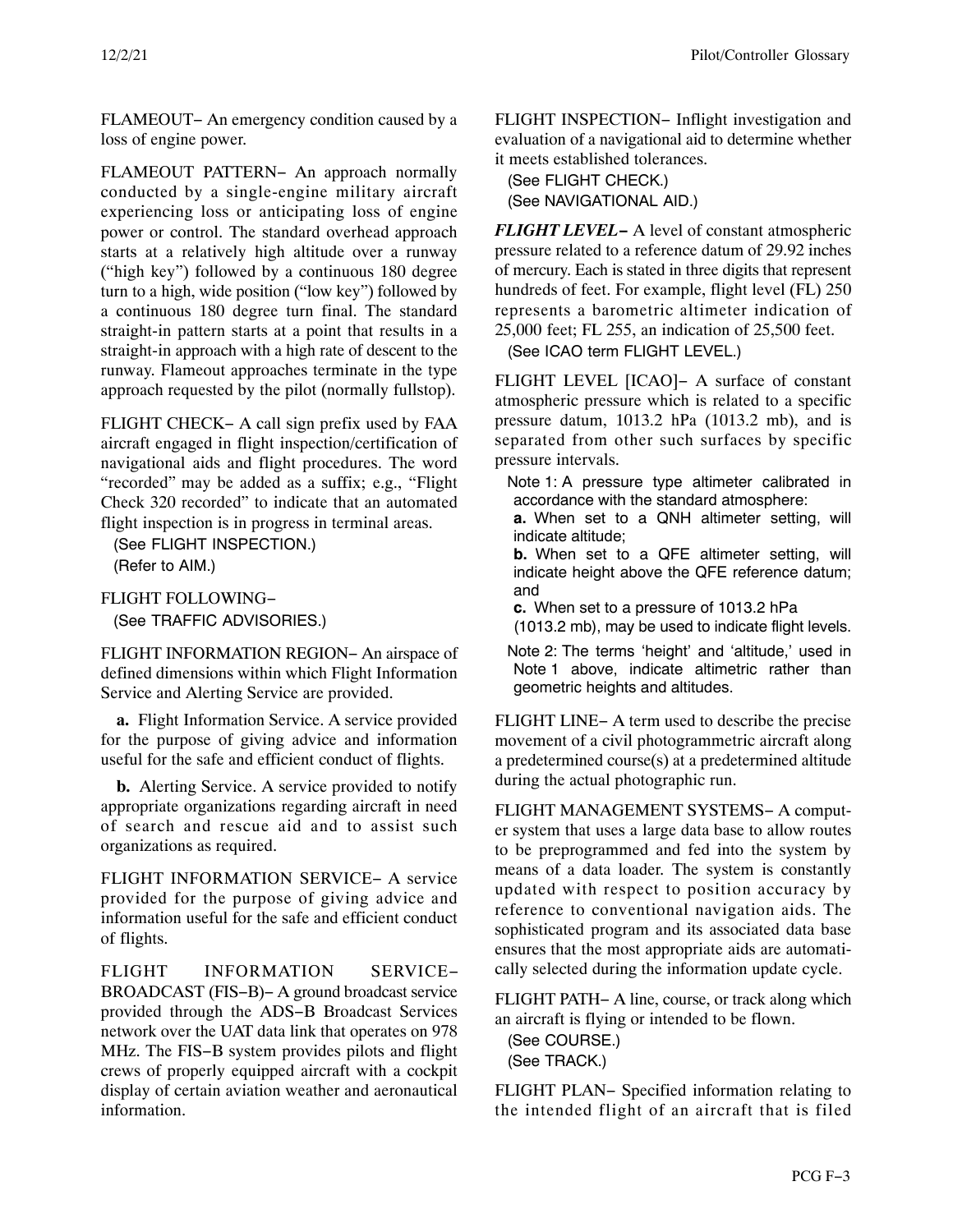electronically, orally, or in writing with an FSS, third-party vendor, or an ATC facility.

(See FAST FILE.) (See FILED.) (Refer to AIM.)

 aircraft, issuance of NOTAMs, pilot briefings, inflight services, broadcast services, emergency FLIGHT PLAN AREA (FPA)- The geographical area assigned to a flight service station (FSS) for the purpose of establishing primary responsibility for services that may include search and rescue for VFR services, flight data processing, international operations, and aviation weather services. Large consolidated FSS facilities may combine FPAs into larger areas of responsibility (AOR).

(See FLIGHT SERVICE STATION.) (See TIE-IN FACILITY.)

FLIGHT RECORDER– A general term applied to any instrument or device that records information about the performance of an aircraft in flight or about conditions encountered in flight. Flight recorders may make records of airspeed, outside air temperature, vertical acceleration, engine RPM, manifold pressure, and other pertinent variables for a given flight.

(See ICAO term FLIGHT RECORDER.)

FLIGHT RECORDER [ICAO]– Any type of recorder installed in the aircraft for the purpose of complementing accident/incident investigation.

Note: See Annex 6 Part I, for specifications relating to flight recorders.

 broadcast aviation weather and aeronautical information. In Alaska, FSS provide Airport FLIGHT SERVICE STATION (FSS)– An air traffic facility which provides pilot briefings, flight plan processing, en route flight advisories, search and rescue services, and assistance to lost aircraft and aircraft in emergency situations. FSS also relay ATC clearances, process Notices to Air Missions, and Advisory Services.

(See FLIGHT PLAN AREA.) (See TIE-IN FACILITY.)

FLIGHT STANDARDS DISTRICT OFFICE- An FAA field office serving an assigned geographical area and staffed with Flight Standards personnel who serve the aviation industry and the general public on matters relating to the certification and operation of air carrier and general aviation aircraft. Activities

 certification of airmen and aircraft, accident include general surveillance of operational safety, prevention, investigation, enforcement, etc.

 the event of an unrecoverable lost link, loss of FLIGHT TERMINATION- The intentional and deliberate process of terminating the flight of a UA in control, or other failure that compromises the safety of flight.

FLIGHT TEST- A flight for the purpose of:

**a.** Investigating the operation/flight characteristics of an aircraft or aircraft component.

**b.** Evaluating an applicant for a pilot certificate or rating.

FLIGHT VISIBILITY-(See VISIBILITY.)

FLIP-

(See DOD FLIP.)

FLY-BY WAYPOINT- A fly-by waypoint requires the use of turn anticipation to avoid overshoot of the next flight segment.

FLY HEADING (DEGREES)– Informs the pilot of the heading he/she should fly. The pilot may have to turn to, or continue on, a specific compass direction in order to comply with the instructions. The pilot is expected to turn in the shorter direction to the heading unless otherwise instructed by ATC.

FLY-OVER WAYPOINT- A fly-over waypoint precludes any turn until the waypoint is overflown and is followed by an intercept maneuver of the next flight segment.

FLY VISUAL TO AIRPORT-

(See PUBLISHED INSTRUMENT APPROACH PROCEDURE VISUAL SEGMENT.)

FLYAWAY – When the pilot is unable to effect control of the aircraft and, as a result, the UA is not operating in a predictable or planned manner.

FMA-

(See FINAL MONITOR AID.)

FMS-

(See FLIGHT MANAGEMENT SYSTEM.)

FORMATION FLIGHT- More than one aircraft which, by prior arrangement between the pilots, operate as a single aircraft with regard to navigation and position reporting. Separation between aircraft within the formation is the responsibility of the flight leader and the pilots of the other aircraft in the flight.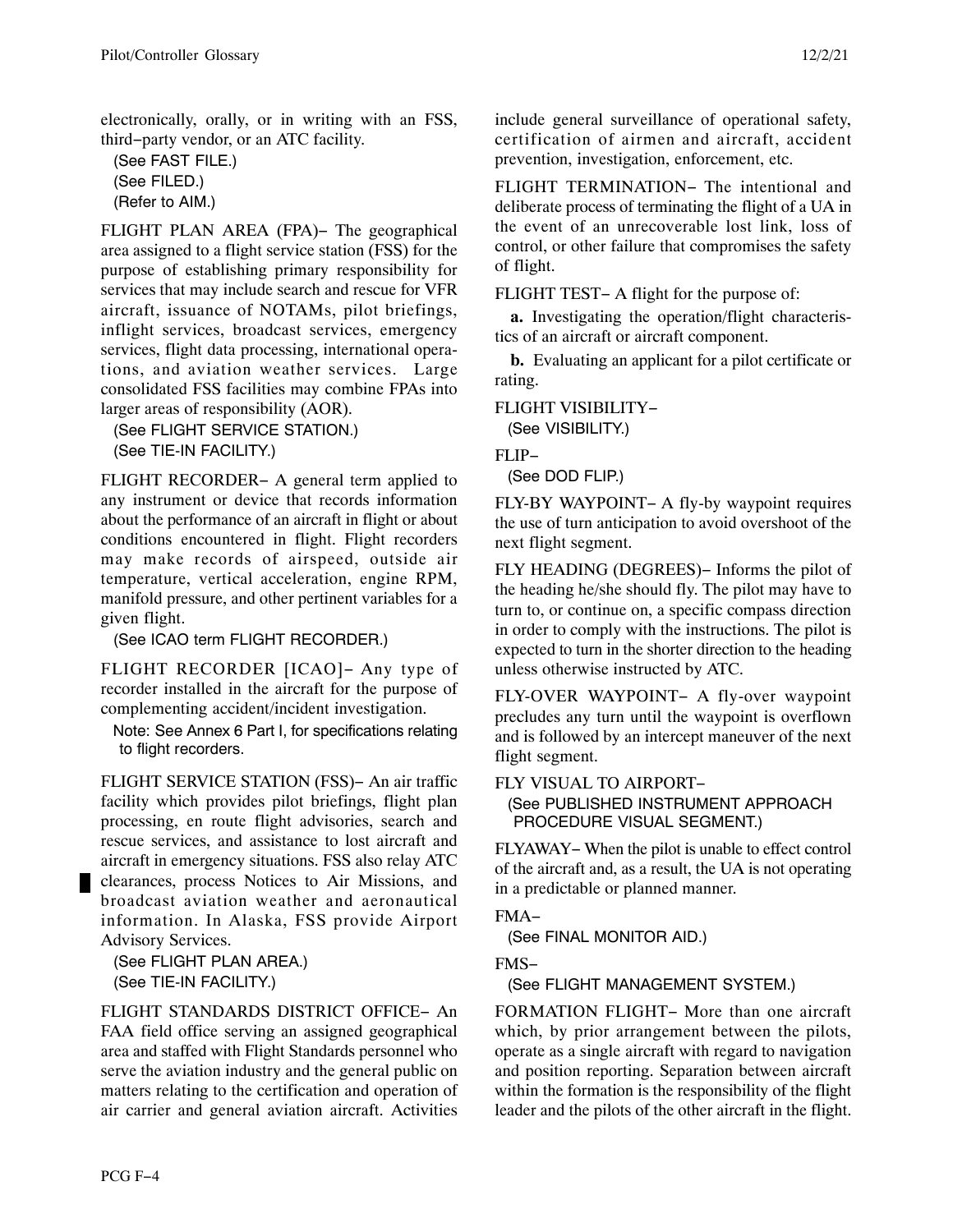from each other to effect individual control and This includes transition periods when aircraft within the formation are maneuvering to attain separation during join-up and breakaway.

 **a.** A standard formation is one in which a proximity of no more than 1 mile laterally or longitudinally and within 100 feet vertically from the flight leader is maintained by each wingman.

**b.** Nonstandard formations are those operating under any of the following conditions:

 has approved other than standard formation **1.** When the flight leader has requested and ATC dimensions.

**2.** When operating within an authorized altitude reservation (ALTRV) or under the provisions of a letter of agreement.

 **3.** When the operations are conducted in airspace specifically designed for a special activity.

(See ALTITUDE RESERVATION.)

(Refer to 14 CFR Part 91.)

#### *FRC*<sub> $-$ </sub>

(See REQUEST FULL ROUTE CLEARANCE.)

FREEZE/FROZEN- Terms used in referring to arrivals which have been assigned ACLTs and to the lists in which they are displayed.

 with each radar update. This setting ensures a FREEZE HORIZON- The time or point at which an aircraft's STA becomes fixed and no longer fluctuates constant time for each aircraft, necessary for the metering controller to plan his/her delay technique. This setting can be either in distance from the meter fix or a prescribed flying time to the meter fix.

FREEZE SPEED PARAMETER- A speed adapted for each aircraft to determine fast and slow aircraft. Fast aircraft freeze on parameter FCLT and slow aircraft freeze on parameter MLDI.

 surface using continuous self-watering friction measurement equipment in accordance with the FRICTION MEASUREMENT- A measurement of the friction characteristics of the runway pavement

specifications, procedures and schedules contained in AC 150/5320-12, Measurement, Construction, and Maintenance of Skid Resistant Airport Pavement Surfaces.

#### FSDO-

(See FLIGHT STANDARDS DISTRICT OFFICE.)

FSPD-

(See FREEZE SPEED PARAMETER.)

FSS-

(See FLIGHT SERVICE STATION.)

FUEL DUMPING - Airborne release of usable fuel. This does not include the dropping of fuel tanks.

(See JETTISONING OF EXTERNAL STORES.)

FUEL REMAINING - A phrase used by either pilots or controllers when relating to the fuel remaining on board until actual fuel exhaustion. When transmitting such information in response to either a controller question or pilot initiated cautionary advisory to air traffic control, pilots will state the APPROXIMATE NUMBER OF MINUTES the flight can continue with the fuel remaining. All reserve fuel SHOULD BE INCLUDED in the time stated, as should an allowance for established fuel gauge system error.

FUEL SIPHONING- Unintentional release of fuel caused by overflow, puncture, loose cap, etc.

FUEL VENTING-(See FUEL SIPHONING.)

FUSED TARGET-

(See DIGITAL TARGET)

 surveillance sources (airport surveillance radar FUSION performance is characteristic of a FUSION [STARS]- the combination of all available [ASR], air route surveillance radar [ARSR], ADS-B, etc.) into the display of a single tracked target for air traffic control separation services. FUSION is the equivalent of the current single-sensor radar display. single-sensor radar display system. Terminal areas use mono-pulse secondary surveillance radar (ASR 9, Mode S or ASR 11, MSSR).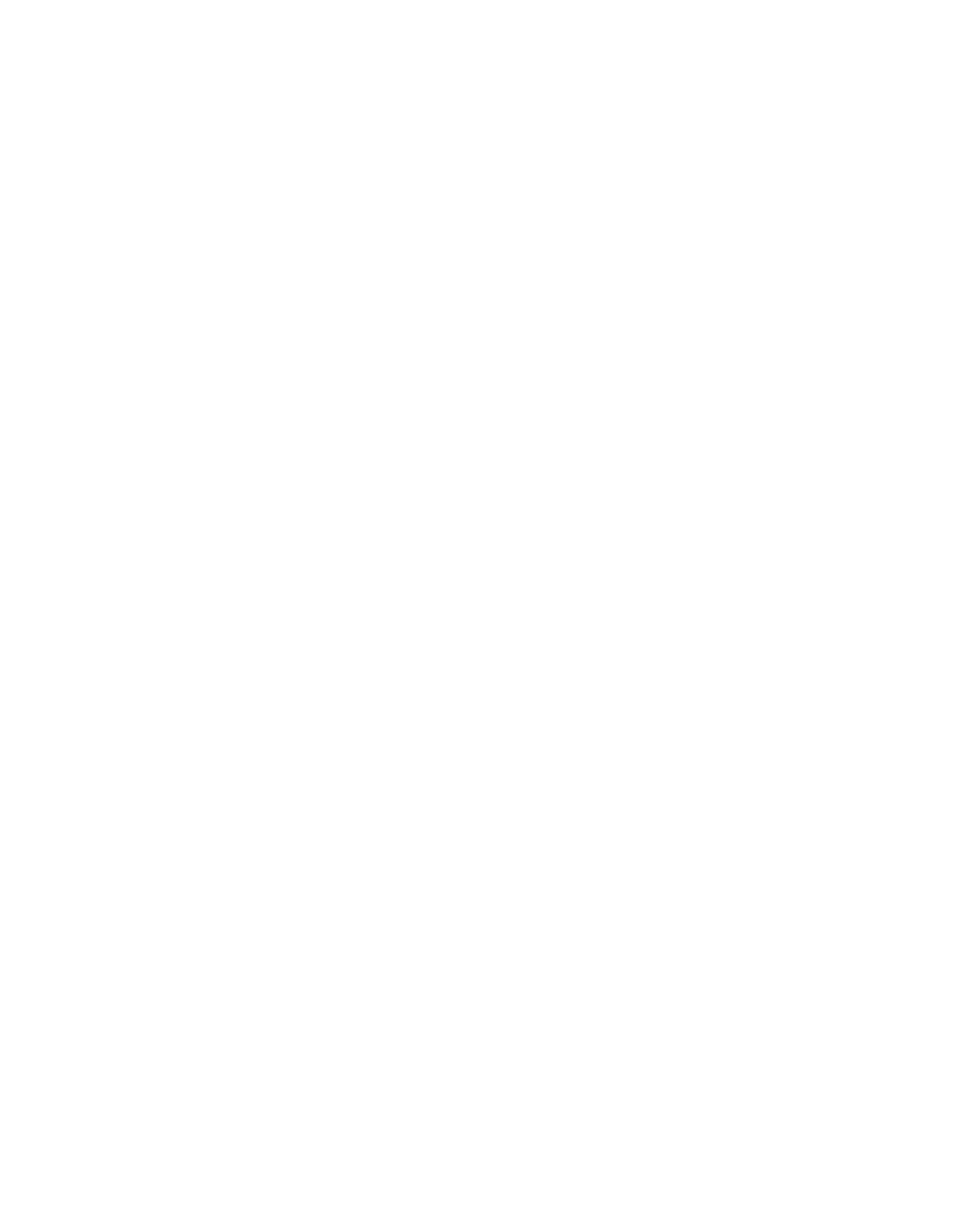### **G**

initial call-up unless modified by flow control restrictions. Pilots should monitor the ground GATE HOLD PROCEDURES-Procedures at selected airports to hold aircraft at the gate or other ground location whenever departure delays exceed or are anticipated to exceed 15 minutes. The sequence for departure will be maintained in accordance with control/clearance delivery frequency for engine start/taxi advisories or new proposed start/taxi time if the delay changes.

GCA-

(See GROUND CONTROLLED APPROACH.)

 $GDP-$ 

(See GROUND DELAY PROGRAM.)

GENERAL AVIATION- That portion of civil aviation that does not include scheduled or unscheduled air carriers or commercial space operations.

(See ICAO term GENERAL AVIATION.)

GENERAL AVIATION [ICAO]- All civil aviation operations other than scheduled air services and nonscheduled air transport operations for remuneration or hire.

GEO MAP – The digitized map markings associated with the ASR-9 Radar System.

GLIDEPATH-(See GLIDESLOPE.)

GLIDEPATH [ICAO]– A descent profile determined for vertical guidance during a final approach.

#### GLIDEPATH INTERCEPT ALTITUDE-(See GLIDESLOPE INTERCEPT ALTITUDE.)

GLIDESLOPE- Provides vertical guidance for aircraft during approach and landing. The glideslope/ glidepath is based on the following:

**a.** Electronic components emitting signals which provide vertical guidance by reference to airborne instruments during instrument approaches such as ILS; or,

 **b.** Visual ground aids, such as VASI, which provide vertical guidance for a VFR approach or for

the visual portion of an instrument approach and landing.

**c.** PAR. Used by ATC to inform an aircraft making a PAR approach of its vertical position (elevation) relative to the descent profile.

(See ICAO term GLIDEPATH.)

 published minimum altitude to intercept the fix (PFAF). ATC directs a higher altitude, the GLIDESLOPE INTERCEPT ALTITUDE-The glideslope in the intermediate segment of an instrument approach. Government charts use the lightning bolt symbol to identify this intercept point. This intersection is called the Precise Final Approach resultant intercept becomes the PFAF.

(See FINAL APPROACH FIX.) (See SEGMENTS OF AN INSTRUMENT APPROACH PROCEDURE.)

 capability available from one or more satellite constellations. A GNSS constellation may be GLOBAL NAVIGATION SATELLITE SYSTEM (GNSS)– GNSS refers collectively to the worldwide positioning, navigation, and timing determination augmented by ground stations and/or geostationary satellites to improve integrity and position accuracy.

(See GROUND-BASED AUGMENTATION SYSTEM.) (See SATELLITE-BASED AUGMENTATION

SYSTEM.)

 acceptable Global Navigation Satellite System GLOBAL NAVIGATION SATELLITE SYSTEM MINIMUM EN ROUTE IFR ALTITUDE (GNSS MEA)– The minimum en route IFR altitude on a published ATS route or route segment which assures reception and meets obstacle clearance requirements. (Refer to 14 CFR Part 91.)

(Refer to 14 CFR Part 95.)

GLOBAL POSITIONING SYSTEM (GPS)- GPS refers to the worldwide positioning, navigation and timing determination capability available from the U.S. satellite constellation. The service provided by GPS for civil use is defined in the GPS Standard Positioning System Performance Standard. GPS is composed of space, control, and user elements.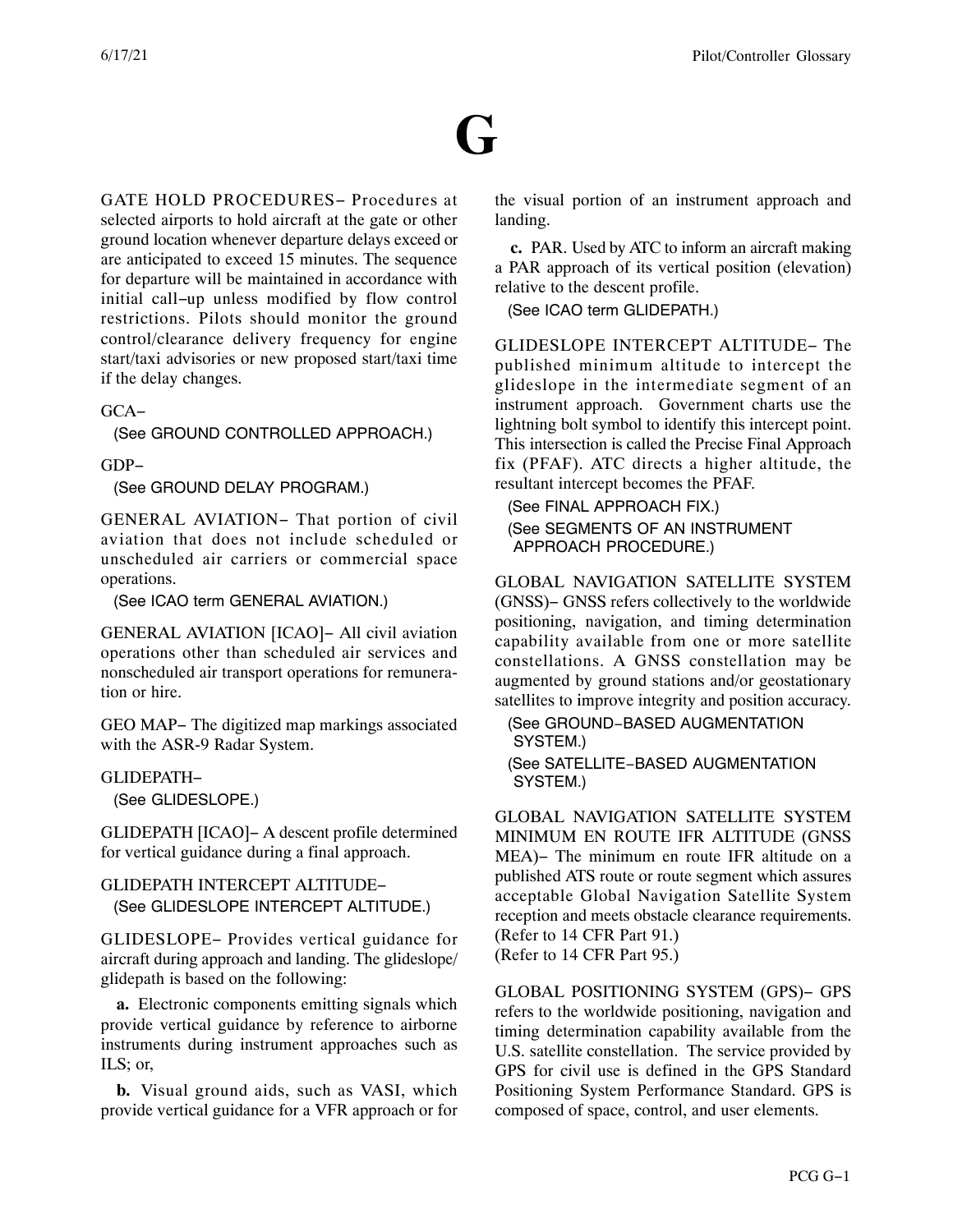GNSS [ICAO]-(See GLOBAL NAVIGATION SATELLITE SYSTEM.)

**GNSS MEA-**

(See GLOBAL NAVIGATION SATELLITE SYSTEM MINIMUM EN ROUTE IFR ALTITUDE.)

*GO AHEAD* – Proceed with your message. Not to be used for any other purpose.

 VFR aircraft or an aircraft conducting visual *GO AROUND* – Instructions for a pilot to abandon his/her approach to landing. Additional instructions may follow. Unless otherwise advised by ATC, a approach should overfly the runway while climbing to traffic pattern altitude and enter the traffic pattern via the crosswind leg. A pilot on an IFR flight plan making an instrument approach should execute the published missed approach procedure or proceed as instructed by ATC; e.g., "Go around" (additional instructions if required).

(See LOW APPROACH.) (See MISSED APPROACH.)

GPD-

(See GRAPHIC PLAN DISPLAY.)

GPS-

(See GLOBAL POSITIONING SYSTEM.)

GRAPHIC PLAN DISPLAY (GPD)- A view of aircraft, traffic, and notification of predicted available with EDST that provides a graphic display conflicts. Graphic routes for Current Plans and Trial Plans are displayed upon controller request.

(See EN ROUTE DECISION SUPPORT TOOL.)

 deviation of 10 NM or more from the aircraft's GROSS NAVIGATION ERROR (GNE) – A lateral cleared route.

 (GBAS)– A ground based GNSS station which provides local differential corrections, integrity to GNSS users to meet real-time performance accuracy and integrity of its GNSS signals and GROUND BASED AUGMENTATION SYSTEM parameters and approach data via VHF data broadcast requirements for CAT I precision approaches. The aircraft applies the broadcast data to improve the computes the deviations to the selected approach. A single ground station can serve multiple runway ends up to an approximate radius of 23 NM.

 corrected GNSS data, integrity parameters and flexibility, reliability and complexity. The GLS GROUND BASED AUGMENTATION SYSTEM (GBAS) LANDING SYSTEM (GLS)- A type of precision IAP based on local augmentation of GNSS data using a single GBAS station to transmit locally approach information. This improves the accuracy of aircraft GNSS receivers' signal in space, enabling the pilot to fly a precision approach with much greater procedure is published on standard IAP charts, features the title GLS with the designated runway and minima as low as 200 feet DA. Future plans are expected to support Cat II and CAT III operations.

GROUND-BASED INTERVAL MANAGE-MENT-SPACING (GIM-S), SPEED ADVISORY-A calculated speed that will allow aircraft to meet the TBFM schedule at en route and TRACON boundary meter fixes.

GROUND CLUTTER– A pattern produced on the radar scope by ground returns which may degrade other radar returns in the affected area. The effect of ground clutter is minimized by the use of moving target indicator (MTI) circuits in the radar equipment resulting in a radar presentation which displays only targets which are in motion.

(See CLUTTER.)

 communications facility. Pilots at uncontrolled "key clicks" on the VHF radio to contact the GROUND COMMUNICATION OUTLET (GCO)-An unstaffed, remotely controlled, ground/ground airports may contact ATC and FSS via VHF radio to a telephone connection. If the connection goes to ATC, the pilot can obtain an IFR clearance or close an IFR flight plan. If the connection goes to Flight Service, the pilot can open or close a VFR flight plan; obtain an updated weather briefing prior to takeoff; close an IFR flight plan; or, for Alaska or MEDEVAC only, obtain an IFR clearance. Pilots will use four appropriate ATC facility or six "key clicks" to contact the FSS. The GCO system is intended to be used only on the ground.

GROUND CONTROLLED APPROACH- A radar approach system operated from the ground by air traffic control personnel transmitting instructions to the pilot by radio. The approach may be conducted with surveillance radar (ASR) only or with both surveillance and precision approach radar (PAR). Usage of the term "GCA" by pilots is discouraged except when referring to a GCA facility. Pilots should specifically request a "PAR" approach when a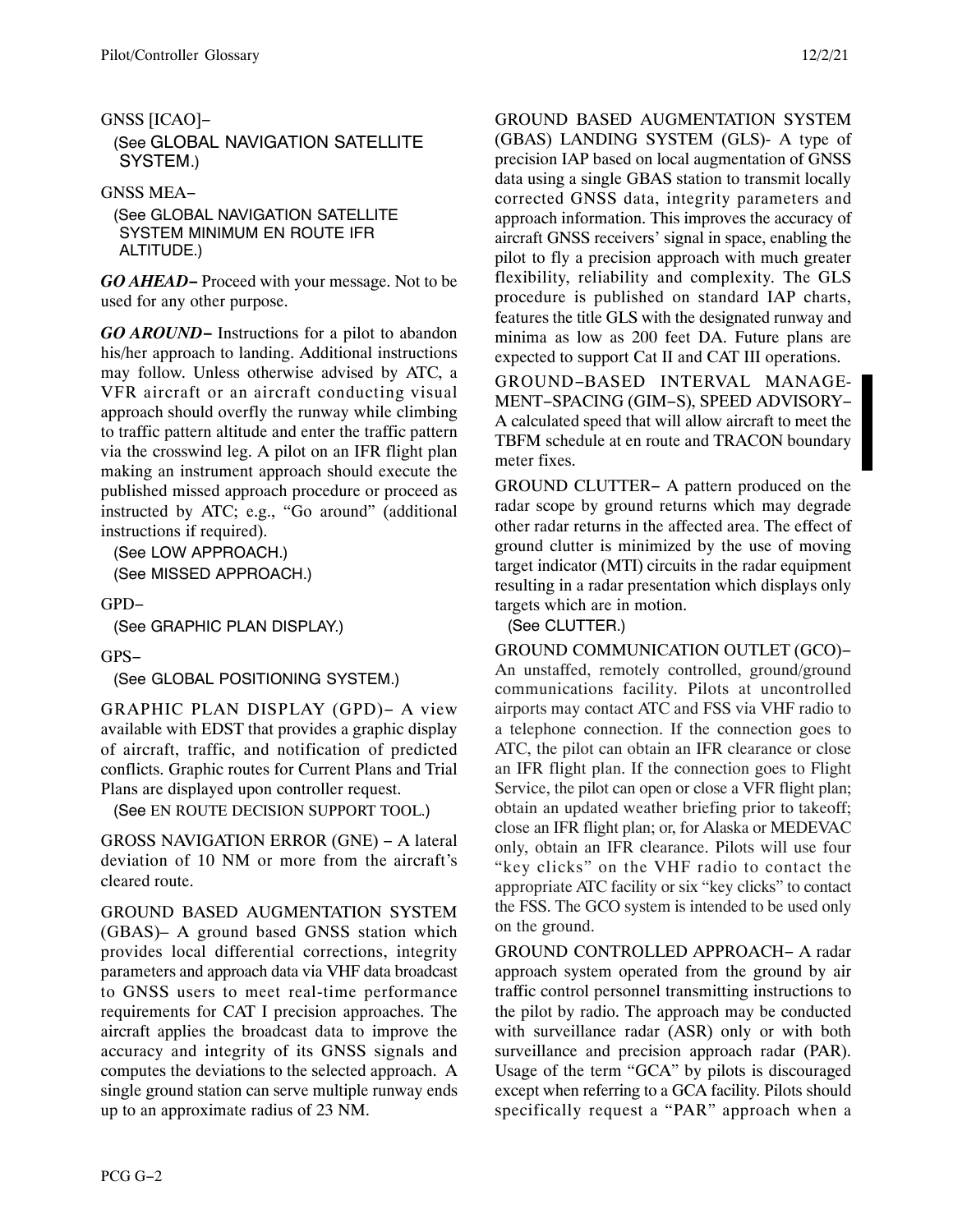precision radar approach is desired or request an "ASR" or "surveillance" approach when a nonprecision radar approach is desired.

(See RADAR APPROACH.)

GROUND DELAY PROGRAM (GDP)- A traffic management process administered by the ATCSCC, when aircraft are held on the ground. The purpose of the program is to support the TM mission and limit airborne holding. It is a flexible program and may be implemented in various forms depending upon the needs of the AT system. Ground delay programs provide for equitable assignment of delays to all system users.

GROUND SPEED- The speed of an aircraft relative

to the surface of the earth.

GROUND STOP  $(GS)$ – The GS is a process that requires aircraft that meet a specific criteria to remain on the ground. The criteria may be airport specific, airspace specific, or equipment specific; for example, all departures to San Francisco, or all departures entering Yorktown sector, or all Category I and II aircraft going to Charlotte. GSs normally occur with little or no warning.

GROUND VISIBILITY-(See VISIBILITY.)

 $GS-$ 

(See GROUND STOP.)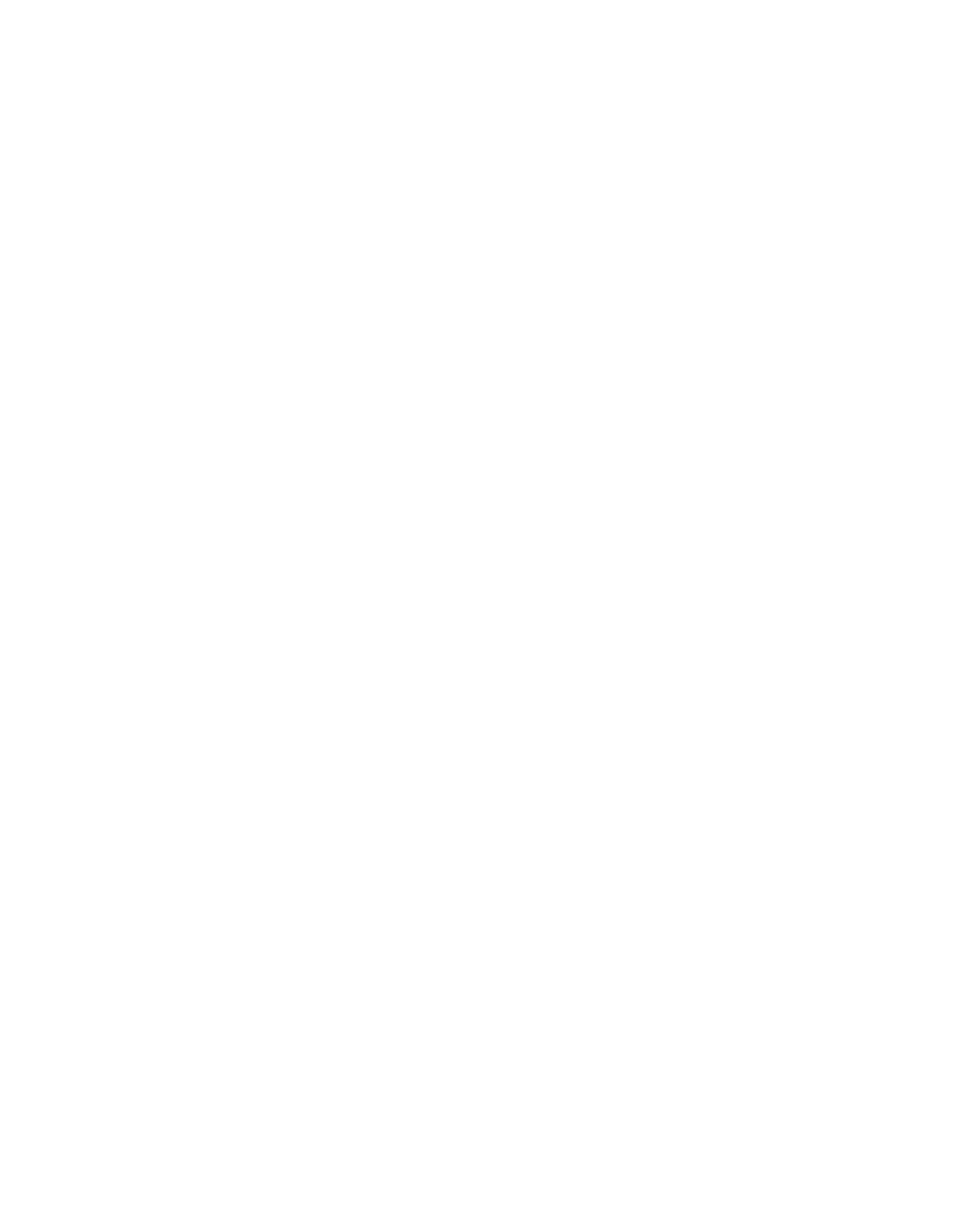### **H**

### $HAA-$

(See HEIGHT ABOVE AIRPORT.)

 $HAI$ 

(See HEIGHT ABOVE LANDING.)

 another if the aircraft will enter the receiving HANDOFF- An action taken to transfer the radar identification of an aircraft from one controller to controller's airspace and radio communications with the aircraft will be transferred.

#### $HAT-$

(See HEIGHT ABOVE TOUCHDOWN.)

*HAVE NUMBERS* – Used by pilots to inform ATC that they have received runway, wind, and altimeter information only.

 such as isolated thunderstorms that are rapidly developing and increasing in intensity, or low ceilings and visibilities that are becoming wide-HAZARDOUS WEATHER INFORMATION-Summary of significant meteorological information (SIGMET/WS), convective significant meteorological information (convective SIGMET/WST), urgent pilot weather reports (urgent PIREP/UUA), center weather advisories (CWA), airmen's meteorological information (AIRMET/WA) and any other weather spread which is considered significant and are not included in a current hazardous weather advisory.

#### *HEAVY (AIRCRAFT)ï*

(See AIRCRAFT CLASSES.)

HEIGHT ABOVE AIRPORT (HAA)– The height of the Minimum Descent Altitude above the published airport elevation. This is published in conjunction with circling minimums.

(See MINIMUM DESCENT ALTITUDE.)

HEIGHT ABOVE LANDING (HAL)- The height above a designated helicopter landing area used for helicopter instrument approach procedures.

(Refer to 14 CFR Part 97.)

HEIGHT ABOVE TOUCHDOWN (HAT)- The height of the Decision Height or Minimum Descent Altitude above the highest runway elevation in the touchdown zone (first 3,000 feet of the runway). HAT

 is published on instrument approach charts in conjunction with all straight-in minimums.

(See DECISION HEIGHT.) (See MINIMUM DESCENT ALTITUDE.)

HELICOPTER- A heavier-than-air aircraft supported in flight chiefly by the reactions of the air on one or more power-driven rotors on substantially vertical axes.

HELIPAD – A small, designated area, usually with a prepared surface, on a heliport, airport, landing/takeoff area, apron/ramp, or movement area used for takeoff, landing, or parking of helicopters.

HELIPORT – An area of land, water, or structure used or intended to be used for the landing and takeoff of helicopters and includes its buildings and facilities if any.

HELIPORT REFERENCE POINT (HRP)- The geographic center of a heliport.

HERTZ- The standard radio equivalent of frequency in cycles per second of an electromagnetic wave. Kilohertz (kHz) is a frequency of one thousand cycles per second. Megahertz (MHz) is a frequency of one million cycles per second.

 $HF-$ 

(See HIGH FREQUENCY.)

HF COMMUNICATIONS-(See HIGH FREQUENCY COMMUNICATIONS.)

HIGH FREQUENCY- The frequency band between 3 and 30 MHz.

(See HIGH FREQUENCY COMMUNICATIONS.)

HIGH FREQUENCY COMMUNICATIONS-High radio frequencies (HF) between 3 and 30 MHz used for air-to-ground voice communication in overseas operations.

#### HIGH SPEED EXIT-

(See HIGH SPEED TAXIWAY.)

HIGH SPEED TAXIWAY- A long radius taxiway designed and provided with lighting or marking to define the path of aircraft, traveling at high speed (up to 60 knots), from the runway center to a point on the center of a taxiway. Also referred to as long radius exit or turn-off taxiway. The high speed taxiway is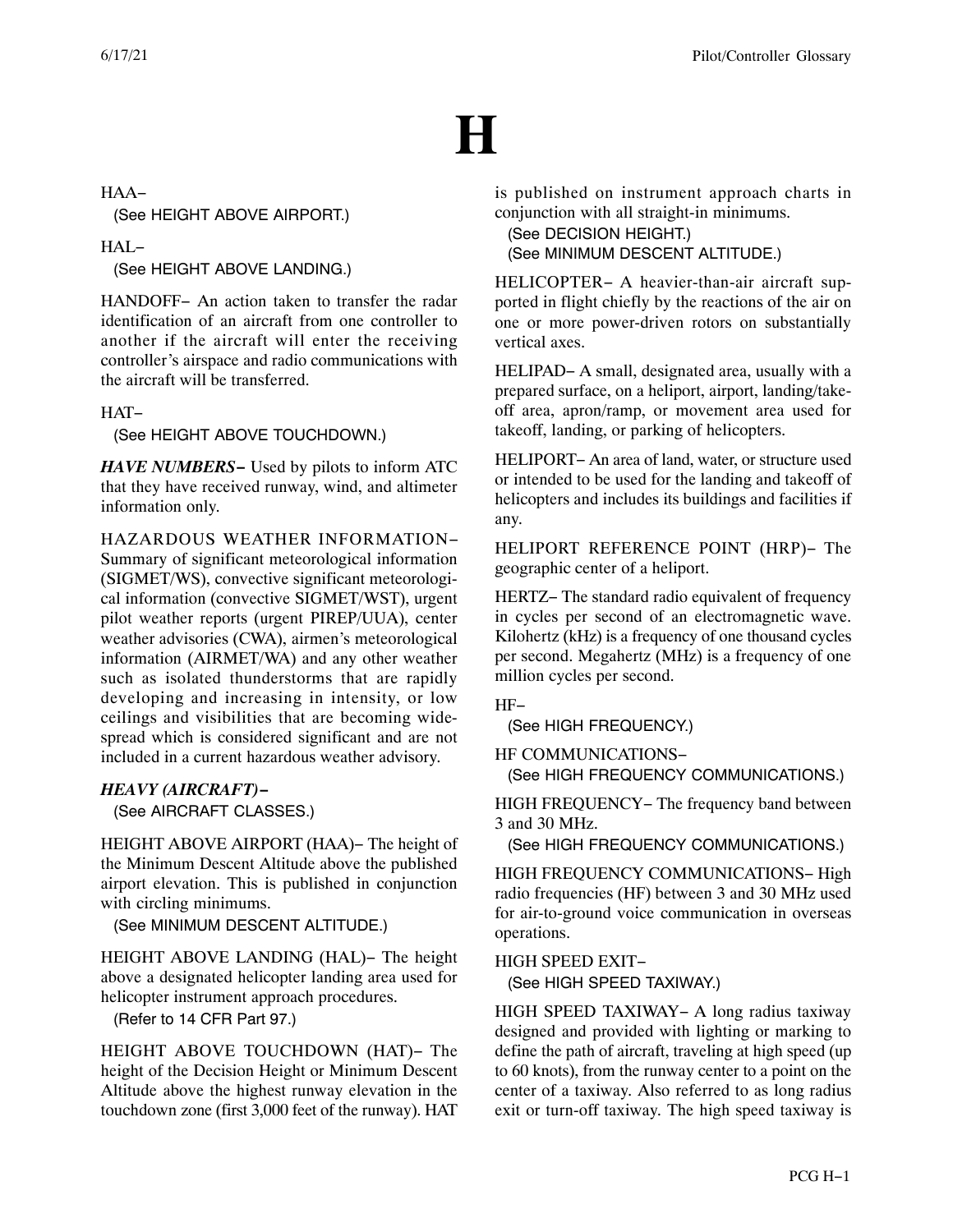designed to expedite aircraft turning off the runway after landing, thus reducing runway occupancy time.

HIGH SPEED TURNOFF-(See HIGH SPEED TAXIWAY.)

 HIGH UPDATE RATE SURVEILLANCE– A surveillance system that provides a sensor update rate of less than 4.8 seconds.

 inform a pilot or a controller (either directly or HOLD FOR RELEASE– Used by ATC to delay an aircraft for traffic management reasons; i.e., weather, traffic volume, etc. Hold for release instructions (including departure delay information) are used to through an authorized relay) that an IFR departure clearance is not valid until a release time or additional instructions have been received.

(See ICAO term HOLDING POINT.)

HOLD-IN-LIEU OF PROCEDURE TURN- A hold-in-lieu of procedure turn shall be established over a final or intermediate fix when an approach can be made from a properly aligned holding pattern. The hold-in-lieu of procedure turn permits the pilot to align with the final or intermediate segment of the approach and/or descend in the holding pattern to an altitude that will permit a normal descent to the final approach fix altitude. The hold-in-lieu of procedure turn is a required maneuver (the same as a procedure turn) unless the aircraft is being radar vectored to the final approach course, when "NoPT" is shown on the approach chart, or when the pilot requests or the controller advises the pilot to make a "straight-in" approach.

HOLD PROCEDURE- A predetermined maneuver which keeps aircraft within a specified airspace while awaiting further clearance from air traffic control. Also used during ground operations to keep aircraft within a specified area or at a specified point while awaiting further clearance from air traffic control.

(See HOLDING FIX.) (Refer to AIM.)

HOLDING FIX- A specified fix identifiable to a pilot by NAVAIDs or visual reference to the ground used as a reference point in establishing and maintaining the position of an aircraft while holding.

(See FIX.) (See VISUAL HOLDING.) (Refer to AIM.)

 which the position of an aircraft in flight is HOLDING POINT [ICAO]- A specified location, identified by visual or other means, in the vicinity of maintained in accordance with air traffic control clearances.

HOLDING PROCEDURE-(See HOLD PROCEDURE.)

HOLD-SHORT POINT- A point on the runway beyond which a landing aircraft with a LAHSO may be located prior to an intersecting runway, clearance is not authorized to proceed. This point taxiway, predetermined point, or approach/departure flight path.

 in-pavement white lights located at specified HOLD-SHORT POSITION LIGHTS- Flashing hold-short points.

HOLD-SHORT POSITION MARKING-The painted runway marking located at the hold-short point on all LAHSO runways.

 holding position signs located alongside the HOLD-SHORT POSITION SIGNS- Red and white hold-short point.

 *HOMINGï* Flight toward a NAVAID, without correcting for wind, by adjusting the aircraft heading to maintain a relative bearing of zero degrees.

(See BEARING.) (See ICAO term HOMING.)

HOMING  $[ICAO]$ – The procedure of using the station proceeds continuously towards the other direction-finding equipment of one radio station with the emission of another radio station, where at least one of the stations is mobile, and whereby the mobile station.

HOVER CHECK- Used to describe when a helicopter/VTOL aircraft requires a stabilized hover to conduct a performance/power check prior to hover taxi, air taxi, or takeoff. Altitude of the hover will vary based on the purpose of the check.

HOVER TAXI- Used to describe a helicopter/VTOL aircraft movement conducted above the surface and in ground effect at airspeeds less than approximately 20 knots. The actual height may vary, and some helicopters may require hover taxi above 25 feet AGL to reduce ground effect turbulence or provide clearance for cargo slingloads.

(See AIR TAXI.) (See HOVER CHECK.) (Refer to AIM.)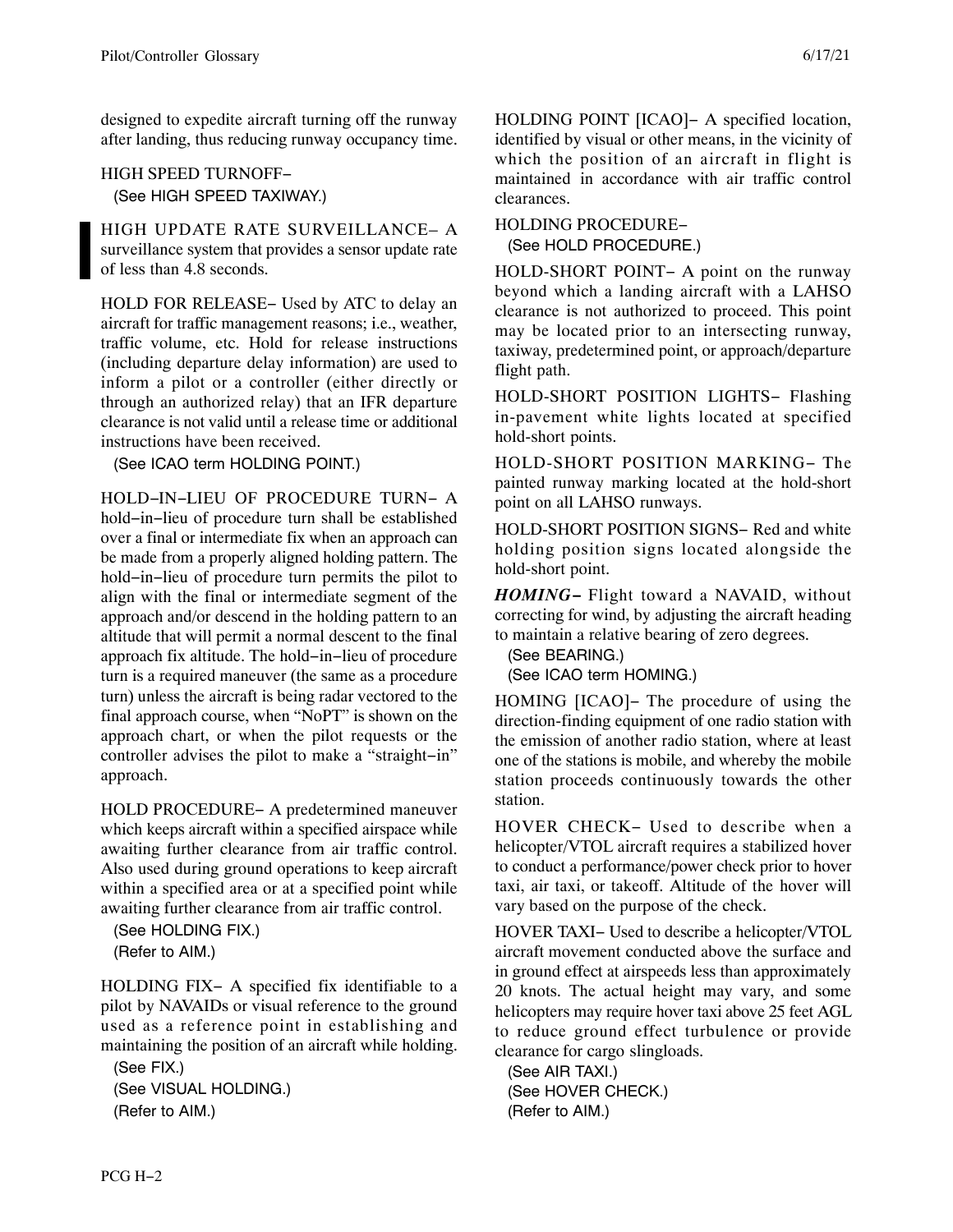HOW DO YOU HEAR ME?- A question relating to the quality of the transmission or to determine how well the transmission is being received.

 $\rm HZ-$ 

(See HERTZ.)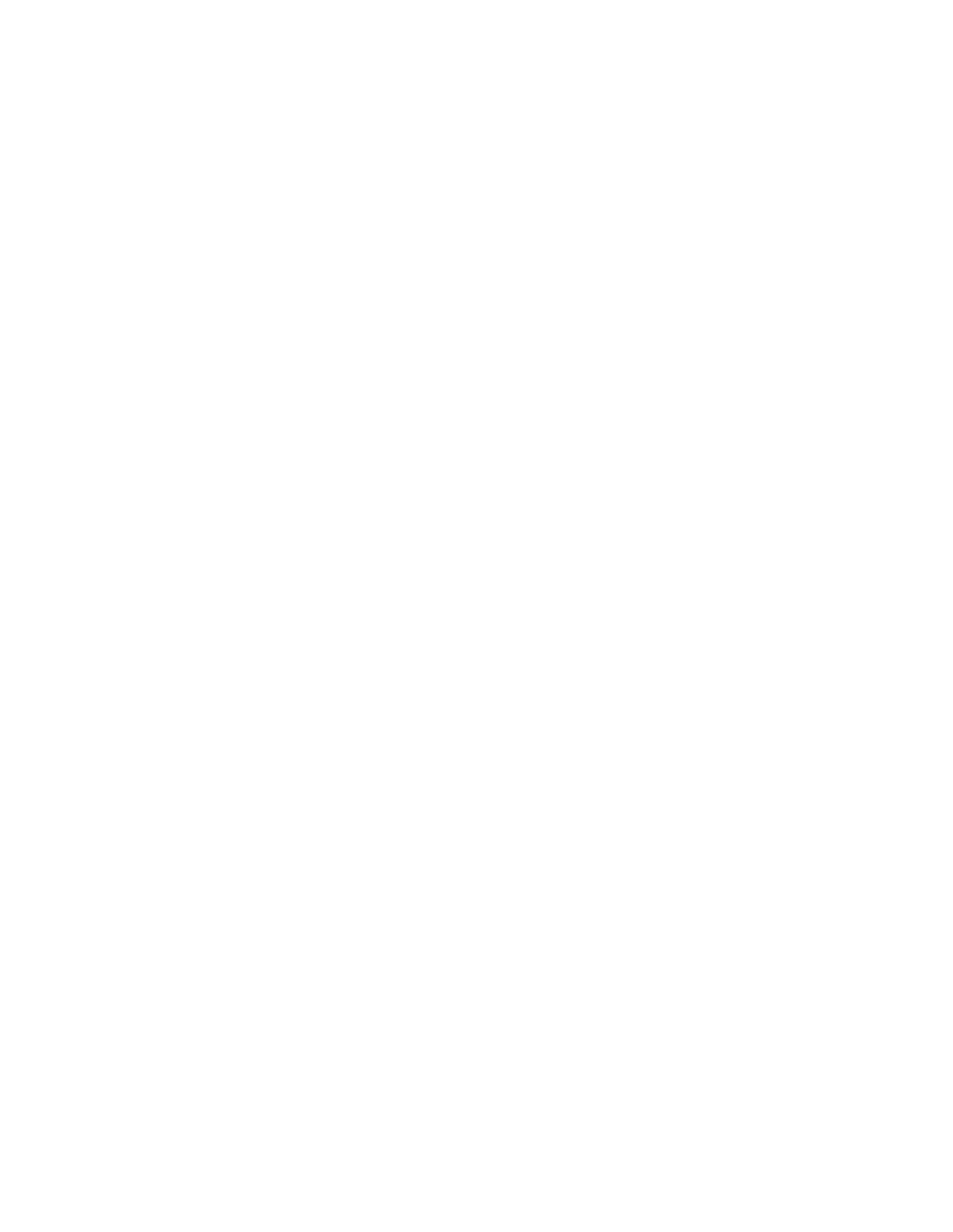# **I**

*I SAY AGAIN* – The message will be repeated.

 $IAF-$ 

(See INITIAL APPROACH FIX.)

 $IAP-$ 

(See INSTRUMENT APPROACH PROCEDURE.)

IAWP- Initial Approach Waypoint

#### $ICAO$

(See ICAO Term INTERNATIONAL CIVIL AVIATION ORGANIZATION.)

ICAO 3LD-

(See ICAO Term ICAO Three-Letter Designator)

 3LD is an exclusive designator that, when used enhance the safety and security of the air traffic system. An ICAO 3LD may be assigned to a company, agency, or organization and is used instead of the aircraft registration number for ATC and associated messages and can be used for domestic and international flights. A telephony associated with an ICAO 3LD is used for radio ICAO Three-Letter Designator (3LD)- An ICAO together with a flight number, becomes the aircraft call sign and provides distinct aircraft identification to air traffic control (ATC). ICAO approves 3LDs to operational and security purposes. An ICAO 3LD is also used for aircraft identification in the flight plan communication.

ICING- The accumulation of airframe ice.

Types of icing are:

 the instantaneous freezing of small supercooled **a.** Rime Ice– Rough, milky, opaque ice formed by water droplets.

 formed by the relatively slow freezing of large **b.** Clear Ice– A glossy, clear, or translucent ice supercooled water droplets.

**c.** Mixed– A mixture of clear ice and rime ice.

Intensity of icing:

 accumulation is slightly greater than the rate of sublimation. A representative accretion rate for **a.** Trace– Ice becomes noticeable. The rate of reference purposes is less than  $\frac{1}{4}$  inch (6 mm) per hour on the outer wing. The pilot should consider

 exiting the icing conditions before they become worse.

 minimize ice accretions on the airframe. A **b.** Light– The rate of ice accumulation requires occasional cycling of manual deicing systems to representative accretion rate for reference purposes is  $\frac{1}{4}$  inch to 1 inch (0.6 to 2.5 cm) per hour on the unprotected part of the outer wing. The pilot should consider exiting the icing condition.

c. Moderate-The rate of ice accumulation to minimize ice accretions on the airframe. A 1 to 3 inches (2.5 to 7.5 cm) per hour on the requires frequent cycling of manual deicing systems representative accretion rate for reference purposes is unprotected part of the outer wing. The pilot should consider exiting the icing condition as soon as possible.

 that ice protection systems fail to remove the d. Severe- The rate of ice accumulation is such accumulation of ice and ice accumulates in locations not normally prone to icing, such as areas aft of protected surfaces and any other areas identified by the manufacturer. A representative accretion rate for reference purposes is more than 3 inches (7.5 cm) per hour on the unprotected part of the outer wing. By regulation, immediate exit is required.

Note:

Severe icing is aircraft dependent, as are the other categories of icing intensity. Severe icing may occur at any ice accumulation rate when the icing rate or ice accumulations exceed the tolerance of the aircraft.

#### $IDAC-$

#### (See INTEGRATED DEPARTURE/ARRIVAL CAPABILITY.)

*IDENT* – A request for a pilot to activate the aircraft transponder identification feature. This will help the controller to confirm an aircraft identity or to identify an aircraft.

(Refer to AIM.)

IDENT FEATURE– The special feature in the Air Traffic Control Radar Beacon System (ATCRBS) equipment. It is used to immediately distinguish one displayed beacon target from other beacon targets.

(See IDENT.)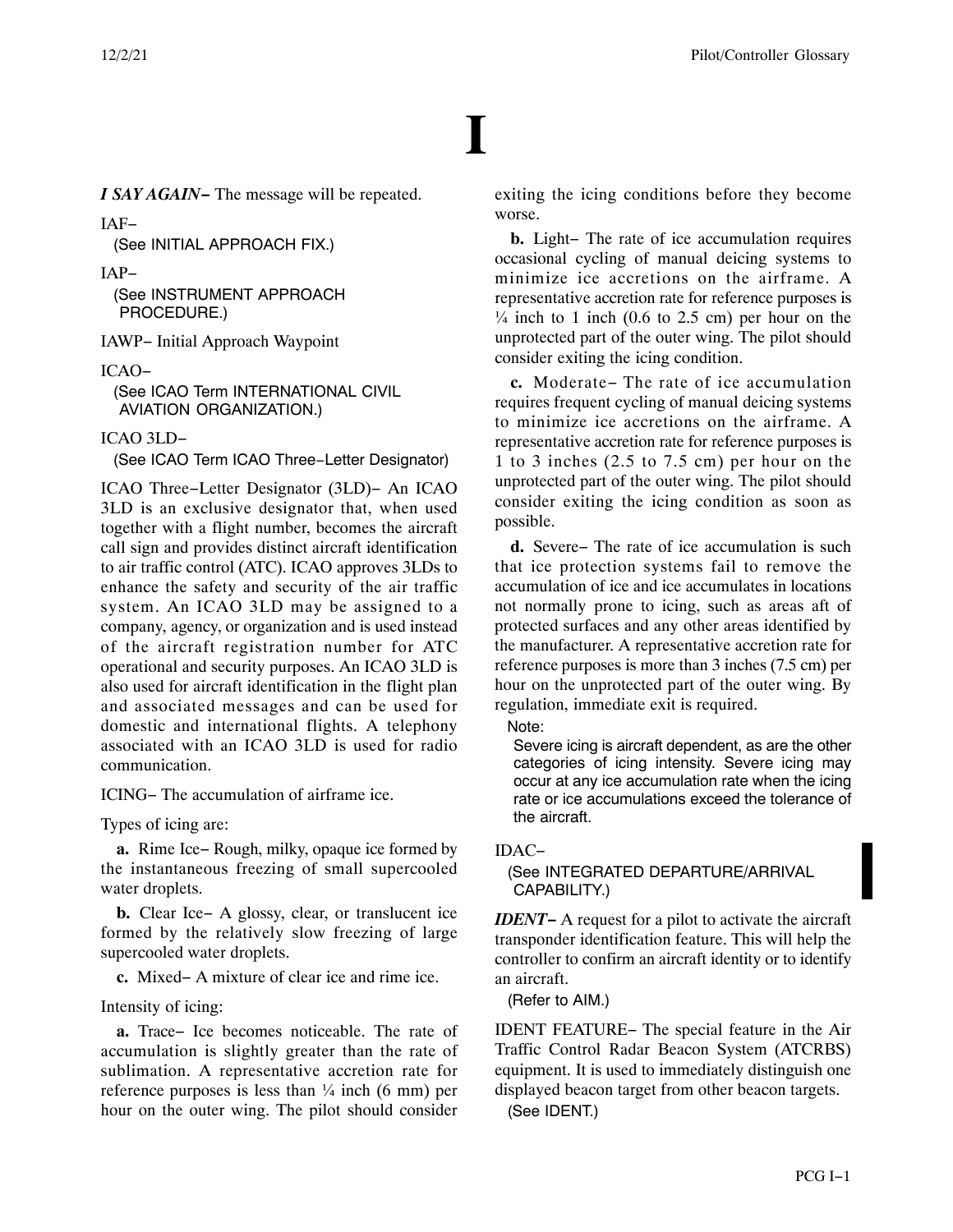IDENTIFICATION [ICAO]- The situation which exists when the position indication of a particular aircraft is seen on a situation display and positively identified.

 $IF-$ 

#### (See INTERMEDIATE FIX.)

*IF NO TRANSMISSION RECEIVED FOR (TIME)* – Used by ATC in radar approaches to prefix procedures which should be followed by the pilot in event of lost communications.

(See LOST COMMUNICATIONS.)

IFR-

(See INSTRUMENT FLIGHT RULES.)

IFR AIRCRAFT- An aircraft conducting flight in accordance with instrument flight rules.

IFR CONDITIONS- Weather conditions below the minimum for flight under visual flight rules.

(See INSTRUMENT METEOROLOGICAL CONDITIONS.)

IFR DEPARTURE PROCEDURE-(See IFR TAKEOFF MINIMUMS AND DEPARTURE PROCEDURES.) (Refer to AIM.)

**IFR FLIGHT-**(See IFR AIRCRAFT.)

IFR LANDING MINIMUMS-(See LANDING MINIMUMS.)

 Reserve and Air Guard units for the purpose of IFR MILITARY TRAINING ROUTES (IR)- Routes used by the Department of Defense and associated conducting low-altitude navigation and tactical training in both IFR and VFR weather conditions below 10,000 feet MSL at airspeeds in excess of 250 knots IAS.

PROCEDURES- Title 14 Code of Federal The FAA/DOD IAP chart legend illustrates the IFR TAKEOFF MINIMUMS AND DEPARTURE Regulations Part 91, prescribes standard takeoff rules for certain civil users. At some airports, obstructions or other factors require the establishment of nonstandard takeoff minimums, departure procedures, or both to assist pilots in avoiding obstacles during climb to the minimum en route altitude. Those airports are listed in FAA/DOD Instrument Approach Procedures (IAPs) Charts under a section entitled "IFR Takeoff Minimums and Departure Procedures."

 there are no departure procedures, DPs, or ATC symbol used to alert the pilot to nonstandard takeoff minimums and departure procedures. When departing IFR from such airports or from any airports where facilities available, pilots should advise ATC of any departure limitations. Controllers may query a pilot to determine acceptable departure directions, turns, or headings after takeoff. Pilots should be familiar with the departure procedures and must assure that their aircraft can meet or exceed any specified climb gradients.

 designated (in conjunction with a TAA) this IF/IAWP- Intermediate Fix/Initial Approach Waypoint. The waypoint where the final approach course of a T approach meets the crossbar of the T. When waypoint will be used as an IAWP when approaching the airport from certain directions, and as an IFWP when beginning the approach from another IAWP.

IFWP- Intermediate Fix Waypoint

 $ILS-$ 

(See INSTRUMENT LANDING SYSTEM.)

 autoland or HUD to touchdown and noted on authorization, RVR 1,000 feet). 4. Special An ILS approach procedure which provides for ILS CATEGORIES - 1. Category I. An ILS approach procedure which provides for approach to a height above touchdown of not less than 200 feet and with runway visual range of not less than 1,800 feet.-2. Special Authorization Category I. An ILS approach procedure which provides for approach to a height above touchdown of not less than 150 feet and with runway visual range of not less than 1,400 feet, HUD to DH. 3. Category II. An ILS approach procedure which provides for approach to a height above touchdown of not less than 100 feet and with runway visual range of not less than 1,200 feet (with Authorization Category II with Reduced Lighting. approach to a height above touchdown of not less than 100 feet and with runway visual range of not less than 1,200 feet with autoland or HUD to touchdown and noted on authorization (no touchdown zone and centerline lighting are required). $-5$ . Category III:

 provides for approach without a decision height **a.** IIIA.<sup>-</sup>An ILS approach procedure which minimum and with runway visual range of not less than 700 feet.

 provides for approach without a decision height **b.** IIIB.-An ILS approach procedure which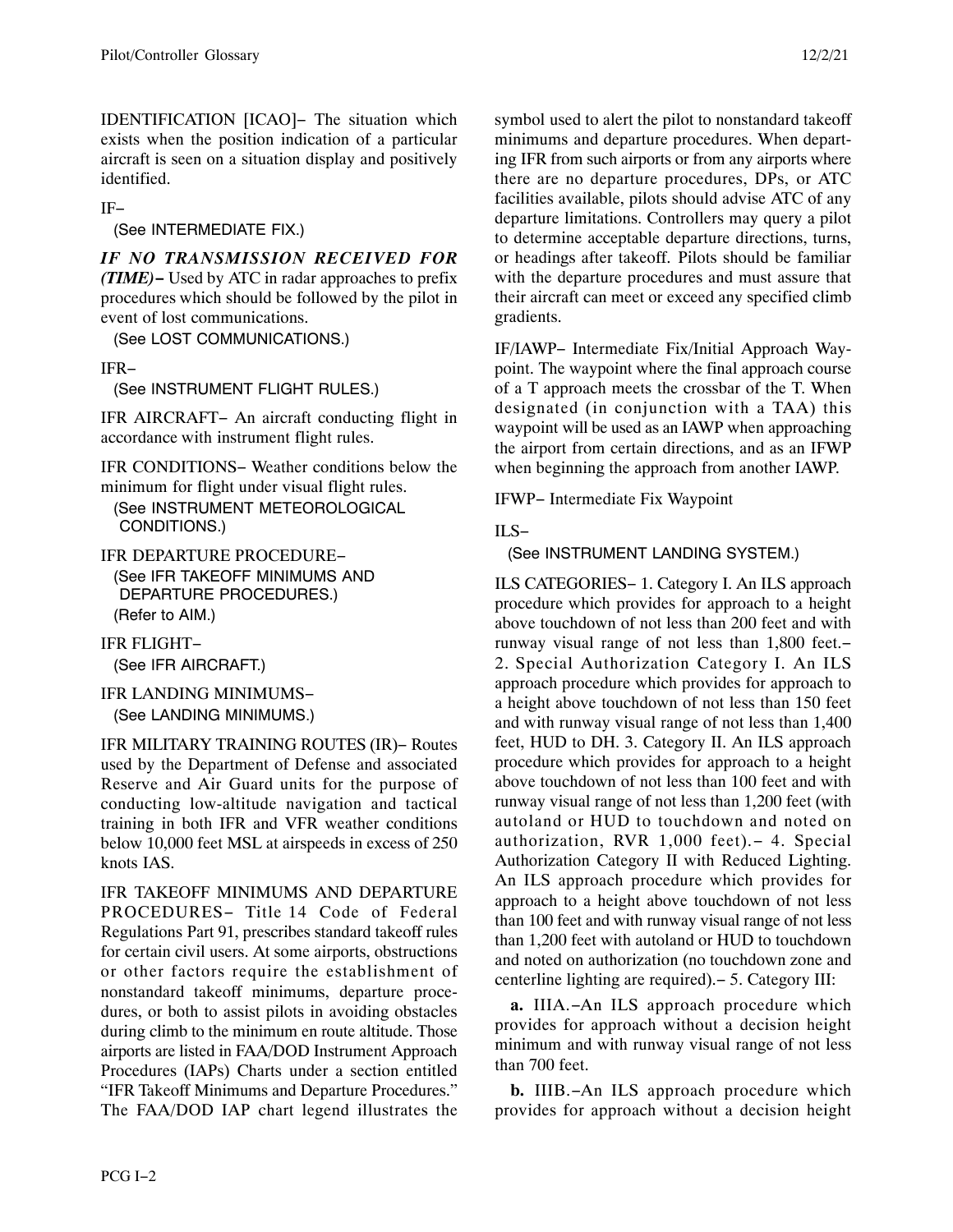minimum and with runway visual range of not less than 150 feet.

c. IIIC.-An ILS approach procedure which provides for approach without a decision height minimum and without runway visual range minimum.

#### $IM-$

(See INNER MARKER.)

#### IMC-

(See INSTRUMENT METEOROLOGICAL CONDITIONS.)

*IMMEDIATELY*– Used by ATC or pilots when such action compliance is required to avoid an imminent situation.

 wherein uncertainty exists as to the safety of an  $INCERFA (Uncertainty Phase) [ICAO] – A situation$ aircraft and its occupants.

 NM separation. 3 NM separation, 1 ½ NM INCREASED SEPARATION REQUIRED (ISR)– Indicates the confidence level of the track requires 5 separation, and target resolution cannot be used.

#### *INCREASE SPEED TO (SPEED)ï*

(See SPEED ADJUSTMENT.)

INERTIAL NAVIGATION SYSTEM (INS)- An RNAV system which is a form of self-contained navigation.

(See Area Navigation/RNAV.)

```
INFLIGHT REFUELINGï
(See AERIAL REFUELING.)
```
INFLIGHT WEATHER ADVISORY-(See WEATHER ADVISORY.)

INFORMATION REQUEST (INREQ)- A request originated by an FSS for information concerning an overdue VFR aircraft.

INITIAL APPROACH FIX (IAF)- The fixes depicted on instrument approach procedure charts that identify the beginning of the initial approach segment(s).

(See FIX.) (See SEGMENTS OF AN INSTRUMENT APPROACH PROCEDURE.)

INITIAL APPROACH SEGMENT-(See SEGMENTS OF AN INSTRUMENT APPROACH PROCEDURE.)

 segment of an instrument approach procedure INITIAL APPROACH SEGMENT [ICAO]- That between the initial approach fix and the intermediate approach fix or, where applicable, the final approach fix or point.

INLAND NAVIGATION FACILITY- A navigation aid on a North American Route at which the common route and/or the noncommon route begins or ends.

 middle marker and the end of the ILS runway, INNER MARKER- A marker beacon used with an ILS (CAT II) precision approach located between the transmitting a radiation pattern keyed at six dots per second and indicating to the pilot, both aurally and visually, that he/she is at the designated decision height (DH), normally 100 feet above the touchdown zone elevation, on the ILS CAT II approach. It also marks progress during a CAT III approach.

(See INSTRUMENT LANDING SYSTEM.) (Refer to AIM.)

**INNER MARKER BEACON-**(See INNER MARKER.)

INREQ-

(See INFORMATION REQUEST.)

INS-

(See INERTIAL NAVIGATION SYSTEM.)

INSTRUMENT APPROACH-(See INSTRUMENT APPROACH

PROCEDURE.)

 for navigation guidance based on an instrument approach procedure. There are two methods for INSTRUMENT APPROACH OPERATIONS  $[ICAO]$ – An approach and landing using instruments executing instrument approach operations:

**a.** A two-dimensional (2D) instrument approach operation, using lateral navigation guidance only; and

**b.** A three-dimensional (3D) instrument approach operation, using both lateral and vertical navigation guidance.

Note: Lateral and vertical navigation guidance refers to the guidance provided either by:

a) a ground-based radio navigation aid; or

b) computer-generated navigation data from ground-based, space-based, self-contained navigation aids or a combination of these.

(See ICAO term INSTRUMENT APPROACH PROCEDURE.)

INSTRUMENT APPROACH PROCEDURE- A series of predetermined maneuvers for the orderly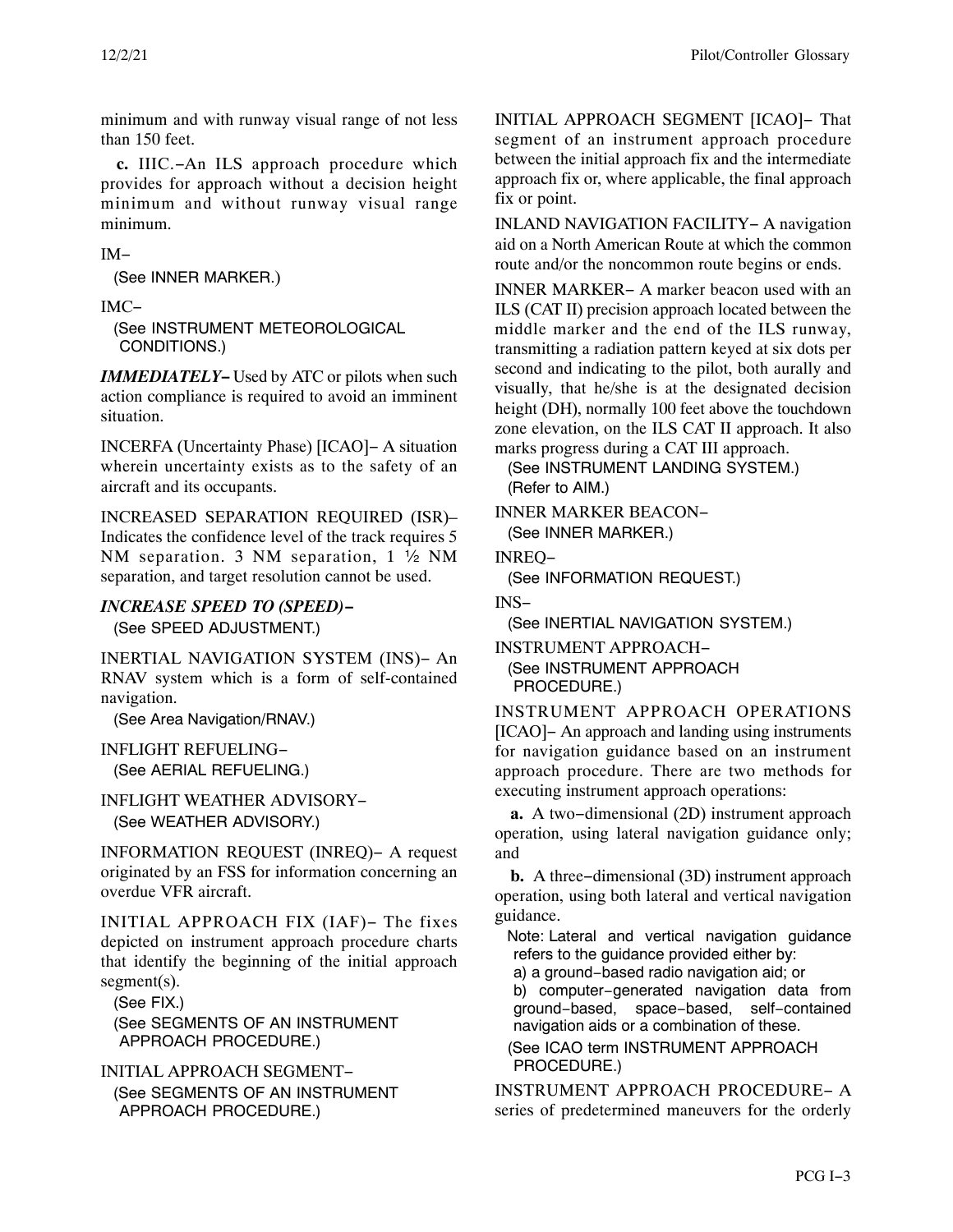transfer of an aircraft under instrument flight conditions from the beginning of the initial approach to a landing or to a point from which a landing may be made visually. It is prescribed and approved for a specific airport by competent authority.

(See SEGMENTS OF AN INSTRUMENT APPROACH PROCEDURE.) (Refer to 14 CFR Part 91.) (Refer to AIM.)

 **a.** U.S. civil standard instrument approach procedures are approved by the FAA as prescribed under 14 CFR Part 97 and are available for public use.

 procedures are approved and published by the **b.** U.S. military standard instrument approach Department of Defense.

**c.** Special instrument approach procedures are approved by the FAA for individual operators but are not published in 14 CFR Part 97 for public use.

(See ICAO term INSTRUMENT APPROACH PROCEDURE.)

 reference to flight instruments with specified INSTRUMENT APPROACH PROCEDURE  $[ICAO]$ – A series of predetermined maneuvers by protection from obstacles from the initial approach fix, or where applicable, from the beginning of a defined arrival route to a point from which a landing can be completed and thereafter, if a landing is not completed, to a position at which holding or en route obstacle clearance criteria apply.

(See ICAO term INSTRUMENT APPROACH OPERATIONS)

INSTRUMENT APPROACH PROCEDURE CHARTS-

(See AERONAUTICAL CHART.)

 departure procedure published for pilot use, in INSTRUMENT DEPARTURE PROCEDURE  $(DP)$ – A preplanned instrument flight rule (IFR) graphic or textual format, that provides obstruction clearance from the terminal area to the appropriate en route structure. There are two types of DP, Obstacle Departure Procedure (ODP), printed either textually or graphically, and, Standard Instrument Departure (SID), which is always printed graphically.

(See IFR TAKEOFF MINIMUMS AND DEPARTURE PROCEDURES.) (See OBSTACLE DEPARTURE PROCEDURES.) (See STANDARD INSTRUMENT DEPARTURES.) (Refer to AIM.)

INSTRUMENT DEPARTURE PROCEDURE (DP) CHARTS-

(See AERONAUTICAL CHART.)

INSTRUMENT FLIGHT RULES (IFR)- Rules governing the procedures for conducting instrument flight. Also a term used by pilots and controllers to indicate type of flight plan.

(See INSTRUMENT METEOROLOGICAL CONDITIONS.) (See VISUAL FLIGHT RULES.) (See VISUAL METEOROLOGICAL CONDITIONS.) (See ICAO term INSTRUMENT FLIGHT RULES.) (Refer to AIM.)

INSTRUMENT FLIGHT RULES [ICAO]– A set of rules governing the conduct of flight under instrument meteorological conditions.

INSTRUMENT LANDING SYSTEM (ILS)- A precision instrument approach system which normally consists of the following electronic components and visual aids:

**a.** Localizer. (See LOCALIZER.) **b.** Glideslope. (See GLIDESLOPE.) **c.** Outer Marker. (See OUTER MARKER.) **d.** Middle Marker. (See MIDDLE MARKER.) **e.** Approach Lights. (See AIRPORT LIGHTING.) (Refer to 14 CFR Part 91.)

(Refer to AIM.)

INSTRUMENT METEOROLOGICAL CONDI-TIONS (IMC)– Meteorological conditions expressed in terms of visibility, distance from cloud, and ceiling less than the minima specified for visual meteorological conditions.

(See INSTRUMENT FLIGHT RULES.) (See VISUAL FLIGHT RULES.) (See VISUAL METEOROLOGICAL CONDITIONS.)

 a precision or nonprecision approach procedure INSTRUMENT RUNWAY - A runway equipped with electronic and visual navigation aids for which having straight-in landing minimums has been approved.

(See ICAO term INSTRUMENT RUNWAY.)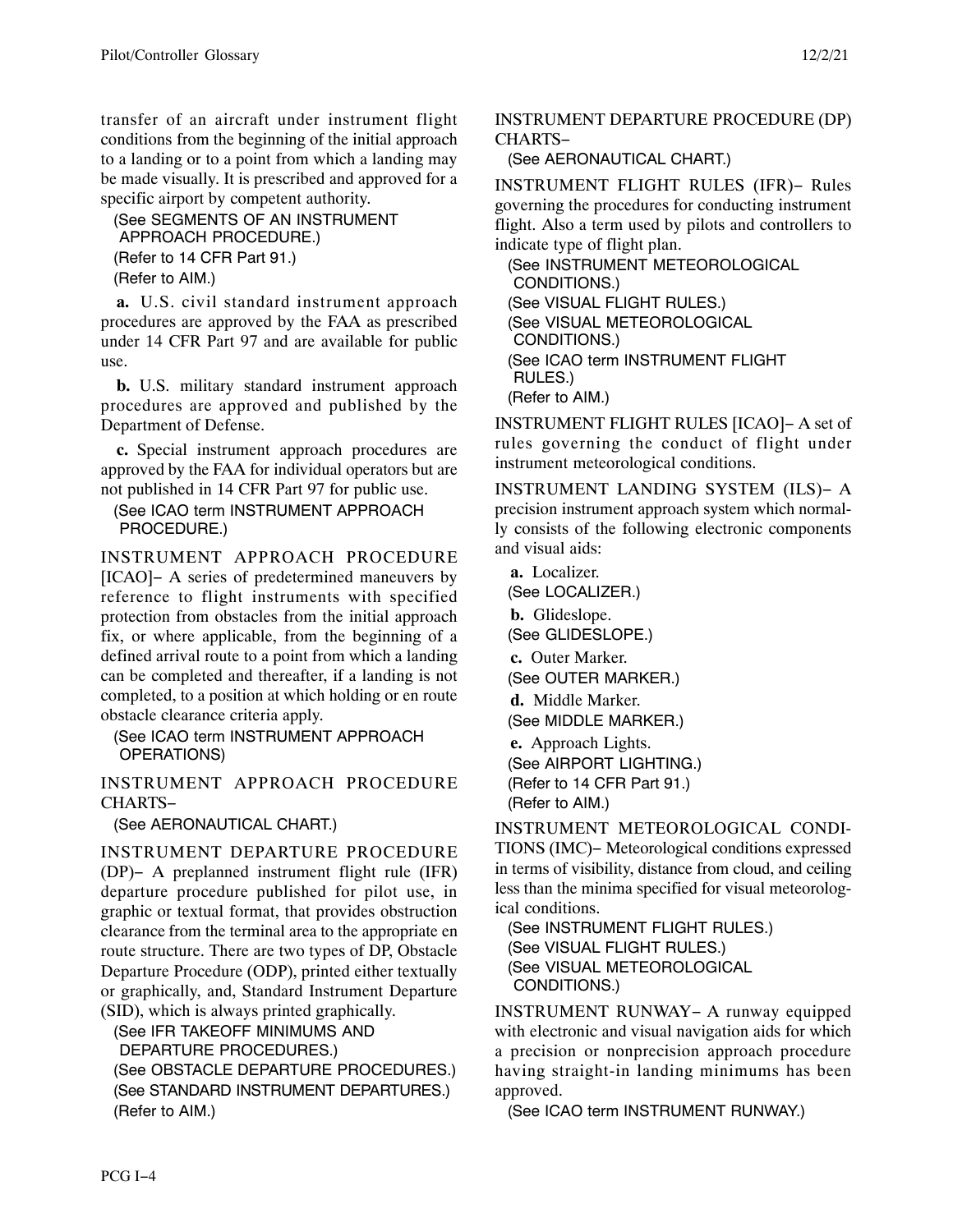INSTRUMENT RUNWAY [ICAO]– One of the following types of runways intended for the operation of aircraft using instrument approach procedures:

**a.** Nonprecision Approach Runway- An instrument runway served by visual aids and a nonvisual aid providing at least directional guidance adequate for a straight-in approach.

**b.** Precision Approach Runway, Category I- An instrument runway served by ILS and visual aids intended for operations down to 60 m (200 feet) decision height and down to an RVR of the order of 800 m.

**c.** Precision Approach Runway, Category II-An instrument runway served by ILS and visual aids intended for operations down to 30 m (100 feet) decision height and down to an RVR of the order of 400 m.

**d.** Precision Approach Runway, Category III–An instrument runway served by ILS to and along the surface of the runway and:

 the order of 200 m (no decision height being **1.** Intended for operations down to an RVR of applicable) using visual aids during the final phase of landing;

 the order of 50 m (no decision height being **2.** Intended for operations down to an RVR of applicable) using visual aids for taxiing;

**3.** Intended for operations without reliance on visual reference for landing or taxiing.

Note 1: See Annex 10 Volume I, Part I, Chapter 3, for related ILS specifications.

Note 2: Visual aids need not necessarily be matched to the scale of nonvisual aids provided. The criterion for the selection of visual aids is the conditions in which operations are intended to be conducted.

 scheduling capability within TBFM that allows INTEGRATED DEPARTURE/ARRIVAL CAPA-BILITY (IDAC)– A Tower/TRACON departure departures to be scheduled into either an arrival flow or an en route flow. IDAC provides a mechanism for electronic coordination of departure release times.

INTEGRITY- The ability of a system to provide timely warnings to users when the system should not be used for navigation.

#### INTERMEDIATE APPROACH SEGMENT-(See SEGMENTS OF AN INSTRUMENT APPROACH PROCEDURE.)

INTERMEDIATE APPROACH SEGMENT [ICAO]– That segment of an instrument approach procedure between either the intermediate approach fix and the final approach fix or point, or between the end of a reversal, race track or dead reckoning track procedure and the final approach fix or point, as appropriate.

 instrument approach procedure. The fix is not INTERMEDIATE FIX $-$  The fix that identifies the beginning of the intermediate approach segment of an normally identified on the instrument approach chart as an intermediate fix (IF).

(See SEGMENTS OF AN INSTRUMENT APPROACH PROCEDURE.)

 The departure center, however, must advise the and assigned at the intermediate airport. An INTERMEDIATE LANDING - On the rare occasion that this option is requested, it should be approved. ATCSCC so that the appropriate delay is carried over intermediate landing airport within the arrival center will not be accepted without coordination with and the approval of the ATCSCC.

INTERNATIONAL AIRPORT- Relating to international flight, it means:

**a.** An airport of entry which has been designated by the Secretary of Treasury or Commissioner of Customs as an international airport for customs service.

 **b.** A landing rights airport at which specific permission to land must be obtained from customs authorities in advance of contemplated use.

**c.** Airports designated under the Convention on International Civil Aviation as an airport for use by international commercial air transport and/or international general aviation.

(See ICAO term INTERNATIONAL AIRPORT.) (Refer to Chart Supplement U.S.)

 designated by the Contracting State in whose territory it is situated as an airport of entry and departure for international air traffic, where the health, animal and plant quarantine and similar INTERNATIONAL AIRPORT [ICAO]- Any airport formalities incident to customs, immigration, public procedures are carried out.

 INTERNATIONAL CIVIL AVIATION ORGA-NIZATION  $[ICAO]$ - A specialized agency of the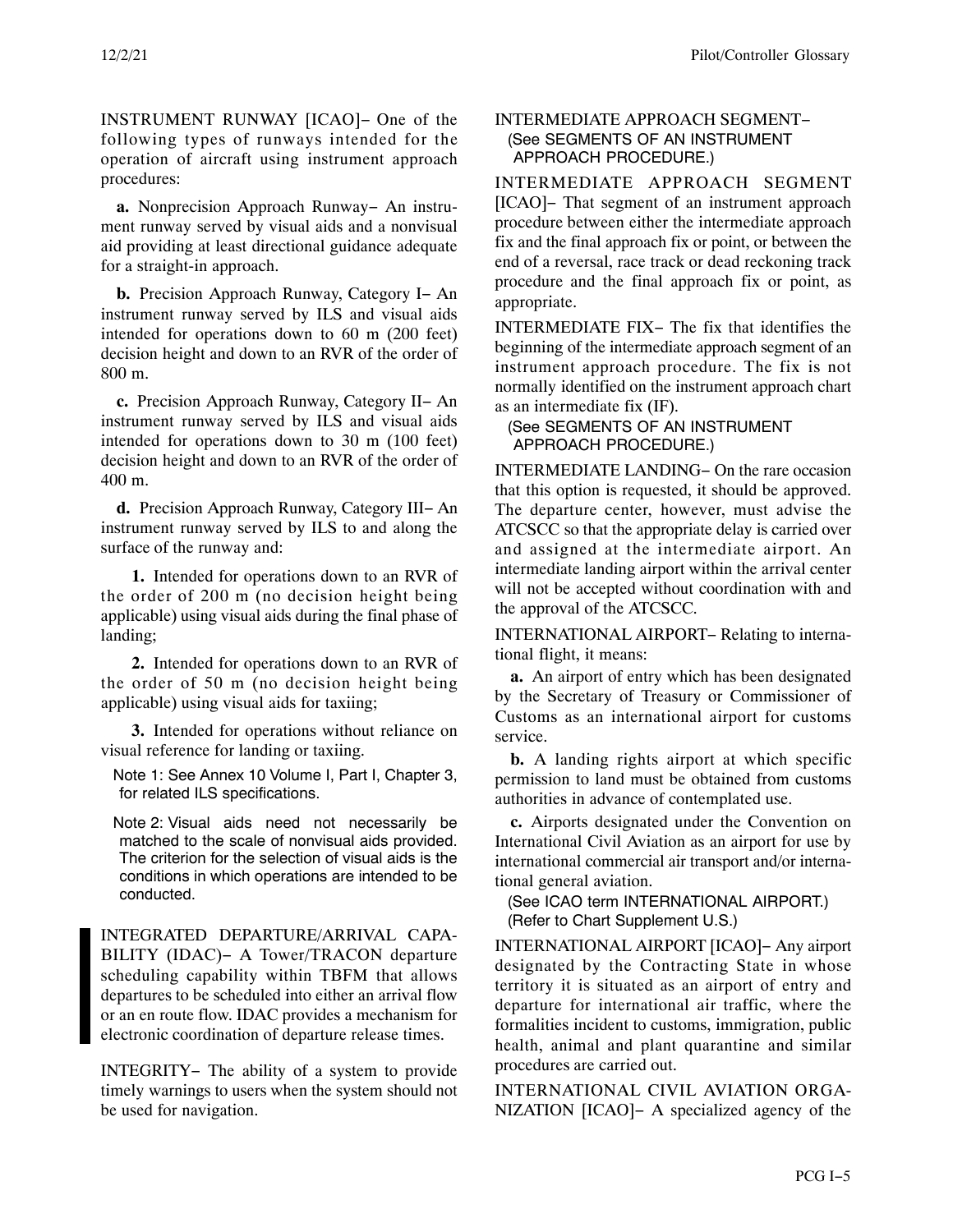principles and techniques of international air United Nations whose objective is to develop the navigation and to foster planning and development of international civil air transport.

 These notices can be found on the International INTERNATIONAL NOTICE- A notice containing flight prohibitions, potential hostile situations, or other international/foreign oceanic airspace matters. Notices website.

 scans in synchronism with a primary radar, reply. The replies received are mixed with the INTERROGATOR- The ground-based surveillance radar beacon transmitter-receiver, which normally transmitting discrete radio signals which repetitiously request all transponders on the mode being used to primary radar returns and displayed on the same plan position indicator (radar scope). Also, applied to the airborne element of the TACAN/DME system.

(See TRANSPONDER.) (Refer to AIM.)

INTERSECTING RUNWAYS- Two or more runways which cross or meet within their lengths. (See INTERSECTION.)

#### INTERSECTION-

**a.** A point defined by any combination of courses, radials, or bearings of two or more navigational aids.

**b.** Used to describe the point where two runways, a runway and a taxiway, or two taxiways cross or meet.

INTERSECTION DEPARTURE- A departure from any runway intersection except the end of the runway. (See INTERSECTION.)

INTERSECTION TAKEOFF-

(See INTERSECTION DEPARTURE.)

#### $IR -$

(See IFR MILITARY TRAINING ROUTES.)

IRREGULAR SURFACE – A surface that is open for use but not per regulations.

#### ISR-

(See INCREASED SEPARATION REQUIRED.)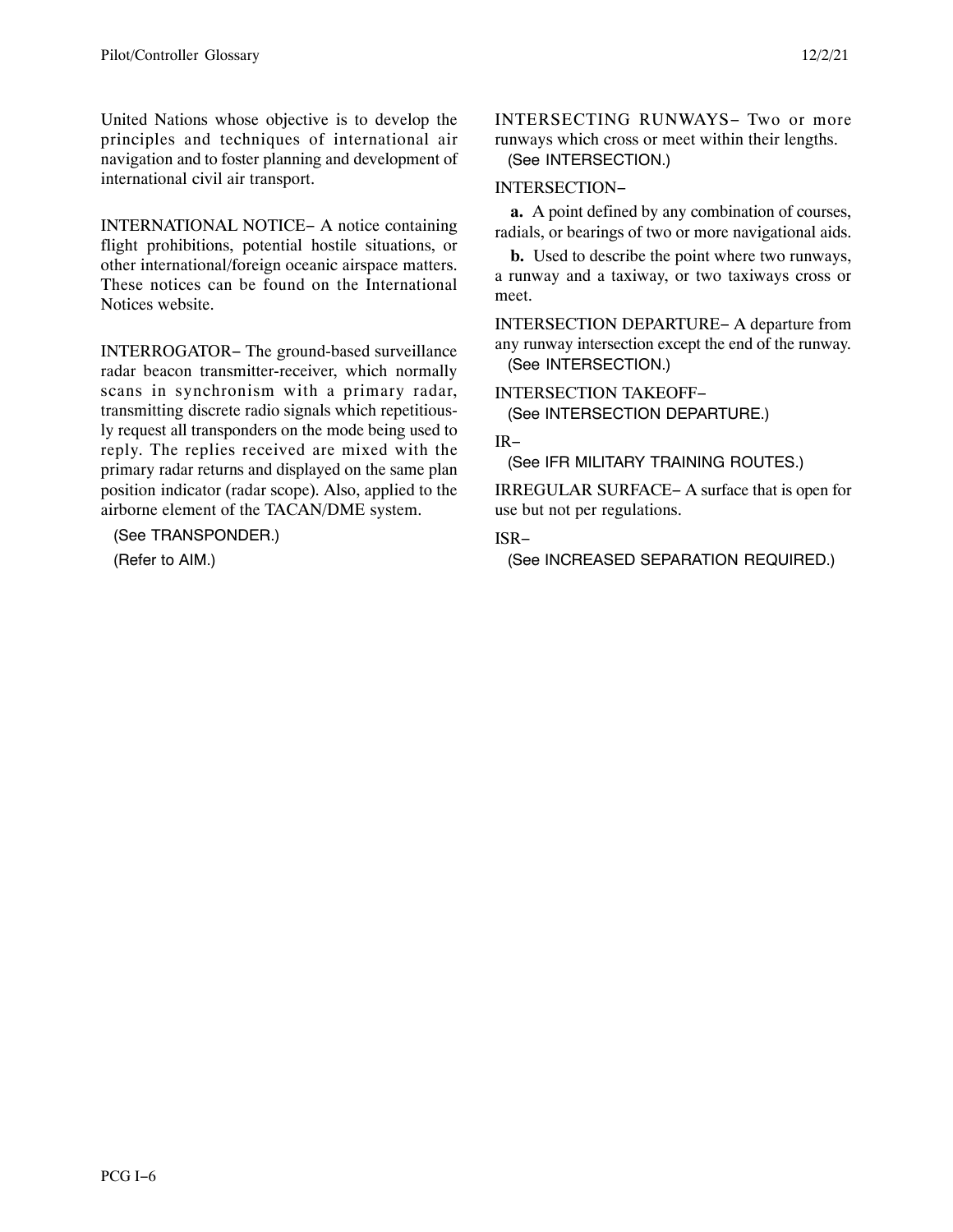### **J**

 signals. Jamming can result in denial of GNSS JAMMING – Denotes emissions that do not mimic Global Navigation Satellite System (GNSS) signals (e.g., GPS and WAAS), but rather interfere with the civil receiver's ability to acquire and track GNSS navigation, positioning, timing and aircraft dependent functions.

JET BLAST- The rapid air movement produced by exhaust from jet engines.

JET ROUTE- A route designed to serve aircraft operations from 18,000 feet MSL up to and including flight level 450. The routes are referred to as "J" routes with numbering to identify the designated route; e.g., J105.

(See Class A AIRSPACE.) (Refer to 14 CFR Part 71.) JET STREAM - A migrating stream of high-speed winds present at high altitudes.

JETTISONING OF EXTERNAL STORES- Airborne release of external stores; e.g., tiptanks, ordnance.

(See FUEL DUMPING.) (Refer to 14 CFR Part 91.)

JOINT USE RESTRICTED AREA-(See RESTRICTED AREA.)

JUMP ZONE – The airspace directly associated with a Drop Zone. Vertical and horizontal limits may be locally defined.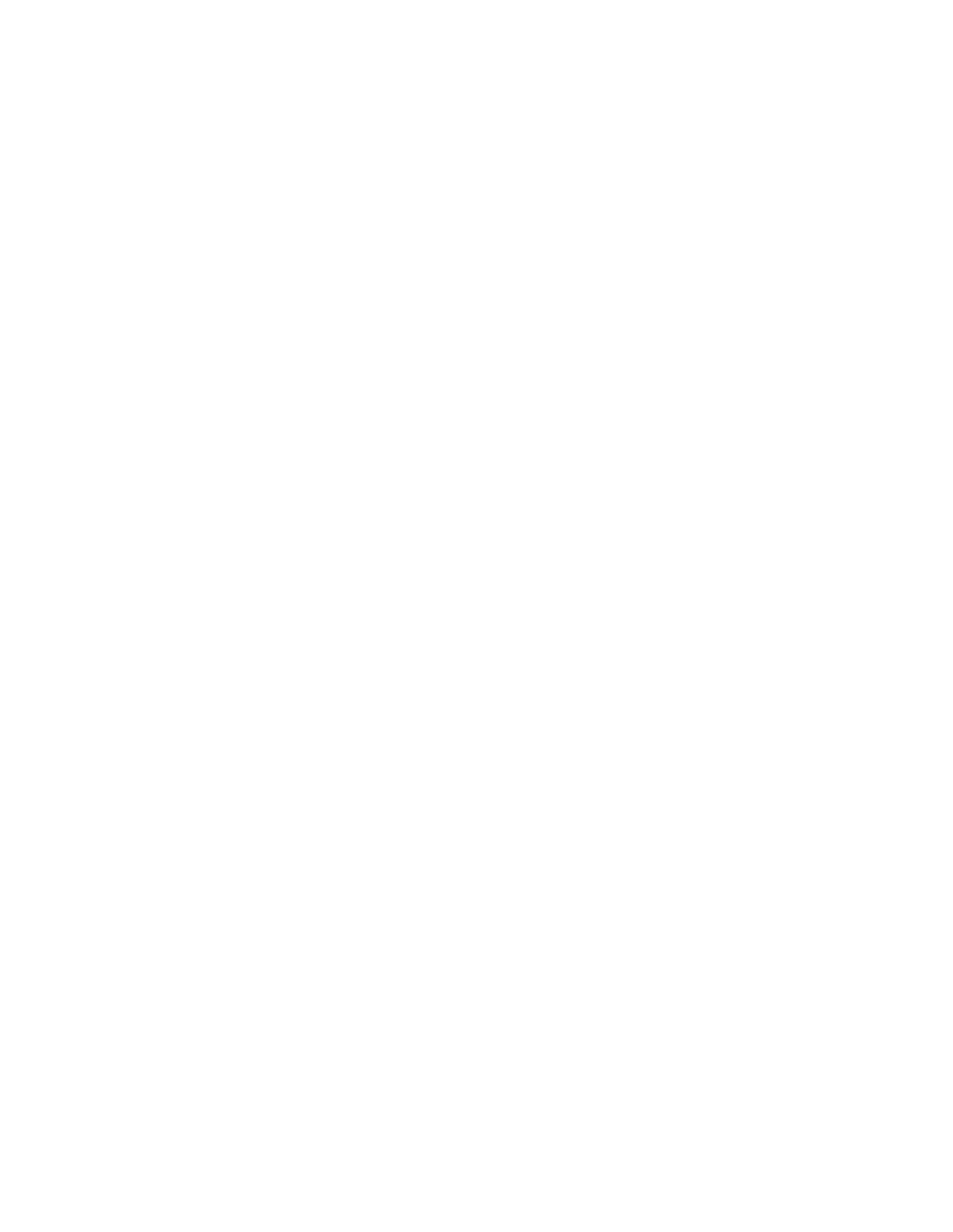KNOWN TRAFFIC- With respect to ATC clearances, means aircraft whose altitude, position, and intentions are known to ATC.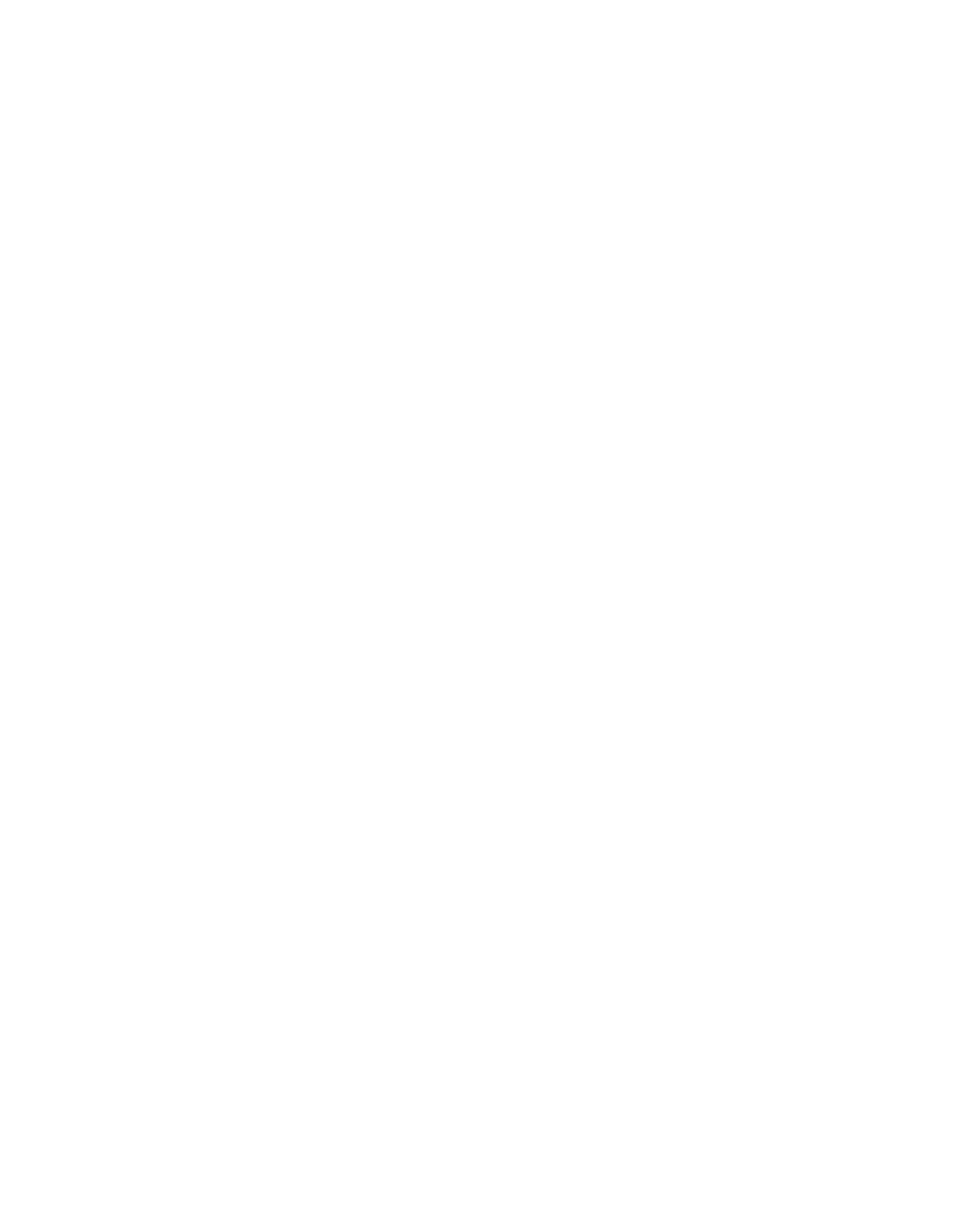## $\mathbf{L}$

#### $LAA$

#### (See LOCAL AIRPORT ADVISORY.)

 predetermined point, or an approach/departure LAHSO- An acronym for "Land and Hold Short Operation." These operations include landing and holding short of an intersecting runway, a taxiway, a flightpath.

LAHSO-DRY– Land and hold short operations on runways that are dry.

LAHSO-WET- Land and hold short operations on runways that are wet (but not contaminated).

LAND AND HOLD SHORT OPERATIONS- landings and/or simultaneous landings when a landing aircraft is able and is instructed by the Operations which include simultaneous takeoffs and controller to hold-short of the intersecting runway/ taxiway or designated hold-short point. Pilots are expected to promptly inform the controller if the hold short clearance cannot be accepted.

(See PARALLEL RUNWAYS.) (Refer to AIM.)

TION ZONE (ADIZ)- An ADIZ over U.S. LAND-BASED AIR DEFENSE IDENTIFICAmetropolitan areas, which is activated and deactivated as needed, with dimensions, activation dates, and other relevant information disseminated via NO-TAM.

(See AIR DEFENSE IDENTIFICATION ZONE.)

LANDING AREA- Any locality either on land, water, or structures, including airports/heliports and intermediate landing fields, which is used, or intended to be used, for the landing and takeoff of aircraft whether or not facilities are provided for the shelter, servicing, or for receiving or discharging passengers or cargo.

(See ICAO term LANDING AREA.)

LANDING AREA [ICAO]– That part of a movement area intended for the landing or take-off of aircraft.

 which visually indicates the direction in which LANDING DIRECTION INDICATOR- A device landings and takeoffs should be made.

(See TETRAHEDRON.) (Refer to AIM.)

LANDING DISTANCE AVAILABLE (LDA)- The runway length declared available and suitable for a landing airplane.

(See ICAO term LANDING DISTANCE AVAILABLE.)

LANDING DISTANCE AVAILABLE [ICAO]- The length of runway which is declared available and suitable for the ground run of an aeroplane landing.

 instrument approach procedure. The minimum Part 91 with respect to the Minimum Descent LANDING MINIMUMS- The minimum visibility prescribed for landing a civil aircraft while using an applies with other limitations set forth in 14 CFR Altitude (MDA) or Decision Height (DH) prescribed in the instrument approach procedures as follows:

**a.** Straight-in landing minimums. A statement of MDA and visibility, or DH and visibility, required for a straight-in landing on a specified runway, or

**b.** Circling minimums. A statement of MDA and visibility required for the circle-to-land maneuver.

Note: Descent below the MDA or DH must meet the conditions stated in 14 CFR Section 91.175. (See CIRCLE-TO-LAND MANEUVER.) (See DECISION HEIGHT.) (See INSTRUMENT APPROACH PROCEDURE.) (See MINIMUM DESCENT ALTITUDE.) (See STRAIGHT-IN LANDING.) (See VISIBILITY.) (Refer to 14 CFR Part 91.)

LANDING ROLL- The distance from the point of touchdown to the point where the aircraft can be brought to a stop or exit the runway.

LANDING SEQUENCE- The order in which aircraft are positioned for landing.

(See APPROACH SEQUENCE.)

LAST ASSIGNED ALTITUDE- The last altitude/ flight level assigned by ATC and acknowledged by the pilot.

(See MAINTAIN.) (Refer to 14 CFR Part 91.)

LATERAL NAVIGATION (LNAV)– A function of area navigation (RNAV) equipment which calculates, displays, and provides lateral guidance to a profile or path.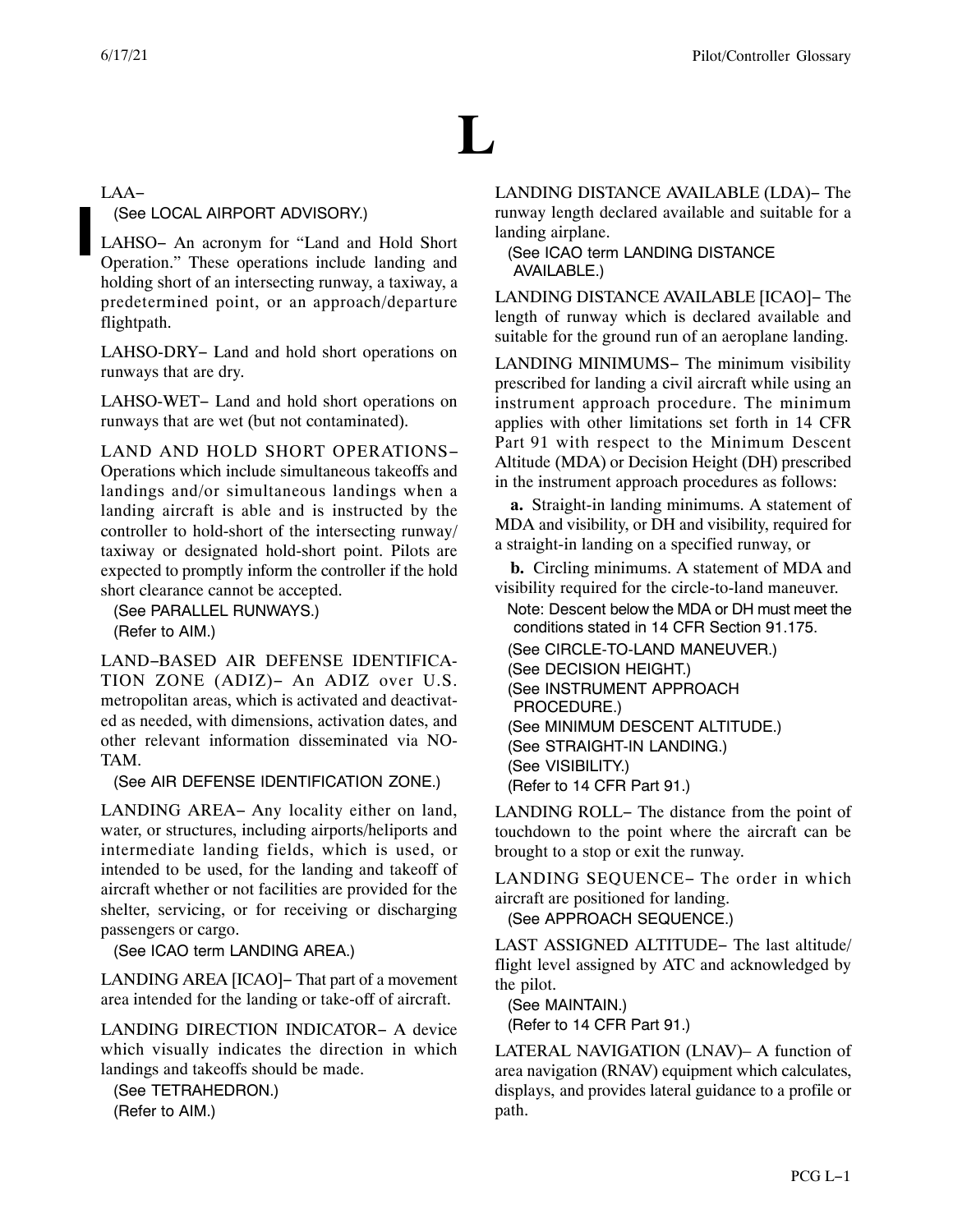LATERAL SEPARATION- The lateral spacing of aircraft at the same altitude by requiring operation on different routes or in different geographical locations.

(See SEPARATION.)

#### LDA-

(See LOCALIZER TYPE DIRECTIONAL AID.) (See LANDING DISTANCE AVAILABLE.) (See ICAO Term LANDING DISTANCE AVAILABLE.)

#### $LF-$

(See LOW FREQUENCY.)

LIGHTED AIRPORT - An airport where runway and obstruction lighting is available.

(See AIRPORT LIGHTING.)

(Refer to AIM.)

LIGHT GUN– A handheld directional light signaling device which emits a brilliant narrow beam of white, green, or red light as selected by the tower controller. The color and type of light transmitted can be used to approve or disapprove anticipated pilot actions where radio communication is not available. The light gun is used for controlling traffic operating in the vicinity of the airport and on the airport movement area.

(Refer to AIM.)

 powered-lift, that meets certain weight and on water or a glider), piston powered, calibrated airspeed (CAS), have a maximum LIGHT-SPORT AIRCRAFT (LSA)- An FAA-registered aircraft, other than a helicopter or performance. Principally it is a single-engine aircraft with a maximum of two seats and weighing no more than 1,430 pounds if intended for operation on water, or 1,320 pounds if not. It must be of simple design (fixed landing gear (except if intended for operations nonpressurized, with a fixed or ground adjustable propeller). Performance is also limited to a maximum airspeed in level flight of not more than 120 knots never-exceed speed of not more than 120 knots CAS for a glider, and have a maximum stalling speed, without the use of lift-enhancing devices of not more than 45 knots CAS. It may be certificated as either Experimental LSA or as a Special LSA aircraft. A minimum of a sport pilot certificate is required to operate light-sport aircraft.

(Refer to 14 CFR Part 1, §1.1.)

LINE UP AND WAIT (LUAW)- Used by ATC to inform a pilot to taxi onto the departure runway to line up and wait. It is not authorization for takeoff. It is used when takeoff clearance cannot immediately be issued because of traffic or other reasons.

(See CLEARED FOR TAKEOFF.)

ground-to-air communication frequency or the uous direct reading instruments, or manual LOCAL AIRPORT ADVISORY (LAA)– A service available only in Alaska and provided by facilities that are located on the landing airport, have a discrete tower frequency when the tower is closed, automated weather reporting with voice broadcasting, and a continuous ASOS/AWOS data display, other continobservations available to the specialist.

(See AIRPORT ADVISORY AREA.)

LOCAL TRAFFIC- Aircraft operating in the traffic pattern or within sight of the tower, or aircraft known to be departing or arriving from flight in local practice areas, or aircraft executing practice instrument approaches at the airport.

(See TRAFFIC PATTERN.)

LOCALIZER- The component of an ILS which provides course guidance to the runway.

(See INSTRUMENT LANDING SYSTEM.) (See ICAO term LOCALIZER COURSE.) (Refer to AIM.)

LOCALIZER COURSE [ICAO]- The locus of points, in any given horizontal plane, at which the DDM (difference in depth of modulation) is zero.

LOCALIZER OFFSET- An angular offset of the localizer aligned within  $3^\circ$  of the runway alignment.

 the runway alignment, used for nonprecision instrument approaches with utility and accuracy LOCALIZER TYPE DIRECTIONAL AID (LDA)-A localizer with an angular offset that exceeds  $3°$  of comparable to a localizer, but which are not part of a complete ILS.

(Refer to AIM.)

APPROACH- An approach, which includes a Approaches (SOIA) to parallel runways whose LOCALIZER TYPE DIRECTIONAL AID (LDA) PRECISION RUNWAY MONITOR (PRM) glideslope, used in conjunction with an ILS PRM, RNAV PRM or GLS PRM approach to an adjacent runway to conduct Simultaneous Offset Instrument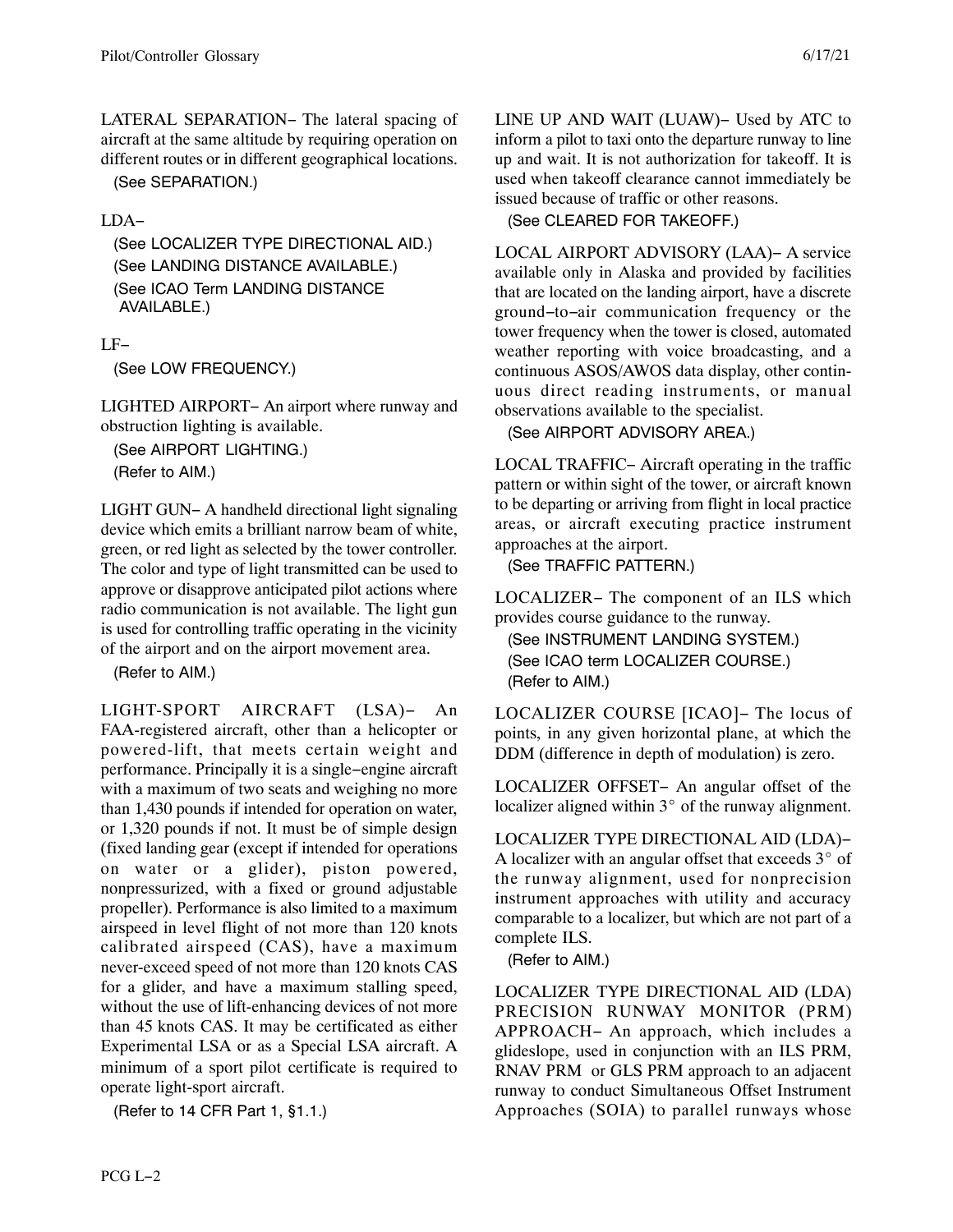centerlines are separated by less than 3,000 feet and at least 750 feet. NTZ monitoring is required to conduct these approaches.

(See SIMULTANEOUS OFFSET INSTRUMENT APPROACH (SOIA).)

(Refer to AIM)

LOCALIZER USABLE DISTANCE- The maximum distance from the localizer transmitter at a specified altitude, as verified by flight inspection, at which reliable course information is continuously received.

(Refer to AIM.)

LOCATOR [ICAO]- An LM/MF NDB used as an aid to final approach.

Note: A locator usually has an average radius of rated coverage of between 18.5 and 46.3 km (10 and 25 NM).

LONG RANGE NAVIGATION-(See LORAN.)

 nal spacing of aircraft at the same altitude by a minimum distance expressed in units of time or LONGITUDINAL SEPARATION- The longitudimiles.

(See SEPARATION.) (Refer to AIM.)

LORAN- An electronic navigational system by ters. Loran A operates in the 1750-1950 kHz which hyperbolic lines of position are determined by measuring the difference in the time of reception of synchronized pulse signals from two fixed transmitfrequency band. Loran C and D operate in the 100-110 kHz frequency band. In 2010, the U.S. Coast Guard terminated all U.S. LORAN-C transmissions. (Refer to AIM.)

 communicate by radio. Aircraft are sometimes LOST COMMUNICATIONS - Loss of the ability to referred to as NORDO (No Radio). Standard pilot procedures are specified in 14 CFR Part 91. Radar controllers issue procedures for pilots to follow in the event of lost communications during a radar approach when weather reports indicate that an aircraft will likely encounter IFR weather conditions during the approach.

(Refer to 14 CFR Part 91.) (Refer to AIM.)

 command and control link between the Control LOST LINK  $(LL)$ – An interruption or loss of the control link, or when the pilot is unable to effect control of the aircraft and, as a result, the UA will perform a predictable or planned maneuver. Loss of Station and the aircraft. There are two types of links:

**a.** An uplink which transmits command instructions to the aircraft, and

**b.** A downlink which transmits the status of the aircraft and provides situational awareness to the pilot.

LOST LINK PROCEDURE- Preprogrammed or predetermined mitigations to ensure the continued safe operation of the UA in the event of a lost link (LL). In the event positive link cannot be established, flight termination must be implemented.

LOW ALTITUDE AIRWAY STRUCTURE- The network of airways serving aircraft operations up to but not including 18,000 feet MSL.

(See AIRWAY.) (Refer to AIM.)

#### *LOW ALTITUDE ALERT, CHECK YOUR ALTI-TUDE IMMEDIATELYï* (See SAFETY ALERT.)

LOW APPROACH - An approach over an airport or runway following an instrument approach or a VFR approach including the go-around maneuver where the pilot intentionally does not make contact with the runway.

(Refer to AIM.)

LOW FREQUENCY (LF)- The frequency band between 30 and 300 kHz.

(Refer to AIM.)

 LOCALIZER PERFORMANCE WITH VERTI- takes advantage of the precise lateral guidance CAL GUIDANCE (LPV)- A type of approach with vertical guidance (APV) based on WAAS, published on RNAV (GPS) approach charts. This procedure available from WAAS. The minima is published as a decision altitude (DA).

LUAW-

(See LINE UP AND WAIT.)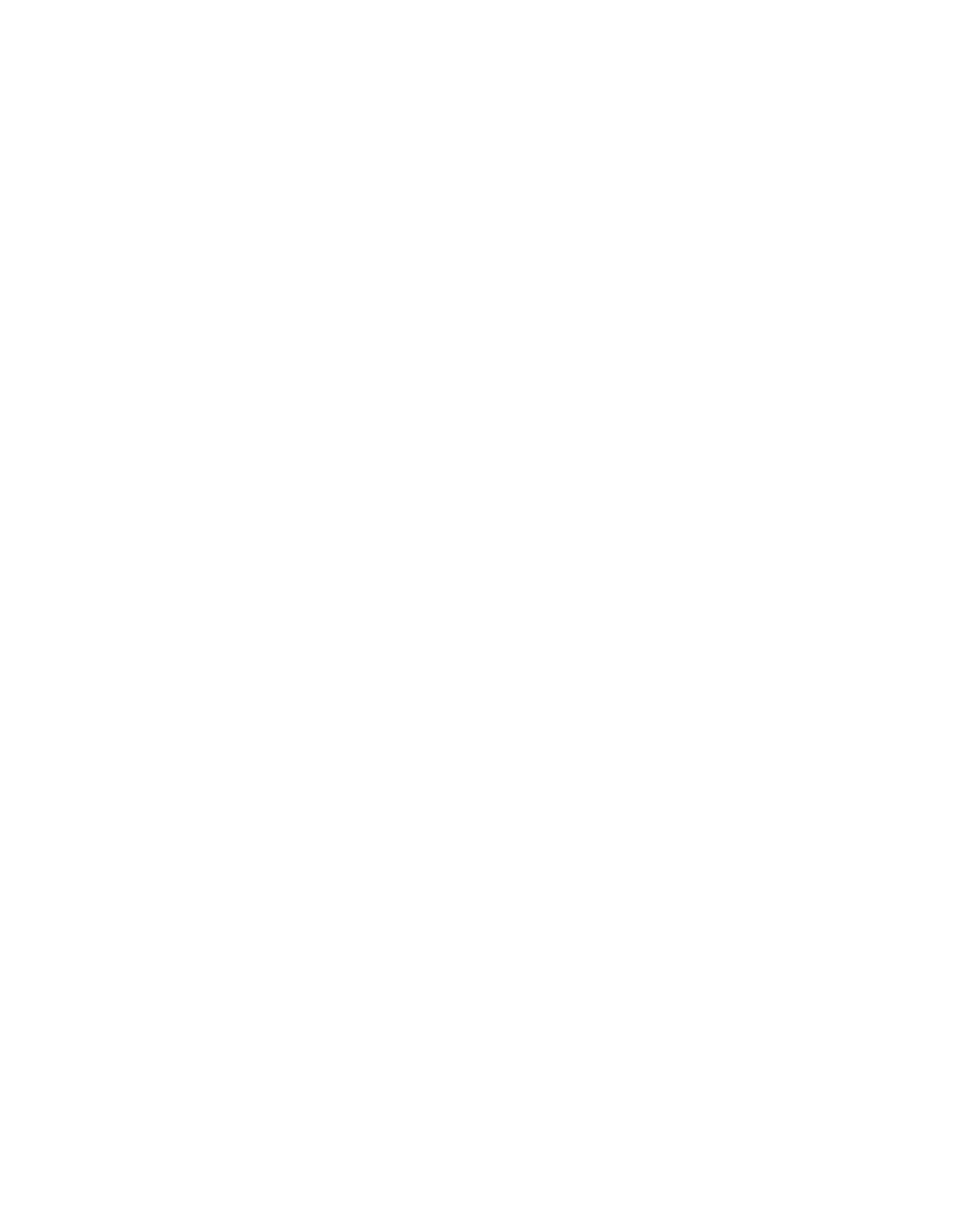# **M**

#### MAA-

(See MAXIMUM AUTHORIZED ALTITUDE.)

MACH NUMBER-The ratio of true airspeed to the speed of sound; e.g., MACH .82, MACH 1.6.

(See AIRSPEED.)

 utilization of the airspace and to ensure that separation between successive aircraft does not MACH TECHNIQUE [ICAO] – Describes a control technique used by air traffic control whereby turbojet aircraft operating successively along suitable routes are cleared to maintain appropriate MACH numbers for a relevant portion of the en route phase of flight. The principle objective is to achieve improved decrease below the established minima.

MAHWP- Missed Approach Holding Waypoint

#### *MAINTAINï*

 **a.** Concerning altitude/flight level, the term means to remain at the altitude/flight level specified. The phrase "climb and" or "descend and" normally precedes "maintain" and the altitude assignment; e.g., "descend and maintain 5,000."

**b.** Concerning other ATC instructions, the term is used in its literal sense; e.g., maintain VFR.

LEVEL- The friction level specified in which the runway pavement surface remains acceptable for any category or class of aircraft MAINTENANCE PLANNING FRICTION AC 150/5320-12, Measurement, Construction, and Maintenance of Skid Resistant Airport Pavement Surfaces, which represents the friction value below operations but which is beginning to show signs of deterioration. This value will vary depending on the particular friction measurement equipment used.

*MAKE SHORT APPROACH*- Used by ATC to inform a pilot to alter his/her traffic pattern so as to make a short final approach.

(See TRAFFIC PATTERN.)

 down aircraft and create mass casualties. The MAN PORTABLE AIR DEFENSE SYSTEMS (MANPADS)- MANPADS are lightweight, shoulder-launched, missile systems used to bring potential for MANPADS use against airborne aircraft

is real and requires familiarity with the subject. Terrorists choose MANPADS because the weapons are low cost, highly mobile, require minimal set-up time, and are easy to use and maintain. Although the weapons have limited range, and their accuracy is affected by poor visibility and adverse weather, they can be fired from anywhere on land or from boats where there is unrestricted visibility to the target.

 on an instrument Approach Procedure Chart requiring the aircraft to maintain altitude at the MANDATORY ALTITUDE- An altitude depicted depicted value.

MANPADS-

(See MAN PORTABLE AIR DEFENSE SYSTEMS.)

 $MAP-$ 

(See MISSED APPROACH POINT.)

MARKER BEACON– An electronic navigation facility transmitting a 75 MHz vertical fan or boneshaped radiation pattern. Marker beacons are identified by their modulation frequency and keying code, and when received by compatible airborne equipment, indicate to the pilot, both aurally and visually, that he/she is passing over the facility.

(See INNER MARKER.) (See MIDDLE MARKER.) (See OUTER MARKER.) (Refer to AIM.)

MARSA-

(See MILITARY AUTHORITY ASSUMES RESPONSIBILITY FOR SEPARATION OF AIRCRAFT.)

MAWP- Missed Approach Waypoint

MAXIMUM AUTHORIZED ALTITUDE- A published altitude representing the maximum usable altitude or flight level for an airspace structure or route segment. It is the highest altitude on a Federal airway, jet route, area navigation low or high route, or other direct route for which an MEA is designated in 14 CFR Part 95 at which adequate reception of navigation aid signals is assured.

 signal. When repeated three times, it indicates *MAYDAY*–The international radiotelephony distress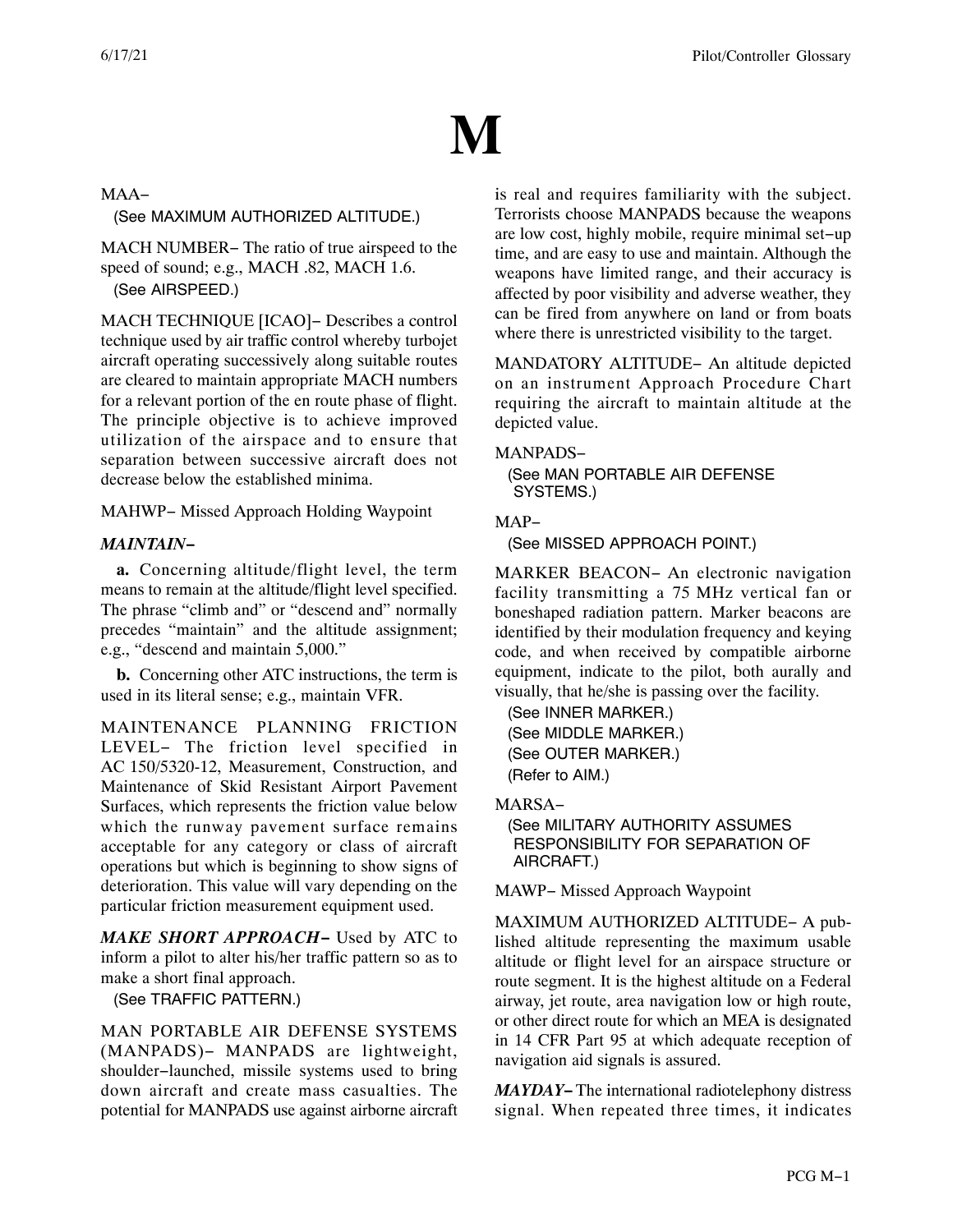imminent and grave danger and that immediate assistance is requested.

 (See PAN-PAN.) (Refer to AIM.)

MCA-

(See MINIMUM CROSSING ALTITUDE.)

MDA-

(See MINIMUM DESCENT ALTITUDE.)

#### $MEA-$

(See MINIMUM EN ROUTE IFR ALTITUDE.)

#### **MEARTS-**

(See MICRO-EN ROUTE AUTOMATED RADAR TRACKING SYSTEM.)

 An unscheduled planning forecast describing METEOROLOGICAL IMPACT STATEMENTconditions expected to begin within 4 to 12 hours which may impact the flow of air traffic in a specific center's (ARTCC) area.

METER FIX ARC- A semicircle, equidistant from a meter fix, usually in low altitude relatively close to the meter fix, used to help TBFM/ERAM calculate a meter time, and determine appropriate sector meter list assignments for aircraft not on an established arrival route or assigned a meter fix.

METER REFERENCE ELEMENT (MRE)- A constraint point through which traffic flows are managed. An MRE can be the runway threshold, a meter fix, or a meter arc.

 controller on the situation display via the Meter Reference Point View, commonly known as the METER REFERENCE POINT LIST (MRP)- A list of TBFM delay information conveyed to the "Meter List."

METERING-A method of time-regulating traffic flows in the en route and terminal environments.

METERING AIRPORTS- Airports adapted for metering and for which optimum flight paths are defined. A maximum of 15 airports may be adapted.

METERING FIX $-$  A fix along an established route from over which aircraft will be metered prior to entering terminal airspace. Normally, this fix should be established at a distance from the airport which will facilitate a profile descent 10,000 feet above airport elevation (AAE) or above.

MHA-

(See MINIMUM HOLDING ALTITUDE.)

#### MIA-

(See MINIMUM IFR ALTITUDES.)

 spite of its small horizontal scale, an intense MICROBURST- A small downburst with outbursts of damaging winds extending 2.5 miles or less. In microburst could induce wind speeds as high as 150 knots

(Refer to AIM.)

MICRO-EN ROUTE AUTOMATED RADAR TRACKING SYSTEM (MEARTS)- An automated radar and radar beacon tracking system capable of employing both short-range (ASR) and long-range (ARSR) radars. This microcomputer driven system provides improved tracking, continuous data recording, and use of full digital radar displays.

MID RVR-

(See VISIBILITY.)

MIDDLE COMPASS LOCATOR-(See COMPASS LOCATOR.)

 a point along the glideslope of an ILS normally MIDDLE MARKER– A marker beacon that defines located at or near the point of decision height (ILS Category I). It is keyed to transmit alternate dots and dashes, with the alternate dots and dashes keyed at the rate of 95 dot/dash combinations per minute on a 1300 Hz tone, which is received aurally and visually by compatible airborne equipment.

(See INSTRUMENT LANDING SYSTEM.) (See MARKER BEACON.) (Refer to AIM.)

MILES-IN-TRAIL- A specified distance between aircraft, normally, in the same stratum associated with the same destination or route of flight.

 BILITY FOR SEPARATION OF AIRCRAFT  $(MARSA)-$  A condition whereby the military ATC system. It is used only for required IFR MILITARY AUTHORITY ASSUMES RESPONSIservices involved assume responsibility for separation between participating military aircraft in the operations which are specified in letters of agreement or other appropriate FAA or military documents.

MILITARY LANDING ZONE- A landing strip used exclusively by the military for training. A military landing zone does not carry a runway designation.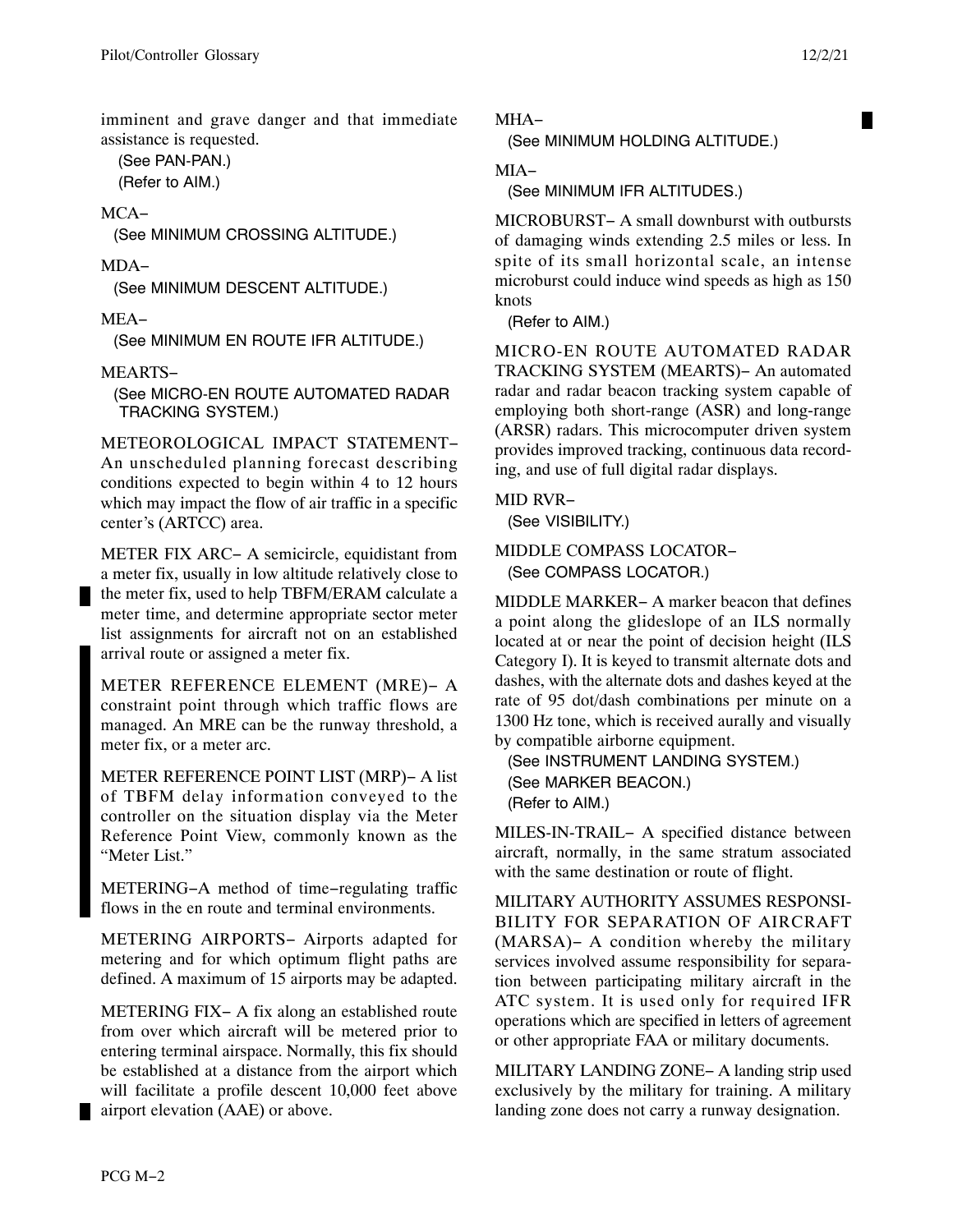#### **MILITARY OPERATIONS AREA-**(See SPECIAL USE AIRSPACE.)

MILITARY TRAINING ROUTES- Airspace of defined vertical and lateral dimensions established for the conduct of military flight training at airspeeds in excess of 250 knots IAS.

(See IFR MILITARY TRAINING ROUTES.) (See VFR MILITARY TRAINING ROUTES.)

#### MINIMA-

(See MINIMUMS.)

MINIMUM CROSSING ALTITUDE (MCA)- The lowest altitude at certain fixes at which an aircraft must cross when proceeding in the direction of a higher minimum en route IFR altitude (MEA).

(See MINIMUM EN ROUTE IFR ALTITUDE.)

 level, to which descent is authorized on final execution of a standard instrument approach MINIMUM DESCENT ALTITUDE (MDA)– The lowest altitude, expressed in feet above mean sea approach or during circle-to-land maneuvering in procedure where no electronic glideslope is provided.

(See NONPRECISION APPROACH PROCEDURE.)

 age and meets obstacle clearance requirements between those fixes. The MEA prescribed for a MINIMUM EN ROUTE IFR ALTITUDE (MEA)-The lowest published altitude between radio fixes which assures acceptable navigational signal cover-Federal airway or segment thereof, area navigation low or high route, or other direct route applies to the entire width of the airway, segment, or route between the radio fixes defining the airway, segment, or route.

(Refer to 14 CFR Part 91.) (Refer to 14 CFR Part 95.) (Refer to AIM.)

 value will vary with the particular friction MINIMUM FRICTION LEVEL– The friction level specified in AC 150/5320-12, Measurement, Construction, and Maintenance of Skid Resistant Airport Pavement Surfaces, that represents the minimum recommended wet pavement surface friction value for any turbojet aircraft engaged in LAHSO. This measurement equipment used.

MINIMUM FUEL- Indicates that an aircraft's fuel supply has reached a state where, upon reaching the destination, it can accept little or no delay. This is not

 an emergency situation but merely indicates an emergency situation is possible should any undue delay occur.

(Refer to AIM.)

 altitude prescribed for a holding pattern which MINIMUM HOLDING ALTITUDE- The lowest assures navigational signal coverage, communications, and meets obstacle clearance requirements.

 and routes, and in 14 CFR Part 97 for standard 14 CFR Part 97, the following minimum IFR MINIMUM IFR ALTITUDES (MIA)- Minimum altitudes for IFR operations as prescribed in 14 CFR Part 91. These altitudes are published on aeronautical charts and prescribed in 14 CFR Part 95 for airways instrument approach procedures. If no applicable minimum altitude is prescribed in 14 CFR Part 95 or altitude applies:

 above the highest obstacle within a horizontal **a.** In designated mountainous areas, 2,000 feet distance of 4 nautical miles from the course to be flown; or

**b.** Other than mountainous areas, 1,000 feet above the highest obstacle within a horizontal distance of 4 nautical miles from the course to be flown; or

**c.** As otherwise authorized by the Administrator or assigned by ATC.

(See MINIMUM CROSSING ALTITUDE.) (See MINIMUM EN ROUTE IFR ALTITUDE.) (See MINIMUM OBSTRUCTION CLEARANCE ALTITUDE.) (See MINIMUM SAFE ALTITUDE.) (See MINIMUM VECTORING ALTITUDE.) (Refer to 14 CFR Part 91.)

 effect between radio fixes on VOR airways, MINIMUM OBSTRUCTION CLEARANCE ALTI-TUDE (MOCA)– The lowest published altitude in off-airway routes, or route segments which meets obstacle clearance requirements for the entire route segment and which assures acceptable navigational signal coverage only within 25 statute (22 nautical) miles of a VOR.

(Refer to 14 CFR Part 91.) (Refer to 14 CFR Part 95.)

MINIMUM RECEPTION ALTITUDE (MRA)- The lowest altitude at which an intersection can be determined.

(Refer to 14 CFR Part 95.)

MINIMUM SAFE ALTITUDE (MSA)-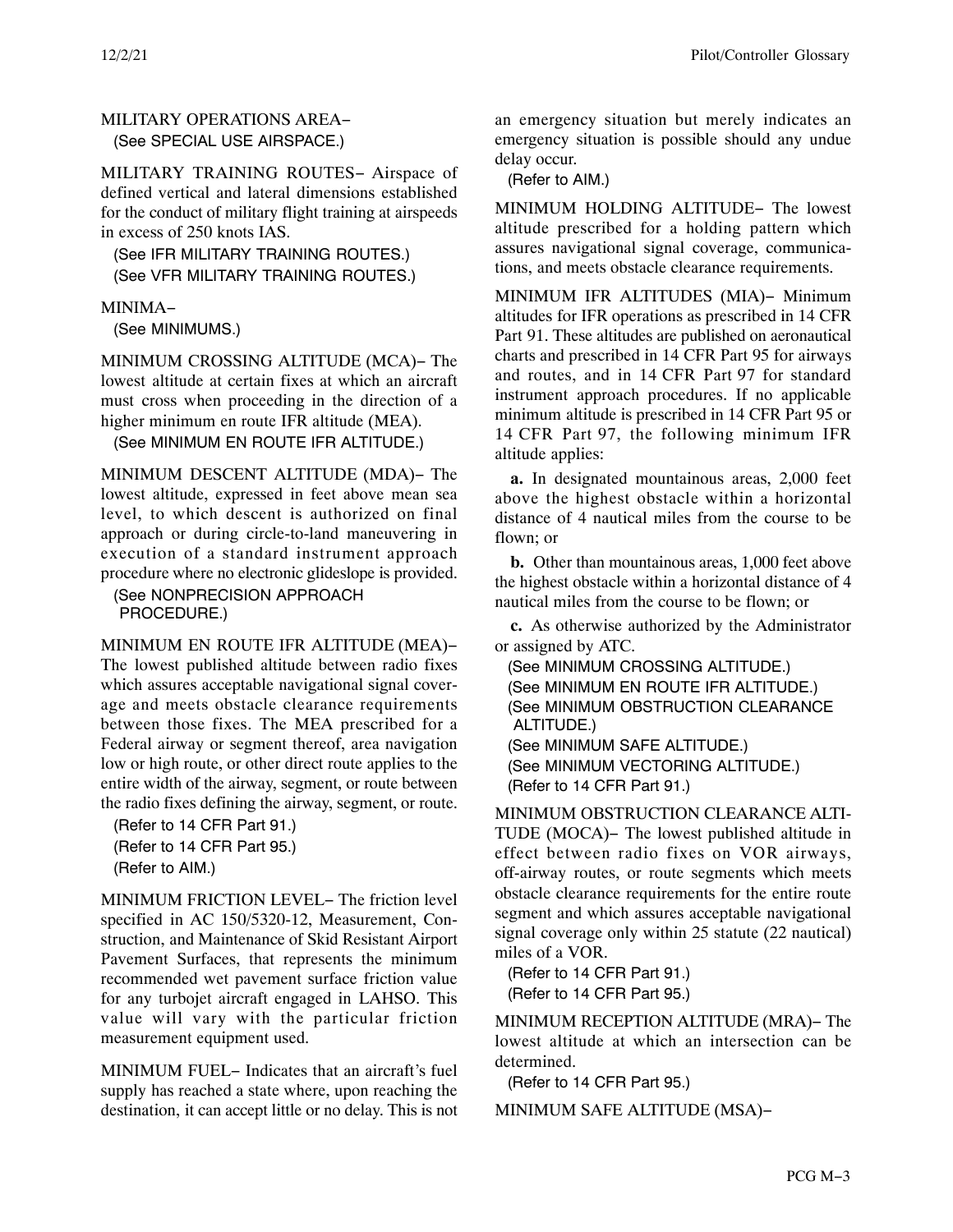**a.** The minimum altitude specified in 14 CFR Part 91 for various aircraft operations.

**b.** Altitudes depicted on approach charts which provide at least 1,000 feet of obstacle clearance for emergency use. These altitudes will be identified as Minimum Safe Altitudes or Emergency Safe Altitudes and are established as follows:

 MSAs are for emergency use only and do not **1.** Minimum Safe Altitude (MSA). Altitudes depicted on approach charts which provide at least 1,000 feet of obstacle clearance within a 25-mile radius of the navigation facility, waypoint, or airport reference point upon which the MSA is predicated. necessarily assure acceptable navigational signal coverage.

(See ICAO term Minimum Sector Altitude.)

 areas and 2,000 feet of obstacle clearance in **2.** Emergency Safe Altitude (ESA). Altitudes depicted on approach charts which provide at least 1,000 feet of obstacle clearance in nonmountainous designated mountainous areas within a 100-mile radius of the navigation facility or waypoint used as the ESA center. These altitudes are normally used only in military procedures and are identified on published procedures as "Emergency Safe Altitudes."

(MSAW)- A function of the EAS and STARS is predicted by the computer to go below a MINIMUM SAFE ALTITUDE WARNING computer that aids the controller by alerting him/her when a tracked Mode C equipped aircraft is below or predetermined minimum safe altitude.

(Refer to AIM.)

MINIMUM SECTOR ALTITUDE [ICAO]– The lowest altitude which may be used under emergency conditions which will provide a minimum clearance of 300 m (1,000 feet) above all obstacles located in an area contained within a sector of a circle of 46 km (25 NM) radius centered on a radio aid to navigation.

 established for a particular operation or type of MINIMUMS- Weather condition requirements operation; e.g., IFR takeoff or landing, alternate airport for IFR flight plans, VFR flight, etc.

(See IFR CONDITIONS.) (See IFR TAKEOFF MINIMUMS AND DEPARTURE PROCEDURES.) (See LANDING MINIMUMS.) (See VFR CONDITIONS.) (Refer to 14 CFR Part 91.) (Refer to AIM.)

 authorized for radar approaches, departures, and MINIMUM VECTORING ALTITUDE (MVA)-The lowest MSL altitude at which an IFR aircraft will be vectored by a radar controller, except as otherwise missed approaches. The altitude meets IFR obstacle clearance criteria. It may be lower than the published MEA along an airway or J-route segment. It may be utilized for radar vectoring only upon the controller's determination that an adequate radar return is being received from the aircraft being controlled. Charts

available only to the controllers and not to pilots. (Refer to AIM.)

MINUTES-IN-TRAIL- A specified interval between aircraft expressed in time. This method would more likely be utilized regardless of altitude.

depicting minimum vectoring altitudes are normally

 $MIS-$ 

(See METEOROLOGICAL IMPACT STATEMENT.)

#### *MISSED APPROACHï*

 **a.** A maneuver conducted by a pilot when an instrument approach cannot be completed to a instrument approach procedure charts. A pilot landing. The route of flight and altitude are shown on executing a missed approach prior to the Missed Approach Point (MAP) must continue along the final approach to the MAP.

**b.** A term used by the pilot to inform ATC that he/she is executing the missed approach.

 **c.** At locations where ATC radar service is when provided by ATC in lieu of the published provided, the pilot should conform to radar vectors missed approach procedure.

(See MISSED APPROACH POINT.) (Refer to AIM.)

MISSED APPROACH POINT (MAP)– A point prescribed in each instrument approach procedure at which a missed approach procedure shall be executed if the required visual reference does not exist.

(See MISSED APPROACH.) (See SEGMENTS OF AN INSTRUMENT APPROACH PROCEDURE.)

MISSED APPROACH PROCEDURE [ICAO]– The procedure to be followed if the approach cannot be continued.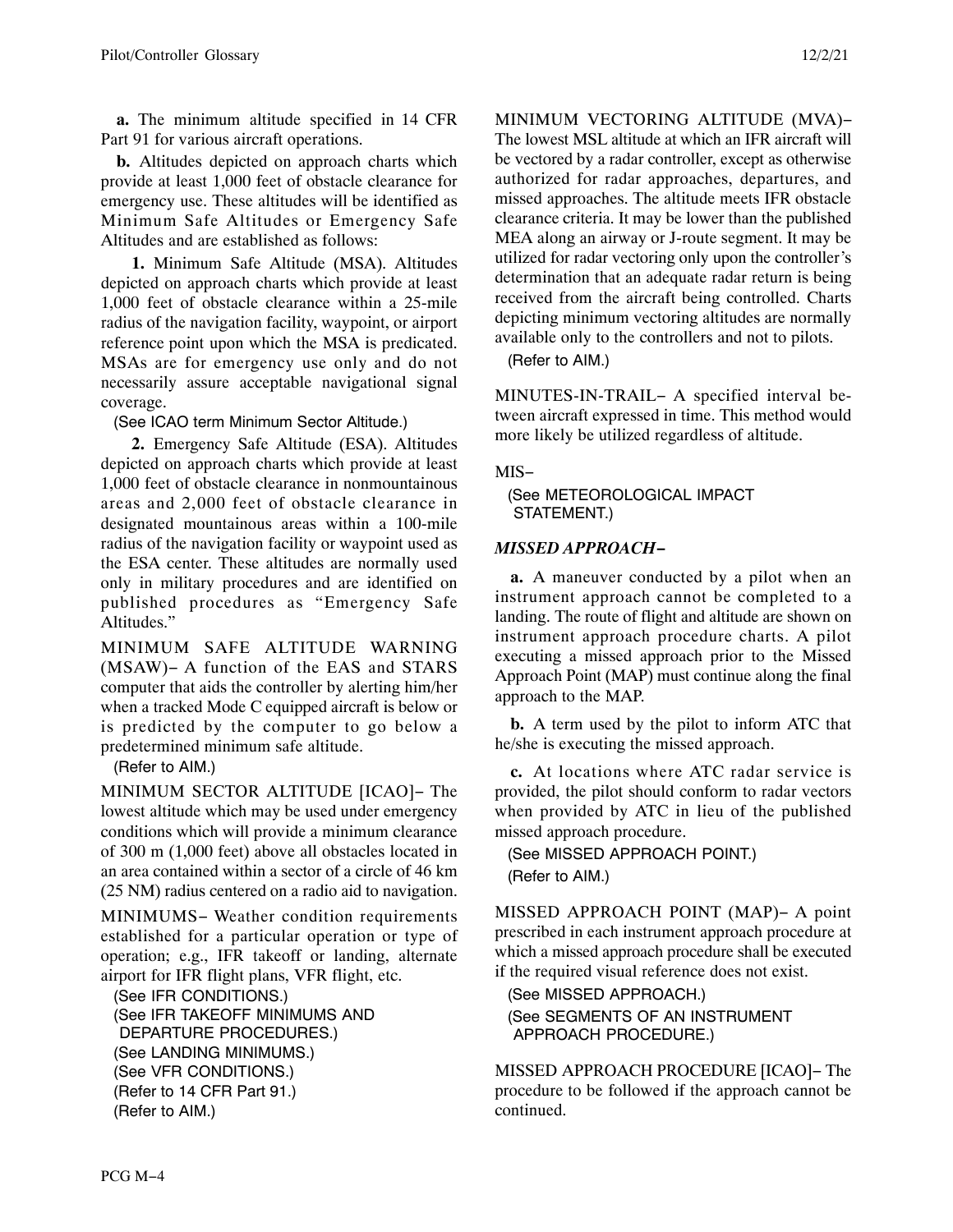### MISSED APPROACH SEGMENT-(See SEGMENTS OF AN INSTRUMENT APPROACH PROCEDURE.)

### $MM -$

(See MIDDLE MARKER.)

### $MOA$ -

(See MILITARY OPERATIONS AREA.)

### $MOCA-$

#### (See MINIMUM OBSTRUCTION CLEARANCE ALTITUDE.)

 by ground interrogator or airborne transponder MODE– The letter or number assigned to a specific pulse spacing of radio signals transmitted or received components of the Air Traffic Control Radar Beacon System (ATCRBS). Mode A (military Mode 3) and Mode C (altitude reporting) are used in air traffic control.

(See INTERROGATOR.) (See RADAR.) (See TRANSPONDER.) (See ICAO term MODE.) (Refer to AIM.)

 10, corresponding to four different interrogation MODE (SSR MODE) [ICAO]– The letter or number assigned to a specific pulse spacing of the interrogation signals transmitted by an interrogator. There are 4 modes, A, B, C and D specified in Annex pulse spacings.

 to alert radar controllers to existing or pending MODE C INTRUDER ALERT- A function of certain air traffic control automated systems designed situations between a tracked target (known IFR or VFR aircraft) and an untracked target (unknown IFR or VFR aircraft) that requires immediate attention/action.

(See CONFLICT ALERT.)

 flown within visual line of sight of the person MODEL AIRCRAFT - An unmanned aircraft that is: (1) capable of sustained flight in the atmosphere; (2) operating the aircraft; and (3) flown for hobby or recreational purposes*.* 

 *MONITORï* (When used with communication transfer) listen on a specific frequency and stand by for instructions. Under normal circumstances do not establish communications.

 individual operational sectors. The MA is an MONITOR ALERT ( $MA$ )– A function of the TFMS that provides traffic management personnel with a tool for predicting potential capacity problems in indication that traffic management personnel need to analyze a particular sector for actual activity and to determine the required action(s), if any, needed to control the demand.

 number designated for use in monitor alert MONITOR ALERT PARAMETER (MAP)- The processing by the TFMS. The MAP is designated for each operational sector for increments of 15 minutes.

tional data from multiple radar or ADS-B sites. radar sort box according to the hierarchy of the MOSAIC/MULTI-SENSOR MODE- Accepts posi-Targets are displayed from a single source within a sources assigned.

 ridge. Mountain waves can cause significant MOUNTAIN WAVE– Mountain waves occur when air is being blown over a mountain range or even the ridge of a sharp bluff area. As the air hits the upwind side of the range, it starts to climb, thus creating what is generally a smooth updraft which turns into a turbulent downdraft as the air passes the crest of the fluctuations in airspeed and altitude with or without associated turbulence.

(Refer to AIM.)

 parking areas. At those airports/heliports with a MOVEMENT AREA-The runways, taxiways, and other areas of an airport/heliport which are utilized for taxiing/hover taxiing, air taxiing, takeoff, and landing of aircraft, exclusive of loading ramps and tower, specific approval for entry onto the movement area must be obtained from ATC.

(See ICAO term MOVEMENT AREA.)

MOVEMENT AREA [ICAO]– That part of an aerodrome to be used for the takeoff, landing and taxiing of aircraft, consisting of the maneuvering area and the apron(s).

MOVING TARGET INDICATOR- An electronic device which will permit radar scope presentation only from targets which are in motion. A partial remedy for ground clutter.

MRA-

(See MINIMUM RECEPTION ALTITUDE.)

 $MRE-$ 

(See METER REFERENCE ELEMENT.)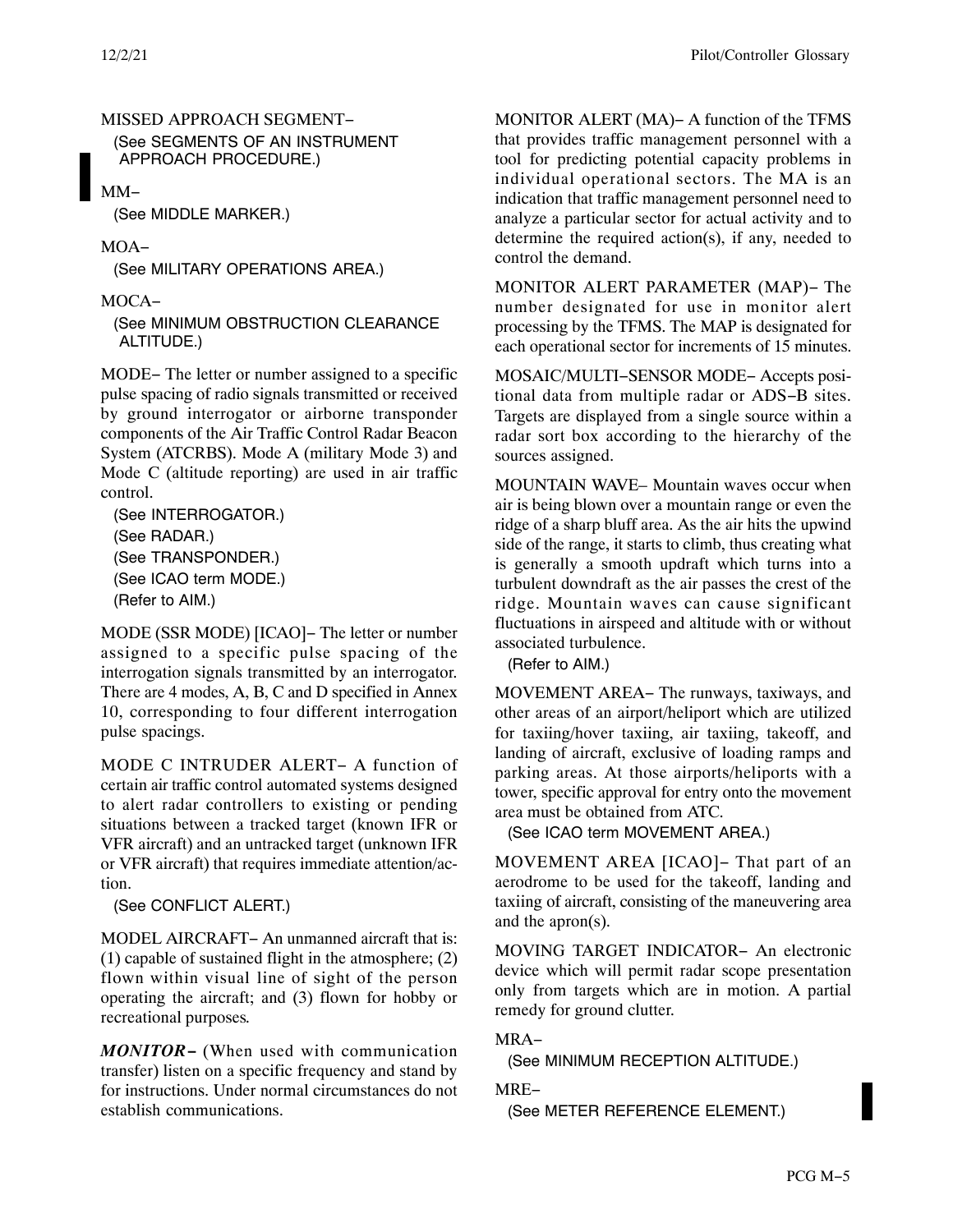### MRP

(See METER REFERENCE POINT LIST.)

 $MSA-$ 

(See MINIMUM SAFE ALTITUDE.)

MSAW-

(See MINIMUM SAFE ALTITUDE WARNING.)  $MTI-$ 

(See MOVING TARGET INDICATOR.)

### MTR-

(See MILITARY TRAINING ROUTES.)

MULTICOM- A mobile service not open to public correspondence used to provide communications essential to conduct the activities being performed by or directed from private aircraft.

MULTIPLE RUNWAYS- The utilization of a dedicated departure runway(s) for arrivals when dedicated arrival runway(s) for departures and a feasible to reduce delays and enhance capacity.

### $MVA-$

(See MINIMUM VECTORING ALTITUDE.)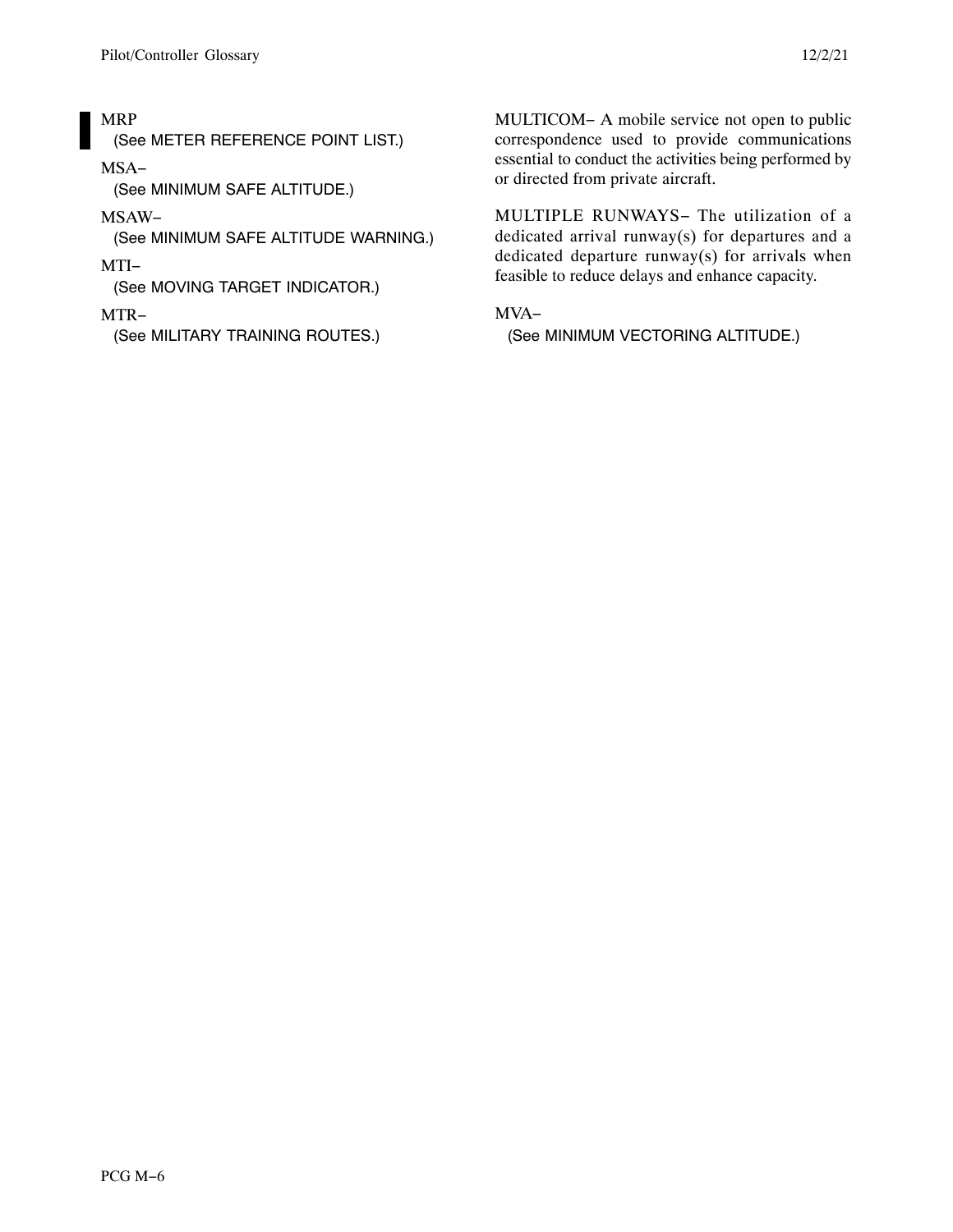### **N**

 $NAS-$ 

```
(See NATIONAL AIRSPACE SYSTEM.)
```
NAT HLA–

(See NORTH ATLANTIC HIGH LEVEL AIRSPACE.)

NATIONAL AIRSPACE SYSTEM - The common network of U.S. airspace; air navigation facilities, equipment and services, airports or landing areas; aeronautical charts, information and services; rules, regulations and procedures, technical information, and manpower and material. Included are system components shared jointly with the military.

 aries of oceanic control areas (CTA)/Flight NATIONAL BEACON CODE ALLOCATION PLAN AIRSPACE (NBCAP)- Airspace over United States territory located within the North American continent between Canada and Mexico, including adjacent territorial waters outward to about bound-Information Regions (FIR).

(See FLIGHT INFORMATION REGION.)

 daily (except weekends and Federal holidays) publication of flight information appropriate to NATIONAL FLIGHT DATA DIGEST (NFDD)- A aeronautical charts, aeronautical publications, Notices to Air Missions, or other media serving the purpose of providing operational flight data essential to safe and efficient aircraft operations.

 interagency agreement which provides for the NATIONAL SEARCH AND RESCUE PLAN- An effective utilization of all available facilities in all types of search and rescue missions.

### NAVAID-

(See NAVIGATIONAL AID.)

NAVAID CLASSES- VOR, VORTAC, and TACAN aids are classed according to their operational use. The three classes of NAVAIDs are:

- **a.** T-Terminal.
- **b.** L-Low altitude.
- **c.** H High altitude.

 Note: The normal service range for T, L, and H class aids is found in the AIM. Certain operational requirements make it necessary to use some of these aids at greater service ranges than

specified. Extended range is made possible through flight inspection determinations. Some aids also have lesser service range due to location, terrain, frequency protection, etc. Restrictions to service range are listed in Chart Supplement U.S.

 including airspace needed for safe takeoff and NAVIGABLE AIRSPACE – Airspace at and above the minimum flight altitudes prescribed in the CFRs landing.

(Refer to 14 CFR Part 91.)

NAVIGATION REFERENCE SYSTEM (NRS)- within the United States for flight planning and navigation without reference to ground based altitude environment. The NRS waypoints are The NRS is a system of waypoints developed for use navigational aids. The NRS waypoints are located in a grid pattern along defined latitude and longitude lines. The initial use of the NRS will be in the high intended for use by aircraft capable of point-to-point navigation.

 aircraft and flight crew requirements needed to NAVIGATION SPECIFICATION [ICAO]– A set of support performance–based navigation operations within a defined airspace. There are two kinds of navigation specifications:

 based on area navigation that includes the **a.** RNP specification. A navigation specification requirement for performance monitoring and alerting, designated by the prefix RNP; e.g., RNP 4, RNP APCH.

**b.** RNAV specification. A navigation specification based on area navigation that does not include the requirement for performance monitoring and alerting, designated by the prefix RNAV; e.g., RNAV 5, RNAV 1.

Note: The Performance-based Navigation Manual (Doc 9613), Volume II contains detailed guidance on navigation specifications.

NAVIGATIONAL AID- Any visual or electronic device airborne or on the surface which provides point-to-point guidance information or position data to aircraft in flight.

(See AIR NAVIGATION FACILITY.)

### NAVSPEC-

(See NAVIGATION SPECIFICATION [ICAO].)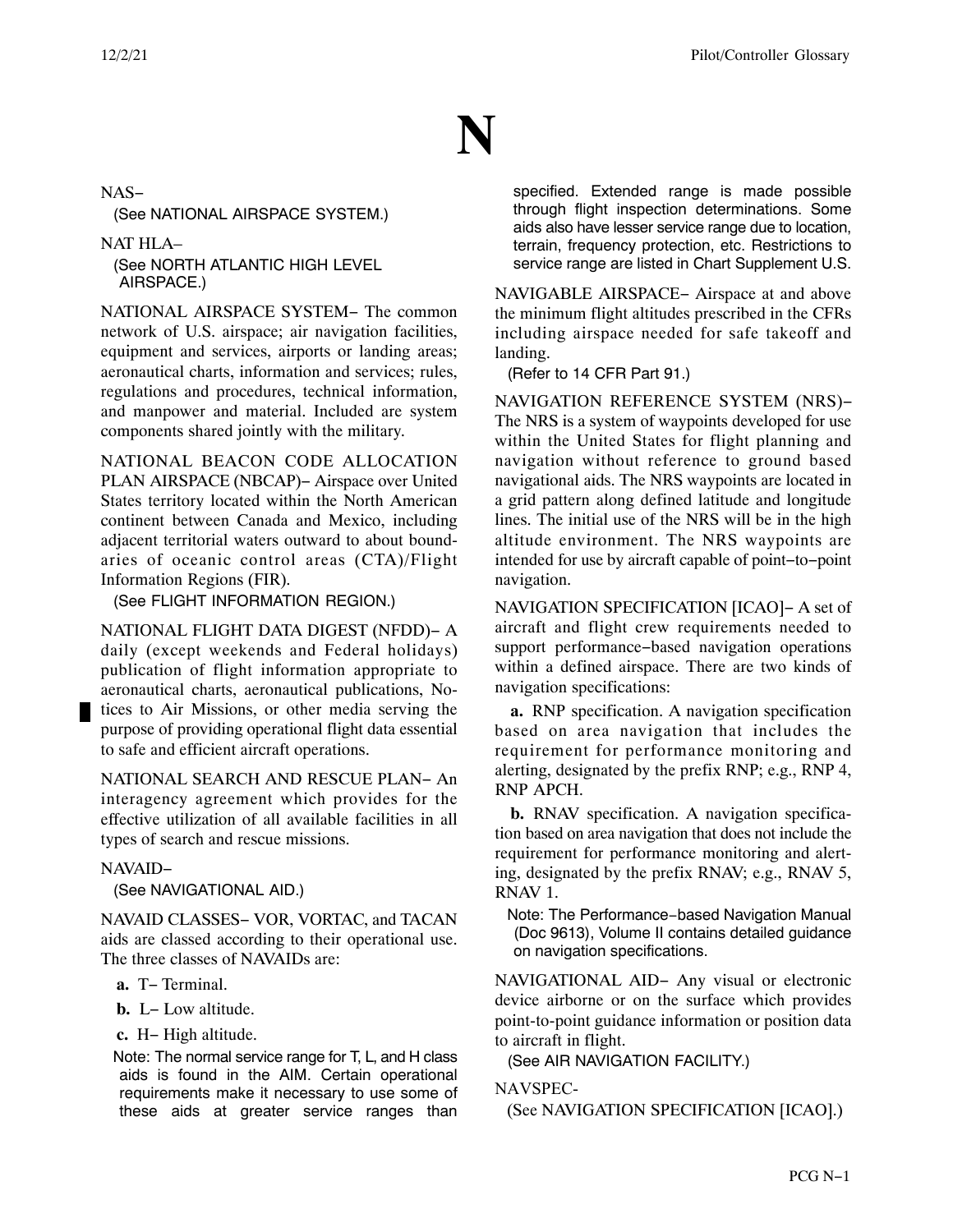NBCAP AIRSPACE-

(See NATIONAL BEACON CODE ALLOCATION PLAN AIRSPACE.)

NDB-

(See NONDIRECTIONAL BEACON.)

*NEGATIVE* – "No," or "permission not granted," or "that is not correct."

*NEGATIVE CONTACT* – Used by pilots to inform ATC that:

**a.** Previously issued traffic is not in sight. It may be followed by the pilot's request for the controller to provide assistance in avoiding the traffic.

 **b.** They were unable to contact ATC on a particular frequency.

NFDD-

(See NATIONAL FLIGHT DATA DIGEST.)

NIGHT– The time between the end of evening civil twilight and the beginning of morning civil twilight, as published in the Air Almanac, converted to local time.

(See ICAO term NIGHT.)

 $NIGHT [ICAO]$ – The hours between the end of sunrise as may be specified by the appropriate evening civil twilight and the beginning of morning civil twilight or such other period between sunset and authority.

Note: Civil twilight ends in the evening when the center of the sun's disk is 6 degrees below the horizon and begins in the morning when the center of the sun's disk is 6 degrees below the horizon.

 radar track and issues control instructions "turn *NO GYRO APPROACH* – A radar approach/vector provided in case of a malfunctioning gyro-compass or directional gyro. Instead of providing the pilot with headings to be flown, the controller observes the right/left" or "stop turn" as appropriate.

(Refer to AIM.)

### *NO GYRO VECTORï*

(See NO GYRO APPROACH.)

*NO TRANSGRESSION ZONE (NTZ)* – The NTZ is a 2,000 foot wide zone, located equidistant between parallel runway or SOIA final approach courses, in which flight is normally not allowed.

NONAPPROACH CONTROL TOWER- Authorizes aircraft to land or takeoff at the airport controlled by the tower or to transit the Class D airspace. The primary function of a nonapproach control tower is the sequencing of aircraft in the traffic pattern and on the landing area. Nonapproach control towers also separate aircraft operating under instrument flight rules clearances from approach controls and centers. They provide ground control services to aircraft, vehicles, personnel, and equipment on the airport movement area.

NONCOMMON ROUTE/PORTION- That segment of a North American Route between the inland navigation facility and a designated North American terminal.

NON-COOPERATIVE SURVEILLANCE- Any surveillance system, such as primary radar, that is not dependent upon the presence of any equipment on the aircraft or vehicle to be tracked.

(See COOPERATIVE SURVEILLANCE.) (See RADAR.)

 whereby the pilot of an aircraft equipped with System marker, it is normally called a Compass NONDIRECTIONAL BEACON- An L/MF or UHF radio beacon transmitting nondirectional signals direction finding equipment can determine his/her bearing to or from the radio beacon and "home" on or track to or from the station. When the radio beacon is installed in conjunction with the Instrument Landing Locator.

(See AUTOMATIC DIRECTION FINDER.) (See COMPASS LOCATOR.)

NONMOVEMENT AREAS- Taxiways and apron (ramp) areas not under the control of air traffic.

NONPRECISION APPROACH-(See NONPRECISION APPROACH PROCEDURE.)

NONPRECISION APPROACH PROCEDURE- A standard instrument approach procedure in which no electronic glideslope is provided; e.g., VOR, TACAN, NDB, LOC, ASR, LDA, or SDF approaches.

NONRADAR– Precedes other terms and generally means without the use of radar, such as:

 **a.** Nonradar Approach. Used to describe final approach is not provided by ground-based instrument approaches for which course guidance on precision or surveillance radar. Radar vectors to the final approach course may or may not be provided by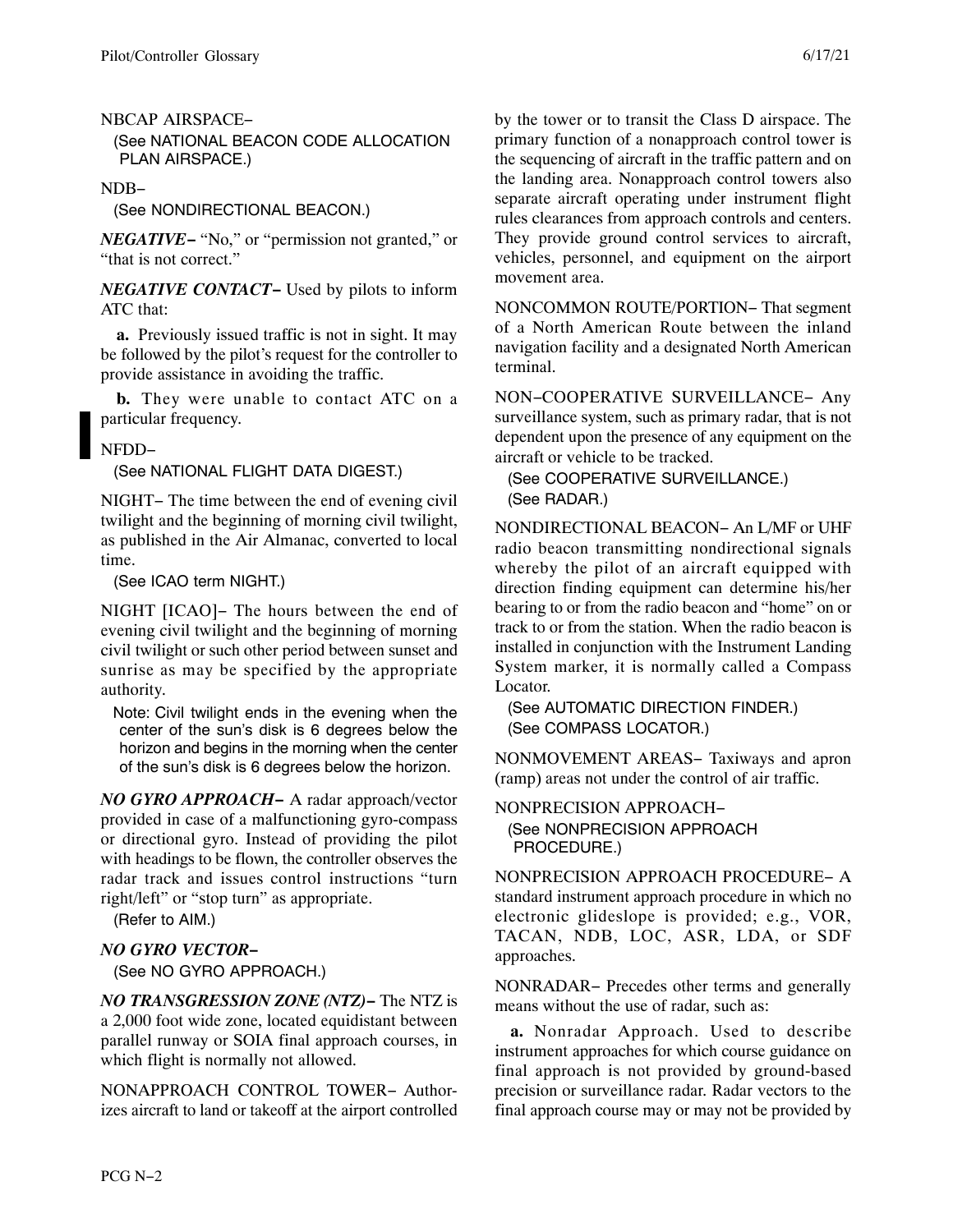ATC. Examples of nonradar approaches are VOR, NDB, TACAN, ILS, RNAV, and GLS approaches.

(See FINAL APPROACH COURSE.) (See FINAL APPROACH-IFR.) (See INSTRUMENT APPROACH PROCEDURE.) (See RADAR APPROACH.)

**b.** Nonradar Approach Control. An ATC facility providing approach control service without the use of radar.

(See APPROACH CONTROL FACILITY.) (See APPROACH CONTROL SERVICE.)

 a radar facility and radar contact has not been **c.** Nonradar Arrival. An aircraft arriving at an airport without radar service or at an airport served by established or has been terminated due to a lack of radar service to the airport.

(See RADAR ARRIVAL.) (See RADAR SERVICE.)

 monitoring, or other ATC services while on a **d.** Nonradar Route. A flight path or route over which the pilot is performing his/her own navigation. The pilot may be receiving radar separation, radar nonradar route.

(See RADAR ROUTE.)

 of radar; e.g., vertical, lateral, or longitudinal **e.** Nonradar Separation. The spacing of aircraft in accordance with established minima without the use separation.

(See RADAR SEPARATION.)

 plan the most advantageous flight path with no requirement to make reference to ground-based NON-RESTRICTIVE ROUTING (NRR)- Portions of a proposed route of flight where a user can flight NAVAIDs.

NOPAC-

(See NORTH PACIFIC.)

*NORDO* (No Radio)– Aircraft that cannot or do not communicate by radio when radio communication is required are referred to as "NORDO."

(See LOST COMMUNICATIONS.)

NORMAL OPERATING ZONE (NOZ)- The NOZ is the operating zone within which aircraft flight remains during normal independent simultaneous parallel ILS approaches.

NORTH AMERICAN ROUTE – A numerically coded route preplanned over existing airway and

 route systems to and from specific coastal fixes serving the North Atlantic. North American Routes consist of the following:

**a.** Common Route/Portion. That segment of a North American Route between the inland navigation facility and the coastal fix.

**b.** Noncommon Route/Portion. That segment of a North American Route between the inland navigation facility and a designated North American terminal.

**c.** Inland Navigation Facility. A navigation aid on a North American Route at which the common route and/or the noncommon route begins or ends.

**d.** Coastal Fix. A navigation aid or intersection where an aircraft transitions between the domestic route structure and the oceanic route structure.

NORTH AMERICAN ROUTE PROGRAM (NRP)-The NRP is a set of rules and procedures which are designed to increase the flexibility of user flight planning within published guidelines.

 NORTH ATLANTIC HIGH LEVEL AIRSPACE (NAT HLA) $-$  That volume of airspace (as defined in ICAO Document 7030) between FL 285 and FL 420 within the Oceanic Control Areas of Bodo Oceanic, Gander Oceanic, New York Oceanic East, Reykjavik, Santa Maria, and Shanwick, excluding the Shannon and Brest Ocean Transition Areas. ICAO Doc 007 *North Atlantic Operations and Airspace Manual*  provides detailed information on related aircraft and operational requirements.

NORTH PACIFIC- An organized route system between the Alaskan west coast and Japan.

NOT STANDARD– Varying from what is expected or published. For use in NOTAMs only.

NOT STD-

(See NOT STANDARD.)

NOTAM-

(See NOTICE TO AIR MISSIONS.)

 any aeronautical facility, service, procedure or NOTAM [ICAO]– A notice containing information concerning the establishment, condition or change in hazard, the timely knowledge of which is essential to personnel concerned with flight operations.

a. I Distribution- Distribution by means of telecommunication.

**b.** II Distribution– Distribution by means other than telecommunications.

NOTICE TO AIR MISSIONS (NOTAM)– A notice containing information (not known sufficiently in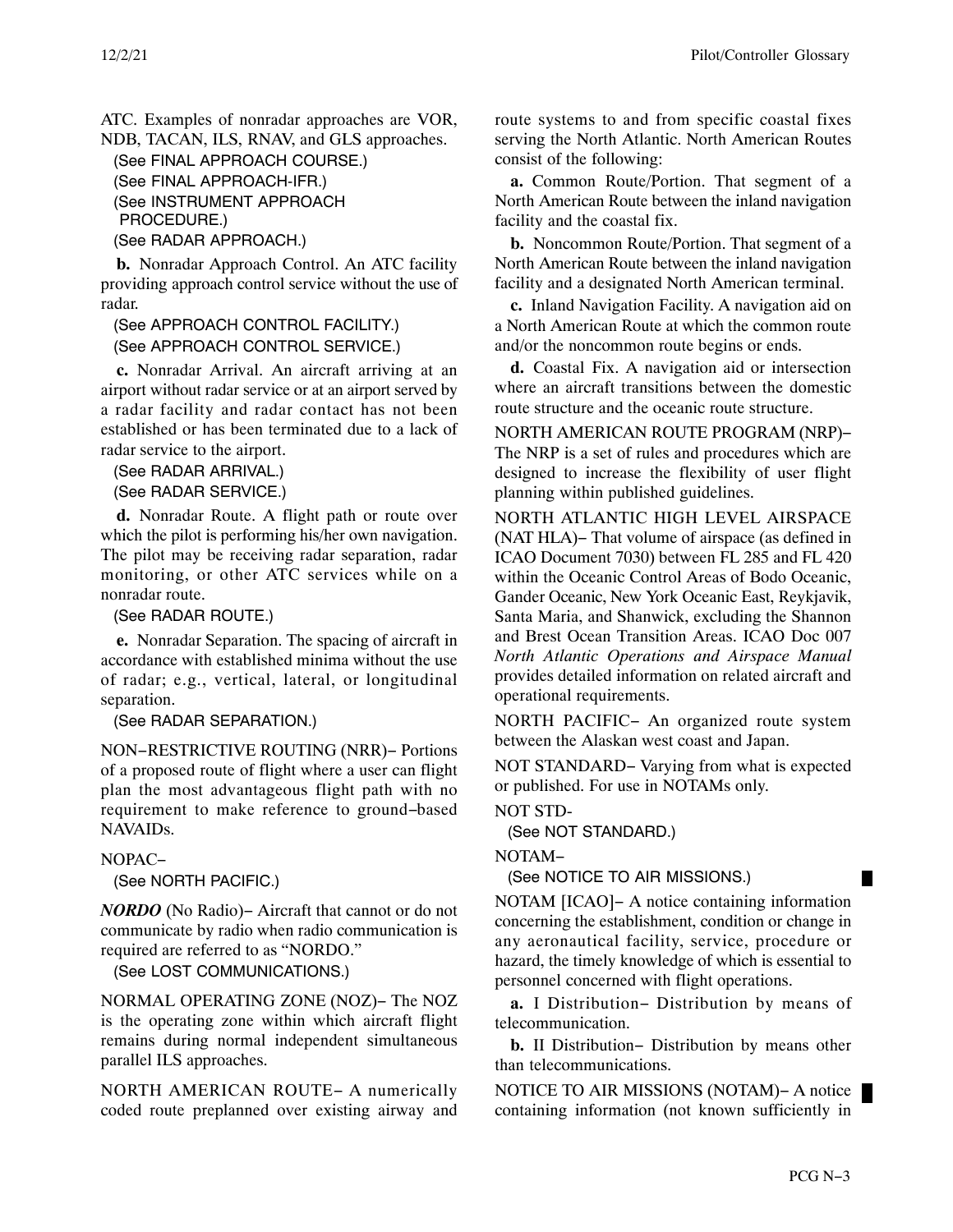establishment, condition, or change in any component (facility, service, or procedure of, or knowledge of which is essential to personnel advance to publicize by other means) concerning the hazard in the National Airspace System) the timely concerned with flight operations.

 $NOTAM(D)$ – A NOTAM given (in addition to local dissemination) distant dissemination beyond the area of responsibility of the Flight Service Station. These NOTAMs will be stored and available until canceled.

c. FDC NOTAM- A NOTAM regulatory in

nature, transmitted by USNOF and given system wide dissemination.

(See ICAO term NOTAM.)

NRR-

(See NON-RESTRICTIVE ROUTING.)

NRS-

(See NAVIGATION REFERENCE SYSTEM.)

 *NUMEROUS TARGETS VICINITY (LOCA-TION*) – A traffic advisory issued by ATC to advise pilots that targets on the radar scope are too numerous to issue individually.

(See TRAFFIC ADVISORIES.)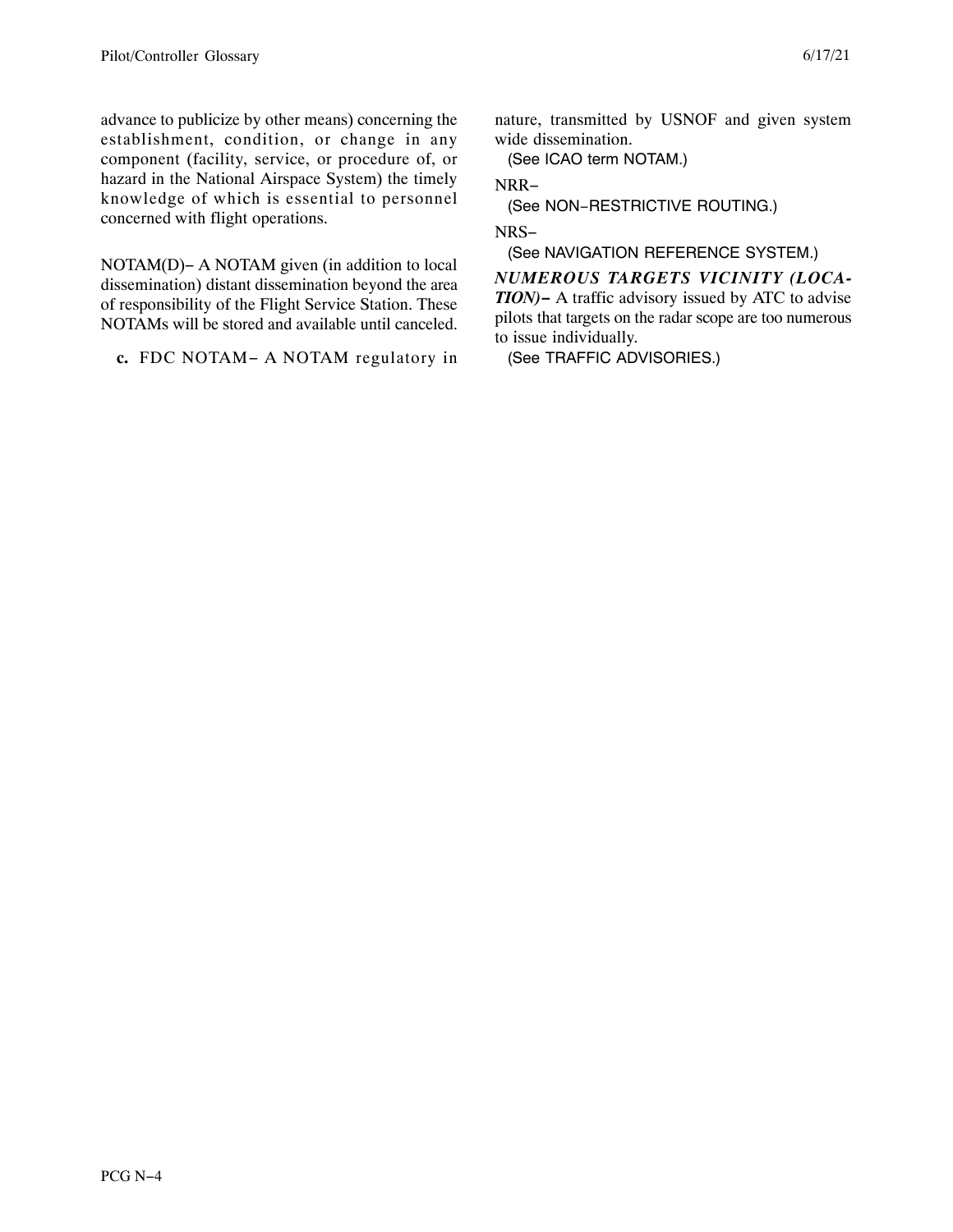# **O**

 prescribed area with reference to which vertical clearance is or must be provided during flight OBSTACLE– An existing object, object of natural growth, or terrain at a fixed geographical location or which may be expected at a fixed location within a operation.

OBSTACLE DEPARTURE PROCEDURE (ODP)-

 onerous route from the terminal area to the appropriate en route structure. ODPs are recom-A preplanned instrument flight rule (IFR) departure procedure printed for pilot use in textual or graphic form to provide obstruction clearance via the least mended for obstruction clearance and may be flown without ATC clearance unless an alternate departure procedure (SID or radar vector) has been specifically assigned by ATC.

(See IFR TAKEOFF MINIMUMS AND DEPARTURE PROCEDURES.) (See STANDARD INSTRUMENT DEPARTURES.) (Refer to AIM.)

OBSTACLE FREE ZONE- The OFZ is a frangible NAVAID locations that are fixed by function. Additionally, vehicles, equipment, and three–dimensional volume of airspace which protects for the transition of aircraft to and from the runway. The OFZ clearing standard precludes taxiing and parked airplanes and object penetrations, except for personnel may be authorized by air traffic control to enter the area using the provisions of FAA Order JO 7110.65, paragraph 3–1–5, Vehicles/Equipment/ Personnal Near/On Runways. The runway OFZ and when applicable, the inner-approach OFZ, and the inner-transitional OFZ, comprise the OFZ.

 the nearest point on the runway centerline. The **a.** Runway OFZ. The runway OFZ is a defined volume of airspace centered above the runway. The runway OFZ is the airspace above a surface whose elevation at any point is the same as the elevation of runway OFZ extends 200 feet beyond each end of the runway. The width is as follows:

 **1.** For runways serving large airplanes, the greater of:

**(a)** 400 feet, or

**(b)** 180 feet, plus the wingspan of the most demanding airplane, plus 20 feet per 1,000 feet of airport elevation.

**2.** For runways serving only small airplanes:

**(a)** 300 feet for precision instrument runways.

**(b)** 250 feet for other runways serving small airplanes with approach speeds of 50 knots, or more.

**(c)** 120 feet for other runways serving small airplanes with approach speeds of less than 50 knots.

 is a defined volume of airspace centered on the threshold at the same elevation as the runway **b.** Inner-approach OFZ. The inner-approach OFZ approach area. The inner-approach OFZ applies only to runways with an approach lighting system. The inner-approach OFZ begins 200 feet from the runway threshold and extends 200 feet beyond the last light unit in the approach lighting system. The width of the inner-approach OFZ is the same as the runway OFZ and rises at a slope of 50 (horizontal) to 1 (vertical) from the beginning.

**c.** Inner-transitional OFZ. The inner transitional surface OFZ is a defined volume of airspace along the sides of the runway and inner-approach OFZ and applies only to precision instrument runways. The inner-transitional surface OFZ slopes 3 (horizontal) to 1 (vertical) out from the edges of the runway OFZ and inner-approach OFZ to a height of 150 feet above the established airport elevation.

(Refer to AC 150/5300-13, Chapter 3.) (Refer to FAA Order JO 7110.65, Para  $3-1-5$ , Vehicles/Equipment/Personnel Near/On Runways.)

OBSTRUCTION- Any object/obstacle exceeding the obstruction standards specified by 14 CFR Part 77, Subpart C.

OBSTRUCTION LIGHT– A light or one of a group of lights, usually red or white, frequently mounted on a surface structure or natural terrain to warn pilots of the presence of an obstruction.

 tional Civil Aviation Organization are applied. OCEANIC AIRSPACE– Airspace over the oceans of the world, considered international airspace, where oceanic separation and procedures per the Interna-Responsibility for the provisions of air traffic control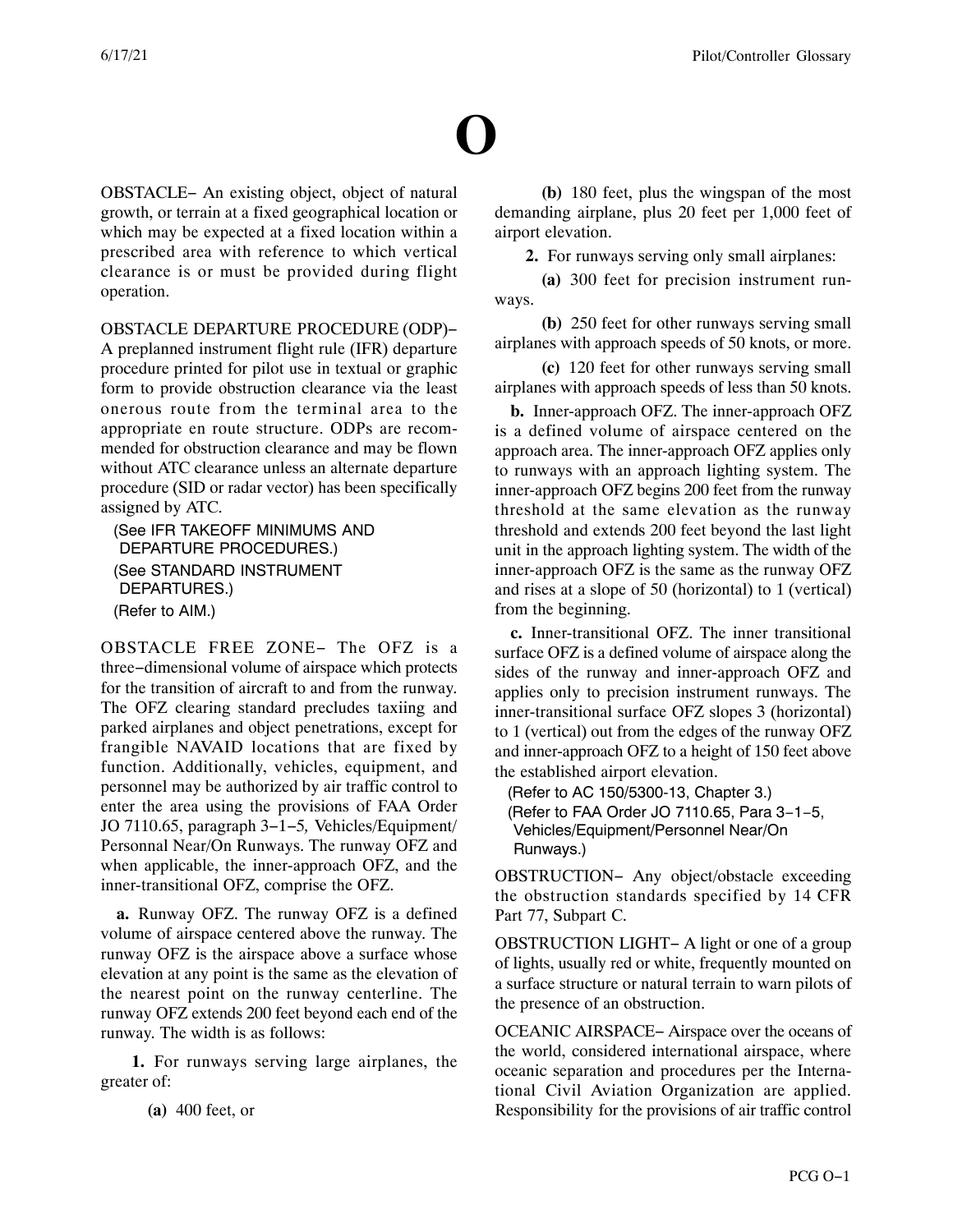service in this airspace is delegated to various countries, based generally upon geographic proximity and the availability of the required resources.

OCEANIC ERROR REPORT – A report filed when ATC observes an Oceanic Error as defined by FAA Order 7110.82, Reporting Oceanic Errors.

 lished in international airspace and charted or Route Charts, DOD En route Charts, Chart OCEANIC PUBLISHED ROUTE- A route estabdescribed in flight information publications, such as Supplements, NOTAMs, and Track Messages.

OCEANIC TRANSITION ROUTE- An ATS route established for the purpose of transitioning aircraft to/from an organized track system.

 $ODP$ 

(See OBSTACLE DEPARTURE PROCEDURE.)

*OFF COURSE* – A term used to describe a situation where an aircraft has reported a position fix or is observed on radar at a point not on the ATC-approved route of flight.

 outside the US ADIZ. These altitudes are not OFF-ROUTE OBSTRUCTION CLEARANCE AL-TITUDE (OROCA)- A published altitude which provides terrain and obstruction clearance with a 1,000 foot buffer in non-mountainous areas and a 2,000 foot buffer in designated mountainous areas within the United States, and a 3,000 foot buffer assessed for NAVAID signal coverage, air traffic control surveillance, or communications coverage, and are published for general situational awareness, flight planning, and in-flight contingency use.

 Altitudes assigned by ATC during such vectors OFF-ROUTE VECTOR- A vector by ATC which takes an aircraft off a previously assigned route. provide required obstacle clearance.

OFFSET PARALLEL RUNWAYS- Staggered runways having centerlines which are parallel.

 traffic control is exercised. These areas are OFFSHORE/CONTROL AIRSPACE AREA-That portion of airspace between the U.S. 12 NM limit and the oceanic CTA/FIR boundary within which air established to provide air traffic control services. Offshore/Control Airspace Areas may be classified as either Class A airspace or Class E airspace.

OFT-

(See OUTER FIX TIME.)

OM-

(See OUTER MARKER.)

### *ON COURSEï*

**a.** Used to indicate that an aircraft is established on the route centerline.

**b.** Used by ATC to advise a pilot making a radar approach that his/her aircraft is lined up on the final approach course.

(See ON-COURSE INDICATION.)

 centerline of a given navigational track, or an ON-COURSE INDICATION- An indication on an instrument, which provides the pilot a visual means of determining that the aircraft is located on the indication on a radar scope that an aircraft is on a given track.

ONE-MINUTE WEATHER– The most recent one minute updated weather broadcast received by a pilot from an uncontrolled airport ASOS/AWOS.

### ONER-

#### (See OCEANIC NAVIGATIONAL ERROR REPORT.)

OPEN LOOP CLEARANCE- Provides a lateral vector solution that does not include a return to route point.

OPERATIONAL-(See DUE REGARD.)

OPERATIONS SPECIFICATIONS [ICAO]- The authorizations, conditions and limitations associated with the air operator certificate and subject to the conditions in the operations manual.

OPPOSITE DIRECTION AIRCRAFT- Aircraft are operating in opposite directions when:

**a.** They are following the same track in reciprocal directions; or

**b.** Their tracks are parallel and the aircraft are flying in reciprocal directions; or

**c.** Their tracks intersect at an angle of more than  $135^\circ$ .

OPTION APPROACH- An approach requested and conducted by a pilot which will result in either a touch-and-go, missed approach, low approach, stop-and-go, or full stop landing. Pilots should advise ATC if they decide to remain on the runway, of any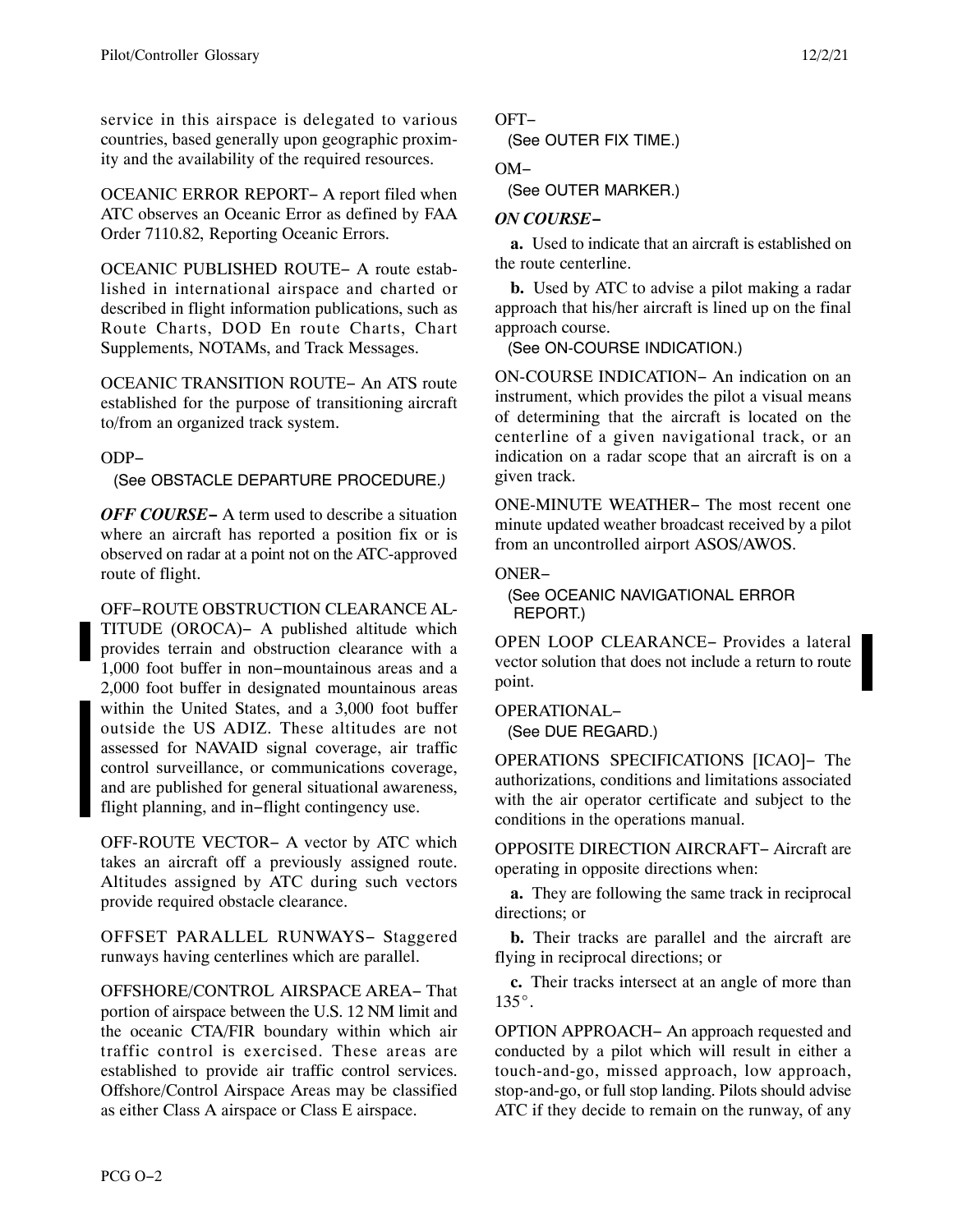delay in their stop and go, delay clearing the runway, or are unable to comply with the instruction(s).

(See CLEARED FOR THE OPTION.) (Refer to AIM.)

 routes which are fixed and charted; i.e., CEP, ORGANIZED TRACK SYSTEM- A series of ATS NOPAC, or flexible and described by NOTAM; i.e., NAT TRACK MESSAGE.

OTR-

(See OCEANIC TRANSITION ROUTE.)

 $OTS-$ 

(See ORGANIZED TRACK SYSTEM.)

*OUT*– The conversation is ended and no response is expected.

OUT OF SERVICE/UNSERVICEABLE (U/S)-When a piece of equipment, a NAVAID, a facility or a service is not operational, certified (if required) and immediately "available" for Air Traffic or public use.

 IFR and participating VFR aircraft. The service OUTER AREA (associated with Class C airspace)– Non-regulatory airspace surrounding designated Class C airspace airports wherein ATC provides radar vectoring and sequencing on a full-time basis for all provided in the outer area is called Class C service which includes: IFR/IFR-IFR separation; IFR/ VFR-traffic advisories and conflict resolution; and VFR/VFR-traffic advisories and, as appropriate, safety alerts. The normal radius will be 20 nautical miles with some variations based on site-specific requirements. The outer area extends outward from the primary Class C airspace airport and extends from the lower limits of radar/radio coverage up to the ceiling of the approach control's delegated airspace excluding the Class C charted area and other airspace as appropriate.

(See CONFLICT RESOLUTION.) (See CONTROLLED AIRSPACE.)

OUTER COMPASS LOCATOR-(See COMPASS LOCATOR.)

OUTER FIX- A general term used within ATC to describe fixes in the terminal area, other than the final approach fix. Aircraft are normally cleared to these fixes by an Air Route Traffic Control Center or an Approach Control Facility. Aircraft are normally cleared from these fixes to the final approach fix or final approach course.

### **OR**

 route of flight, prior to the meter fix, for which OUTER FIX- An adapted fix along the converted crossing times are calculated and displayed in the metering position list.

 outer fix times and determine appropriate sector OUTER FIX ARC- A semicircle, usually about a  $50-70$  mile radius from a meter fix, usually in high altitude, which is used by CTAS/ERAM to calculate meter list assignments for aircraft on an established arrival route that will traverse the arc.

 time reflects descent speed adjustments and any OUTER FIX TIME – A calculated time to depart the outer fix in order to cross the vertex at the ACLT. The applicable delay time that must be absorbed prior to crossing the meter fix.

 tone, which is received aurally and visually by OUTER MARKER– A marker beacon at or near the glideslope intercept altitude of an ILS approach. It is keyed to transmit two dashes per second on a 400 Hz compatible airborne equipment. The OM is normally located four to seven miles from the runway threshold on the extended centerline of the runway.

(See INSTRUMENT LANDING SYSTEM.) (See MARKER BEACON.) (Refer to AIM.)

*OVER* – My transmission is ended; I expect a response.

 traffic pattern and to proceed to a landing. An maneuver. The pattern usually specifies the OVERHEAD MANEUVER- A series of predetermined maneuvers prescribed for aircraft (often in formation) for entry into the visual flight rules (VFR) overhead maneuver is not an instrument flight rules (IFR) approach procedure. An aircraft executing an overhead maneuver is considered VFR and the IFR flight plan is canceled when the aircraft reaches the "initial point" on the initial approach portion of the following:

**a.** The radio contact required of the pilot.

**b.** The speed to be maintained.

**c.** An initial approach 3 to 5 miles in length.

 **d.** An elliptical pattern consisting of two 180 degree turns.

**e.** A break point at which the first 180 degree turn is started.

**f.** The direction of turns.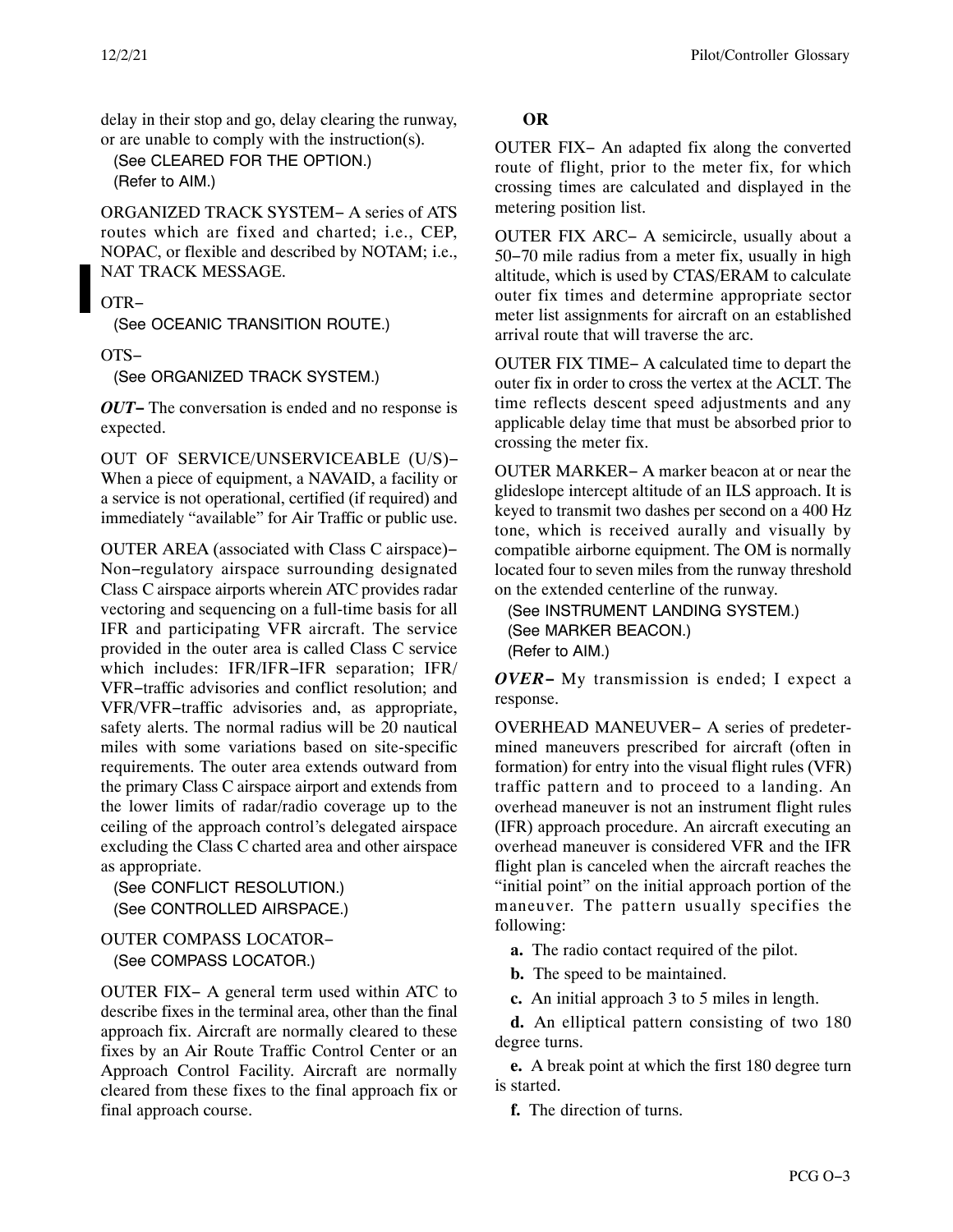al pattern). is responsible for arrival/departure operations at a

**h.** A "Roll-out" on final approach not less than  $1/4$  specific terminal. mile from the landing threshold and not less than 300 feet above the ground.

**g.** Altitude (at least 500 feet above the convention- OVERLYING CENTER- The ARTCC facility that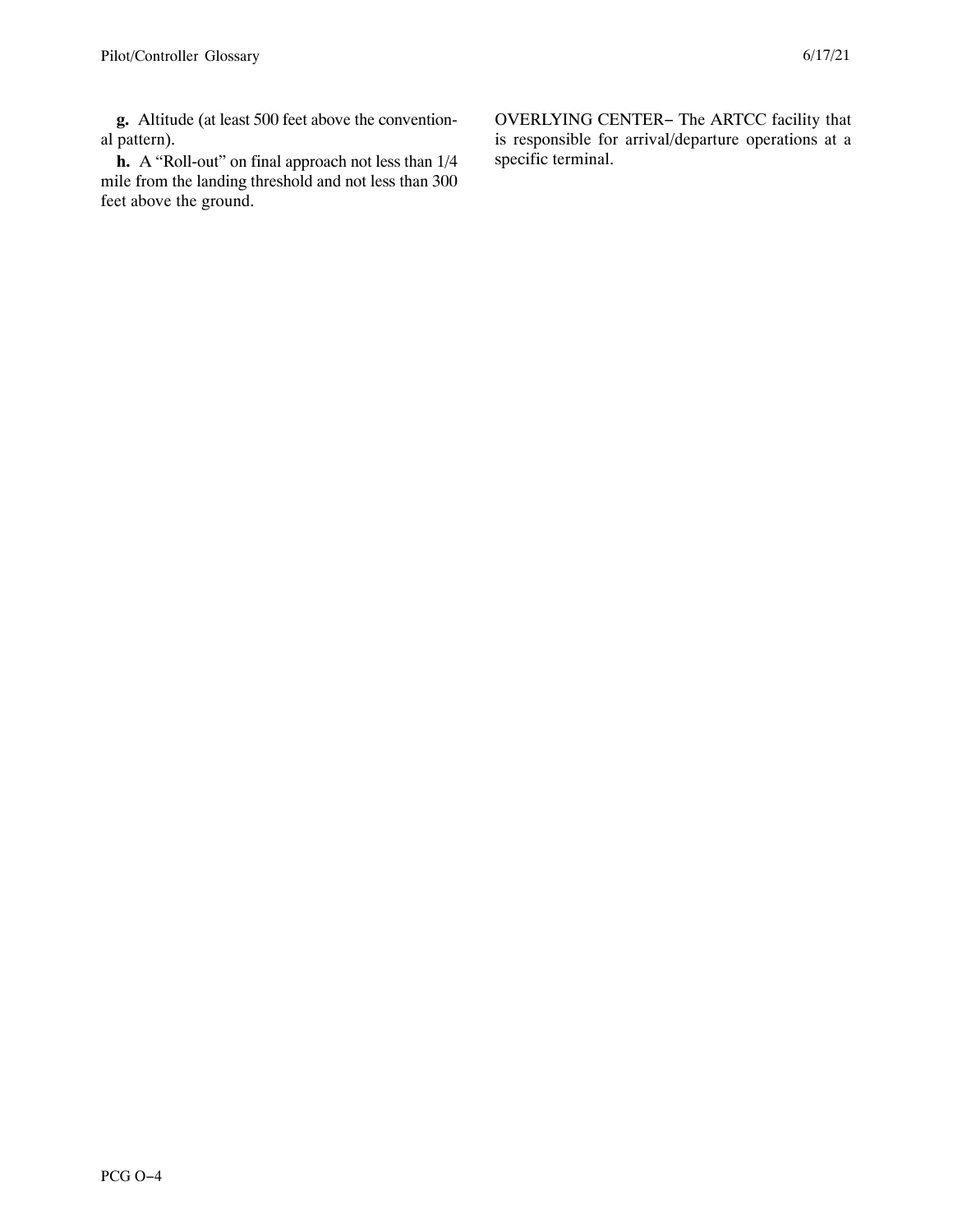# **P**

### **P** TIME-

(See PROPOSED DEPARTURE TIME.)

 $P-ACP-$ 

(See PREARRANGED COORDINATION PROCEDURES.)

 cy signal. When repeated three times, indicates PAN-PAN- The international radio-telephony urgenuncertainty or alert followed by the nature of the urgency.

(See MAYDAY.) (Refer to AIM.)

### PAR-

(See PRECISION APPROACH RADAR.)

PAR [ICAO]-

(See ICAO Term PRECISION APPROACH RADAR.)

 parallel runways by IFR aircraft which, when established inbound toward the airport on the PARALLEL ILS APPROACHES- Approaches to adjacent final approach courses, are radar-separated by at least 2 miles.

(See FINAL APPROACH COURSE.) (See SIMULTANEOUS ILS APPROACHES.)

 the left or right of the designated or established PARALLEL OFFSET ROUTE- A parallel track to airway/route. Normally associated with Area Navigation (RNAV) operations.

(See AREA NAVIGATION.)

PARALLEL RUNWAYS- Two or more runways at the same airport whose centerlines are parallel. In addition to runway number, parallel runways are designated as L (left) and R (right) or, if three parallel runways exist,  $L$  (left),  $C$  (center), and  $R$  (right).

### PBCT-

(See PROPOSED BOUNDARY CROSSING TIME.)

### PBN-

(See ICAO Term PERFORMANCE-BASED NAVIGATION.)

### PDC-

(See PRE-DEPARTURE CLEARANCE.)

PDRR-

(See PRE-DEPARTURE REROUTE.)

[ICAO]- Area navigation based on performance PERFORMANCE-BASED NAVIGATION (PBN) requirements for aircraft operating along an ATS route, on an instrument approach procedure or in a designated airspace.

Note: Performance requirements are expressed in navigation specifications (RNAV specification, RNP specification) in terms of accuracy, integrity, continuity, availability, and functionality needed for the proposed operation in the context of a particular airspace concept.

PERMANENT ECHO– Radar signals reflected from fixed objects on the earth's surface; e.g., buildings, towers, terrain. Permanent echoes are distinguished from "ground clutter" by being definable locations rather than large areas. Under certain conditions they may be used to check radar alignment.

### PERTI-

(See PLAN, EXECUTE, REVIEW, TRAIN, IMPROVE.)

PGUI-

(See PLANVIEW GRAPHICAL USER INTERFACE.)

PHOTO RECONNAISSANCE- Military activity that requires locating individual photo targets and navigating to the targets at a preplanned angle and altitude. The activity normally requires a lateral route width of 16 NM and altitude range of 1,500 feet to 10,000 feet AGL.

PILOT BRIEFING – A service provided by the FSS to assist pilots in flight planning. Briefing items may include weather information, NOTAMS, military activities, flow control information, and other items as requested.

(Refer to AIM.)

PILOT IN COMMAND– The pilot responsible for the operation and safety of an aircraft during flight time.

(Refer to 14 CFR Part 91.)

PILOT WEATHER REPORT – A report of meteorological phenomena encountered by aircraft in flight. (Refer to AIM.)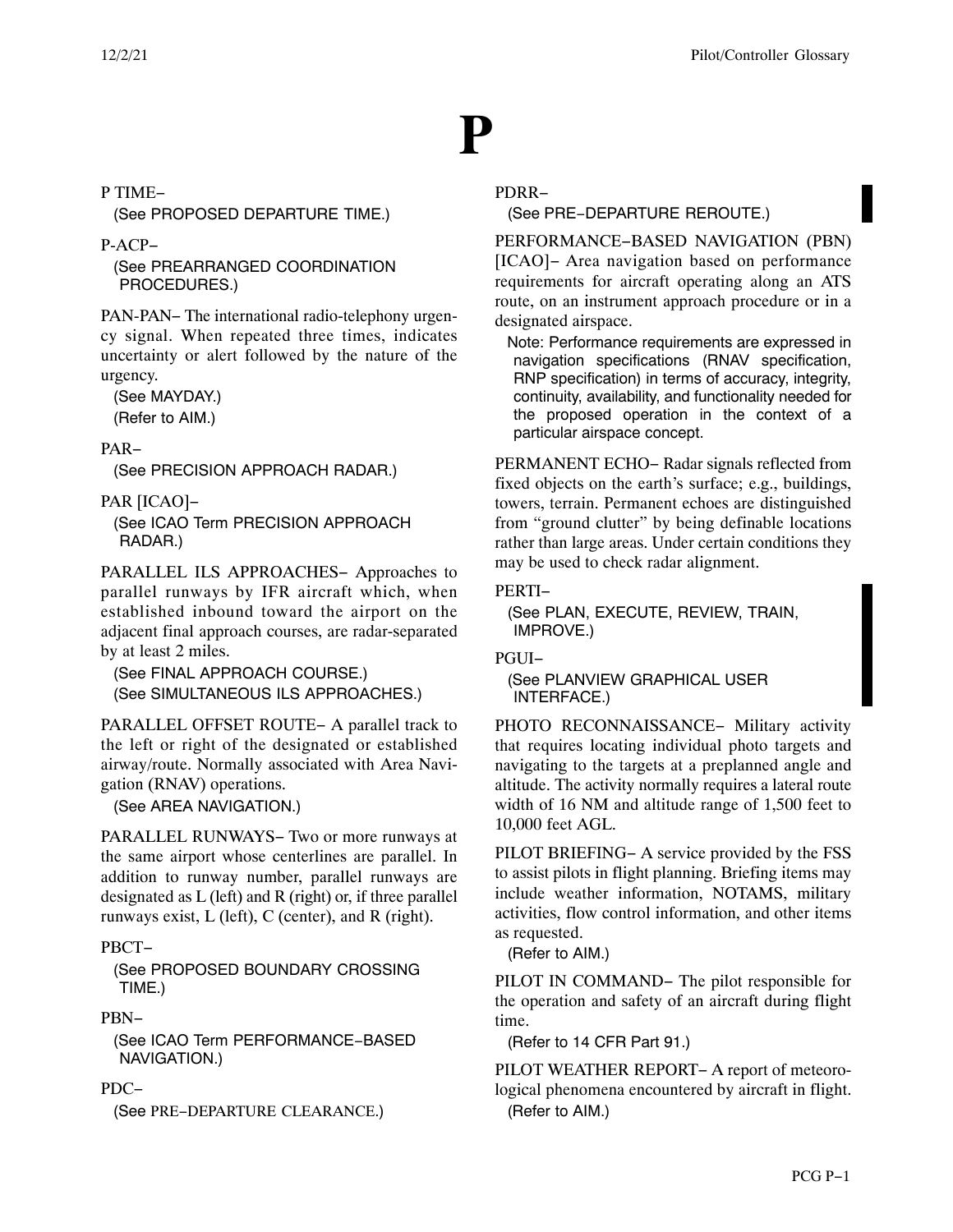offered the pilot the option of starting climb or may temporarily level off at any intermediate altitude. However, once he/she has vacated an **PILOT'S DISCRETION-** When used in conjunction with altitude assignments, means that ATC has descent whenever he/she wishes and conducting the climb or descent at any rate he/she wishes. He/she altitude, he/she may not return to that altitude.

### PIREP-

(See PILOT WEATHER REPORT.)

PITCH POINT- A fix/waypoint that serves as a transition point from a departure procedure or the low altitude ground-based navigation structure into the high altitude waypoint system.

 utilizing historical NAS performance data and work to achieve the desired/planned outcomes. PLAN, EXECUTE, REVIEW, TRAIN, IMPROVE (PERTI) $-$  A process that delivers a one $-$ day detailed plan for NAS operations, and a two-day outlook, which sets NAS performance goals for high impact constraints. PLAN: Increase lead time for identifying aviation system constraint planning and goals while constraints to derive successful and/or improved advance planning strategies. EXECUTE: Set goals and a strategy. The Air Traffic Control System Command Center (ATCSCC), FAA field facilities, and aviation stakeholders execute the strategy and REVIEW: Utilize post event analysis and lessons learned to define and implement future strategies and operational triggers based on past performance and outcomes, both positive and negative. TRAIN: Develop training that includes rapid and continuous feedback to operational personnel and provides increased data and weather knowledge and tools for analytical usage and planning. IMPROVE: Implement better information sharing processes, technologies, and procedures that improve the skills and technology needed to implement operational insights and improvements.

 that provides detailed flight plan and predicted PLANS DISPLAY - A display available in EDST conflict information in textual format for requested Current Plans and all Trial Plans.

(See EN ROUTE DECISION SUPPORT TOOL)

PLANVIEW GRAPHICAL USER INTERFACE (PGUI)- A TBFM display that provides a spatial display of individual aircraft track information.

POFZ-

(See PRECISION OBSTACLE FREE ZONE.)

POINT OUT-

(See RADAR POINT OUT.)

POINT-TO-POINT (PTP)- A level of NRR service for aircraft that is based on traditional waypoints in their FMSs or RNAV equipage.

POLAR TRACK STRUCTURE- A system of organized routes between Iceland and Alaska which overlie Canadian MNPS Airspace.

POSITION REPORT- A report over a known location as transmitted by an aircraft to ATC. (Refer to AIM.)

POSITION SYMBOL- A computer-generated indication shown on a radar display to indicate the mode of tracking.

 traffic within designated airspace by air traffic POSITIVE CONTROL- The separation of all air control.

PRACTICE INSTRUMENT APPROACH- An instrument approach procedure conducted by a VFR or an IFR aircraft for the purpose of pilot training or proficiency demonstrations.

 provides clearance information to subscribers, PRE-DEPARTURE CLEARANCE- An application with the Terminal Data Link System (TDLS) that through a service provider, in text to the cockpit or gate printer.

 that enables ATC to quickly amend and execute PRE-DEPARTURE REROUTE (PDRR)- A capability within the Traffic Flow Management System revised departure clearances that mitigate en route constraints or balance en route traffic flows.

PREARRANGED COORDINATION- A standardized procedure which permits an air traffic controller to enter the airspace assigned to another air traffic controller without verbal coordination. The procedures are defined in a facility directive which ensures approved separation between aircraft.

 allow an aircraft to penetrate or transit another controller's airspace in a manner that assures PREARRANGED COORDINATION PROCE-DURES- A facility's standardized procedure that describes the process by which one controller shall approved separation without individual coordination for each aircraft.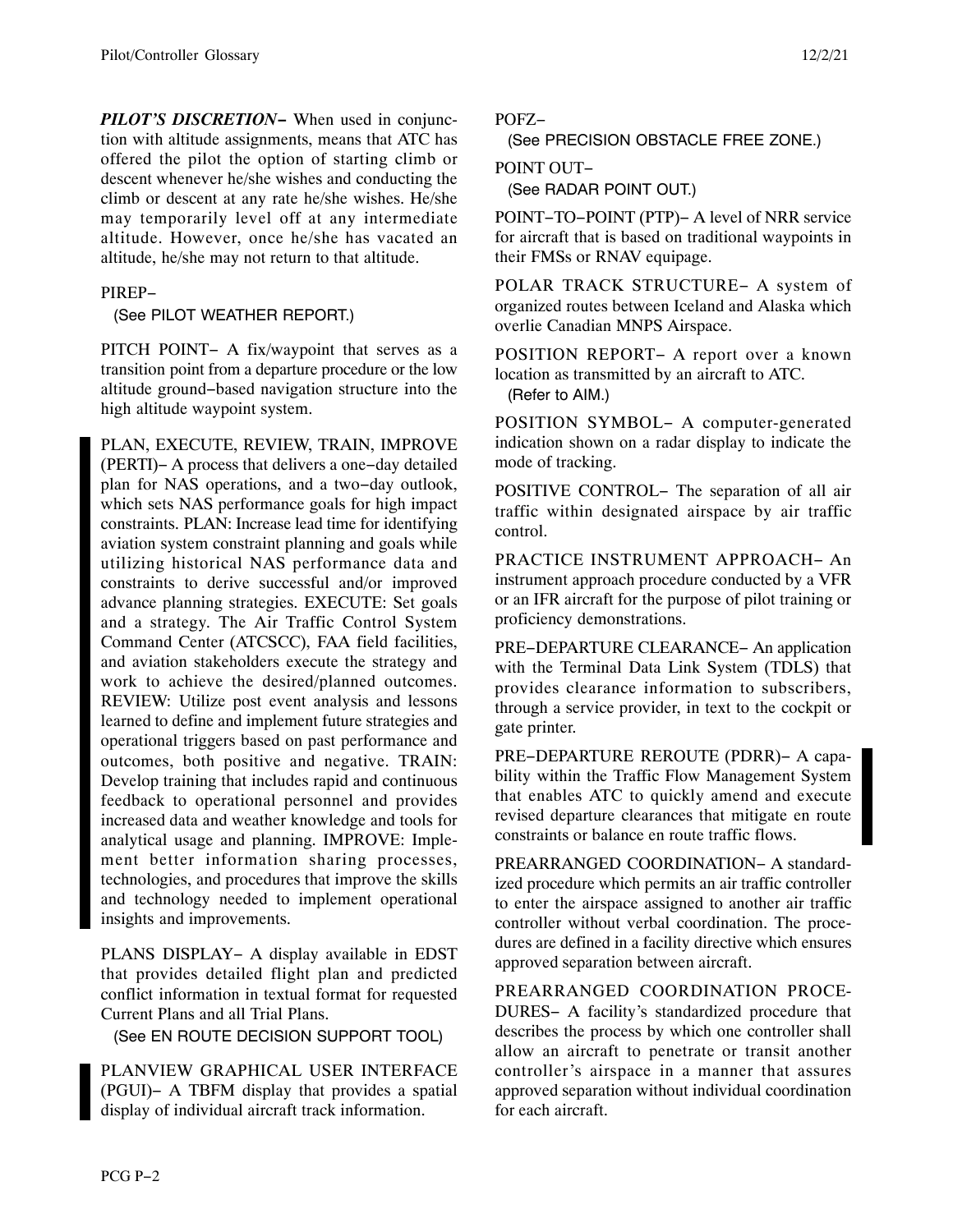PRECIPITATION- Any or all forms of water particles (rain, sleet, hail, or snow) that fall from the atmosphere and reach the surface.

#### PRECIPITATION RADAR WEATHER DESCRIP-

 features associated with thunderstorms and the TIONS- Existing radar systems cannot detect turbulence. However, there is a direct correlation between the degree of turbulence and other weather weather radar precipitation intensity. Controllers will issue (where capable) precipitation intensity as observed by radar when using weather and radar processor (WARP) or NAS ground-based digital radars with weather capabilities. When precipitation intensity information is not available, the intensity will be described as UNKNOWN. When intensity levels can be determined, they shall be described as:

**a.** LIGHT (< 26 dBZ)

**b.** MODERATE (26 to 40 dBZ)

**c.** HEAVY (> 40 to 50 dBZ)

**d.** EXTREME (> 50 dBZ)

(Refer to  $AC$  00–45, Aviation Weather Services.)

### PRECISION APPROACH-

(See PRECISION APPROACH PROCEDURE.)

PRECISION APPROACH PROCEDURE- A standard instrument approach procedure in which an electronic glideslope or other type of glidepath is provided; e.g., ILS, PAR, and GLS.

(See INSTRUMENT LANDING SYSTEM.)

(See PRECISION APPROACH RADAR.)

 on the final approach course to a runway. This approaches, but is primarily used to conduct a PRECISION APPROACH RADAR– Radar equipment in some ATC facilities operated by the FAA and/or the military services at joint-use civil/military locations and separate military installations to detect and display azimuth, elevation, and range of aircraft equipment may be used to monitor certain non-radar precision instrument approach (PAR) wherein the controller issues guidance instructions to the pilot based on the aircraft's position in relation to the final approach course (azimuth), the glidepath (elevation),

and the distance (range) from the touchdown point on the runway as displayed on the radar scope.

Note: The abbreviation "PAR" is also used to denote preferential arrival routes in ARTCC computers.

(See GLIDEPATH.) (See PAR.) (See PREFERENTIAL ROUTES.) (See ICAO term PRECISION APPROACH RADAR.) (Refer to AIM.)

PRECISION APPROACH RADAR [ICAO]- Primary radar equipment used to determine the position of an aircraft during final approach, in terms of lateral and vertical deviations relative to a nominal approach path, and in range relative to touchdown.

Note: Precision approach radars are designed to enable pilots of aircraft to be given guidance by radio communication during the final stages of the approach to land.

 the runway centerline adjacent to the threshold PRECISION OBSTACLE FREE ZONE (POFZ)-An 800 foot wide by 200 foot long area centered on designed to protect aircraft flying precision approaches from ground vehicles and other aircraft when ceiling is less than 250 feet or visibility is less than 3/4 statute mile (or runway visual range below 4,000 feet.)

SYSTEM- Provides air traffic controllers display, Final Monitor Aid (FMA) of the PRM system, or other FMA with the same capability, no transgression zone and is required for all PRECISION RUNWAY MONITOR (PRM) monitoring the NTZ during simultaneous close parallel PRM approaches with precision, high update rate secondary surveillance data. The high update rate surveillance sensor component of the PRM system is only required for specific runway or approach course separation. The high resolution color monitoring presents NTZ surveillance track data to controllers along with detailed maps depicting approaches and simultaneous close parallel PRM NTZ monitoring operations.

(Refer to AIM)

PREDICTIVE WIND SHEAR ALERT SYSTEM  $(PWS)$ – A self-contained system used on board some aircraft to alert the flight crew to the presence of a potential wind shear. PWS systems typically monitor 3 miles ahead and 25 degrees left and right of the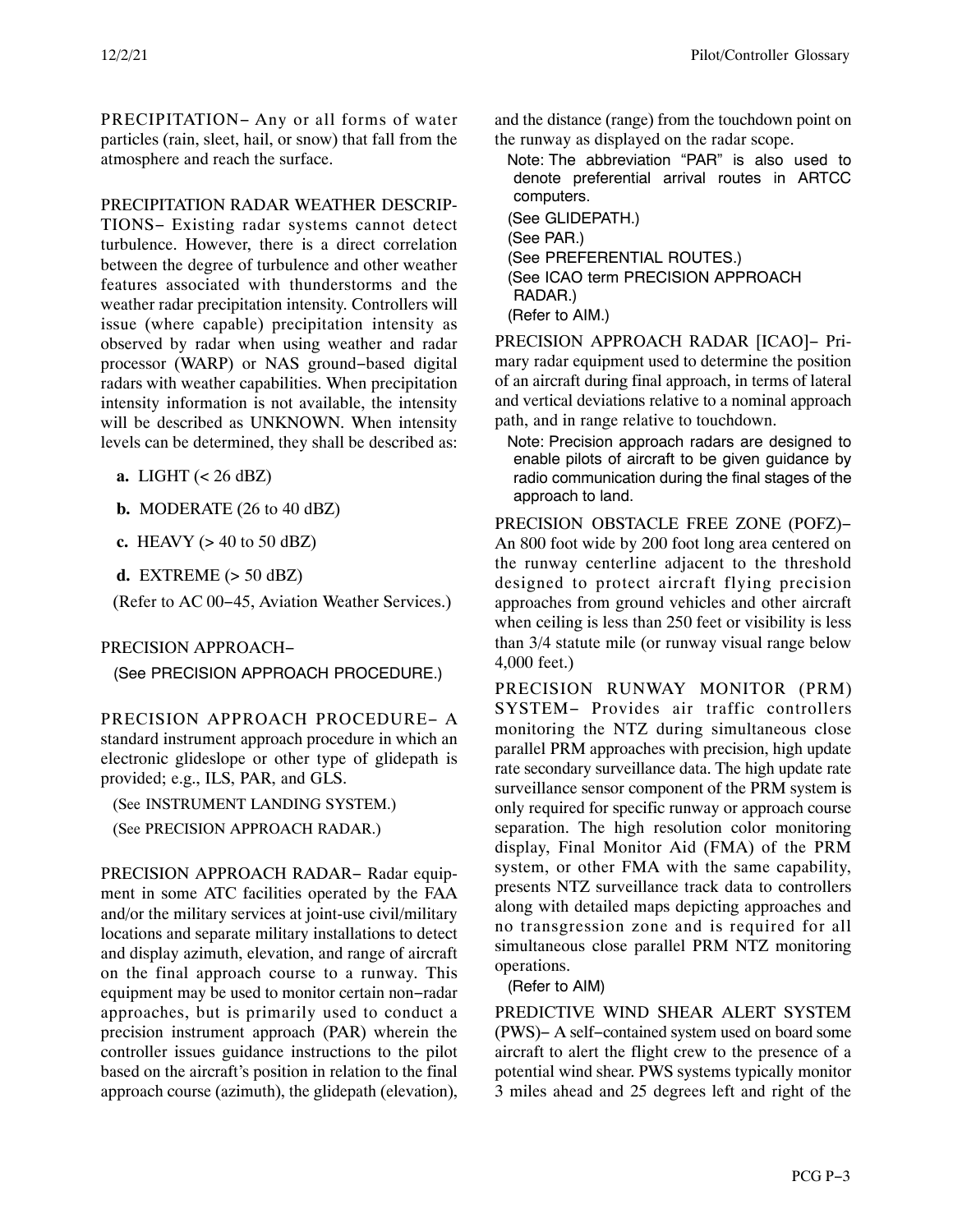aircraft's heading at or below 1200' AGL. Departing flights may receive a wind shear alert after they start the takeoff roll and may elect to abort the takeoff. Aircraft on approach receiving an alert may elect to go around or perform a wind shear escape maneuver.

 for these specific inbound and outbound routes normally publish such routes in local facility vectors or assign requested routes to minimize PREFERENTIAL ROUTES- Preferential routes (PDRs, PARs, and PDARs) are adapted in ARTCC computers to accomplish inter/intrafacility controller coordination and to assure that flight data is posted at the proper control positions. Locations having a need bulletins, and their use by pilots minimizes flight plan route amendments. When the workload or traffic situation permits, controllers normally provide radar circuitous routing. Preferential routes are usually confined to one ARTCC's area and are referred to by the following names or acronyms:

 control. It may be included in an Instrument **a.** Preferential Departure Route (PDR). A specific departure route from an airport or terminal area to an en route point where there is no further need for flow Departure Procedure (DP) or a Preferred IFR Route.

**b.** Preferential Arrival Route (PAR). A specific arrival route from an appropriate en route point to an airport or terminal area. It may be included in a Standard Terminal Arrival (STAR) or a Preferred IFR Route. The abbreviation "PAR" is used primarily within the ARTCC and should not be confused with the abbreviation for Precision Approach Radar.

 **c.** Preferential Departure and Arrival Route PDARs are not synonymous with Preferred IFR Routes but may be listed as such as they do (PDAR). A route between two terminals which are within or immediately adjacent to one ARTCC's area. accomplish essentially the same purpose.

(See PREFERRED IFR ROUTES.)

 more ARTCC areas and are designed to achieve PREFERRED IFR ROUTES- Routes established between busier airports to increase system efficiency and capacity. They normally extend through one or balanced traffic flows among high density terminals. IFR clearances are issued on the basis of these routes except when severe weather avoidance procedures or other factors dictate otherwise. Preferred IFR Routes are listed in the Chart Supplement U.S. If a flight is planned to or from an area having such routes but the

 Supplement U.S., pilots may use that part of a be defined by airways, jet routes, direct routes departure or arrival point is not listed in the Chart Preferred IFR Route which is appropriate for the departure or arrival point that is listed. Preferred IFR Routes are correlated with DPs and STARs and may between NAVAIDs, Waypoints, NAVAID radials/ DME, or any combinations thereof.

(See CENTER'S AREA.) (See INSTRUMENT DEPARTURE PROCEDURE.) (See PREFERENTIAL ROUTES.) (See STANDARD TERMINAL ARRIVAL.) (Refer to CHART SUPPLEMENT U.S.)

PRE-FLIGHT PILOT BRIEFING-(See PILOT BRIEFING.)

PREVAILING VISIBILITY-(See VISIBILITY.)

 target, exclusive of a secondary radar target, PRIMARY RADAR TARGET– An analog or digital presented on a radar display.

### PRM-

(See AREA NAVIGATION (RNAV) GLOBAL POSITIONING SYSTEM (GPS) PRECISION RUNWAY MONITORING (PRM) APPROACH.) (See PRM APPROACH.) (See PRECISION RUNWAY MONITOR SYSTEM.)

PRM APPROACH- An instrument approach or GLS PRM conducted to parallel runways are permitted. Use of an enhanced display with monitor frequency, pilot PRM training, and publication of an Attention All Users Page are or one approach course must be offset. PRM procedure titled ILS PRM, RNAV PRM, LDA PRM, separated by less than 4,300 feet and at least 3,000 feet where independent closely spaced approaches alerting, a No Transgression Zone (NTZ), secondary required for all PRM approaches. Depending on the runway spacing, the approach courses may be parallel procedures are also used to conduct Simultaneous Offset Instrument Approach (SOIA) operations. In SOIA, one straight-in ILS PRM, RNAV PRM, GLS PRM, and one offset LDA PRM, RNAV PRM or GLS PRM approach are utilized. PRM procedures are terminated and a visual segment begins at the offset approach missed approach point where the minimum distance between the approach courses is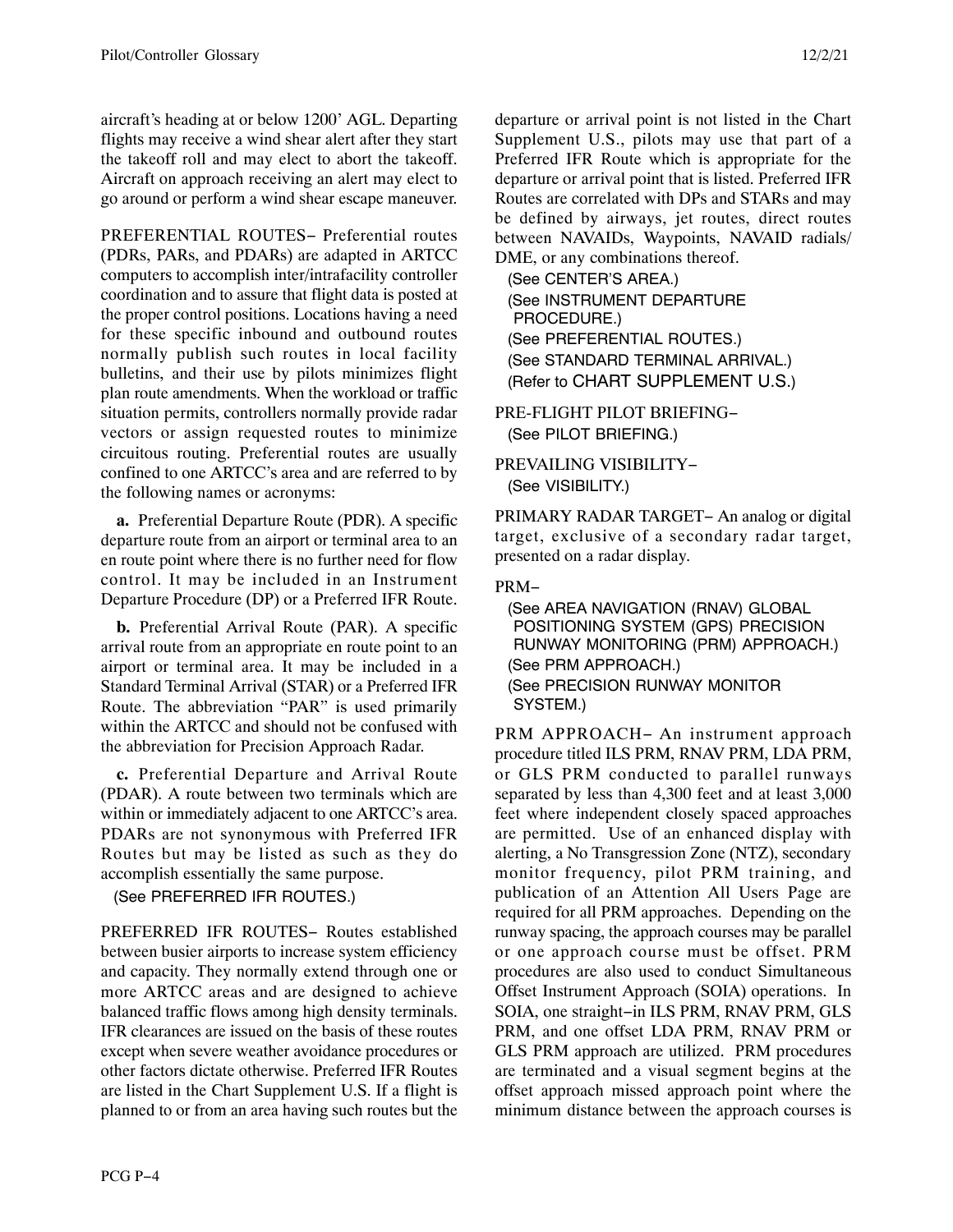3000 feet. Runway spacing can be as close as 750 feet.

(Refer to AIM.)

 indicate that information derived from an ATS PROCEDURAL CONTROL [ICAO]– Term used to surveillance system is not required for the provision of air traffic control service.

PROCEDURAL SEPARATION [ICAO]– The separation used when providing procedural control.

 final approach course. The outbound course, PROCEDURE TURN- The maneuver prescribed when it is necessary to reverse direction to establish an aircraft on the intermediate approach segment or direction of turn, distance within which the turn must be completed, and minimum altitude are specified in the procedure. However, unless otherwise restricted, the point at which the turn may be commenced and the type and rate of turn are left to the discretion of the pilot.

(See ICAO term PROCEDURE TURN.)

PROCEDURE TURN [ICAO]- A maneuver in which a turn is made away from a designated track followed by a turn in the opposite direction to permit the aircraft to intercept and proceed along the reciprocal of the designated track.

Note 1: Procedure turns are designated "left" or "right" according to the direction of the initial turn.

Note 2: Procedure turns may be designated as being made either in level flight or while descending, according to the circumstances of each individual approach procedure.

 on the intermediate approach segment or final approach course. A report of "procedure turn PROCEDURE TURN INBOUND– That point of a procedure turn maneuver where course reversal has been completed and an aircraft is established inbound inbound" is normally used by ATC as a position report for separation purposes.

(See FINAL APPROACH COURSE.) (See PROCEDURE TURN.) (See SEGMENTS OF AN INSTRUMENT APPROACH PROCEDURE.)

 (except where level flight is required for speed PROFILE DESCENT- An uninterrupted descent adjustment; e.g., 250 knots at 10,000 feet MSL) from cruising altitude/level to interception of a glideslope or to a minimum altitude specified for the initial or

 terminates at the approach gate or where the intermediate approach segment of a nonprecision instrument approach. The profile descent normally glideslope or other appropriate minimum altitude is intercepted.

PROGRESS REPORT-

(See POSITION REPORT.)

PROGRESSIVE TAXI- Precise taxi instructions given to a pilot unfamiliar with the airport or issued in stages as the aircraft proceeds along the taxi route.

PROHIBITED AREA-

(See SPECIAL USE AIRSPACE.) (See ICAO term PROHIBITED AREA.)

PROHIBITED AREA [ICAO]- An airspace of defined dimensions, above the land areas or territorial waters of a State, within which the flight of aircraft is prohibited.

PROMINENT OBSTACLE– An obstacle that meets one or more of the following conditions:

 **a.** An obstacle which stands out beyond the adjacent surface of surrounding terrain and immediately projects a noticeable hazard to aircraft in flight.

**b.** An obstacle, not characterized as low and close in, whose height is no less than 300 feet above the departure end of takeoff runway (DER) elevation, is within 10 NM from the DER, and that penetrates that airport/heliport's diverse departure obstacle clearance surface (OCS).

**c.** An obstacle beyond 10 NM from an airport/ heliport that requires an obstacle departure procedure (ODP) to ensure obstacle avoidance.

(See OBSTACLE.) (See OBSTRUCTION.)

PROPELLER (PROP) WASH (PROP BLAST)– The disturbed mass of air generated by the motion of a propeller.

 proposed route from the departure airport to the PROPOSED BOUNDARY CROSSING TIME-Each center has a PBCT parameter for each internal airport. Proposed internal flight plans are transmitted to the adjacent center if the flight time along the center boundary is less than or equal to the value of PBCT or if airport adaptation specifies transmission regardless of PBCT.

PROPOSED DEPARTURE TIME– The time that the aircraft expects to become airborne.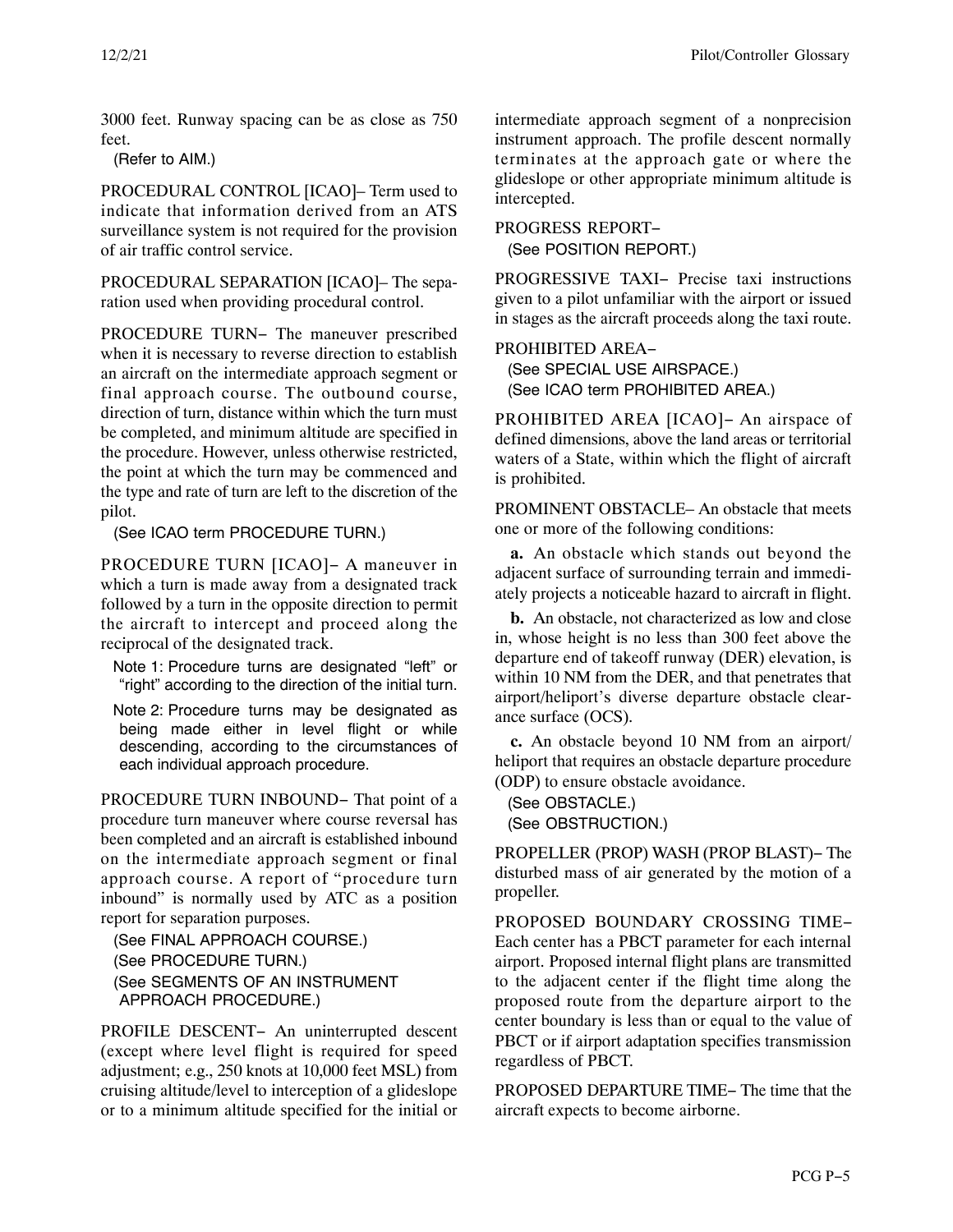PROTECTED AIRSPACE- The airspace on either side of an oceanic route/track that is equal to one-half the lateral separation minimum except where reduction of protected airspace has been authorized.

PROTECTED SEGMENT- The protected segment is a segment on the amended TFM route that is to be inhibited from automatic adapted route alteration by ERAM.

 $PT-$ 

(See PROCEDURE TURN.)

PTP-

(See POINT-TO-POINT.)

PTS-

(See POLAR TRACK STRUCTURE.)

 flight path on the profile and plan view with an associated note on the approximate heading and PUBLISHED INSTRUMENT APPROACH PROCEDURE VISUAL SEGMENT- A segment on an IAP chart annotated as "Fly Visual to Airport" or "Fly Visual." A dashed arrow will indicate the visual distance. The visual segment should be flown as a dead reckoning course while maintaining visual conditions.

 Federal Airways, Jet Routes, Area Navigation PUBLISHED ROUTE– A route for which an IFR altitude has been established and published; e.g., Routes, Specified Direct Routes.

PWS-

(See PREDICTIVE WIND SHEAR ALERT SYSTEM.)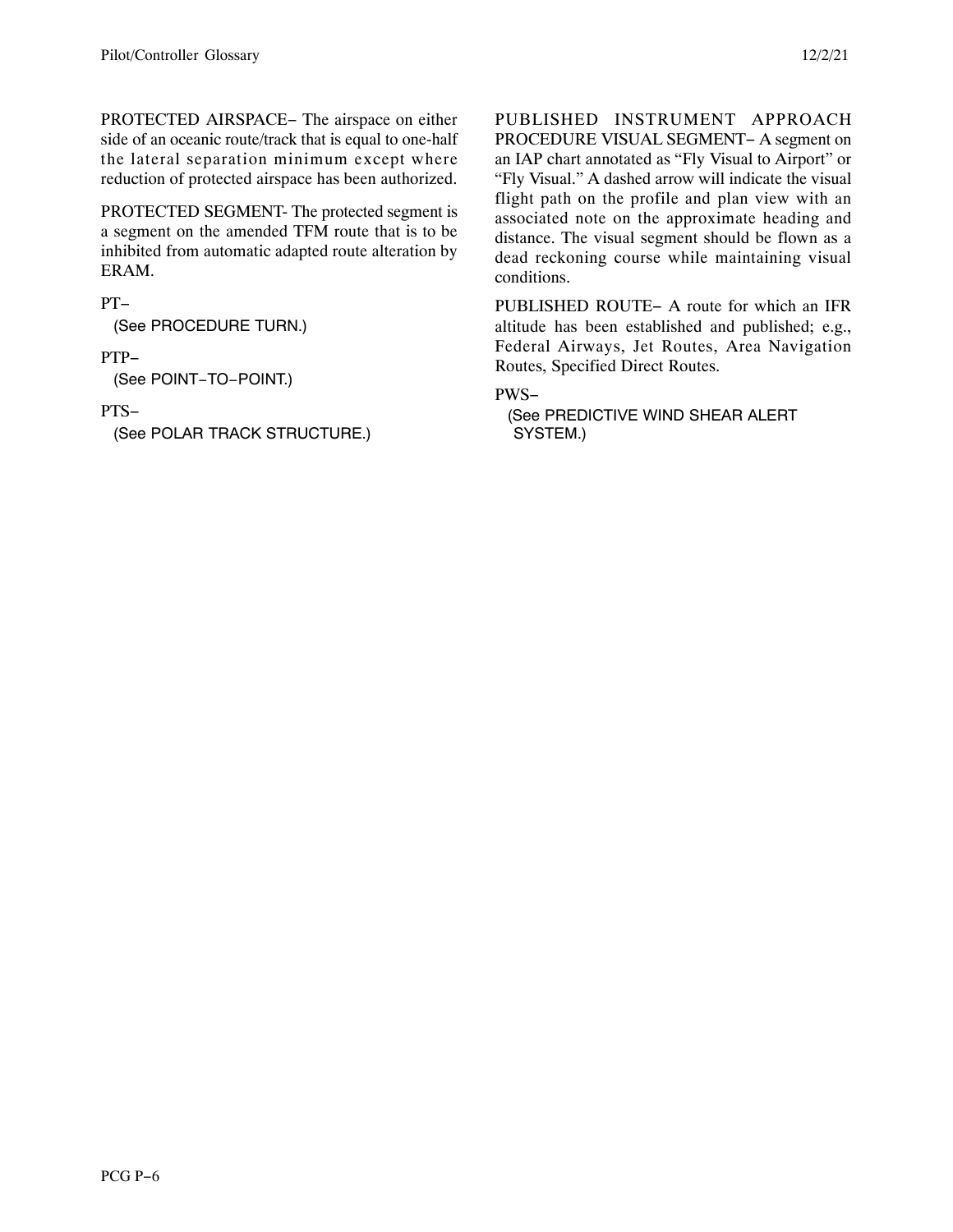# **Q**

Q ROUTE $-$  'Q' is the designator assigned to published RNAV routes used by the United States.

QFE- The atmospheric pressure at aerodrome elevation (or at runway threshold).

QNE- The barometric pressure used for the standard altimeter setting (29.92 inches Hg.).

QNH- The barometric pressure as reported by a particular station.

QUADRANT - A quarter part of a circle, centered on a NAVAID, oriented clockwise from magnetic north

 090-179, SW quadrant 180-269, NW quadrant as follows: NE quadrant 000-089, SE quadrant 270-359.

### QUEUING-

(See STAGING/QUEUING.)

QUICK LOOK- A feature of the EAS and STARS which provides the controller the capability to display full data blocks of tracked aircraft from other control positions.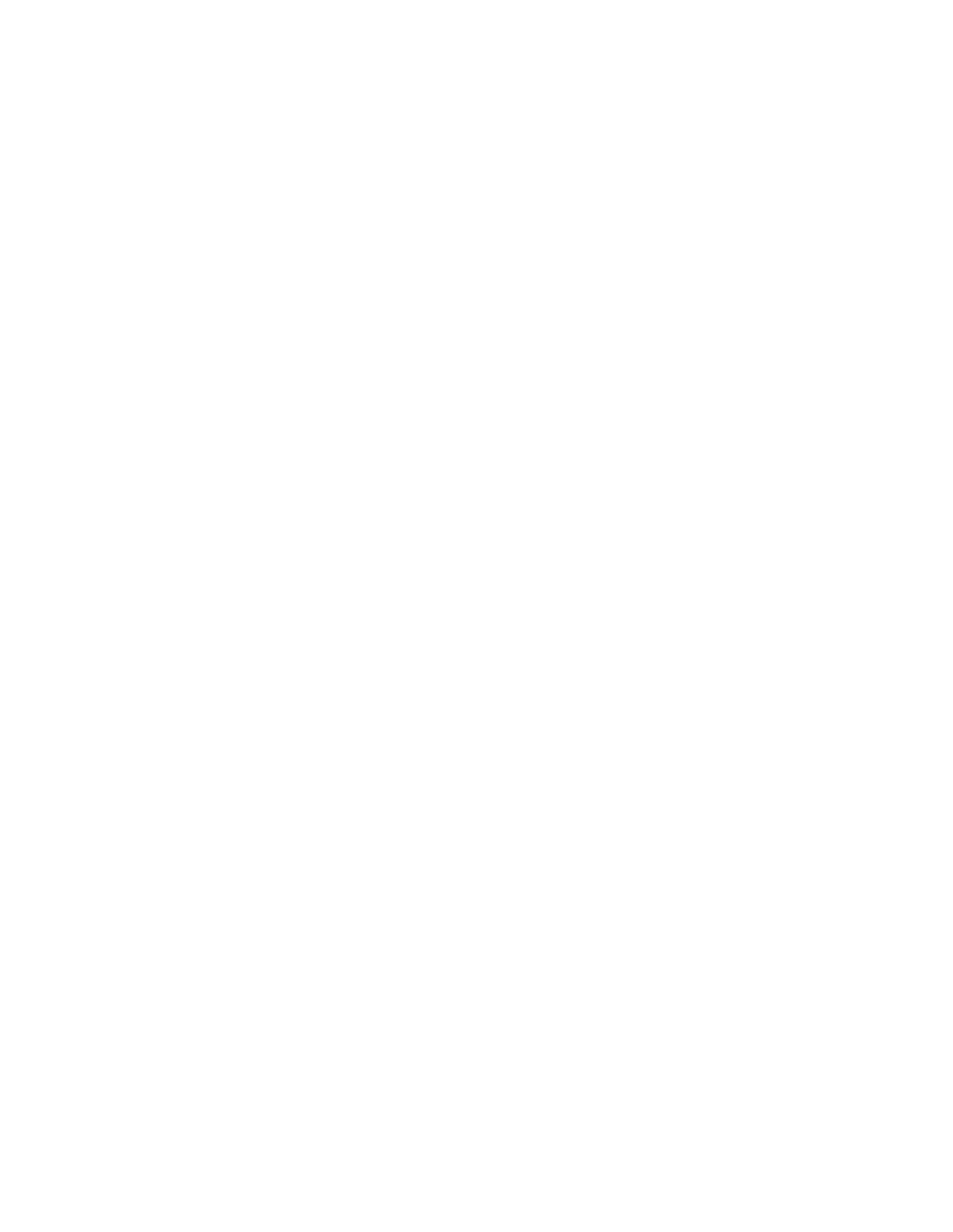### **R**

### $RAD-$ (See ROUTE AMENDMENT DIALOG.)

 range, azimuth, and/or elevation of objects by RADAR- A device that provides information on measuring the time interval between transmission and reception of directional radio pulses and correlating the angular orientation of the radiated antenna beam or beams in azimuth and/or elevation.

a. Primary Radar- A radar system in which a minute portion of a radio pulse transmitted from a site is reflected by an object and then received back at that site for processing and display at an air traffic control facility.

 ceiver (interrogator) site are received in the cooperative equipment and used to trigger a **b.** Secondary Radar/Radar Beacon (ATCRBS)– A radar system in which the object to be detected is fitted with cooperative equipment in the form of a radio receiver/transmitter (transponder). Radar pulses transmitted from the searching transmitter/redistinctive transmission from the transponder. This reply transmission, rather than a reflected signal, is then received back at the transmitter/receiver site for processing and display at an air traffic control facility.

```
(See COOPERATIVE SURVEILLANCE.) 
(See INTERROGATOR.) 
(See NON-COOPERATIVE SURVEILLANCE.)
(See TRANSPONDER.) 
(See ICAO term RADAR.) 
(Refer to AIM.)
```
 provides information on range, azimuth and/or RADAR [ICAO]– A radio detection device which elevation of objects.

a. Primary Radar- Radar system which uses reflected radio signals.

**b.** Secondary Radar-Radar system wherein a the transmission of a radio signal from another radio signal transmitted from a radar station initiates station.

RADAR ADVISORY– The provision of advice and information based on radar observations.

```
(See ADVISORY SERVICE.)
```
### RADAR ALTIMETER-(See RADIO ALTIMETER.)

RADAR APPROACH- An instrument approach procedure which utilizes Precision Approach Radar (PAR) or Airport Surveillance Radar (ASR).

(See AIRPORT SURVEILLANCE RADAR.) (See INSTRUMENT APPROACH PROCEDURE.) (See PRECISION APPROACH RADAR.) (See SURVEILLANCE APPROACH.) (See ICAO term RADAR APPROACH.) (Refer to AIM.)

RADAR APPROACH [ICAO]- An approach, executed by an aircraft, under the direction of a radar controller.

RADAR APPROACH CONTROL FACILITY- A terminal ATC facility that uses radar and nonradar capabilities to provide approach control services to aircraft arriving, departing, or transiting airspace controlled by the facility.

(See APPROACH CONTROL SERVICE.)

 **a.** Provides radar ATC services to aircraft operating in the vicinity of one or more civil and/or military airports in a terminal area. The facility may provide services of a ground controlled approach (GCA); i.e., ASR and PAR approaches. A radar approach control facility may be operated by FAA, USAF, US Army, USN, USMC, or jointly by FAA and a military service. Specific facility nomenclatures are used for administrative purposes only and are related to the physical location of the facility and the operating service generally as follows:

**1.** Army Radar Approach Control (ARAC) (US Army).

**2.** Radar Air Traffic Control Facility (RATCF) (USN/FAA and USMC/FAA).

**3.** Radar Approach Control (RAPCON) (USAF/FAA, USN/FAA, and USMC/FAA).

**4.** Terminal Radar Approach Control (TRACON) (FAA).

**5.** Airport Traffic Control Tower (ATCT) (FAA). (Only those towers delegated approach control authority.)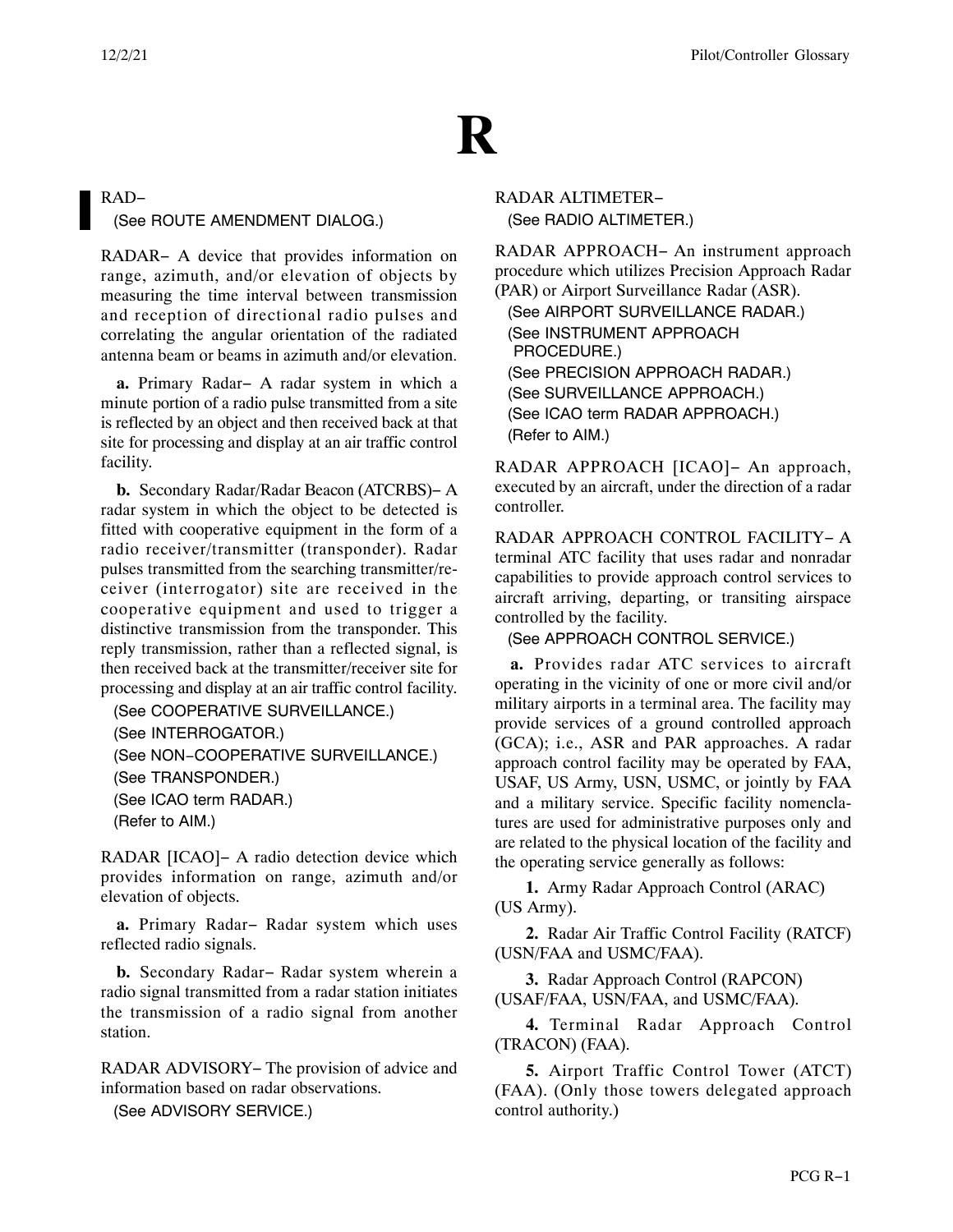RADAR ARRIVAL- An aircraft arriving at an airport served by a radar facility and in radar contact with the facility.

(See NONRADAR.)

### RADAR BEACON-

(See RADAR.)

RADAR CLUTTER [ICAO]- The visual indication on a radar display of unwanted signals.

### *RADAR CONTACTï*

 identified using an approved ATC surveillance **a.** Used by ATC to inform an aircraft that it is source on an air traffic controller's display and that radar flight following will be provided until radar service is terminated. Radar service may also be provided within the limits of necessity and capability. When a pilot is informed of "radar contact," he/she automatically discontinues reporting over compulsory reporting points.

(See ATC SURVEILLANCE SOURCE.) (See RADAR CONTACT LOST.) (See RADAR FLIGHT FOLLOWING.) (See RADAR SERVICE.) (See RADAR SERVICE TERMINATED.) (Refer to AIM.)

**b.** The term used to inform the controller that the aircraft is identified and approval is granted for the aircraft to enter the receiving controllers airspace.

(See ICAO term RADAR CONTACT.)

RADAR CONTACT [ICAO]- The situation which exists when the radar blip or radar position symbol of a particular aircraft is seen and identified on a radar display.

 provided. The loss may be attributed to several *RADAR CONTACT LOST* – Used by ATC to inform a pilot that the surveillance data used to determine the aircraft's position is no longer being received, or is no longer reliable and radar service is no longer being factors including the aircraft merging with weather or ground clutter, the aircraft operating below radar line of sight coverage, the aircraft entering an area of poor radar return, failure of the aircraft's equipment, or failure of the surveillance equipment.

(See CLUTTER.) (See RADAR CONTACT.)

RADAR ENVIRONMENT- An area in which radar service may be provided. (See ADDITIONAL SERVICES.) (See RADAR CONTACT.) (See RADAR SERVICE.) (See TRAFFIC ADVISORIES.)

 wherein the controller retains and correlates the RADAR FLIGHT FOLLOWING- The observation of the progress of radar-identified aircraft, whose primary navigation is being provided by the pilot, aircraft identity with the appropriate target or target symbol displayed on the radar scope.

(See RADAR CONTACT.) (See RADAR SERVICE.) (Refer to AIM.)

RADAR IDENTIFICATION- The process of ascertaining that an observed radar target is the radar return from a particular aircraft.

(See RADAR CONTACT.) (See RADAR SERVICE.)

 position of which has been correlated with an RADAR IDENTIFIED AIRCRAFT- An aircraft, the observed target or symbol on the radar display.

(See RADAR CONTACT.) (See RADAR CONTACT LOST.)

RADAR MONITORING-(See RADAR SERVICE.)

### RADAR NAVIGATIONAL GUIDANCE-(See RADAR SERVICE.)

RADAR POINT OUT- An action taken by a controller to transfer the radar identification of an aircraft to another controller if the aircraft will or may enter the airspace or protected airspace of another controller and radio communications will not be transferred.

 approach procedure or a route are not navigable RADAR REQUIRED- A term displayed on charts and approach plates and included in FDC NOTAMs to alert pilots that segments of either an instrument because of either the absence or unusability of a NAVAID. The pilot can expect to be provided radar navigational guidance while transiting segments labeled with this term.

(See RADAR ROUTE.) (See RADAR SERVICE.)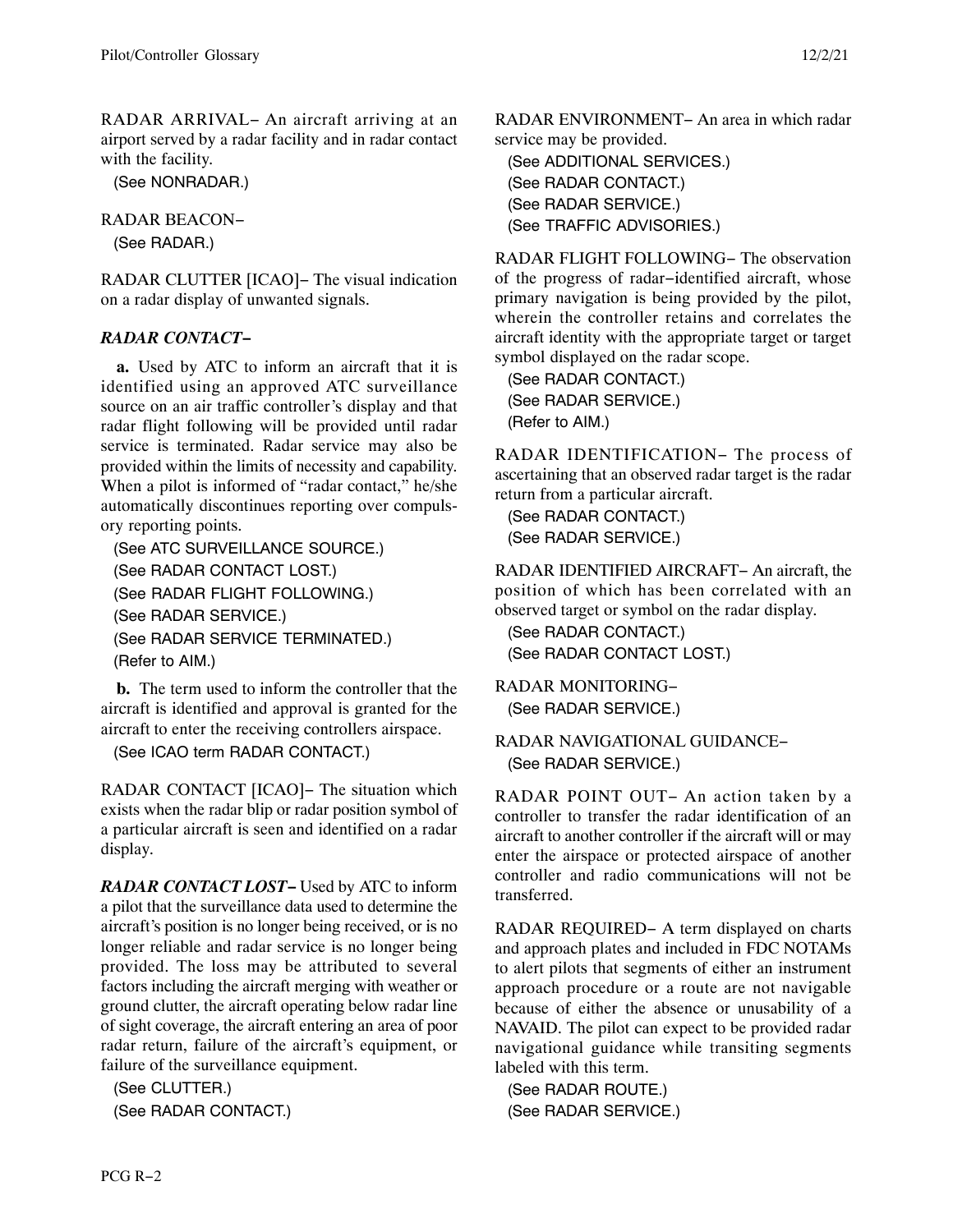RADAR ROUTE - A flight path or route over which an aircraft is vectored. Navigational guidance and altitude assignments are provided by ATC.

(See FLIGHT PATH.) (See ROUTE.)

RADAR SEPARATION-(See RADAR SERVICE.)

RADAR SERVICE- A term which encompasses one or more of the following services based on the use of radar which can be provided by a controller to a pilot of a radar identified aircraft.

 of aircraft, whose primary navigation is being of instrument approaches; i.e., with precision approach radar (PAR) or radar monitoring of a. Radar Monitoring- The radar flight-following performed by the pilot, to observe and note deviations from its authorized flight path, airway, or route. When being applied specifically to radar monitoring simultaneous ILS,RNAV and GLS approaches, it includes advice and instructions whenever an aircraft nears or exceeds the prescribed PAR safety limit or simultaneous ILS RNAV and GLS no transgression zone.

(See ADDITIONAL SERVICES.) (See TRAFFIC ADVISORIES.)

**b.** Radar Navigational Guidance– Vectoring aircraft to provide course guidance.

c. Radar Separation-Radar spacing of aircraft in accordance with established minima.

(See ICAO term RADAR SERVICE.)

RADAR SERVICE [ICAO]– Term used to indicate a service provided directly by means of radar.

 providing aircraft with information and advice **a.** Monitoring–The use of radar for the purpose of relative to significant deviations from nominal flight path.

**b.** Separation–The separation used when aircraft position information is derived from radar sources.

 to inform a pilot that he/she will no longer be terminated, and the pilot is not advised in the *RADAR SERVICE TERMINATED* – Used by ATC provided any of the services that could be received while in radar contact. Radar service is automatically following cases:

**a.** An aircraft cancels its IFR flight plan, except within Class B airspace, Class C airspace, a TRSA, or where Basic Radar service is provided.

**b.** An aircraft conducting an instrument, visual, or contact approach has landed or has been instructed to change to advisory frequency.

 **c.** An arriving VFR aircraft, receiving radar airspace, Class C airspace, a TRSA, or where service to a tower-controlled airport within Class B sequencing service is provided, has landed; or to all other airports, is instructed to change to tower or advisory frequency.

**d.** An aircraft completes a radar approach.

 of a given geographical area for the purpose of RADAR SURVEILLANCE– The radar observation performing some radar function.

RADAR TRAFFIC ADVISORIES- Advisories issued to alert pilots to known or observed radar traffic which may affect the intended route of flight of their aircraft.

(See TRAFFIC ADVISORIES.)

RADAR TRAFFIC INFORMATION SERVICE-(See TRAFFIC ADVISORIES.)

 navigational guidance to aircraft in the form of RADAR VECTORING [ICAO]– Provision of specific headings, based on the use of radar.

RADIAL – A magnetic bearing extending from a VOR/VORTAC/TACAN navigation facility.

RADIO-

**a.** A device used for communication.

**b.** Used to refer to a flight service station; e.g., "Seattle Radio" is used to call Seattle FSS.

RADIO ALTIMETER- Aircraft equipment which makes use of the reflection of radio waves from the ground to determine the height of the aircraft above the surface.

**RADIO BEACON-**

(See NONDIRECTIONAL BEACON.)

RADIO DETECTION AND RANGING-(See RADAR.)

RADIO MAGNETIC INDICATOR- An aircraft navigational instrument coupled with a gyro compass or similar compass that indicates the direction of a selected NAVAID and indicates bearing with respect to the heading of the aircraft.

RAIS-

(See REMOTE AIRPORT INFORMATION SERVICE.)

RAMP-(See APRON.)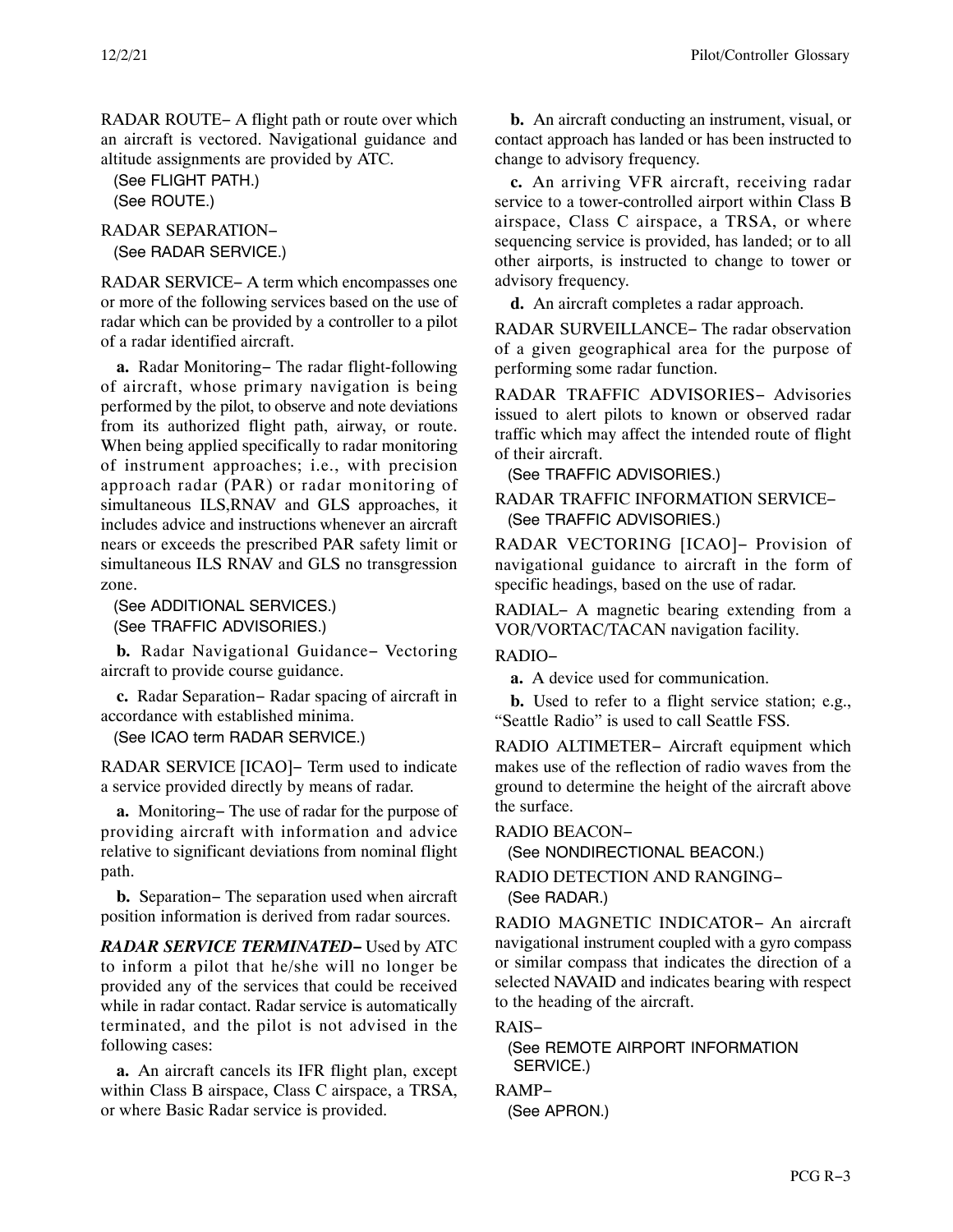RANDOM ALTITUDE- An altitude inappropriate for direction of flight and/or not in accordance with FAA Order JO 7110.65, paragraph  $4-5-1$ , VER-TICAL SEPARATION MINIMA.

RANDOM ROUTE– Any route not established or charted/published or not otherwise available to all users.

 $RC-$ 

(See ROAD RECONNAISSANCE.)

 $RCAG-$ 

(See REMOTE COMMUNICATIONS AIR/GROUND FACILITY.)

 $RCC -$ 

(See RESCUE COORDINATION CENTER.)

 $RCO-$ 

(See REMOTE COMMUNICATIONS OUTLET.)

 $RCR-$ 

(See RUNWAY CONDITION READING.)

*READ BACK* – Repeat my message back to me.

RECEIVER AUTONOMOUS INTEGRITY MON-ITORING  $(RAIM)$ – A technique whereby a civil GNSS receiver/processor determines the integrity of the GNSS navigation signals without reference to sensors or non-DoD integrity systems other than the receiver itself. This determination is achieved by a consistency check among redundant pseudorange measurements.

 receiving control of an aircraft from another RECEIVING CONTROLLER- A controller/facility controller/facility.

RECEIVING FACILITY-(See RECEIVING CONTROLLER.)

RECONFORMANCE– The automated process of bringing an aircraft's Current Plan Trajectory into conformance with its track.

### *REDUCE SPEED TO (SPEED)ï* (See SPEED ADJUSTMENT.)

 concise depiction of the hazard location than a REFINED HAZARD AREA (RHA)- Used by ATC. Airspace that is defined and distributed after a failure of a launch or reentry operation to provide a more Contingency Hazard Area.

(See AIRCRAFT HAZARD AREA.) (See CONTINGENCY HAZARD AREA.) (See TRANSITIONAL HAZARD AREA.)

REIL-

(See RUNWAY END IDENTIFIER LIGHTS.)

 authorized relay) when necessary to separate a RELEASE TIME- A departure time restriction issued to a pilot by ATC (either directly or through an departing aircraft from other traffic.

(See ICAO term RELEASE TIME.)

RELEASE TIME [ICAO]– Time prior to which an aircraft should be given further clearance or prior to which it should not proceed in case of radio failure.

REMOTE AIRPORT INFORMATION SERVICE (RAIS) - A temporary service provided by facilities, which are not located on the landing airport, but have communication capability and automated weather reporting available to the pilot at the landing airport.

REMOTE COMMUNICATIONS AIR/GROUND FACILITY- An unmanned VHF/UHF transmitter/ receiver facility which is used to expand ARTCC air/ground communications coverage and to facilitate direct contact between pilots and controllers. RCAG facilities are sometimes not equipped with emergency frequencies 121.5 MHz and 243.0 MHz.

(Refer to AIM.)

(RCO)- An unmanned communications facility express purpose of providing ground-to-ground ists and pilots located at a satellite airport for REMOTE COMMUNICATIONS OUTLET remotely controlled by air traffic personnel. RCOs serve FSSs. Remote Transmitter/Receivers (RTR) serve terminal ATC facilities. An RCO or RTR may be UHF or VHF and will extend the communication range of the air traffic facility. There are several classes of RCOs and RTRs. The class is determined by the number of transmitters or receivers. Classes A through G are used primarily for air/ground purposes. RCO and RTR class O facilities are nonprotected outlets subject to undetected and prolonged outages. RCO (O's) and RTR (O's) were established for the communications between air traffic control specialdelivering en route clearances, issuing departure authorizations, and acknowledging instrument flight rules cancellations or departure/landing times. As a secondary function, they may be used for advisory purposes whenever the aircraft is below the coverage of the primary air/ground frequency.

 RPIC is directly responsible for and is the final REMOTE PILOT IN COMMAND (RPIC)- The authority as to the operation of the unmanned aircraft system.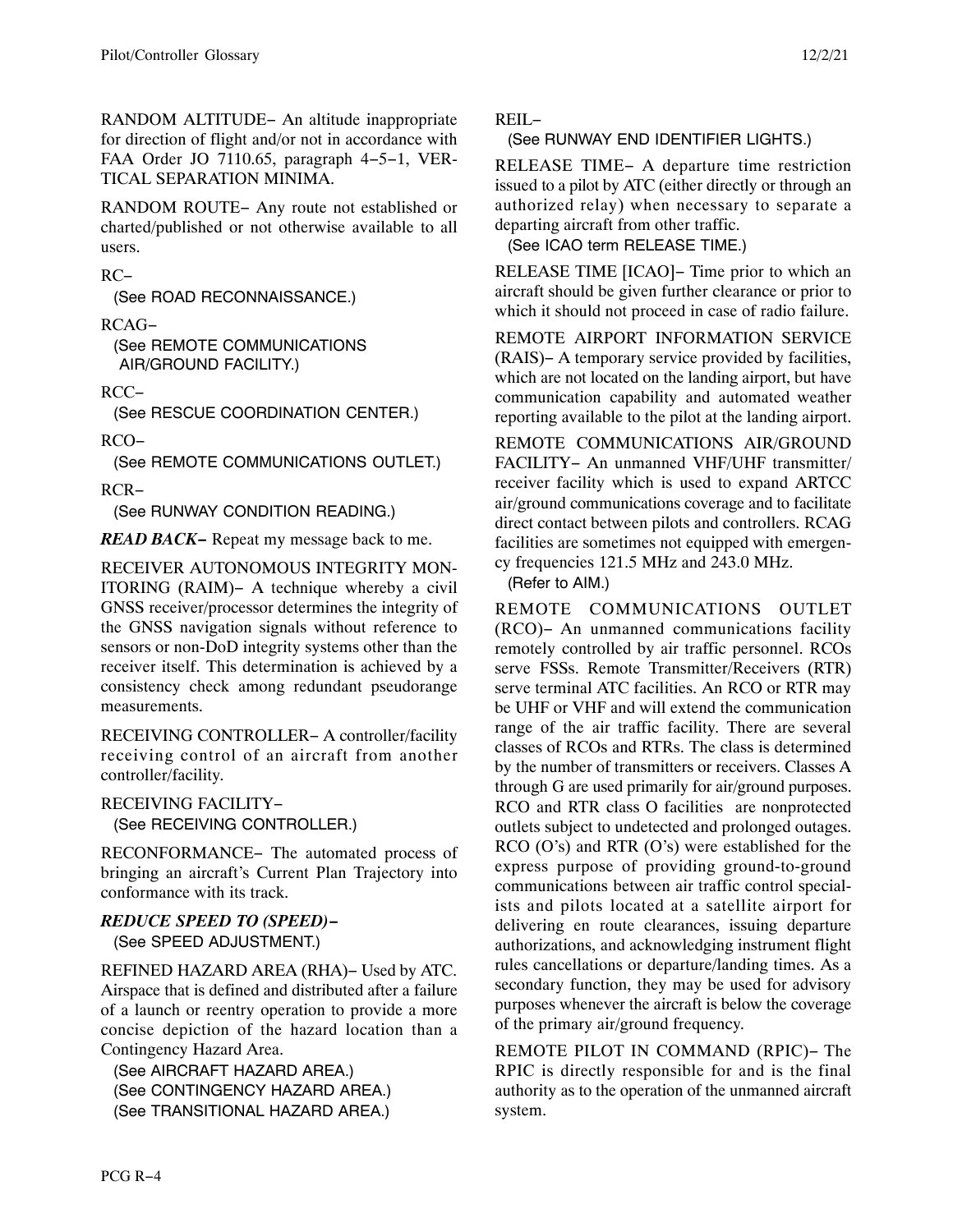### REMOTE TRANSMITTER/RECEIVER (RTR)-(See REMOTE COMMUNICATIONS OUTLET.)

*REPORT*– Used to instruct pilots to advise ATC of specified information; e.g., "Report passing Hamilton VOR."

 relation to which the position of an aircraft is REPORTING POINT– A geographical location in reported.

(See COMPULSORY REPORTING POINTS.) (See ICAO term REPORTING POINT.) (Refer to AIM.)

REPORTING POINT [ICAO]– A specified geographical location in relation to which the position of an aircraft can be reported.

*REQUEST FULL ROUTE CLEARANCE*- Used by pilots to request that the entire route of flight be read verbatim in an ATC clearance. Such request should be made to preclude receiving an ATC clearance based on the original filed flight plan when a filed IFR flight plan has been revised by the pilot, company, or operations prior to departure.

REQUIRED NAVIGATION PERFORMANCE (RNP)– A statement of the navigational performance necessary for operation within a defined airspace. The following terms are commonly associated with RNP:

 **a.** Required Navigation Performance Level or Type (RNP-X). A value, in nautical miles (NM), from the intended horizontal position within which an aircraft would be at least 95-percent of the total flying time.

 (NavSpec) is designated by the abbreviation **b.** Advanced – Required Navigation Performance  $(A-RNP)$ . A navigation specification based on RNP that requires advanced functions such as scalable RNP, radius-to-fix  $(RF)$  legs, and tactical parallel offsets. This sophisticated Navigation Specification " $A-RNP"$ .

 Airspace. A generic term designating airspace, **c.** Required Navigation Performance (RNP) route(s),  $leg(s)$ , operation(s), or procedure(s) where minimum required navigational performance (RNP) have been established.

**d.** Actual Navigation Performance (ANP). A measure of the current estimated navigational performance. Also referred to as Estimated Position Error (EPE).

**e.** Estimated Position Error (EPE). A measure of the current estimated navigational performance. Also referred to as Actual Navigation Performance (ANP).

 navigation (RNAV) equipment which calculates, **f.** Lateral Navigation (LNAV). A function of area displays, and provides lateral guidance to a profile or path.

 navigation (RNAV) equipment which calculates, **g.** Vertical Navigation (VNAV). A function of area displays, and provides vertical guidance to a profile or path.

 capability within the Traffic Flow Management REROUTE IMPACT ASSESSMENT (RRIA)- A System that is used to define and evaluate a potential reroute prior to implementation, with or without miles-in-trail (MIT) restrictions. RRIA functions estimate the impact on demand (e.g., sector loads) and performance (e.g., flight delay). Using RRIA, traffic management personnel can determine whether the reroute will sufficiently reduce demand in the Flow Constraint Area and not create excessive "spill over" demand in the adjacent airspace on a specific route segment or point of interest (POI).

 search and rescue (SAR) facility equipped and RESCUE COORDINATION CENTER (RCC)- A manned to coordinate and control SAR operations in an area designated by the SAR plan. The U.S. Coast Guard and the U.S. Air Force have responsibility for the operation of RCCs.

### (See ICAO term RESCUE CO-ORDINATION CENTRE.)

RESCUE CO-ORDINATION CENTRE [ICAO]- A unit responsible for promoting efficient organization of search and rescue service and for coordinating the conduct of search and rescue operations within a search and rescue region.

 Avoidance System (TCAS II) recommending a RESOLUTION ADVISORY – A display indication given to the pilot by the Traffic alert and Collision maneuver to increase vertical separation relative to an intruding aircraft. Positive, negative, and vertical speed limit (VSL) advisories constitute the resolution advisories. A resolution advisory is also classified as corrective or preventive.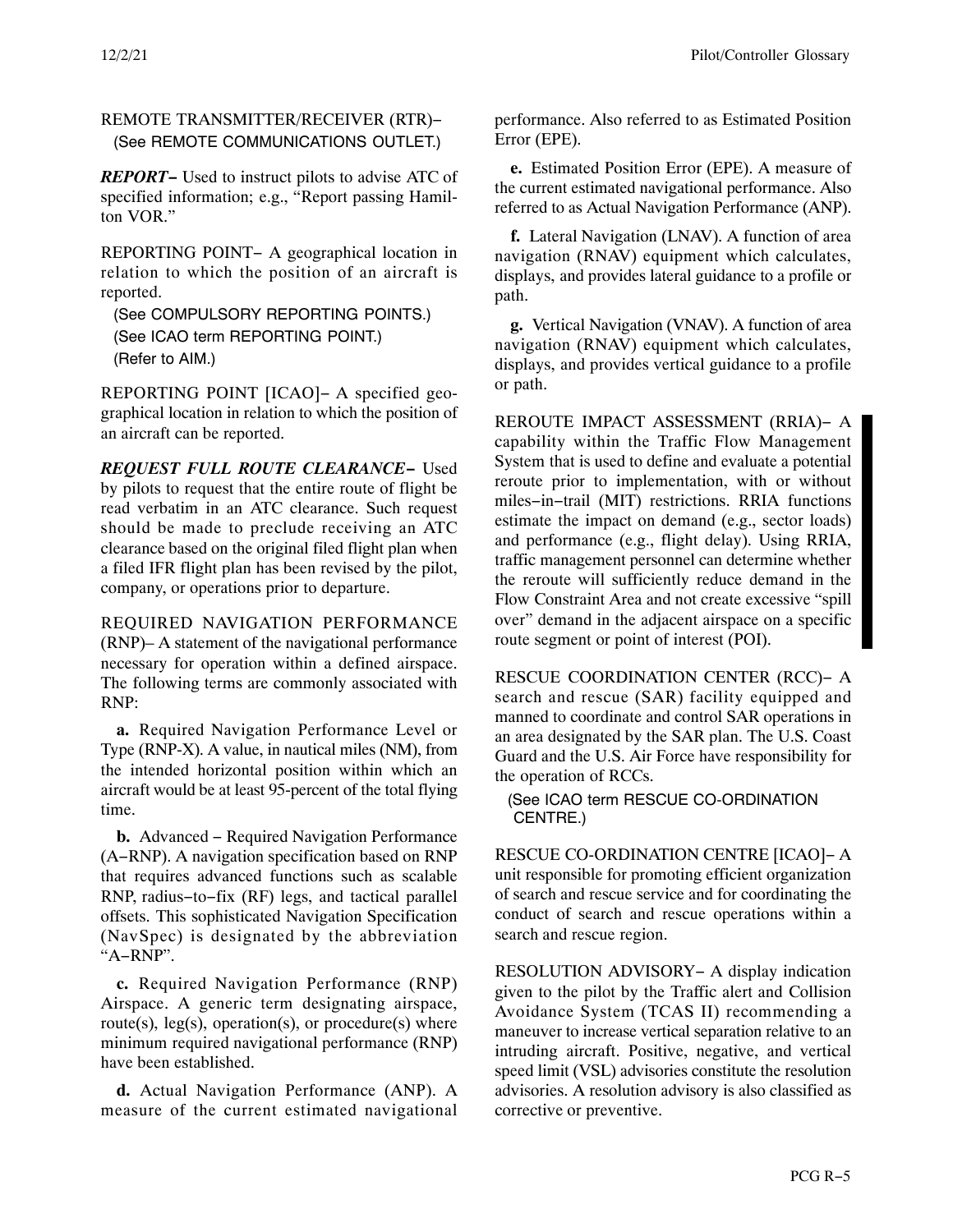### **RESTRICTED AREA-**(See SPECIAL USE AIRSPACE.) (See ICAO term RESTRICTED AREA.)

RESTRICTED AREA [ICAO]- An airspace of defined dimensions, above the land areas or territorial waters of a State, within which the flight of aircraft is restricted in accordance with certain specified conditions.

*RESUME NORMAL SPEED*– Used by ATC to advise a pilot to resume an aircraft's normal operating speed. It is issued to terminate a speed adjustment where no published speed restrictions apply. It does not delete speed restrictions in published procedures of upcoming segments of flight. This does not relieve the pilot of those speed restrictions that are applicable to 14 CFR Section 91.117.

*RESUME OWN NAVIGATION* – Used by ATC to advise a pilot to resume his/her own navigational responsibility. It is issued after completion of a radar vector or when radar contact is lost while the aircraft is being radar vectored.

(See RADAR CONTACT LOST.) (See RADAR SERVICE TERMINATED.)

 that are applicable to a SID, STAR, or other *RESUME PUBLISHED SPEED* – Used by ATC to advise a pilot to resume published speed restrictions instrument procedure. It is issued to terminate a speed adjustment where speed restrictions are published on a charted procedure.

RHA-

(See REFINED HAZARD AREA.)

 $RMI$ 

(See RADIO MAGNETIC INDICATOR.)

**RNAV-**

(See AREA NAVIGATION (RNAV).)

RNAV APPROACH- An instrument approach procedure which relies on aircraft area navigation equipment for navigational guidance.

(See AREA NAVIGATION (RNAV).) (See INSTRUMENT APPROACH PROCEDURE.)

 rivers. Reconnaissance route/route segments are ROAD RECONNAISSANCE (RC)- Military activity requiring navigation along roads, railroads, and seldom along a straight line and normally require a

lateral route width of 10 NM to 30 NM and an altitude range of 500 feet to 10,000 feet AGL.

 *ROGERï* I have received all of your last transmission. It should not be used to answer a question requiring a yes or a no answer.

(See AFFIRMATIVE.) (See NEGATIVE.)

**ROLLOUT RVR-**(See VISIBILITY.)

ROTOR WASH- A phenomenon resulting from the vertical down wash of air generated by the main rotor(s) of a helicopter.

 plan filed from the departure airport to an ROUND-ROBIN FLIGHT PLAN- A single flight intermediary destination(s) and then returning to the original departure airport.

ROUTE – A defined path, consisting of one or more courses in a horizontal plane, which aircraft traverse over the surface of the earth.

(See AIRWAY.) (See JET ROUTE.) (See PUBLISHED ROUTE.) (See UNPUBLISHED ROUTE.)

ROUTE ACTION NOTIFICATION- EDST notification that a PAR/PDR/PDAR has been applied to the flight plan.

(See ATC PREFERRED ROUTE NOTIFICATION.) (See EN ROUTE DECISION SUPPORT TOOL.)

 capability within the Traffic Flow Management ROUTE AMENDMENT DIALOG (RAD)- A System that allows traffic management personnel to submit or edit a route amendment for one or more flights.

 a part of a route that can be defined by two ROUTE SEGMENT- As used in Air Traffic Control, navigational fixes, two NAVAIDs, or a fix and a NAVAID.

(See FIX.) (See ROUTE.) (See ICAO term ROUTE SEGMENT.)

ROUTE SEGMENT [ICAO]– A portion of a route to be flown, as defined by two consecutive significant points specified in a flight plan.

 $RPIC-$ 

(See REMOTE PILOT IN COMMAND.)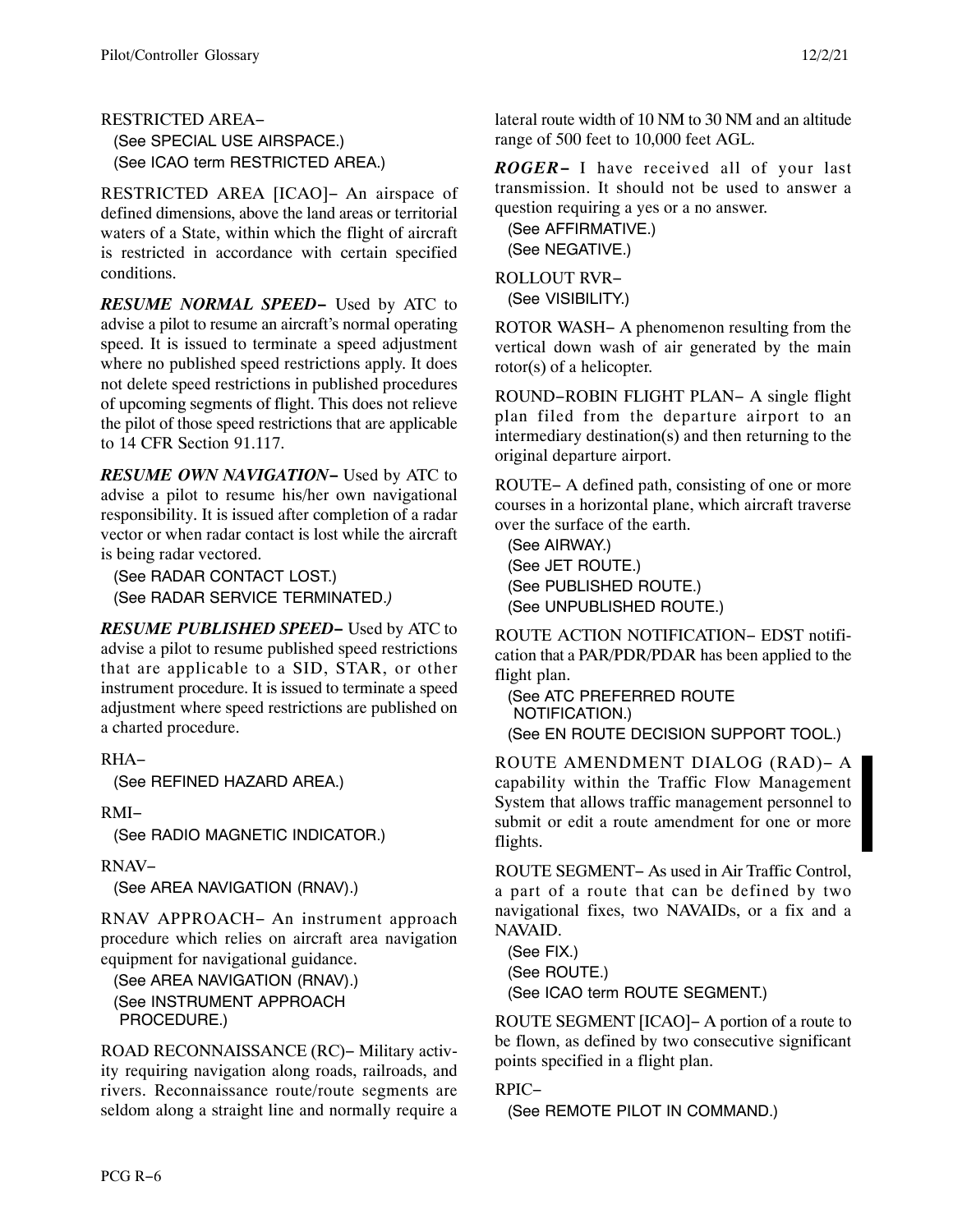### RRIA-

(See REROUTE IMPACT ASSESSMENT.)

 $RSA-$ 

(See RUNWAY SAFETY AREA.)

 $RTR -$ 

(See REMOTE TRANSMITTER/RECEIVER.)

 aircraft along its length. Runways are normally numbered in relation to their magnetic direction RUNWAY – A defined rectangular area on a land airport prepared for the landing and takeoff run of rounded off to the nearest 10 degrees; e.g., Runway 1, Runway 25.

(See PARALLEL RUNWAYS.) (See ICAO term RUNWAY.)

RUNWAY [ICAO]– A defined rectangular area on a land aerodrome prepared for the landing and takeoff of aircraft.

RUNWAY CENTERLINE LIGHTING-(See AIRPORT LIGHTING.)

 or more of the three runway zones (touchdown, RUNWAY CONDITION CODES (RwyCC)- Numerical readings, provided by airport operators, that indicate runway surface contamination (for example, slush, ice, rain, etc.). These values range from "1" (poor) to "6" (dry) and must be included on the ATIS when the reportable condition is less than 6 in any one midpoint, rollout).

 decelerometer readings relayed by air traffic the pilot in determining runway braking action. RUNWAY CONDITION READING- Numerical controllers at USAF and certain civil bases for use by These readings are routinely relayed only to USAF and Air National Guard Aircraft.

(See BRAKING ACTION.)

RUNWAY CONDITION REPORT (RwyCR)- A data collection worksheet used by airport operators that correlates the runway percentage of coverage along with the depth and type of contaminant for the purpose of creating a FICON NOTAM.

(See RUNWAY CONDITION CODES.)

### RUNWAY END IDENTIFIER LIGHTS (REIL)ï (See AIRPORT LIGHTING.)

RUNWAY ENTRANCE LIGHTS (REL)-An array of red lights which include the first light at the hold line followed by a series of evenly spaced lights to the runway edge aligned with the taxiway centerline, and

one additional light at the runway centerline in line with the last two lights before the runway edge.

RUNWAY GRADIENT- The average slope, measured in percent, between two ends or points on a runway. Runway gradient is depicted on Government aerodrome sketches when total runway gradient exceeds 0.3%.

*RUNWAY HEADING* – The magnetic direction that corresponds with the runway centerline extended, not the painted runway number. When cleared to "fly or maintain runway heading," pilots are expected to fly or maintain the heading that corresponds with the extended centerline of the departure runway. Drift correction shall not be applied; e.g., Runway 4, actual magnetic heading of the runway centerline 044, fly 044.

 specifies the landing runway configuration or plan from each transition fix to the vertex is RUNWAY IN USE/ACTIVE RUNWAY/DUTY RUNWAY – Any runway or runways currently being used for takeoff or landing. When multiple runways are used, they are all considered active runways. In the metering sense, a selectable adapted item which direction of traffic flow. The adapted optimum flight determined by the runway configuration for arrival metering processing purposes.

**RUNWAY LIGHTS-**

(See AIRPORT LIGHTING.)

**RUNWAY MARKINGS-**

(See AIRPORT MARKING AIDS.)

 runway, of the same width as the runway plus shoulders, centered on the extended runway RUNWAY OVERRUN- In military aviation exclusively, a stabilized or paved area beyond the end of a centerline.

 depict crossing altitudes, speed restrictions, and execute an instrument approach procedure. A RUNWAY PROFILE DESCENT- An instrument flight rules (IFR) air traffic control arrival procedure to a runway published for pilot use in graphic and/or textual form and may be associated with a STAR. Runway Profile Descents provide routing and may headings to be flown from the en route structure to the point where the pilot will receive clearance for and Runway Profile Descent may apply to more than one runway if so stated on the chart.

(Refer to AIM.)

RUNWAY SAFETY AREA- A defined surface surrounding the runway prepared, or suitable, for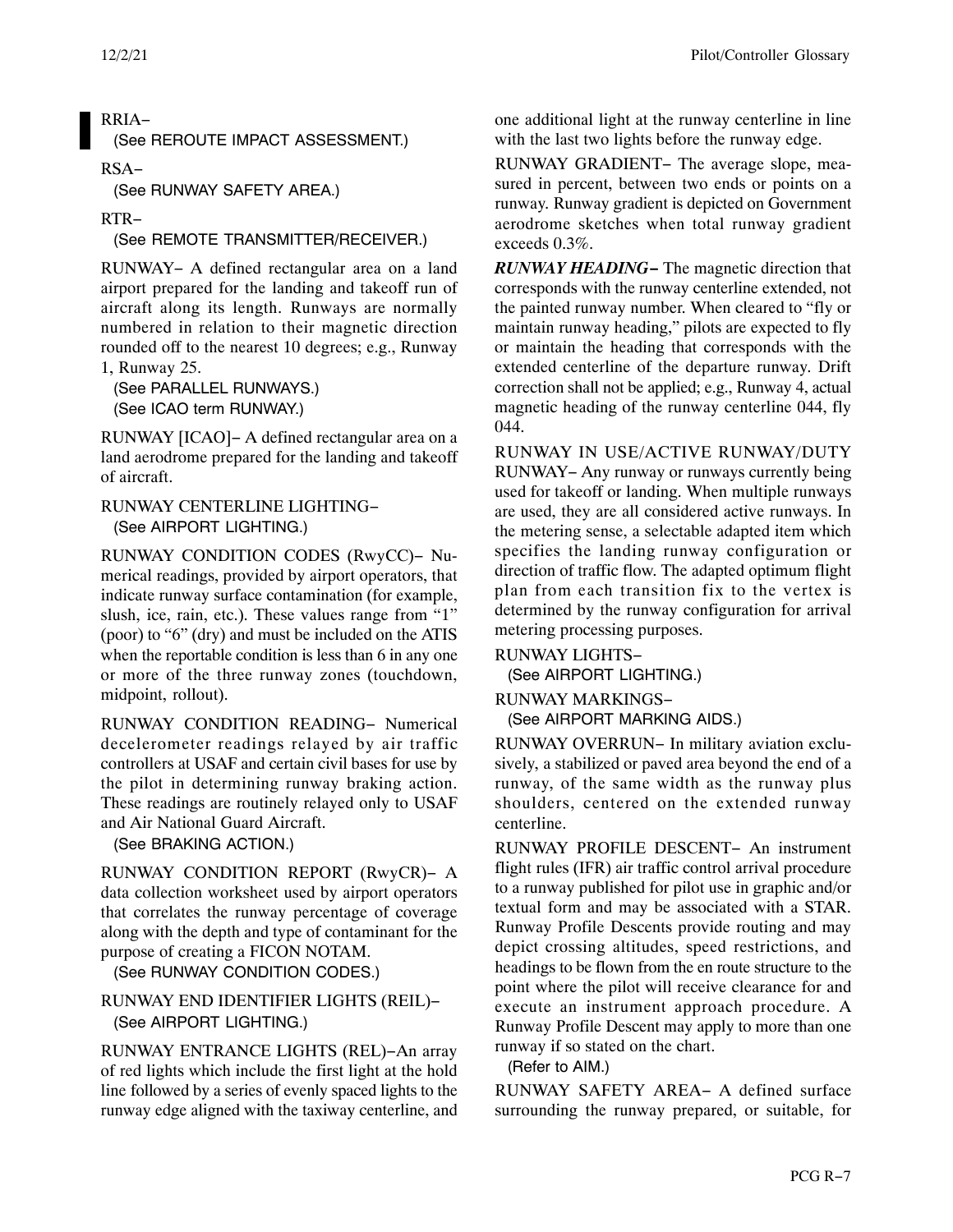AC 150/5300-13, Airport Design, Chapter 3. reducing the risk of damage to airplanes in the event of an undershoot, overshoot, or excursion from the runway. The dimensions of the RSA vary and can be determined by using the criteria contained within Figure  $3-1$  in AC 150/5300-13 depicts the RSA. The design standards dictate that the RSA shall be:

 **a.** Cleared, graded, and have no potentially hazardous ruts, humps, depressions, or other surface variations;

**b.** Drained by grading or storm sewers to prevent water accumulation;

 snow removal equipment, aircraft rescue and **c.** Capable, under dry conditions, of supporting firefighting equipment, and the occasional passage of aircraft without causing structural damage to the aircraft; and,

**d.** Free of objects, except for objects that need to be located in the runway safety area because of their function. These objects shall be constructed on low impact resistant supports (frangible mounted structures) to the lowest practical height with the frangible point no higher than 3 inches above grade.

(Refer to AC 150/5300-13, Airport Design, Chapter 3.)

 The RWSL is a system of runway and taxiway RUNWAY STATUS LIGHTS (RWSL) SYSTEMï lighting to provide pilots increased situational awareness by illuminating runway entry lights (REL) when the runway is unsafe for entry or crossing, and take-off hold lights (THL) when the runway is unsafe for departure.

RUNWAY TRANSITION-(See SEGMENTS OF A SID/STAR)

### RUNWAY TRANSITION WAYPOINT-(See SEGMENTS OF A SID/STAR.)

 Flight Operations. Runway use programs are RUNWAY USE PROGRAM- A noise abatement runway selection plan designed to enhance noise abatement efforts with regard to airport communities for arriving and departing aircraft. These plans are developed into runway use programs and apply to all turbojet aircraft 12,500 pounds or heavier; turbojet aircraft less than 12,500 pounds are included only if the airport proprietor determines that the aircraft creates a noise problem. Runway use programs are coordinated with FAA offices, and safety criteria used in these programs are developed by the Office of administered by the Air Traffic Service as "Formal" or "Informal" programs.

**a.** Formal Runway Use Program- An approved noise abatement program which is defined and acknowledged in a Letter of Understanding between Flight Operations, Air Traffic Service, the airport proprietor, and the users. Once established, participation in the program is mandatory for aircraft operators and pilots as provided for in 14 CFR Section 91.129.

**b.** Informal Runway Use Program - An approved noise abatement program which does not require a Letter of Understanding, and participation in the program is voluntary for aircraft operators/pilots.

RUNWAY VISUAL RANGE (RVR)-(See VISIBILITY.)

RwyCC-

(See RUNWAY CONDITION CODES.)

RwyCR-

(See RUNWAY CONDITION REPORT.)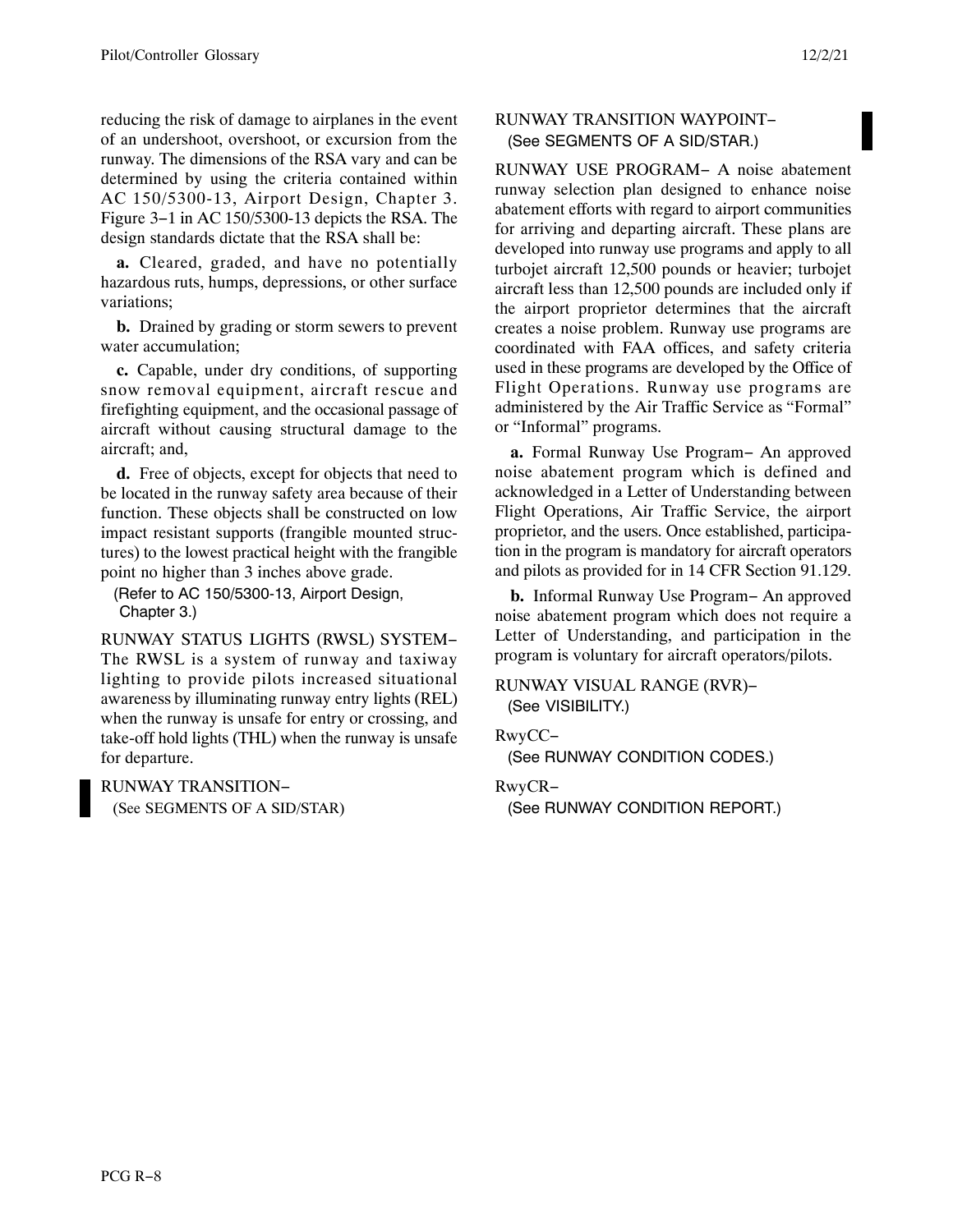### **S**

### $SAA-$ (See SPECIAL ACTIVITY AIRSPACE.)

SAFETY ALERT – A safety alert issued by ATC to aircraft under their control if ATC is aware the aircraft is at an altitude which, in the controller's judgment, places the aircraft in unsafe proximity to terrain, obstructions, or other aircraft. The controller may discontinue the issuance of further alerts if the pilot advises he/she is taking action to correct the situation or has the other aircraft in sight.

**a.** Terrain/Obstruction Alert– A safety alert issued by ATC to aircraft under their control if ATC is aware the aircraft is at an altitude which, in the controller's judgment, places the aircraft in unsafe proximity to terrain/obstructions; e.g., "Low Altitude Alert, check your altitude immediately."

**b.** Aircraft Conflict Alert– A safety alert issued by ATC to aircraft under their control if ATC is aware of an aircraft that is not under their control at an altitude which, in the controller's judgment, places both aircraft in unsafe proximity to each other. With the alert, ATC will offer the pilot an alternate course of action when feasible; e.g., "Traffic Alert, advise you turn right heading zero niner zero or climb to eight thousand immediately."

Note: The issuance of a safety alert is contingent upon the capability of the controller to have an awareness of an unsafe condition. The course of action provided will be predicated on other traffic under ATC control. Once the alert is issued, it is solely the pilot's prerogative to determine what course of action, if any, he/she will take.

 potential collision. The Airport Movement Area enhancement to the ASDE-3. The Safety Logic SAFETY LOGIC SYSTEM- A software enhancement to  $ASDE-3$ ,  $ASDE-X$ , and  $ASSC$ , that predicts the path of aircraft landing and/or departing, and/or vehicular movements on runways. Visual and aural alarms are activated when the safety logic projects a Safety System (AMASS) is a safety logic system System for  $ASDE-X$  and  $ASSC$  is an integral part of the software program.

### SAFETY LOGIC SYSTEM ALERTS-

**a.** ALERT– An actual situation involving two real safety logic tracks (aircraft/aircraft, aircraft/vehicle, or aircraft/other tangible object) that safety logic has predicted will result in an imminent collision, based upon the current set of Safety Logic parameters.

**b.** FALSE ALERT-

 **1.** Alerts generated by one or more false surface–radar targets that the system has interpreted as real tracks and placed into safety logic.

 not perform correctly, based upon the design **2.** Alerts in which the safety logic software did specifications and the current set of Safety Logic parameters.

**3.** The alert is generated by surface radar targets caused by moderate or greater precipitation.

c. NUISANCE ALERT- An alert in which one or more of the following is true:

**1.** The alert is generated by a known situation that is not considered an unsafe operation, such as LAHSO or other approved operations.

**2.** The alert is generated by inaccurate secondary radar data received by the Safety Logic System.

**3.** One or more of the aircraft involved in the alert is not intending to use a runway (for example, helicopter, pipeline patrol, non-Mode C overflight, etc.).

 alert is not required, based upon the design **d.** VALID NON-ALERT- A situation in which the safety logic software correctly determines that an specifications and the current set of Safety Logic parameters.

 an alert was required, based upon the design **e. INVALID NON-ALERT-** A situation in which the safety logic software did not issue an alert when specifications.

SAIL BACK- A maneuver during high wind conditions (usually with power off) where float plane movement is controlled by water rudders/opening and closing cabin doors.

SAME DIRECTION AIRCRAFT- Aircraft are operating in the same direction when:

**a.** They are following the same track in the same direction; or

**b.** Their tracks are parallel and the aircraft are flying in the same direction; or

**c.** Their tracks intersect at an angle of less than 45 degrees.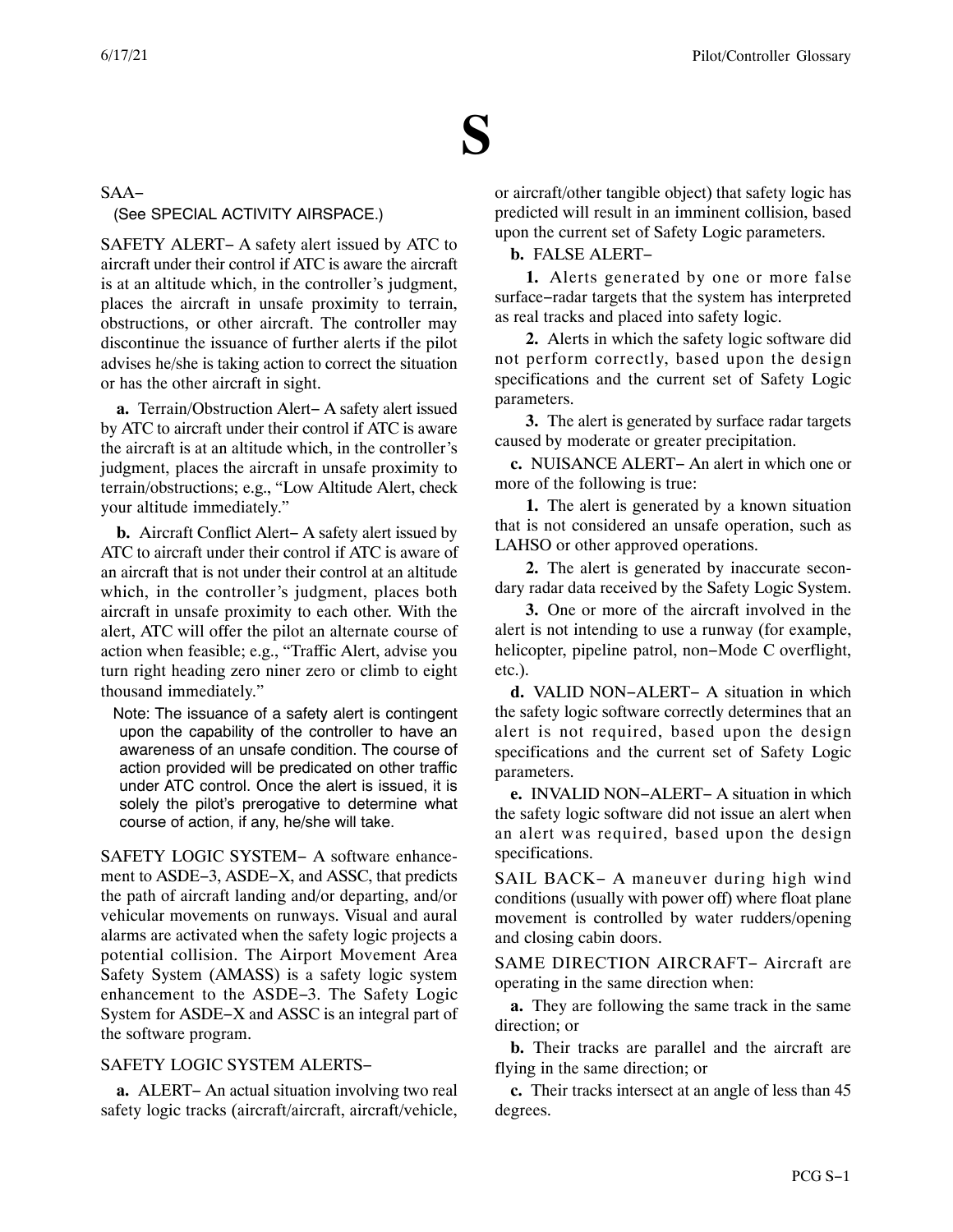### SAR-

(See SEARCH AND RESCUE.)

TEM  $(SBAS) - A$  wide coverage augmentation system in which the user receives augmentation SATELLITE-BASED AUGMENTATION SYSinformation from a satellite-based transmitter.

(See WIDE-AREA AUGMENTATION SYSTEM (WAAS.)

### SAW–

(See AVIATION WATCH NOTIFICATION MESSAGE.)

 transmission. Usually specifies transmission or *SAY AGAIN* – Used to request a repeat of the last portion thereof not understood or received; e.g., "Say again all after ABRAM VOR."

SAY ALTITUDE - Used by ATC to ascertain an aircraft's specific altitude/flight level. When the aircraft is climbing or descending, the pilot should state the indicated altitude rounded to the nearest 100 feet.

*SAY HEADING* – Used by ATC to request an aircraft heading. The pilot should state the actual heading of the aircraft.

 that has calculated an arrival time according to SCHEDULED TIME OF ARRIVAL (STA)- A STA is the desired time that an aircraft should cross a certain point (landing or metering fix). It takes other traffic and airspace configuration into account. A STA time shows the results of the TBFM scheduler parameters such as optimized spacing, aircraft performance, and weather.

 $SDF<sub>1</sub>$ 

(See SIMPLIFIED DIRECTIONAL FACILITY.)

SEA LANE – A designated portion of water outlined by visual surface markers for and intended to be used by aircraft designed to operate on water.

 pertinent to search and rescue should be passed through any air traffic facility or be transmitted SEARCH AND RESCUE- A service which seeks missing aircraft and assists those found to be in need of assistance. It is a cooperative effort using the facilities and services of available Federal, state and local agencies. The U.S. Coast Guard is responsible for coordination of search and rescue for the Maritime Region, and the U.S. Air Force is responsible for search and rescue for the Inland Region. Information

 directly to the Rescue Coordination Center by telephone.

(See FLIGHT SERVICE STATION.) (See RESCUE COORDINATION CENTER.) (Refer to AIM.)

SEARCH AND RESCUE FACILITY- A facility responsible for maintaining and operating a search and rescue (SAR) service to render aid to persons and property in distress. It is any SAR unit, station, NET, or other operational activity which can be usefully employed during an SAR Mission; e.g., a Civil Air Patrol Wing, or a Coast Guard Station.

(See SEARCH AND RESCUE.)

SECNOT-

(See SECURITY NOTICE.)

 from a transponder return presented on a radar SECONDARY RADAR TARGET- A target derived display.

SECTIONAL AERONAUTICAL CHARTS-(See AERONAUTICAL CHART.)

SECTOR LIST DROP INTERVAL- A parameter number of minutes after the meter fix time when arrival aircraft will be deleted from the arrival sector list.

 being involved, in a security violation, or are SECURITY NOTICE (SECNOT) - A SECNOT is a request originated by the Air Traffic Security Coordinator (ATSC) for an extensive communications search for aircraft involved, or suspected of considered a security risk. A SECNOT will include the aircraft identification, search area, and expiration time. The search area, as defined by the ATSC, could be a single airport, multiple airports, a radius of an airport or fix, or a route of flight. Once the expiration time has been reached, the SECNOT is considered to be canceled.

SECURITY SERVICES AIRSPACE - Areas established through the regulatory process or by NOTAM, issued by the Administrator under title 14, CFR, sections 99.7, 91.141, and 91.139, which specify that ATC security services are required; i.e., ADIZ or temporary flight rules areas.

SEE AND AVOID- When weather conditions observe and maneuver to avoid other aircraft. permit, pilots operating IFR or VFR are required to Right-of-way rules are contained in 14 CFR Part 91.

SEGMENTED CIRCLE- A system of visual indicators designed to provide traffic pattern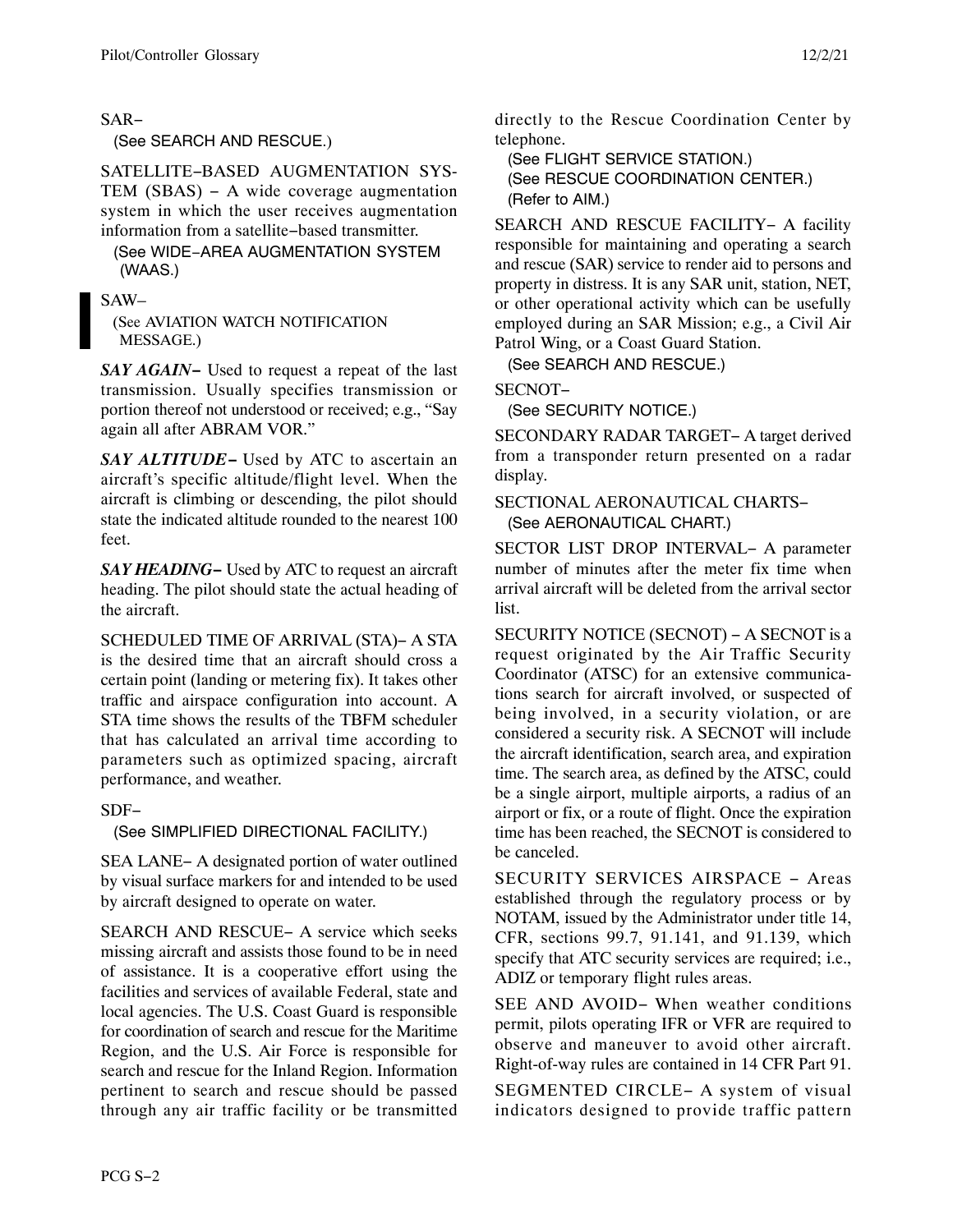information at airports without operating control towers.

(Refer to AIM.)

### SEGMENTS OF A SID/STAR-

**a.** En Route Transition– The segment(s) of a SID/STAR that connect to/from en route flight. Not all SIDs/STARs will contain an en route transition.

 fix/waypoint that defines the beginning of the **b.** En Route Transition Waypoint– The NAVAID/ SID/STAR en route transition.

**c.** Common Route– The segment(s) of a  $\text{SID}/$ STAR procedure that provides a single route serving an airport/runway or multiple airports/runways. The common route may consist of a single point. Not all conventional SIDs will contain a common route.

**d.** Runway Transition- The segment(s) of a runway(s). Not all SIDs/STARs will contain a SID/STAR between the common route/point and the runway transition.

**e.** Runway Transition Waypoint (RTW)– On a STAR, the NAVAID/fix/waypoint that defines the end of the common route or en route transition and the beginning of a runway transition (In the arrival route description found on the STAR chart, the last fix of the common route and the first fix of the runway transition(s)).

 may have as many as four separate segments depending on how the approach procedure is SEGMENTS OF AN INSTRUMENT APPROACH PROCEDURE- An instrument approach procedure structured.

 point where the aircraft is established on the **a.** Initial Approach– The segment between the initial approach fix and the intermediate fix or the intermediate course or final approach course.

(See ICAO term INITIAL APPROACH SEGMENT.)

**b.** Intermediate Approach–The segment between the intermediate fix or point and the final approach fix.

(See ICAO term INTERMEDIATE APPROACH SEGMENT.)

**c.** Final Approach– The segment between the final approach fix or point and the runway, airport, or missed approach point.

(See ICAO term FINAL APPROACH SEGMENT.)

 missed approach point or the point of arrival at **d.** Missed Approach– The segment between the decision height and the missed approach fix at the prescribed altitude.

(Refer to 14 CFR Part 97.) (See ICAO term MISSED APPROACH PROCEDURE.)

SELF-BRIEFING- A self-briefing is a review, using automated tools, of all meteorological and aeronautical information that may influence the pilot in planning, altering, or canceling a proposed route of flight.

SEPARATION– In air traffic control, the spacing of aircraft to achieve their safe and orderly movement in flight and while landing and taking off.

(See SEPARATION MINIMA.) (See ICAO term SEPARATION.)

SEPARATION [ICAO]- Spacing between aircraft, levels or tracks.

SEPARATION MINIMA- The minimum longitudinal, lateral, or vertical distances by which aircraft are spaced through the application of air traffic control procedures.

(See SEPARATION.)

SERVICE – A generic term that designates functions or assistance available from or rendered by air traffic control. For example, Class C service would denote the ATC services provided within a Class C airspace area.

 and/or ARTCC areas. A SWAP is normally SEVERE WEATHER AVOIDANCE PLAN  $(SWAP)$ – An approved plan to minimize the affect of severe weather on traffic flows in impacted terminal implemented to provide the least disruption to the ATC system when flight through portions of airspace is difficult or impossible due to severe weather.

 issued. These messages define areas of possible severe thunderstorms or tornado activity. The the Storm Prediction Center (SPC) at Norman, SEVERE WEATHER FORECAST ALERTS-Preliminary messages issued in order to alert users that a Severe Weather Watch Bulletin (WW) is being messages are unscheduled and issued as required by Oklahoma.

(See AIRMET.) (See CONVECTIVE SIGMET.) (See CWA.) (See SIGMET.)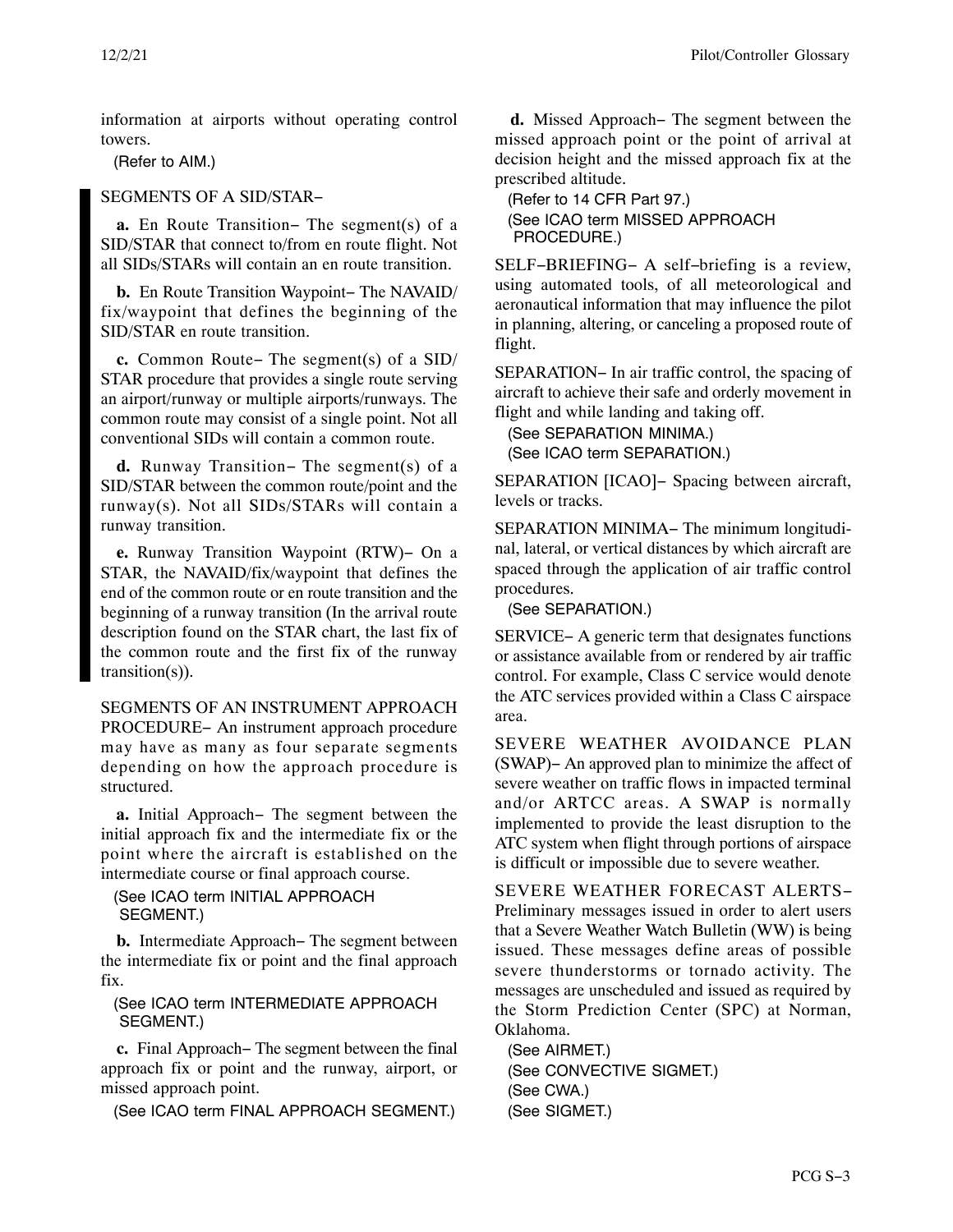SFA-

(See SINGLE FREQUENCY APPROACH.)

 $SFO-$ 

(See SIMULATED FLAMEOUT.)

SHF-

(See SUPER HIGH FREQUENCY.)

 air traffic control facilities are coordinating and SHORT RANGE CLEARANCE- A clearance issued to a departing IFR flight which authorizes IFR flight to a specific fix short of the destination while obtaining the complete clearance.

SHORT TAKEOFF AND LANDING AIRCRAFT (STOL)– An aircraft which, at some weight within its approved operating weight, is capable of operating from a runway in compliance with the applicable STOL characteristics, airworthiness, operations, noise, and pollution standards.

(See VERTICAL TAKEOFF AND LANDING AIRCRAFT.)

SIAP-

(See STANDARD INSTRUMENT APPROACH PROCEDURE.)

 $SID$ 

(See STANDARD INSTRUMENT DEPARTURE.)

 accomplished by a pilot at the completion of an SIDESTEP MANEUVER- A visual maneuver instrument approach to permit a straight-in landing on a parallel runway not more than 1,200 feet to either side of the runway to which the instrument approach was conducted.

(Refer to AIM.)

 weather significant to the safety of all aircraft. SIGMET advisories cover severe and extreme *SIGMET*- A weather advisory issued concerning turbulence, severe icing, and widespread dust or sandstorms that reduce visibility to less than 3 miles.

(See AIRMET.) (See CONVECTIVE SIGMET.) (See CWA.) (See ICAO term SIGMET INFORMATION.) (See SAW.) (Refer to AIM.)

SIGMET INFORMATION [ICAO]- Information issued by a meteorological watch office concerning the occurrence or expected occurrence of specified

en-route weather phenomena which may affect the safety of aircraft operations.

### *SIGNIFICANT METEOROLOGICAL INFOR-MATIONï*

(See SIGMET.)

 degrees of latitude and longitude, which is SIGNIFICANT POINT - A point, whether a named intersection, a NAVAID, a fix derived from a NAVAID(s), or geographical coordinate expressed in established for the purpose of providing separation, as a reporting point, or to delineate a route of flight.

SIMPLIFIED DIRECTIONAL FACILITY (SDF)-A NAVAID used for nonprecision instrument approaches. The final approach course is similar to that of an ILS localizer except that the SDF course may be offset from the runway, generally not more than 3 degrees, and the course may be wider than the localizer, resulting in a lower degree of accuracy.

(Refer to AIM.)

SIMULATED FLAMEOUT- A practice approach by a jet aircraft (normally military) at idle thrust to a runway. The approach may start at a runway (high key) and may continue on a relatively high and wide downwind leg with a continuous turn to final. It terminates in landing or low approach. The purpose of this approach is to simulate a flameout.

(See FLAMEOUT.)

 approach operation permitting ILS/RNAV/GLS approaches to airports having parallel runways separated by at least 3,000 feet and less than ATC procedures, an Attention All Users Page (AAUP), PRM in the approach name, and SIMULTANEOUS CLOSE PARALLEL AP-PROACHES- A simultaneous, independent 4,300–feet between centerlines. Aircraft are permitted to pass each other during these simultaneous operations. Integral parts of a total system are radar, NTZ monitoring with enhanced FMA color displays that include aural and visual alerts and predictive aircraft position software, communications override, appropriate ground based and airborne equipment. High update rate surveillance sensor required for certain runway or approach course separations.

 or missed approach courses that intersect where SIMULTANEOUS (CONVERGING) DEPEND-ENT APPROACHES- An approach operation permitting ILS/RNAV/GLS approaches to runways required minimum spacing between the aircraft on each final approach course is required.

ш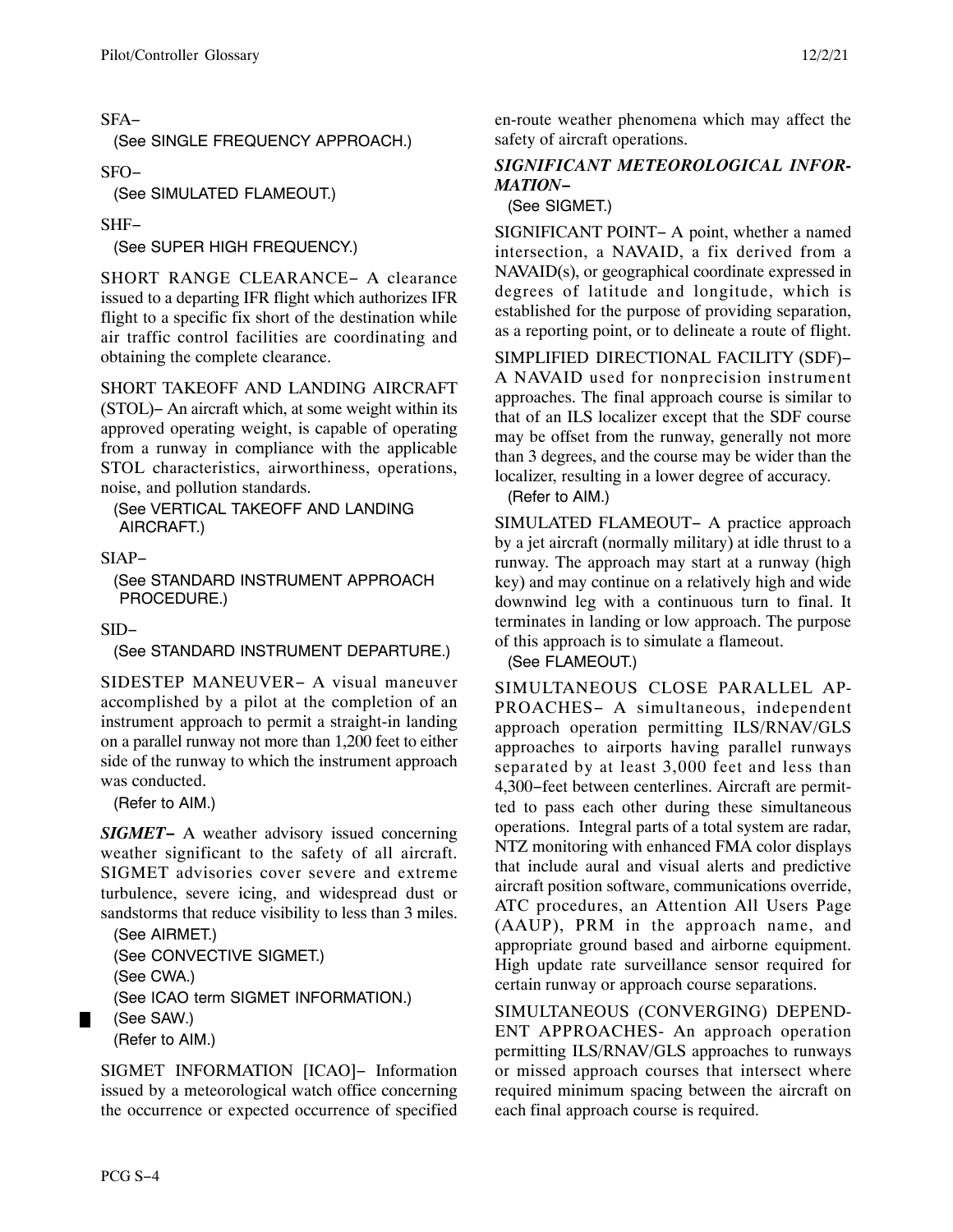allel runways where approach procedure design SIMULTANEOUS (CONVERGING) INDEPEND-ENT APPROACHES- An approach operation permitting ILS/RNAV/GLS approaches to non-parmaintains the required aircraft spacing throughout the approach and missed approach and hence the operations may be conducted independently.

 approaches to airports having parallel runways Integral parts of a total system are ILS, radar, SIMULTANEOUS ILS APPROACHES- An approach system permitting simultaneous ILS separated by at least 4,300 feet between centerlines. communications, ATC procedures, and appropriate airborne equipment.

(See PARALLEL RUNWAYS.) (Refer to AIM.)

APPROACH (SOIA)- An instrument landing SIMULTANEOUS OFFSET INSTRUMENT system comprised of an ILS PRM, RNAV PRM or GLS PRM approach to one runway and an offset LDA PRM with glideslope or an RNAV PRM or GLS PRM approach utilizing vertical guidance to another where parallel runway spaced less than 3,000 feet and at least 750 feet apart. The approach courses converge by 2.5 to 3 degrees. Simultaneous close parallel PRM approach procedures apply up to the point where the approach course separation becomes 3,000 feet, at the offset MAP. From the offset MAP to the runway threshold, visual separation by the aircraft conducting the offset approach is utilized.

(Refer to AIM)

 ILS/RNAV/GLS approaches to adjacent parallel SIMULTANEOUS (PARALLEL) DEPENDENT APPROACHES- An approach operation permitting runways where prescribed diagonal spacing must be maintained. Aircraft are not permitted to pass each other during simultaneous dependent operations. Integral parts of a total system ATC procedures, and appropriate airborne and ground based equipment.

 Routes which are sometimes depicted on high SINGLE DIRECTION ROUTES- Preferred IFR altitude en route charts and which are normally flown in one direction only.

(See PREFERRED IFR ROUTES.) (Refer to CHART SUPPLEMENT U.S.)

 provided under a letter of agreement to military SINGLE FREQUENCY APPROACH- A service single-piloted turbojet aircraft which permits use of

 Pilots will not normally be required to change descent are required to change frequency when center to the terminal facility. The abbreviation a single UHF frequency during approach for landing. frequency from the beginning of the approach to touchdown except that pilots conducting an en route control is transferred from the air route traffic control "SFA" in the DOD FLIP IFR Supplement under "Communications" indicates this service is available at an aerodrome.

SINGLE-PILOTED AIRCRAFT- A military turbojet aircraft possessing one set of flight controls, tandem cockpits, or two sets of flight controls but operated by one pilot is considered single-piloted by ATC when determining the appropriate air traffic service to be applied.

(See SINGLE FREQUENCY APPROACH.)

SKYSPOTTER- A pilot who has received specialized training in observing and reporting inflight weather phenomena.

SLASH- A radar beacon reply displayed as an elongated target.

### SLDI-

(See SECTOR LIST DROP INTERVAL.)

SLOW TAXI– To taxi a float plane at low power or low RPM.

SMALL UNMANNED AIRCRAFT SYSTEM (sUAS)– An unmanned aircraft weighing less than 55 pounds on takeoff, including everything that is on board or otherwise attached to the aircraft.

 $SN-$ 

(See SYSTEM STRATEGIC NAVIGATION.)

SPACE-BASED ADS-B (SBA)- A constellation of satellites that receives ADS-B Out broadcasts and relays that information to the appropriate surveillance facility. The currently deployed SBA system is only capable of receiving broadcasts from 1090ESequipped aircraft, and not from those equipped with only a universal access transceiver (UAT). Also, aircraft with a top-of-fuselage-mounted transponder antenna (required for TCAS II installations) will be better received by SBA, especially at latitudes below 45 degrees.

(See AUTOMATIC DEPENDENT SURVEILLANCE-BROADCAST.) (See AUTOMATIC DEPENDENT SURVEILLANCE-BROADCAST OUT.)

SPACE LAUNCH AND REENTRY AREA-Locations where commercial space launch and/or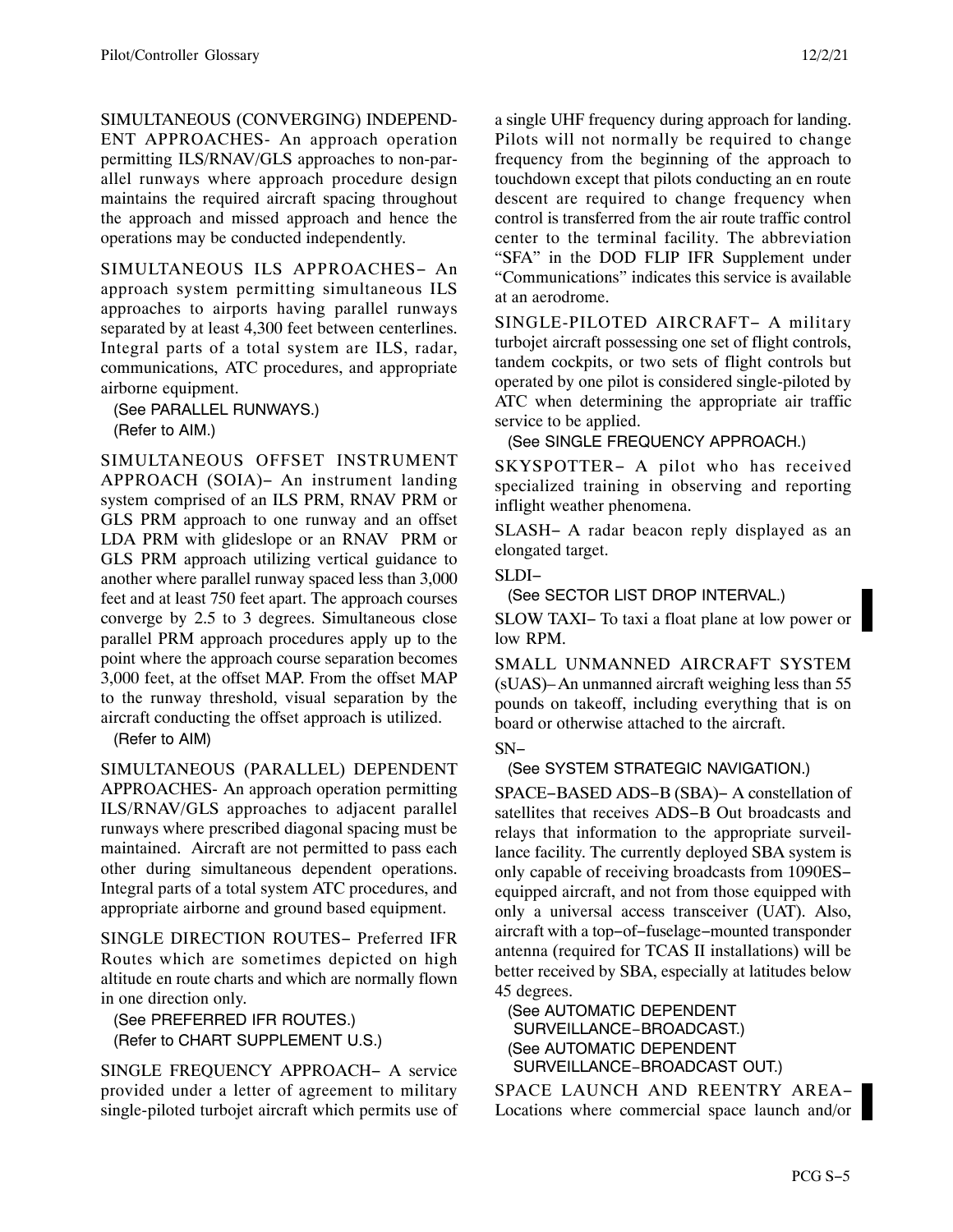reentry operations occur. For pilot awareness, a rocket-shaped symbol is used to depict space launch and reentry areas on sectional aeronautical charts.

**SPEAK SLOWER**- Used in verbal communications as a request to reduce speech rate.

 Airspace System wherein limitations may be SPECIAL ACTIVITY AIRSPACE (SAA)- Any airspace with defined dimensions within the National imposed upon aircraft operations. This airspace may be restricted areas, prohibited areas, military operations areas, air ATC assigned airspace, and any other designated airspace areas. The dimensions of this airspace are programmed into EDST and can be designated as either active or inactive by screen entry. Aircraft trajectories are constantly tested against the dimensions of active areas and alerts issued to the applicable sectors when violations are predicted.

(See EN ROUTE DECISION SUPPORT TOOL.)

 that govern procedures for conducting flights in SPECIAL AIR TRAFFIC RULES (SATR)– Rules certain areas listed in 14 CFR Part 93. The term "SATR" is used in the United States to describe the rules for operations in specific areas designated in the Code of Federal Regulations.

(Refer to 14 CFR Part 93.)

 which threatens the safety of the aircraft or its SPECIAL EMERGENCY- A condition of air piracy or other hostile act by a person(s) aboard an aircraft passengers.

 area in the NAS, described in 14 CFR Part 93, SPECIAL FLIGHT RULES AREA (SFRA)- An wherein the flight of aircraft is subject to special traffic rules, unless otherwise authorized by air traffic control. Not all areas listed in 14 CFR Part 93 are designated SFRA, but special air traffic rules apply to all areas described in 14 CFR Part 93.

SPECIAL INSTRUMENT APPROACH PROCE-DURE-

(See INSTRUMENT APPROACH PROCEDURE.)

 their nature and/or wherein limitations may be SPECIAL USE AIRSPACE- Airspace of defined dimensions identified by an area on the surface of the earth wherein activities must be confined because of imposed upon aircraft operations that are not a part of those activities. Types of special use airspace are:

**a.** Alert Area– Airspace which may contain a high volume of pilot training activities or an unusual type

 pilots of participating aircraft as well as pilots transiting the area are equally responsible for of aerial activity, neither of which is hazardous to aircraft. Alert Areas are depicted on aeronautical charts for the information of nonparticipating pilots. All activities within an Alert Area are conducted in accordance with Federal Aviation Regulations, and collision avoidance.

 activities are conducted under conditions so aircraft and to ensure the safety of persons and **b.** Controlled Firing Area- Airspace wherein controlled as to eliminate hazards to nonparticipating property on the ground.

 and temporary MOAs are airspace established outside of Class A airspace area to separate or **c.** Military Operations Area (MOA)– Permanent segregate certain nonhazardous military activities from IFR traffic and to identify for VFR traffic where these activities are conducted. Permanent MOAs are depicted on Sectional Aeronautical, VFR Terminal Area, and applicable En Route Low Altitude Charts.

Note: Temporary MOAs are not charted.

(Refer to AIM.)

 an aircraft without the permission of the using **d.** Prohibited Area– Airspace designated under 14 CFR Part 73 within which no person may operate agency.

(Refer to AIM.)

(Refer to En Route Charts.)

**e.** Restricted Area– Permanent and temporary restricted areas are airspace designated under 14 CFR Part 73, within which the flight of aircraft, while not wholly prohibited, is subject to restriction. Most restricted areas are designated joint use and IFR/VFR operations in the area may be authorized by the controlling ATC facility when it is not being utilized by the using agency. Permanent restricted areas are depicted on Sectional Aeronautical, VFR Terminal Area, and applicable En Route charts. Where joint use is authorized, the name of the ATC controlling facility is also shown.

Note: Temporary restricted areas are not charted. (Refer to 14 CFR Part 73.) (Refer to AIM.)

 contains activity that may be hazardous to nonparticipating aircraft. The purpose of such **f.** Warning Area– A warning area is airspace of defined dimensions extending from 3 nautical miles outward from the coast of the United States, that warning area is to warn nonparticipating pilots of the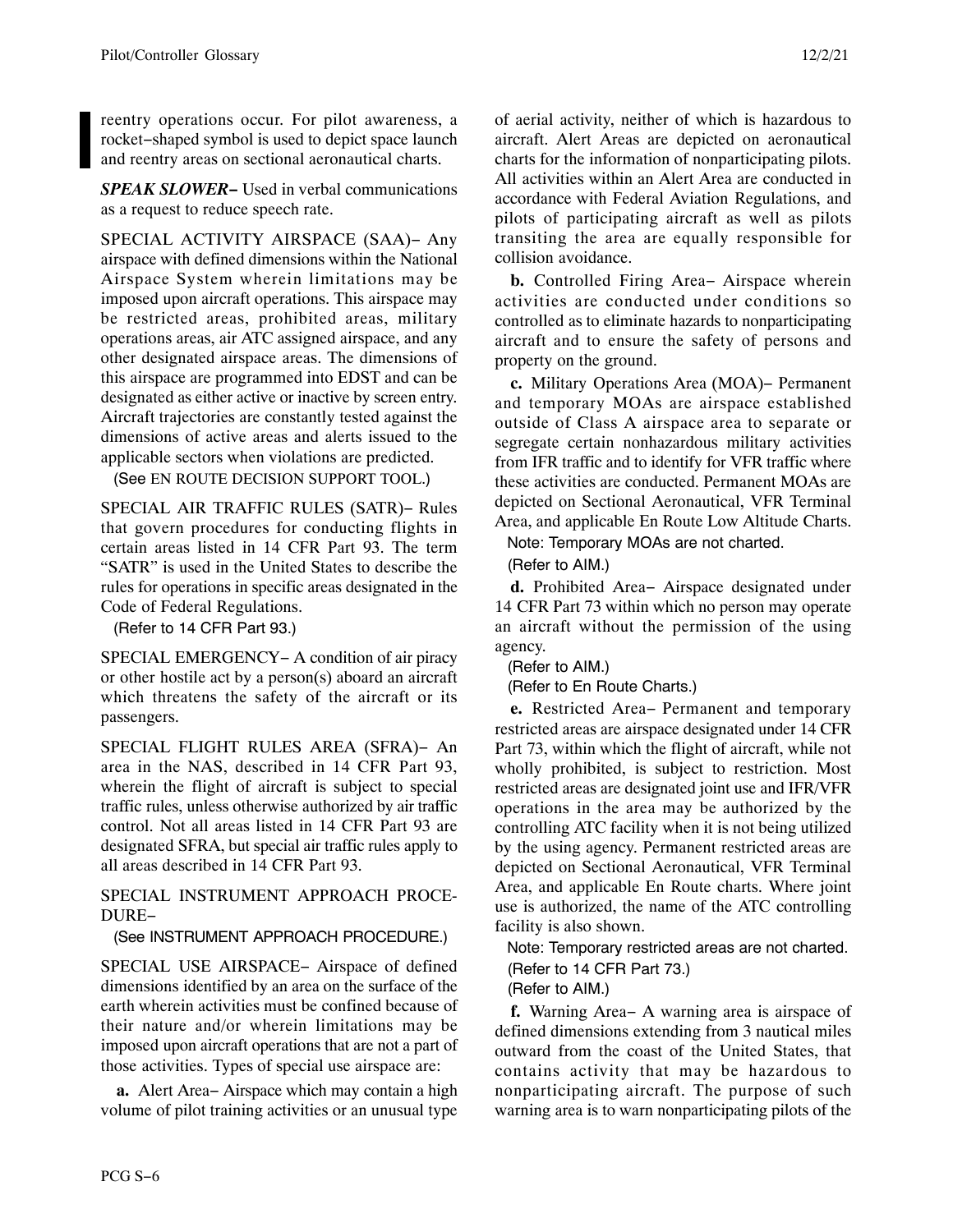potential danger. A warning area may be located over domestic or international waters or both.

SPECIAL VFR CONDITIONS- Meteorological conditions that are less than those required for basic VFR flight in Class B, C, D, or E surface areas and in which some aircraft are permitted flight under visual flight rules.

(See SPECIAL VFR OPERATIONS.) (Refer to 14 CFR Part 91.)

 B, C, D, and E surface areas in meteorological SPECIAL VFR FLIGHT [ICAO]- A VFR flight cleared by air traffic control to operate within Class conditions below VMC.

SPECIAL VFR OPERATIONS- Aircraft operating in accordance with clearances within Class B, C, D, and E surface areas in weather conditions less than the basic VFR weather minima. Such operations must be requested by the pilot and approved by ATC.

(See SPECIAL VFR CONDITIONS.) (See ICAO term SPECIAL VFR FLIGHT.)

SPEED-

(See AIRSPEED.) (See GROUND SPEED.)

SPEED ADJUSTMENT- An ATC procedure used to request pilots to adjust aircraft speed to a specific value for the purpose of providing desired spacing. Pilots are expected to maintain a speed of plus or minus 10 knots or 0.02 Mach number of the specified speed. Examples of speed adjustments are:

**a.** "Increase/reduce speed to Mach point (number)."

**b.** "Increase/reduce speed to (speed in knots)" or "Increase/reduce speed (number of knots) knots."

SPEED BRAKES- Moveable aerodynamic devices on aircraft that reduce airspeed during descent and landing.

 are specified. There is one set of arrival speed SPEED SEGMENTS- Portions of the arrival route between the transition point and the vertex along the optimum flight path for which speeds and altitudes segments adapted from each transition point to each vertex. Each set may contain up to six segments.

SPOOFING- Denotes emissions of GNSS-like signals that may be acquired and tracked in combination with or instead of the intended signals

 false and potentially confusing, or hazardously by civil receivers. The onset of spoofing effects can be instantaneous or delayed, and effects can persist after the spoofing has ended. Spoofing can result in misleading, position, navigation, and/or date/time information in addition to loss of GNSS use.

SPEED ADVISORY- Speed advisories that are generated within Time–Based Flow Management to assist controllers to meet the Scheduled Time of Arrival (STA) at the meter fix/meter arc. See also Ground-Based Interval Management-Spacing (GIM-S) Speed Advisory.

 functions. Examples: "Squawk five seven zero *SQUAWK (Mode, Code, Function)* – Used by ATC to instruct a pilot to activate the aircraft transponder and ADS–B Out with altitude reporting enabled, or (military) to activate only specific modes, codes, or seven;" "Squawk three/alpha, two one zero five."

(See TRANSPONDER.)

 $STA-$ 

(See SCHEDULED TIME OF ARRIVAL.)

STAGING/QUEUING - The placement, integration, and segregation of departure aircraft in designated movement areas of an airport by departure fix, EDCT, and/or restriction.

 "stand by for clearance." The caller should *STAND BY*– Means the controller or pilot must pause for a few seconds, usually to attend to other duties of a higher priority. Also means to wait as in reestablish contact if a delay is lengthy. "Stand by" is not an approval or denial.

STANDARD INSTRUMENT APPROACH PRO-CEDURE (SIAP)-

(See INSTRUMENT APPROACH PROCEDURE.)

 pilot/controller use in graphic form to provide primarily designed for system enhancement to STANDARD INSTRUMENT DEPARTURE (SID)-A preplanned instrument flight rule (IFR) air traffic control (ATC) departure procedure printed for obstacle clearance and a transition from the terminal area to the appropriate en route structure. SIDs are expedite traffic flow and to reduce pilot/controller workload. ATC clearance must always be received prior to flying a SID.

(See IFR TAKEOFF MINIMUMS AND DEPARTURE PROCEDURES.) (See OBSTACLE DEPARTURE PROCEDURE.) (Refer to AIM.)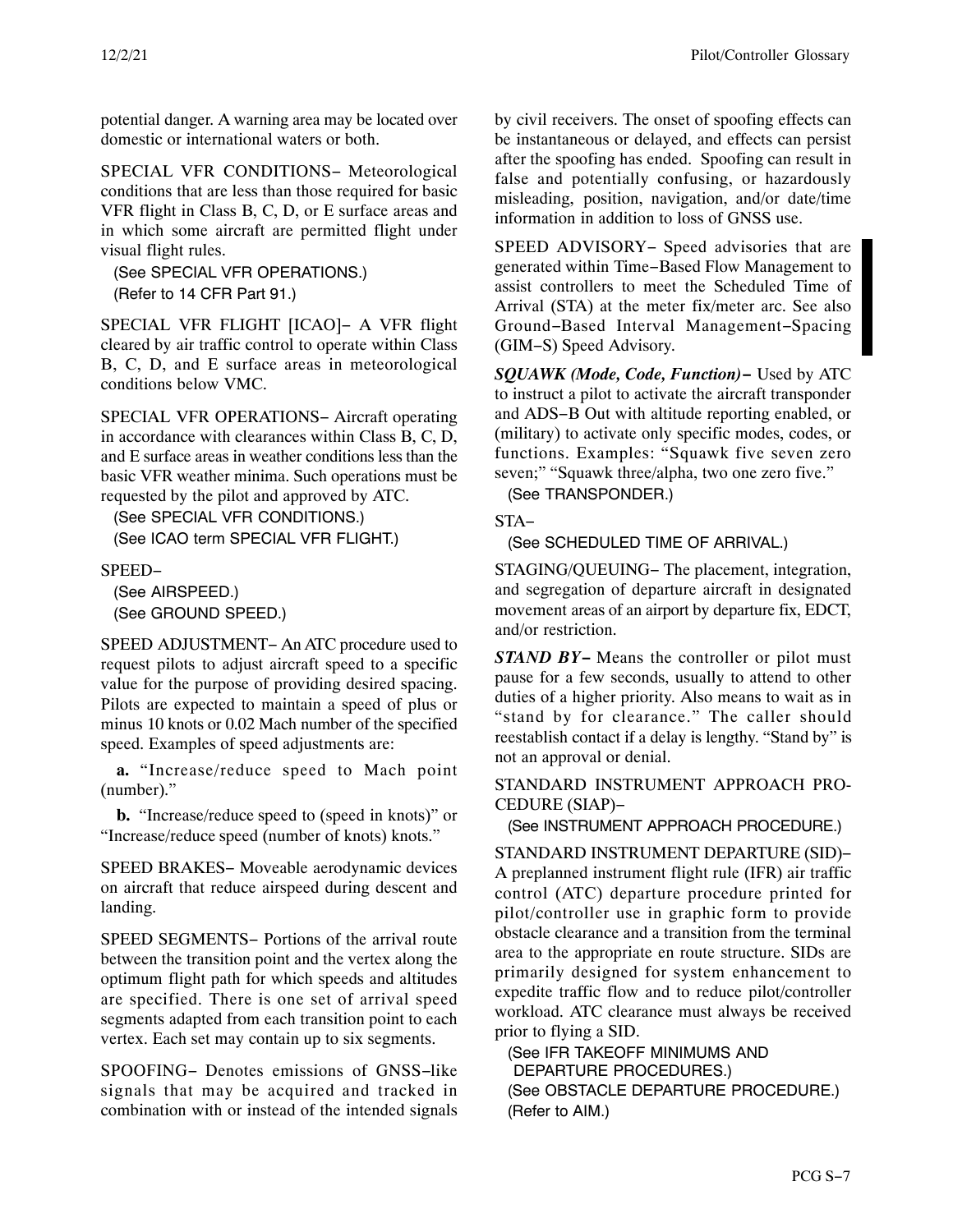STANDARD RATE TURN- A turn of three degrees per second.

 graphic and/or textual form. STARs provide STANDARD TERMINAL ARRIVAL (STAR)- A preplanned instrument flight rule (IFR) air traffic control arrival procedure published for pilot use in transition from the en route structure to an outer fix or an instrument approach fix/arrival waypoint in the terminal area.

STANDARD TERMINAL ARRIVAL CHARTS-(See AERONAUTICAL CHART.)

STANDARD TERMINAL AUTOMATION RE-PLACEMENT SYSTEM (STARS)-(See DTAS.)

STAR-

(See STANDARD TERMINAL ARRIVAL.)

 thereof, including the government of any state, District of Columbia, but not including any STATE AIRCRAFT- Aircraft used in military, customs and police service, in the exclusive service of any government or of any political subdivision territory, or possession of the United States or the government-owned aircraft engaged in carrying persons or property for commercial purposes.

STATIC RESTRICTIONS- Those restrictions that are usually not subject to change, fixed, in place, and/or published.

 which encompasses activities in a fixed area. special tests of weapons systems or equipment; STATIONARY ALTITUDE RESERVATION (STATIONARY ALTRV)– An altitude reservation Stationary ALTRVs may include activities such as certain U.S. Navy carrier, fleet, and anti-submarine operations; rocket, missile, and drone operations; and certain aerial refueling or similar operations.

STEP TAXI- To taxi a float plane at full power or high RPM.

STEP TURN– A maneuver used to put a float plane in a planing configuration prior to entering an active sea lane for takeoff. The STEP TURN maneuver should only be used upon pilot request.

STEPDOWN FIX- A fix permitting additional descent within a segment of an instrument approach procedure by identifying a point at which a controlling obstacle has been safely overflown.

STEREO ROUTE- A routinely used route of flight established by users and ARTCCs identified by a coded name; e.g., ALPHA 2. These routes minimize flight plan handling and communications.

STNR ALT RESERVATION– An abbreviation for Stationary Altitude Reservation commonly used in NOTAMs.

(See STATIONARY ALTITUDE RESERVATION.)

STOL AIRCRAFT-

(See SHORT TAKEOFF AND LANDING AIRCRAFT.)

*STOP ALTITUDE SQUAWK*- Used by ATC to reporting feature of the aircraft transponder and instruct a pilot to turn off the automatic altitude ADS-B Out. It is issued when a verbally reported altitude varies by 300 feet or more from the automatic altitude report.

(See ALTITUDE READOUT.) (See TRANSPONDER.)

STOP AND GO- A procedure wherein an aircraft will land, make a complete stop on the runway, and then commence a takeoff from that point.

(See LOW APPROACH.) (See OPTION APPROACH.)

*STOP BURSTï* (See STOP STREAM.)

### *STOP BUZZERï*

(See STOP STREAM.)

instruct a pilot to stop transponder and  $ADS-B$ *STOP SQUAWK (Mode or Code)* – Used by ATC to transmissions, or to turn off only specified functions of the aircraft transponder (military).

(See STOP ALTITUDE SQUAWK.) (See TRANSPONDER.)

*STOP STREAM* – Used by ATC to request a pilot to suspend electronic attack activity.

(See JAMMING.)

STOPOVER FLIGHT PLAN- A flight plan format which permits in a single submission the filing of a sequence of flight plans through interim full-stop destinations to a final destination.

STOPWAY – An area beyond the takeoff runway no less wide than the runway and centered upon the extended centerline of the runway, able to support the airplane during an aborted takeoff, without causing structural damage to the airplane, and designated by the airport authorities for use in decelerating the airplane during an aborted takeoff.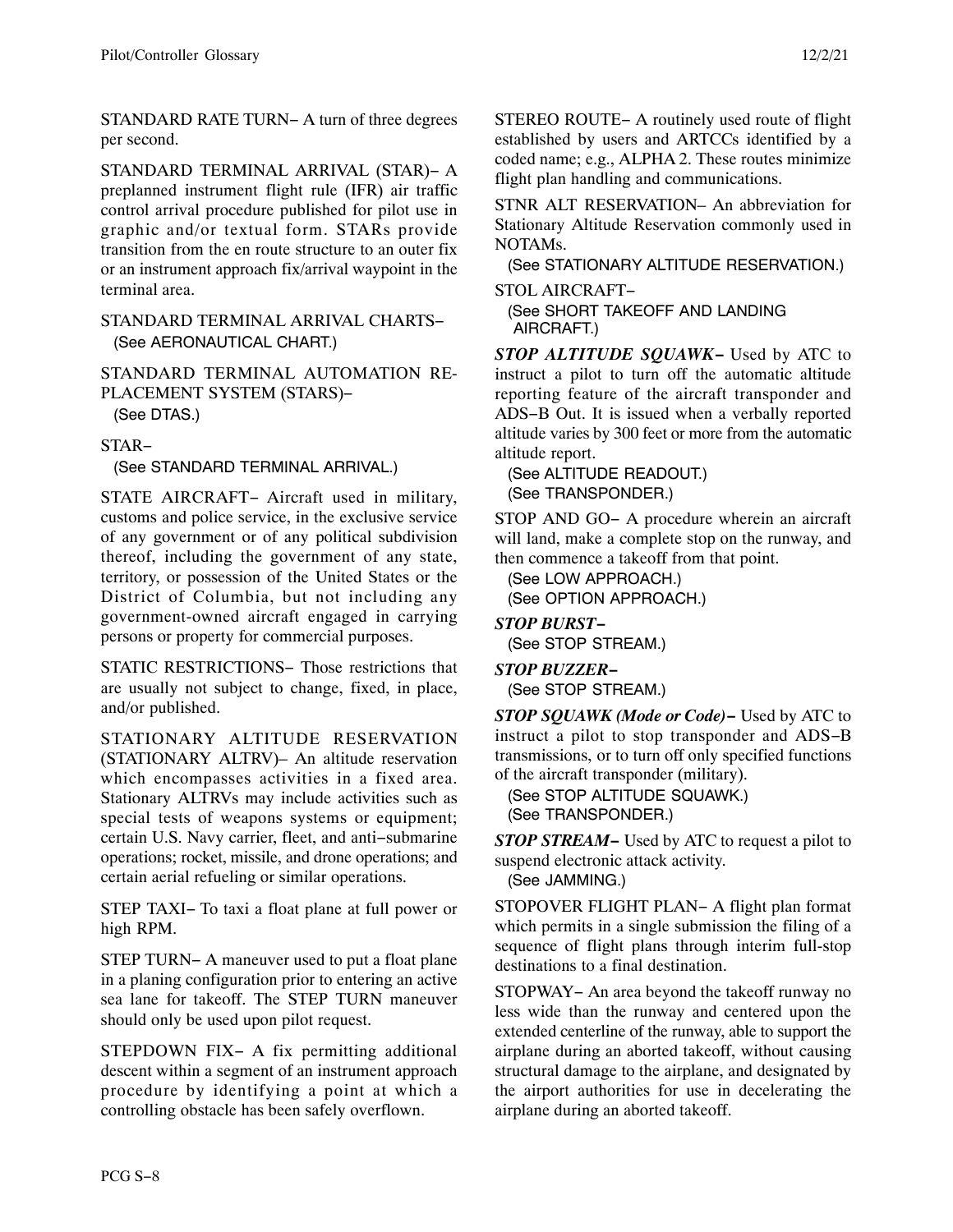first having executed a procedure turn, not STRAIGHT-IN APPROACH IFR- An instrument approach wherein final approach is begun without necessarily completed with a straight-in landing or made to straight-in landing minimums.

(See LANDING MINIMUMS.) (See STRAIGHT-IN APPROACH VFR.) (See STRAIGHT-IN LANDING.)

STRAIGHT-IN APPROACH VFR- Entry into the traffic pattern by interception of the extended runway centerline (final approach course) without executing any other portion of the traffic pattern.

(See TRAFFIC PATTERN.)

 course following completion of an instrument STRAIGHT-IN LANDING - A landing made on a runway aligned within  $30^{\circ}$  of the final approach approach.

(See STRAIGHT-IN APPROACH IFR.)

STRAIGHT-IN LANDING MINIMUMS-(See LANDING MINIMUMS.)

STRAIGHT-IN MINIMUMS-(See STRAIGHT-IN LANDING MINIMUMS.)

STRATEGIC PLANNING- Planning whereby solutions are sought to resolve potential conflicts.

 $sIIAS-$ 

(See SMALL UNMANNED AIRCRAFT SYSTEM.)

SUBSTITUTE ROUTE- A route assigned to pilots when any part of an airway or route is unusable because of NAVAID status. These routes consist of:

 **a.** Substitute routes which are shown on U.S. Government charts.

**b.** Routes defined by ATC as specific NAVAID radials or courses.

**c.** Routes defined by ATC as direct to or between NAVAIDs.

 sunset and sunrise as published in the Nautical SUNSET AND SUNRISE- The mean solar times of Almanac, converted to local standard time for the locality concerned. Within Alaska, the end of evening civil twilight and the beginning of morning civil twilight, as defined for each locality.

 personnel who take weather observations and SUPPLEMENTAL WEATHER SERVICE LOCA-TION- Airport facilities staffed with contract provide current local weather to pilots via telephone

or radio. (All other services are provided by the parent FSS.)

 Supplementary Procedures. SUPPS contain SUPPS– Refers to ICAO Document 7030 Regional procedures for each ICAO Region which are unique to that Region and are not covered in the worldwide provisions identified in the ICAO Air Navigation Plan. Procedures contained in Chapter 8 are based in part on those published in SUPPS.

SURFACE AREA– The airspace contained by the lateral boundary of the Class B, C, D, or E airspace designated for an airport that begins at the surface and extends upward.

 imbalance for a surface resource is predicted, a SURFACE METERING PROGRAM- A capability within Terminal Flight Data Manager that provides the user with the ability to tactically manage surface traffic flows through adjusting desired minimum and maximum departure queue lengths to balance surface demand with capacity. When a demand/capacity metering procedure is recommended.

SURFACE VIEWER- A capability within the Traffic Flow Management System that provides Surface Viewer displays a top-down view of an airport depicting runways, taxiways, gate areas, display includes current airport configuration situational awareness for a user-selected airport. The ramps, and buildings. The display also includes icons representing aircraft and vehicles currently on the surface, with identifying information. In addition, the information such as departure/arrival runways and airport departure/arrival rates.

 of a Search and Rescue incident including their SURPIC - A description of surface vessels in the area predicted positions and their characteristics.

(Refer to FAA Order JO 7110.65, Para  $10-6-4$ , INFLIGHT CONTINGENCIES.)

 position in relation to the final approach course SURVEILLANCE APPROACH- An instrument approach wherein the air traffic controller issues instructions, for pilot compliance, based on aircraft (azimuth), and the distance (range) from the end of the runway as displayed on the controller's radar scope. The controller will provide recommended altitudes on final approach if requested by the pilot.

(Refer to AIM.)

 may include operating without authorization, SUSPICIOUS UAS– Suspicious UAS operations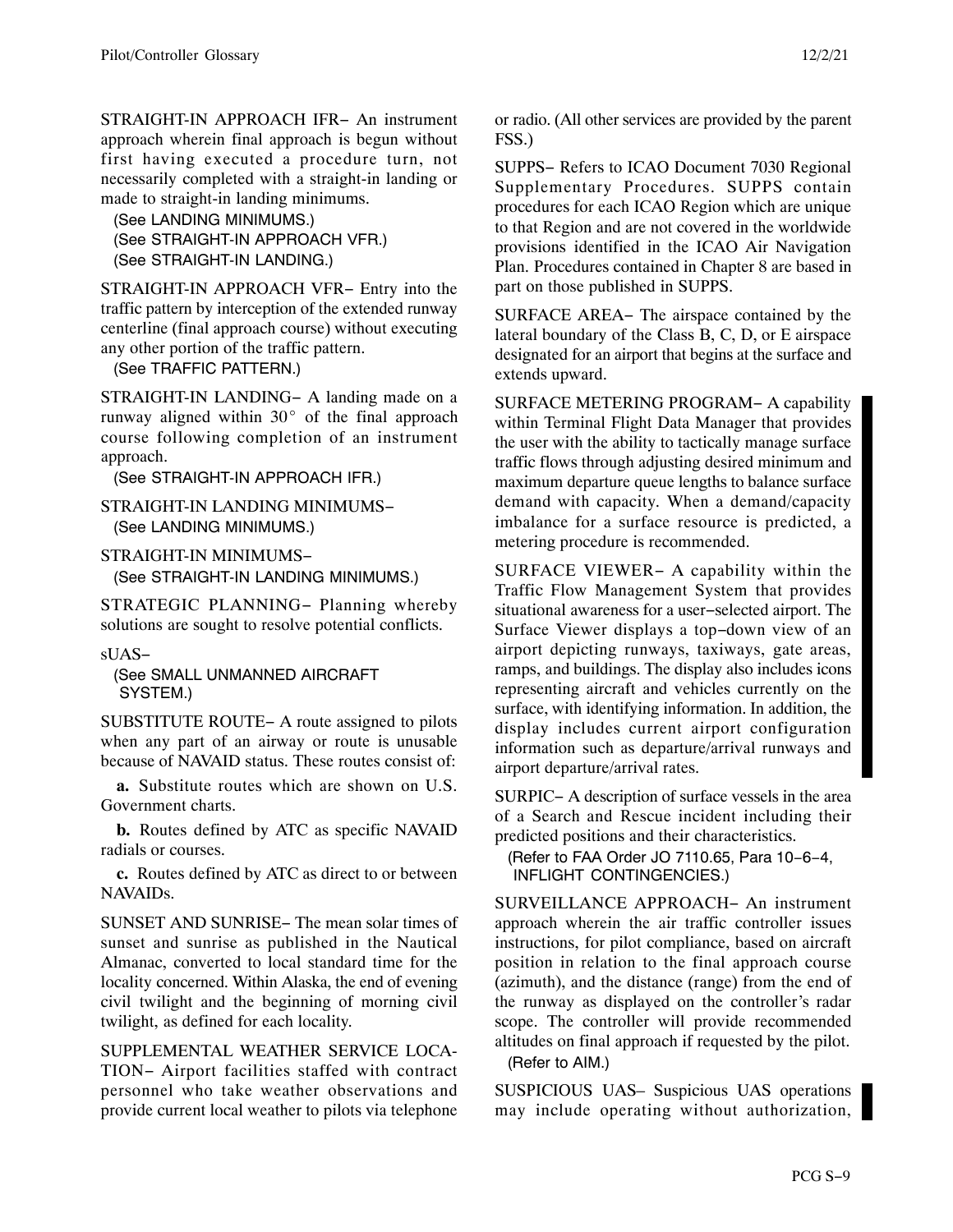operations resulting in runway changes, ground operation alone does not constitute suspicious number of situations that could be considered loitering in the vicinity of sensitive locations, (e.g., national security, law enforcement facilities, and critical infrastructure), or disrupting normal air traffic stops, pilot evasive action, etc. The report of a UAS activity. Development of a comprehensive list of suspicious activities is not possible due to the vast suspicious. ATC must exercise sound judgment when identifying situations that could constitute or indicate a suspicious activity.

SWAP-

(See SEVERE WEATHER AVOIDANCE PLAN.)  $SWSL-$ 

### (See SUPPLEMENTAL WEATHER SERVICE LOCATION.)

 activity accomplished by navigating along a maintain a desired track. This activity normally SYSTEM STRATEGIC NAVIGATION- Military preplanned route using internal aircraft systems to requires a lateral route width of 10 NM and altitude range of 1,000 feet to 6,000 feet AGL with some route segments that permit terrain following.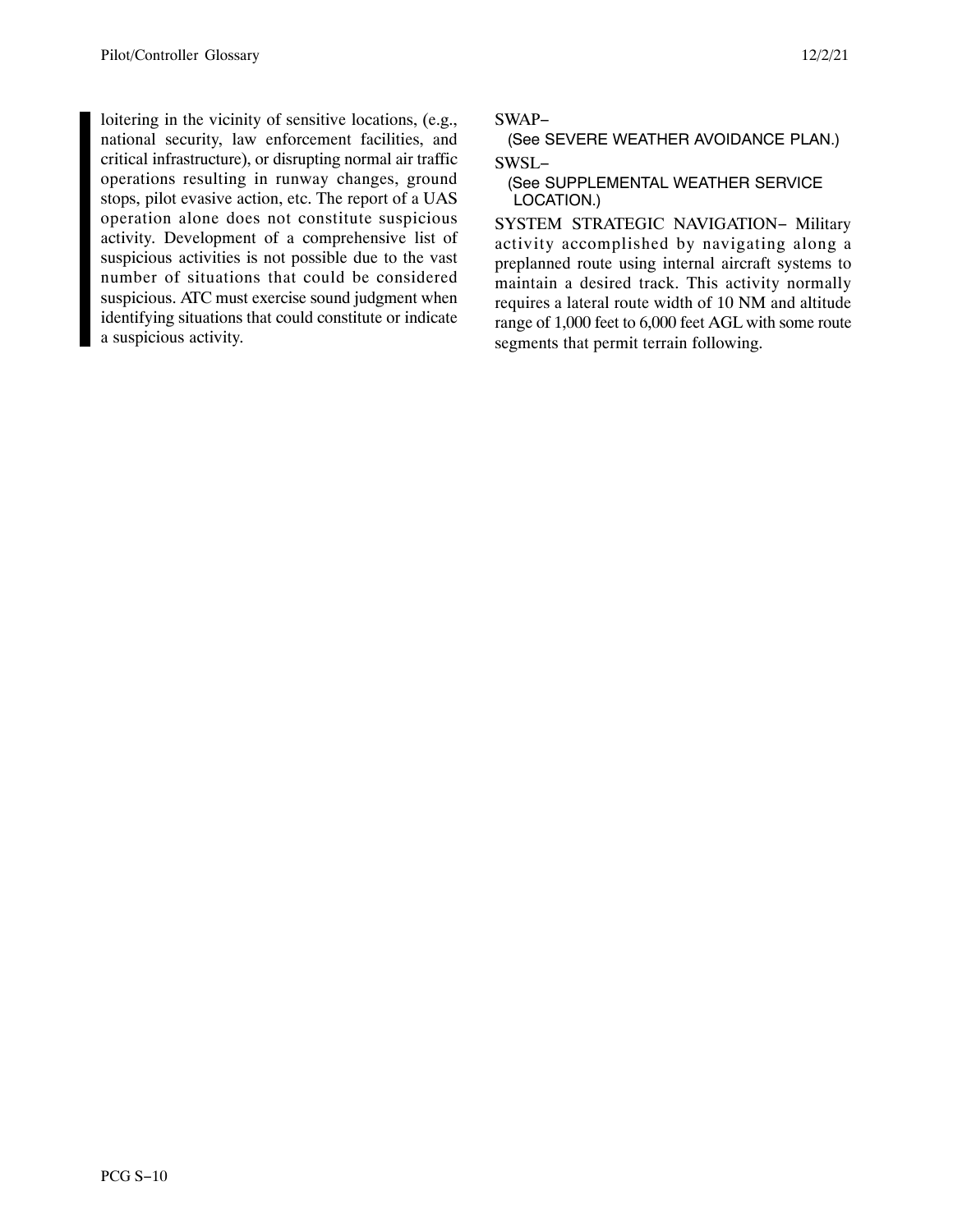# **T**

### TACAN*ï* (See TACTICAL AIR NAVIGATION.)

 navigational system capability. Clearances must TACAN-ONLY AIRCRAFT- An aircraft, normally military, possessing TACAN with DME but no VOR specify TACAN or VORTAC fixes and approaches.

TACTICAL AIR NAVIGATION (TCAN)- An ultra-high frequency electronic rho-theta air navigation aid which provides suitably equipped aircraft a continuous indication of bearing and distance to the TACAN station.

(See VORTAC.) (Refer to AIM.)

 longitudinal axis of the runway. The magnetic TAILWIND – Any wind more than 90 degrees to the direction of the runway shall be used as the basis for determining the longitudinal axis.

# TAKEOFF AREA*ï*

(See LANDING AREA.)

TAKEOFF DISTANCE AVAILABLE (TODA)– The takeoff run available plus the length of any remaining runway or clearway beyond the far end of the takeoff run available.

(See ICAO term TAKEOFF DISTANCE AVAILABLE.)

TAKEOFF DISTANCE AVAILABLE [ICAO]- The length of the takeoff run available plus the length of the clearway, if provided.

 TAKEOFF HOLD LIGHTS (THL)– The THL of the runway centerline. The lights are focused system is composed of in-pavement lighting in a double, longitudinal row of lights aligned either side toward the arrival end of the runway at the "line up and wait" point, and they extend for 1,500 feet in front of the holding aircraft. Illuminated red lights indicate to an aircraft in position for takeoff or rolling that it is unsafe to takeoff because the runway is occupied or about to be occupied by an aircraft or vehicle.

TAKEOFF ROLL – The process whereby an aircraft is aligned with the runway centerline and the aircraft is moving with the intent to take off. For helicopters,

this pertains to the act of becoming airborne after departing a takeoff area.

TAKEOFF RUN AVAILABLE (TORA) – The runway length declared available and suitable for the ground run of an airplane taking off.

(See ICAO term TAKEOFF RUN AVAILABLE.)

TAKEOFF RUN AVAILABLE [ICAO]- The length of runway declared available and suitable for the ground run of an aeroplane take-off.

reply, or an ADS-B report. The specific target TARGET– The indication shown on a display resulting from a primary radar return, a radar beacon symbol presented to ATC may vary based on the surveillance source and automation platform.

(See ASSOCIATED.) (See DIGITAL TARGET.) (See DIGITIZED RADAR TARGET.) (See FUSED TARGET.) (See PRIMARY RADAR TARGET.) (See RADAR.) (See SECONDARY RADAR TARGET.) (See ICAO term TARGET.) (See UNASSOCIATED.)

# TARGET [ICAO]– In radar:

**a.** Generally, any discrete object which reflects or retransmits energy back to the radar equipment.

 **b.** Specifically, an object of radar search or surveillance.

 correlated radar targets do not touch. Target TARGET RESOLUTION- A process to ensure that resolution must be applied as follows:

**a.** Between the edges of two primary targets or the edges of the ASR-9/11 primary target symbol.

**b.** Between the end of the beacon control slash and the edge of a primary target.

- **c.** Between the ends of two beacon control slashes. Note 1: Mandatory traffic advisories and safety alerts must be issued when this procedure is used.
- Note 2: This procedure must not be used when utilizing mosaic radar systems or multi-sensor mode.

TARGET SYMBOL-

(See TARGET.) (See ICAO term TARGET.)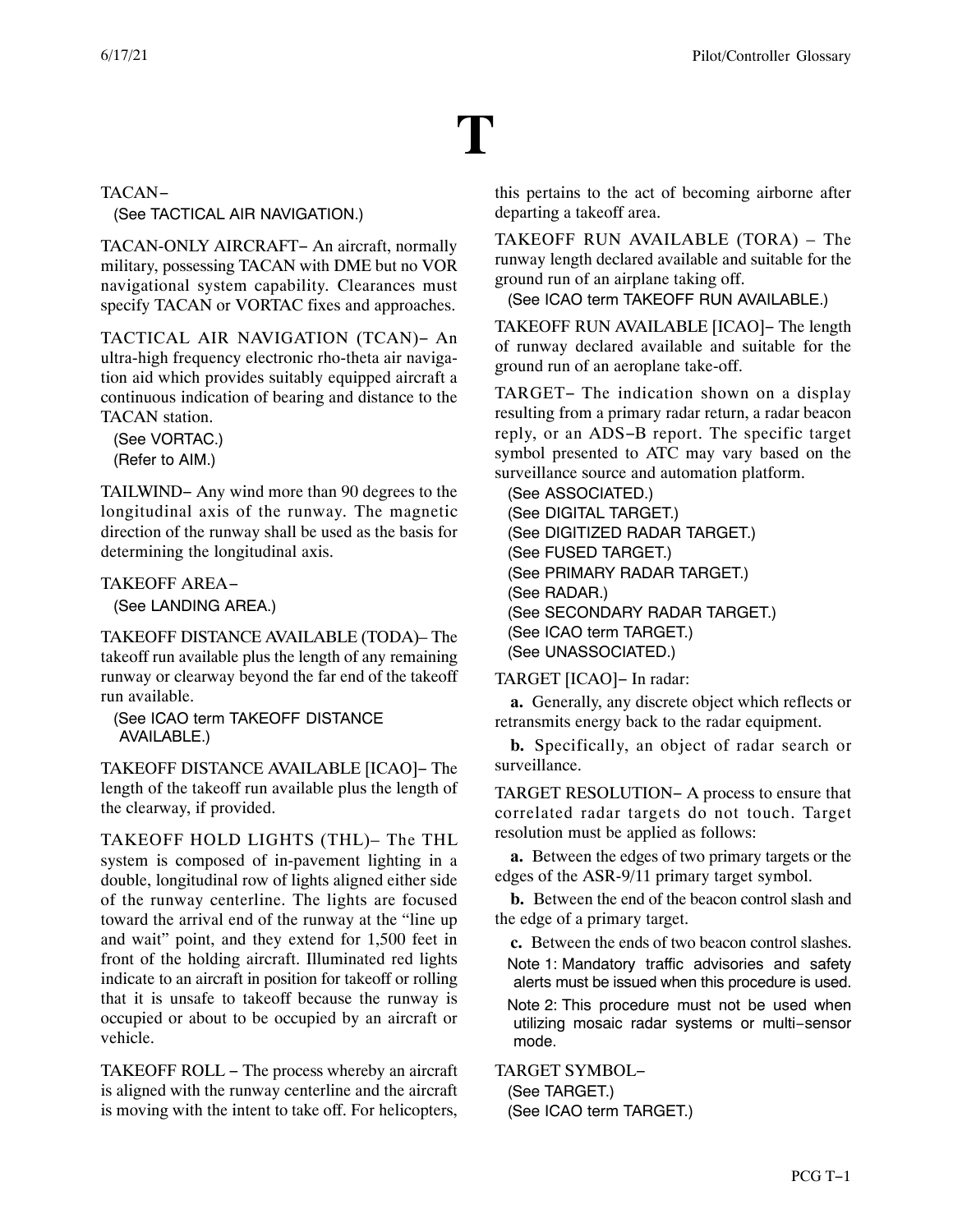TARMAC DELAY – The holding of an aircraft on the ground either before departure or after landing with no opportunity for its passengers to deplane.

TARMAC DELAY AIRCRAFT - An aircraft whose pilot-in-command has requested to taxi to the ramp, gate, or alternate deplaning area to comply with the Three-hour Tarmac Rule.

pilot-in-command to taxi to the ramp, gate, or alternate deplaning location to comply with the TARMAC DELAY REQUEST- A request by the Three-hour Tarmac Rule.

TAS-

(See TERMINAL AUTOMATION SYSTEMS.)

TAWS-

(See TERRAIN AWARENESS WARNING SYSTEM.)

 power on the surface of an airport (14 CFR Section 135.100 [Note]). Also, it describes the surface movement of helicopters equipped with TAXI– The movement of an airplane under its own wheels.

(See AIR TAXI.) (See HOVER TAXI.) (Refer to 14 CFR Section 135.100.) (Refer to AIM.)

TAXI PATTERNS- Patterns established to illustrate the desired flow of ground traffic for the different runways or airport areas available for use.

TBM-

(See TIME-BASED MANAGEMENT.)

TBO-

(See TRAJECTORY-BASED OPERATIONS.)

TCAS*ï*

(See TRAFFIC ALERT AND COLLISION AVOIDANCE SYSTEM.)

TCH*ï*

(See THRESHOLD CROSSING HEIGHT.)

TDLS*ï*

(See TERMINAL DATA LINK SYSTEM.)

TDZE*ï*

(See TOUCHDOWN ZONE ELEVATION.)

TEMPORARY FLIGHT RESTRICTION (TFR)- A TFR is a regulatory action issued by the FAA via the U.S. NOTAM System, under the authority of United States Code, Title 49. TFRs are issued within the

 sovereign airspace of the United States and its wildfire suppression, or aircraft relief activities security; or when determined necessary for the territories to restrict certain aircraft from operating within a defined area on a temporary basis to protect persons or property in the air or on the ground. While not all inclusive, TFRs may be issued for disaster or hazard situations such as: toxic gas leaks or spills, fumes from flammable agents, aircraft accident/incident sites, aviation or ground resources engaged in following a disaster. TFRs may also be issued in support of VIP movements, for reasons of national management of air traffic in the vicinity of aerial demonstrations or major sporting events. NAS users or other interested parties should contact a FSS for TFR information. Additionally, TFR information can be found in automated briefings, NOTAM publications, and on the internet at [http://www.faa.gov.](http:http://www.faa.gov) The FAA also distributes TFR information to aviation user groups for further dissemination.

TERMINAL AREA– A general term used to describe airspace in which approach control service or airport traffic control service is provided.

 ing air traffic control service for arriving and TERMINAL AREA FACILITY - A facility providdeparting IFR, VFR, Special VFR, and on occasion en route aircraft.

(See APPROACH CONTROL FACILITY.) (See TOWER.)

TERMINAL AUTOMATION SYSTEMS (TAS)-TAS is used to identify the numerous automated tracking systems including STARS and MEARTS.

TERMINAL DATA LINK SYSTEM (TDLS)- A system that provides Digital Automatic Terminal Information Service  $(D-ATIS)$  both on a specified radio frequency and also, for subscribers, in a text message via data link to the cockpit or to a gate printer. TDLS also provides Pre-departure Clearances (PDC), at selected airports, to subscribers, through a service provider, in text to the cockpit or to a gate printer. In addition, TDLS will emulate the Flight Data Input/Output (FDIO) information within the control tower.

 TERMINAL FLIGHT DATA MANAGER system to provide improved airport surface and terminal airspace management. TFDM enhances traffic flow management data integration with (TFDM)– An integrated tower flight data automation Time–Based Flow Management (TBFM) and Traffic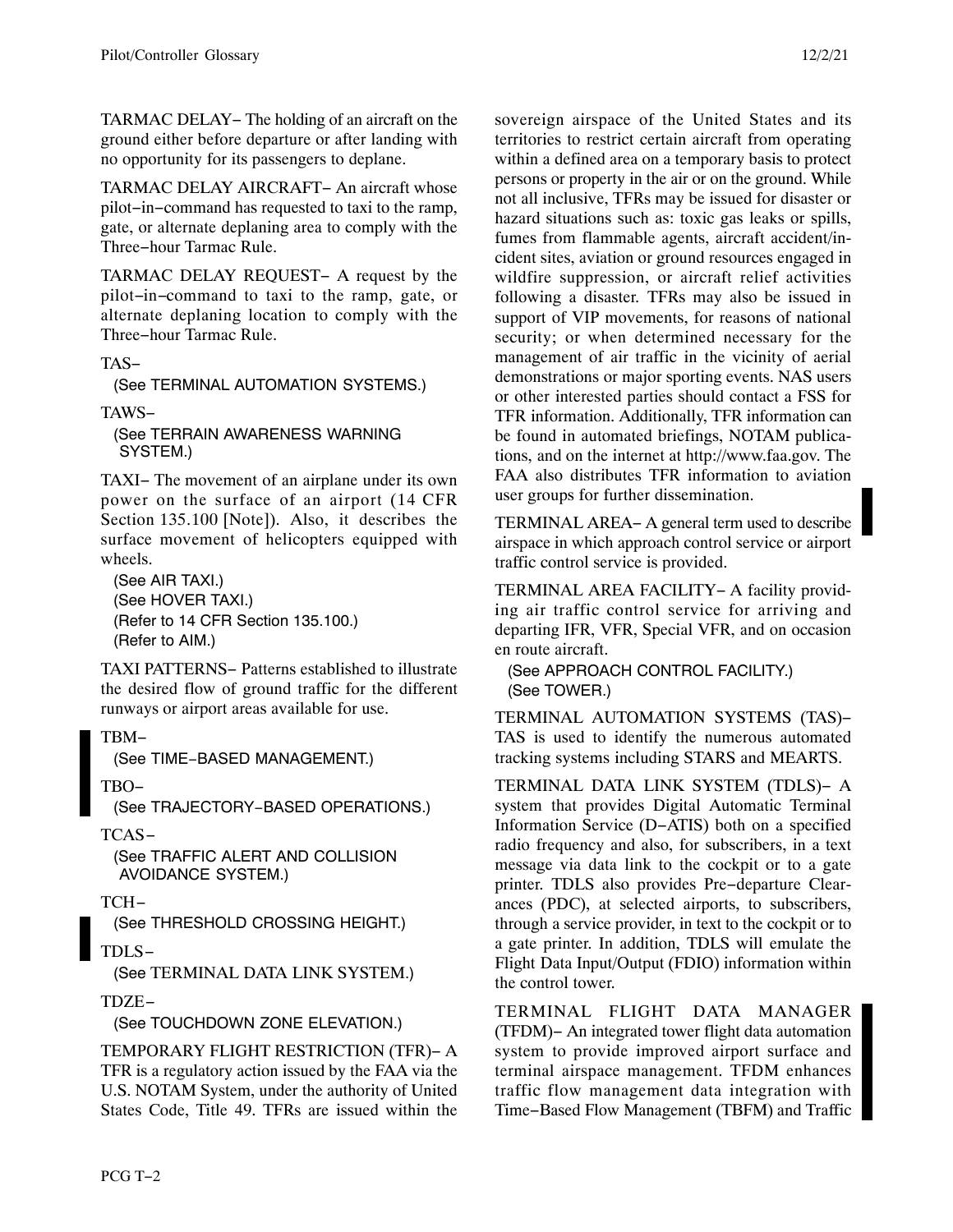Flow Management System (TFMS) to enable airlines, controllers, and airports to share and exchange real-time data. This improves surface traffic management and enhances capabilities of TFMS and TBFM. TFDM assists the Tower ed metering operation. The single platform including: Departure Spacing Program (DSP), to manage the flow of aircraft more efficiently personnel with surface Traffic Flow Management (TFM) and Collaborative Decision Making (CDM) and enables a fundamental change in the Towers from a local airport-specific operation to a NAS-connectconsolidates multiple Tower automation systems, Airport Resource Management Tool (ARMT), Electronic Flight Strip Transfer System (EFSTS), and Surface Movement Advisor (SMA). TFDM data, integrated with other FAA systems such as TBFM and TFMS, allows airlines, controllers, and airports through all phases of flight from departure to arrival gate.

TERMINAL RADAR SERVICE AREA- Airspace surrounding designated airports wherein ATC provides radar vectoring, sequencing, and separation on a full-time basis for all IFR and participating VFR aircraft. The AIM contains an explanation of TRSA. TRSAs are depicted on VFR aeronautical charts. Pilot participation is urged but is not mandatory.

 Approach Procedures (SIAPs) that require a Navigational Specification (NavSpec) of RNP  $RNP$  (A-RNP), through tools that support the TERMINAL SEQUENCING AND SPACING (TSAS)– Extends scheduling and metering capabilities into the terminal area and provides metering automation tools to terminal controllers and terminal traffic management personnel. Those controllers and traffic management personnel become active participants in time-based metering operations as they work to deliver aircraft accurately to Constraint Satisfaction Points within terminal airspace to include the runway in accordance with scheduled times at those points. Terminal controllers are better able to utilize efficient flight paths, such as Standard Instrument APCH with Radius-to-Fix  $(RF)$  legs, or Advanced merging of mixed-equipage traffic flows. For example, merging aircraft flying RNP APCH AR with RF, A-RNP, and non-RNP approach procedures. Additional fields in the flight plan will identify those flights capable of flying the RNP APCH with  $RF$  or  $A-RNP$  procedures, and those flights will be scheduled for those types of procedures when

 available. TSAS will schedule these and the non-RNP aircraft to a common merge point. Terminal traffic management personnel have improved situation awareness using displays that allow for the monitoring of terminal metering operations, similar to the displays used today by center traffic management personnel to monitor en route metering operations.

 program instituted to extend the terminal radar TERMINAL VFR RADAR SERVICE- A national services provided instrument flight rules (IFR) aircraft to visual flight rules (VFR) aircraft. The program is divided into four types service referred to as basic radar service, terminal radar service area (TRSA) service, Class B service and Class C service. The type of service provided at a particular location is contained in the Chart Supplement U.S.

 provided for VFR aircraft by all commissioned vectoring when requested by the pilot, and a. Basic Radar Service- These services are terminal radar facilities. Basic radar service includes safety alerts, traffic advisories, limited radar sequencing at locations where procedures have been established for this purpose and/or when covered by a letter of agreement. The purpose of this service is to adjust the flow of arriving IFR and VFR aircraft into the traffic pattern in a safe and orderly manner and to provide traffic advisories to departing VFR aircraft.

**b.** TRSA Service- This service provides, in addition to basic radar service, sequencing of all IFR and participating VFR aircraft to the primary airport and separation between all participating VFR aircraft. The purpose of this service is to provide separation between all participating VFR aircraft and all IFR aircraft operating within the area defined as a TRSA.

c. Class C Service- This service provides, in addition to basic radar service, approved separation between IFR and VFR aircraft, and sequencing of VFR aircraft, and sequencing of VFR arrivals to the primary airport.

d. Class B Service- This service provides, in addition to basic radar service, approved separation of aircraft based on IFR, VFR, and/or weight, and sequencing of VFR arrivals to the primary airport(s).

(See CONTROLLED AIRSPACE.)

(See TERMINAL RADAR SERVICE AREA.) (Refer to AIM.)

(Refer to CHART SUPPLEMENT U.S.)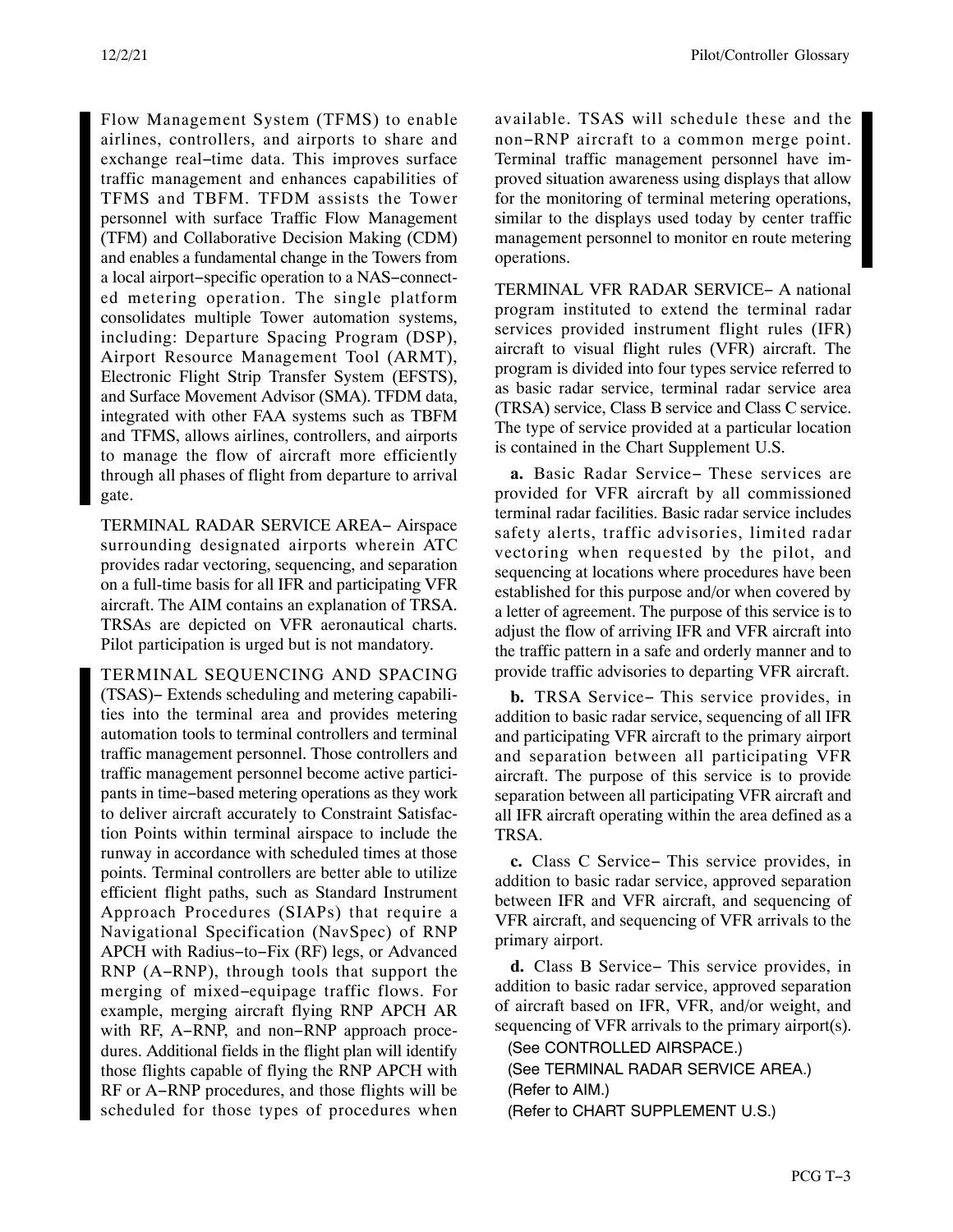very high frequency terminal omnirange station TERMINAL-VERY HIGH FREQUENCY OMNI-DIRECTIONAL RANGE STATION (TVOR)- A located on or near an airport and used as an approach aid.

(See NAVIGATIONAL AID.) (See VOR.)

 TERRAIN AWARENESS WARNING SYSTEM system providing the aircrew 'Low Altitude (TAWS)- An on-board, terrain proximity alerting warnings' to allow immediate pilot action.

TERRAIN FOLLOWING- The flight of a military aircraft maintaining a constant AGL altitude above the terrain or the highest obstruction. The altitude of the aircraft will constantly change with the varying terrain and/or obstruction.

 direction of landing. At controlled airports, the tetrahedron, if installed, should be disregarded TETRAHEDRON- A device normally located on uncontrolled airports and used as a landing direction indicator. The small end of a tetrahedron points in the because tower instructions supersede the indicator.

(See SEGMENTED CIRCLE.) (Refer to AIM.)

TF*ï*

(See TERRAIN FOLLOWING.)

TFDM-

(See TERMINAL FLIGHT DATA MANAGER.)

TGUI-

(See TIMELINE GRAPHICAL USER INTERFACE.)

*THAT IS CORRECT*— The understanding you have is right.

# THA-

(See TRANSITIONAL HAZARD AREA.)

THREE-HOUR TARMAC RULE– Rule that relates to Department of Transportation (DOT) requirements placed on airlines when tarmac delays are anticipated to reach 3 hours.

360 OVERHEAD*ï*

(See OVERHEAD MANEUVER.)

THRESHOLD– The beginning of that portion of the runway usable for landing.

(See AIRPORT LIGHTING.) (See DISPLACED THRESHOLD.) THRESHOLD CROSSING HEIGHT- The theoretical height above the runway threshold at which the aircraft's glideslope antenna would be if the aircraft maintains the trajectory established by the mean ILS glideslope or the altitude at which the calculated glidepath of an RNAV or GPS approaches.

(See GLIDESLOPE.) (See THRESHOLD.)

THRESHOLD LIGHTS*ï* (See AIRPORT LIGHTING.)

TIE-IN FACILITY– The FSS primarily responsible for providing FSS services, including telecommunications services for landing facilities or navigational aids located within the boundaries of a flight plan area (FPA). Three-letter identifiers are assigned to each FSS/FPA and are annotated as tie-in facilities in the Chart Supplement U.S., the Alaska Supplement, the Pacific Supplement, and FAA Order JO 7350.9, Location Identifiers. Large consolidated FSS facilities may have many tie-in facilities or FSS sectors within one facility.

(See FLIGHT PLAN AREA.) (See FLIGHT SERVICE STATION.)

 A foundational Decision Support Tool for separation at the constraint point and other Center Metering (ACM), En Route Departure Capability (EDC), Integrated Departure/Arrival TIME-BASED FLOW MANAGEMENT (TBFM)time-based management in the en route and terminal environments. TBFM's core function is the ability to schedule aircraft within a stream of traffic to reach a defined constraint point (e.g., meter fix/meter arc) at specified times, creating a time-ordered sequence of traffic. The scheduled times allow for merging of traffic flows, efficiently utilizing airport and airspace capacity while minimizing coordination and reducing the need for vectoring/holding. The TBFM schedule is calculated using current aircraft estimated time of arrival at key defined constraint points based on wind forecasts, aircraft flight plan, the desired parameters. The schedule applies spacing only when needed to maintain the desired separation at one or more constraint points. This includes, but is not limited to, Single Center Metering (SCM), Adjacent Capability (IDAC), Ground-based Interval Management-Spacing (GIM-S), Departure Scheduling, and Extended/Coupled Metering.

TIME-BASED MANAGEMENT (TBM)- A methodology for managing the flow of air traffic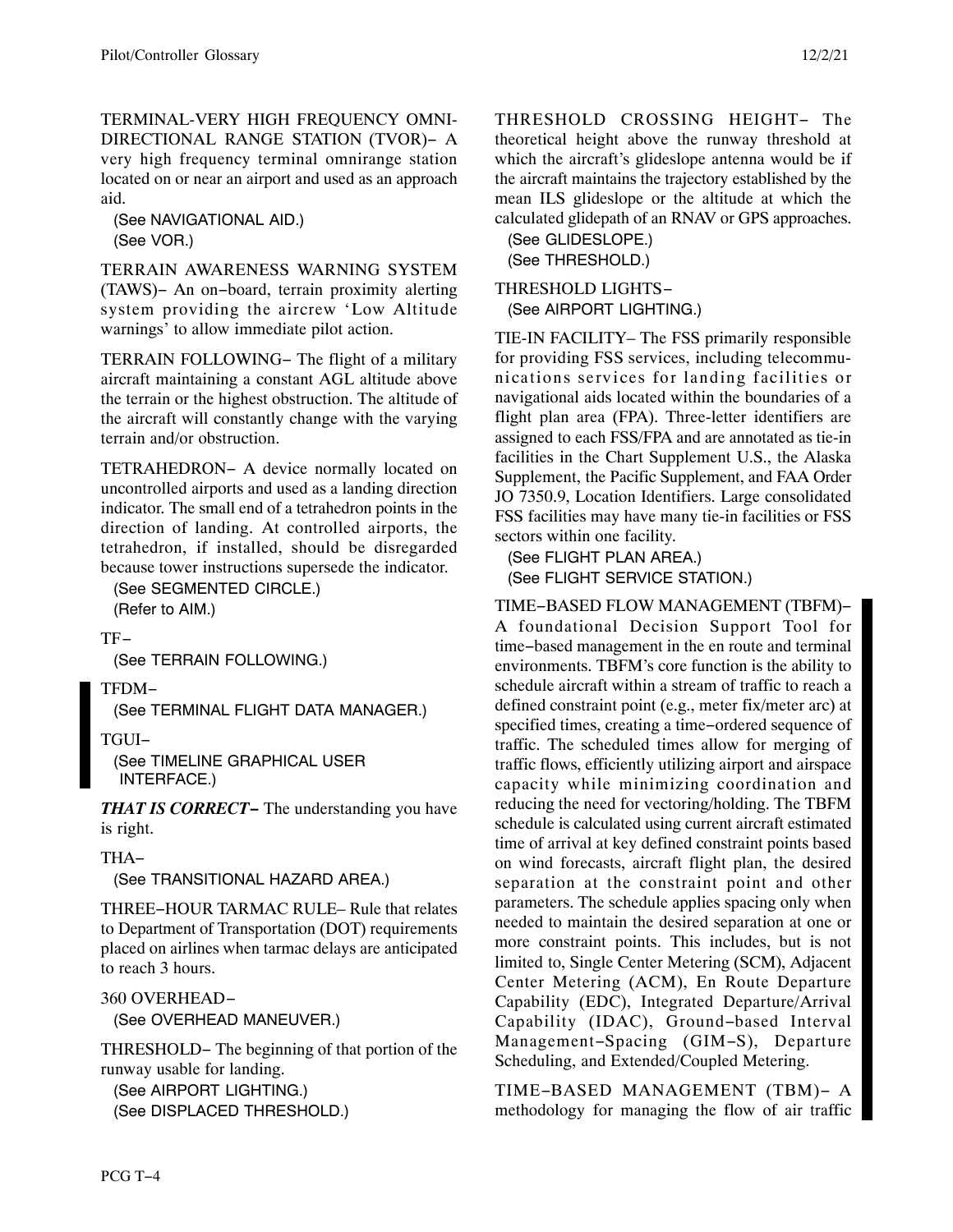an aircraft. TBM applies time to manage and condition air traffic flows to mitigate through the assignment of time at specific points for demand/capacity imbalances and enhance efficiency and predictability of the NAS. Where implemented, TBM tools will be used to manage traffic even during periods when demand does not exceed capacity. This will sustain operational predictability and assure the regional/national strategic plan is maintained. TBM uses capabilities within TFMS, TBFM, and TFDM. These programs are designed to achieve a specified interval between aircraft. Different types of programs accommodate different phases of flight.

TIME GROUP- Four digits representing the hour and minutes from the Coordinated Universal Time (UTC) clock. FAA uses UTC for all operations. The term "ZULU" may be used to denote UTC. The word "local" or the time zone equivalent shall be used to denote local when local time is given during radio and telephone communications. When written, a time zone designator is used to indicate local time; e.g., "0205M" (Mountain). The local time may be based on the 24-hour clock system. The day begins at 0000 and ends at 2359.

TIMELINE GRAPHICAL USER INTERFACE (TGUI)- A TBFM display that uses timelines to display the Estimated Time of Arrival and Scheduled Time of Arrival of each aircraft to specified constraint points. The TGUI can also display pre-departure and scheduled aircraft.

 $TIS-R$ 

(See TRAFFIC INFORMATION SERVICE-BROADCAST.)

### $TMI-$

(See TRAFFIC MANAGEMENT INITIATIVE.)

TMPA*ï*

(See TRAFFIC MANAGEMENT PROGRAM ALERT.)

# TMU*ï*

(See TRAFFIC MANAGEMENT UNIT.)

### TOD-

(See TOP OF DESCENT.)

### TODA*ï*

(See TAKEOFF DISTANCE AVAILABLE.) (See ICAO term TAKEOFF DISTANCE AVAILABLE.)

TOI-

(See TRACK OF INTEREST.)

TOP ALTITUDE- In reference to SID published altitude restrictions, the charted "maintain" altitude contained in the procedure description or assigned by ATC.

TOP OF DESCENT (TOD)– The point at which an aircraft begins the initial descent.

### TORA*ï*

(See TAKEOFF RUN AVAILABLE.) (See ICAO term TAKEOFF RUN AVAILABLE.)

 exhaust pipe or stack of a reciprocating aircraft TORCHING– The burning of fuel at the end of an engine, the result of an excessive richness in the fuel air mixture.

TOS-

(See TRAJECTORY OPTIONS SET)

 destination aerodrome. For VFR flights, the TOTAL ESTIMATED ELAPSED TIME [ICAO]-For IFR flights, the estimated time required from takeoff to arrive over that designated point, defined by reference to navigation aids, from which it is intended that an instrument approach procedure will be commenced, or, if no navigation aid is associated with the destination aerodrome, to arrive over the estimated time required from takeoff to arrive over the destination aerodrome.

(See ICAO term ESTIMATED ELAPSED TIME.)

TOUCH-AND-GO- An operation by an aircraft that lands and departs on a runway without stopping or exiting the runway.

### TOUCH-AND-GO LANDING*ï* (See TOUCH-AND-GO.)

#### TOUCHDOWN-

 **a.** The point at which an aircraft first makes contact with the landing surface.

**b.** Concerning a precision radar approach (PAR), it is the point where the glide path intercepts the landing surface.

(See ICAO term TOUCHDOWN.)

TOUCHDOWN [ICAO]– The point where the nominal glide path intercepts the runway.

Note: Touchdown as defined above is only a datum and is not necessarily the actual point at which the aircraft will touch the runway.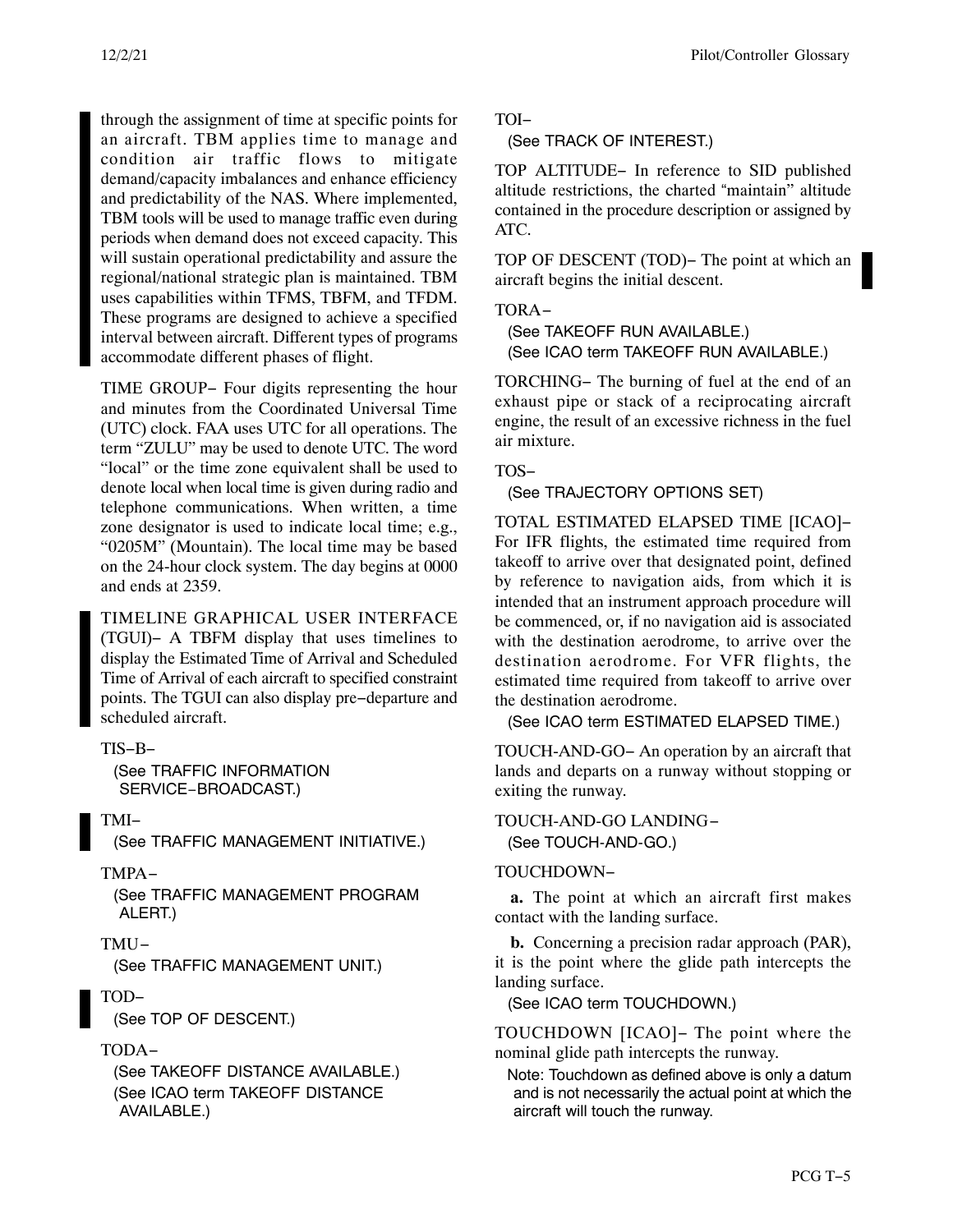TOUCHDOWN RVR*ï* (See VISIBILITY.)

TOUCHDOWN ZONE– The first 3,000 feet of the runway beginning at the threshold. The area is used for determination of Touchdown Zone Elevation in the development of straight-in landing minimums for instrument approaches.

(See ICAO term TOUCHDOWN ZONE.)

TOUCHDOWN ZONE [ICAO]- The portion of a runway, beyond the threshold, where it is intended landing aircraft first contact the runway.

 TDZE is indicated on the instrument approach TOUCHDOWN ZONE ELEVATION- The highest elevation in the first 3,000 feet of the landing surface. procedure chart when straight-in landing minimums are authorized.

(See TOUCHDOWN ZONE.)

### TOUCHDOWN ZONE LIGHTING*ï* (See AIRPORT LIGHTING.)

 vicinity of an airport or on the movement area. TOWER- A terminal facility that uses air/ground communications, visual signaling, and other devices to provide ATC services to aircraft operating in the Authorizes aircraft to land or takeoff at the airport controlled by the tower or to transit the Class D airspace area regardless of flight plan or weather conditions (IFR or VFR). A tower may also provide approach control services (radar or nonradar).

(See AIRPORT TRAFFIC CONTROL SERVICE.) (See APPROACH CONTROL FACILITY.) (See APPROACH CONTROL SERVICE.) (See MOVEMENT AREA.) (See TOWER EN ROUTE CONTROL SERVICE.) (See ICAO term AERODROME CONTROL TOWER.) (Refer to AIM.)

 control of IFR en route traffic within delegated TOWER EN ROUTE CONTROL SERVICE- The airspace between two or more adjacent approach control facilities. This service is designed to expedite traffic and reduce control and pilot communication requirements.

TOWER TO TOWER*ï* (See TOWER EN ROUTE CONTROL SERVICE.)

TRACEABLE PRESSURE STANDARD-The facility station pressure instrument, with certification/calibration traceable to the National Institute of Standards and Technology. Traceable pressure standards may be mercurial barometers, commissioned ASOS or dual transducer AWOS, or portable pressure standards or DASI.

TRACK– The actual flight path of an aircraft over the surface of the earth.

(See COURSE.) (See FLIGHT PATH.) (See ROUTE.) (See ICAO term TRACK.)

 $TRACK$   $[ICAO]$  The projection on the earth's which path at any point is usually expressed in surface of the path of an aircraft, the direction of degrees from North (True, Magnetic, or Grid).

TRACK OF INTEREST (TOI)- Displayed data representing an airborne object that threatens or has the potential to threaten North America or National Security. Indicators may include, but are not limited to: noncompliance with air traffic control instructions or aviation regulations; extended loss of communications; unusual transmissions or unusual flight behavior; unauthorized intrusion into controlled airspace or an ADIZ; noncompliance with issued flight restrictions/security procedures; or unlawful interference with airborne flight crews, up to and including hijack. In certain circumstances, an object may become a TOI based on specific and credible intelligence pertaining to that particular aircraft/ object, its passengers, or its cargo.

 will normally be considered resolved when: the aircraft/object is no longer airborne; the aircraft procedures; radio contact is re-established and authorized control of the aircraft is verified; the TRACK OF INTEREST RESOLUTION- A TOI complies with air traffic control instructions, aviation regulations, and/or issued flight restrictions/security aircraft is intercepted and intent is verified to be nonthreatening/nonhostile; TOI was identified based on specific and credible intelligence that was later determined to be invalid or unreliable; or displayed data is identified and characterized as invalid*.* 

# *TRAFFICï*

**a.** A term used by a controller to transfer radar identification of an aircraft to another controller for the purpose of coordinating separation action. Traffic is normally issued: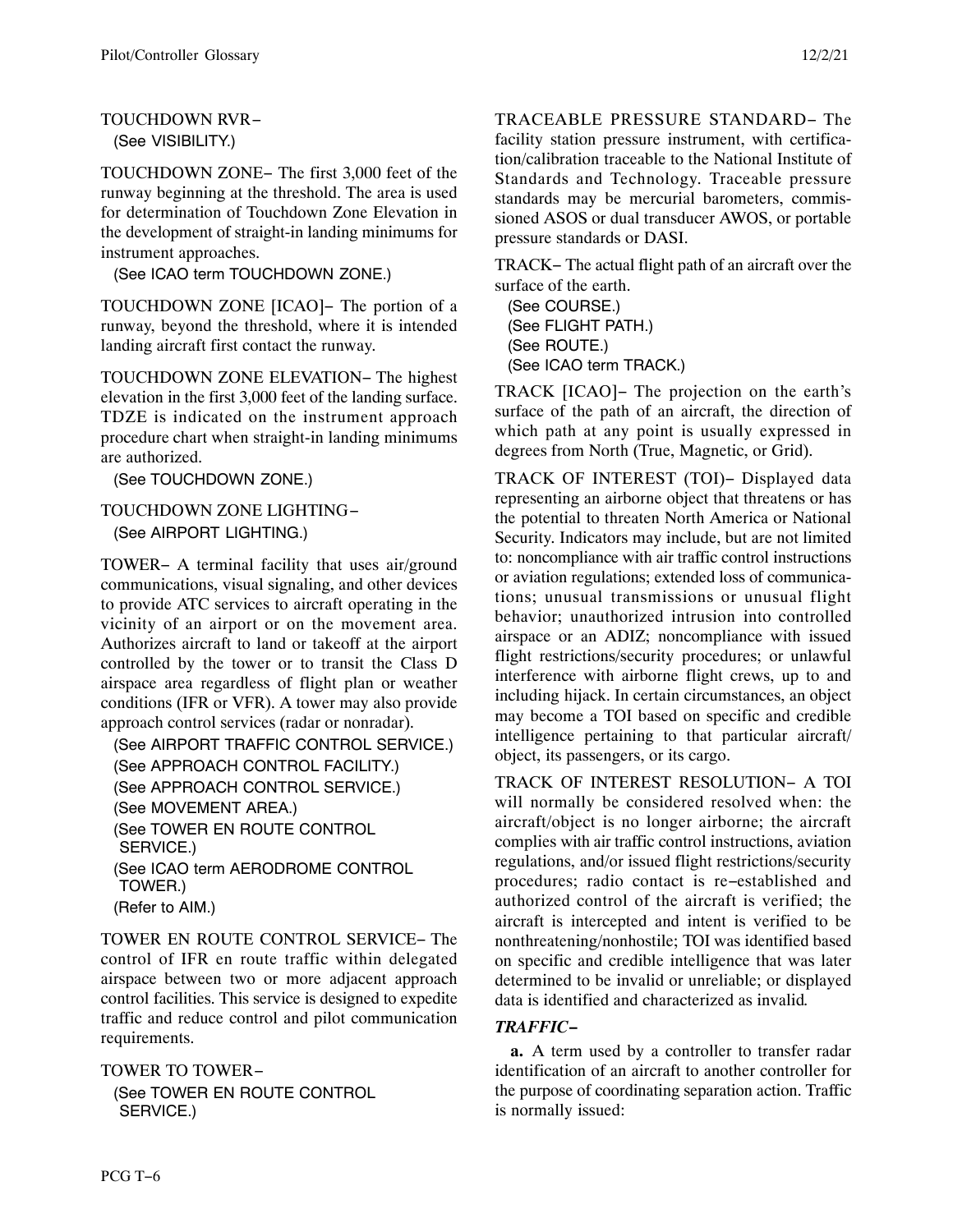- **1.** In response to a handoff or point out,
- **2.** In anticipation of a handoff or point out, or

**3.** In conjunction with a request for control of an aircraft.

**b.** A term used by ATC to refer to one or more aircraft.

 route of flight of their aircraft to warrant their TRAFFIC ADVISORIES – Advisories issued to alert pilots to other known or observed air traffic which may be in such proximity to the position or intended attention. Such advisories may be based on:

**a.** Visual observation.

**b.** Observation of radar identified and nonidentified aircraft targets on an ATC radar display, or

**c.** Verbal reports from pilots or other facilities.

Note 1: The word "traffic" followed by additional information, if known, is used to provide such advisories; e.g., "Traffic, 2 o'clock, one zero miles, southbound, eight thousand."

Note 2: Traffic advisory service will be provided to the extent possible depending on higher priority duties of the controller or other limitations; e.g., radar limitations, volume of traffic, frequency congestion, or controller workload. Radar/ nonradar traffic advisories do not relieve the pilot of his/her responsibility to see and avoid other aircraft. Pilots are cautioned that there are many times when the controller is not able to give traffic advisories concerning all traffic in the aircraft's proximity; in other words, when a pilot requests or is receiving traffic advisories, he/she should not assume that all traffic will be issued.

(Refer to AIM.)

 *TRAFFIC ALERT (aircraft call sign), TURN (left/right) IMMEDIATELY, (climb/descend) AND MAINTAIN (altitude).* 

(See SAFETY ALERT.)

 avoidance system based on radar beacon signals ment. TCAS-I generates traffic advisories only. TRAFFIC ALERT AND COLLISION AVOID-ANCE SYSTEM (TCAS)- An airborne collision which operates independent of ground-based equip-TCAS-II generates traffic advisories, and resolution (collision avoidance) advisories in the vertical plane.

### TRAFFIC INFORMATION*ï*

(See TRAFFIC ADVISORIES.)

CAST (TIS-B)- The broadcast of ATC derived TRAFFIC INFORMATION SERVICE-BROAD-

 both adequate surveillance coverage (radar) and (radar), nearby aircraft that remain within the traffic information to ADS-B equipped (1090ES or UAT) aircraft. The source of this traffic information is derived from ground-based air traffic surveillance sensors, typically from radar targets. TIS-B service will be available throughout the NAS where there are adequate broadcast coverage from ADS-B ground stations. Loss of TIS-B will occur when an aircraft enters an area not covered by the GBT network. If this occurs in an area with adequate surveillance coverage adequate broadcast coverage (ADS-B) area will view the first aircraft. TIS-B may continue when an aircraft enters an area with inadequate surveillance coverage (radar); nearby aircraft that remain within the adequate broadcast coverage (ADS-B) area will not view the first aircraft.

*TRAFFIC IN SIGHT* – Used by pilots to inform a controller that previously issued traffic is in sight. (See NEGATIVE CONTACT.)

(See TRAFFIC ADVISORIES.)

 airspace) or to increase the efficiency of the TRAFFIC MANAGEMENT INITIATIVE (TMI)-Tools used to manage demand with capacity in the National Airspace System (NAS.) TMIs can be used to manage NAS resources (e.g., airports, sectors, operation. TMIs can be either tactical (i.e., short term) or strategic (i.e., long term), depending on the type of TMI and the operational need.

TRAFFIC MANAGEMENT PROGRAM ALERTï A term used in a Notice to Air Missions (NOTAM) issued in conjunction with a special traffic management program to alert pilots to the existence of the program and to refer them to a special traffic management program advisory message for program details. The contraction TMPA is used in NOTAM text.

TRAFFIC MANAGEMENT UNIT- The entity in ARTCCs and designated terminals directly involved in the active management of facility traffic. Usually under the direct supervision of an assistant manager for traffic management.

**TRAFFIC NO FACTOR-** Indicates that the traffic described in a previously issued traffic advisory is no factor.

*TRAFFIC NO LONGER OBSERVED* Indicates that the traffic described in a previously issued traffic advisory is no longer depicted on radar, but may still be a factor.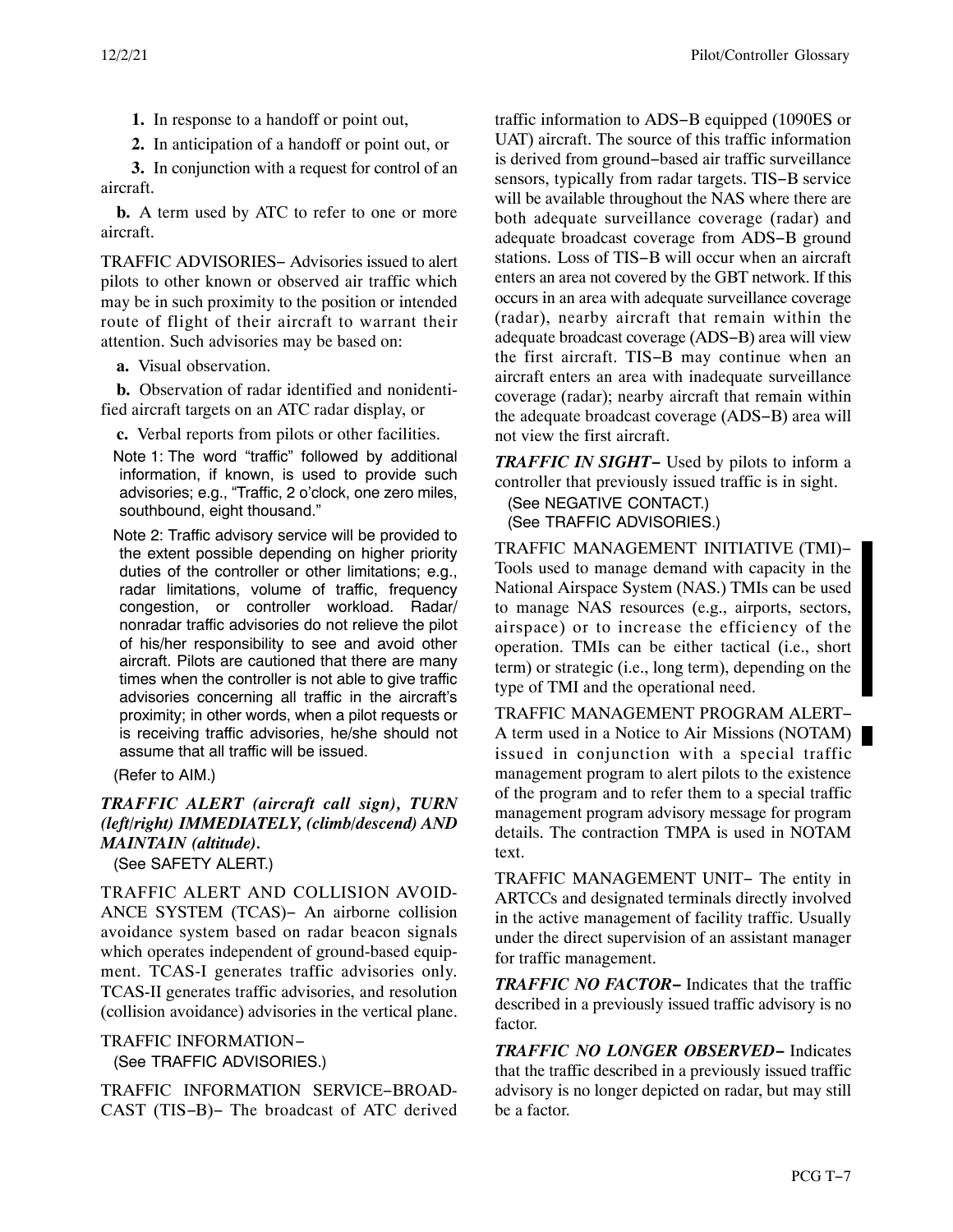TRAFFIC PATTERN- The traffic flow that is traffic pattern are upwind leg, crosswind leg, prescribed for aircraft landing at, taxiing on, or taking off from an airport. The components of a typical downwind leg, base leg, and final approach.

**a.** Upwind Leg- A flight path parallel to the landing runway in the direction of landing.

**b.** Crosswind Leg-A flight path at right angles to the landing runway off its upwind end.

**c.** Downwind Leg– A flight path parallel to the landing runway in the direction opposite to landing. The downwind leg normally extends between the crosswind leg and the base leg.

 normally extends from the downwind leg to the **d.** Base Leg– A flight path at right angles to the landing runway off its approach end. The base leg intersection of the extended runway centerline.

**e.** Final Approach– A flight path in the direction of landing along the extended runway centerline. The final approach normally extends from the base leg to the runway. An aircraft making a straight-in approach VFR is also considered to be on final approach.

(See STRAIGHT-IN APPROACH VFR.) (See TAXI PATTERNS.) (See ICAO term AERODROME TRAFFIC CIRCUIT.) (Refer to 14 CFR Part 91.) (Refer to AIM.)

 over any number of background displays. These geopolitical boundaries. By using the TSD, a coordinator can monitor any number of traffic TRAFFIC SITUATION DISPLAY (TSD)-TSD is a computer system that receives radar track data from all 20 CONUS ARTCCs, organizes this data into a mosaic display, and presents it on a computer screen. The display allows the traffic management coordinator multiple methods of selection and highlighting of individual aircraft or groups of aircraft. The user has the option of superimposing these aircraft positions background options include ARTCC boundaries, any stratum of en route sector boundaries, fixes, airways, military and other special use airspace, airports, and situations or the entire systemwide traffic flows.

TRAJECTORY – A EDST representation of the path an aircraft is predicted to fly based upon a Current Plan or Trial Plan.

(See EN ROUTE DECISION SUPPORT TOOL.)

 ground systems, and the aircraft's ability to fly TRAJECTORY-BASED OPERATIONS (TBO)-An Air Traffic Management method for strategically planning and managing flights throughout the operation by using Time-Based Management (TBM), information exchange between air and trajectories in time and space. Aircraft trajectory is defined in four dimensions – latitude, longitude, altitude, and time.

TRAJECTORY MODELING- The automated process of calculating a trajectory.

 used by the Collaborative Trajectory Options TRAJECTORY OPTIONS SET (TOS)- A TOS is an electronic message, submitted by the operator, that is Program (CTOP) to manage the airspace captured in the traffic management program. The TOS will allow the operator to express the route and delay trade-off options that they are willing to accept.

TRANSFER OF CONTROL- That action whereby the responsibility for the separation of an aircraft is transferred from one controller to another.

(See ICAO term TRANSFER OF CONTROL.)

TRANSFER OF CONTROL [ICAO]- Transfer of responsibility for providing air traffic control service.

TRANSFERRING CONTROLLER- A controller/ facility transferring control of an aircraft to another controller/facility.

(See ICAO term TRANSFERRING UNIT/CONTROLLER.)

TRANSFERRING FACILITY*ï* (See TRANSFERRING CONTROLLER.)

TRANSFERRING UNIT/CONTROLLER [ICAO]-Air traffic control unit/air traffic controller in the process of transferring the responsibility for providing air traffic control service to an aircraft to the next air traffic control unit/air traffic controller along the route of flight.

Note: See definition of accepting unit/controller.

TRANSITION– The general term that describes the change from one phase of flight or flight condition to another; e.g., transition from en route flight to the approach or transition from instrument flight to visual flight.

TRANSITION POINT - A point at an adapted number of miles from the vertex at which an arrival aircraft would normally commence descent from its en route altitude. This is the first fix adapted on the arrival speed segments.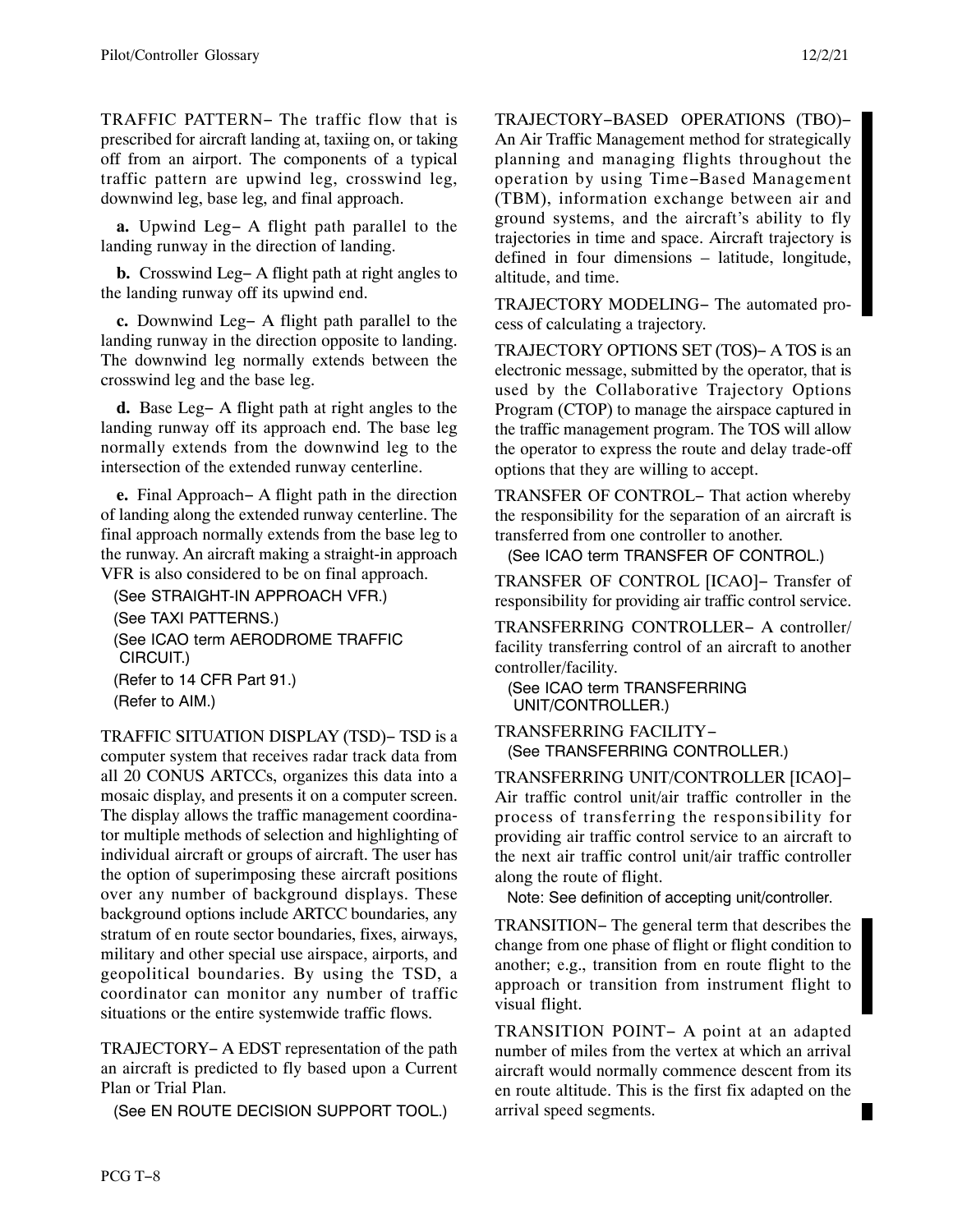TRANSITIONAL AIRSPACE- That portion of controlled airspace wherein aircraft change from one phase of flight or flight condition to another.

 Aircraft Hazard Area within which the flight of TRANSITIONAL HAZARD AREA (THA)- Used by ATC. Airspace normally associated with an aircraft is subject to restrictions.

(See AIRCRAFT HAZARD AREA.) (See CONTINGENCY HAZARD AREA.) (See REFINED HAZARD AREA.)

TRANSMISSOMETER- An apparatus used to determine visibility by measuring the transmission of light through the atmosphere. It is the measurement source for determining runway visual range (RVR).

(See VISIBILITY.)

 sion from one station to other stations in called stations may be able to receive the *TRANSMITTING IN THE BLIND- A transmis*circumstances where two-way communication cannot be established, but where it is believed that the transmission.

TRANSPONDER- The airborne radar beacon receiver/transmitter portion of the Air Traffic Control Radar Beacon System (ATCRBS) which automatically receives radio signals from interrogators on the ground, and selectively replies with a specific reply pulse or pulse group only to those interrogations being received on the mode to which it is set to respond.

(See INTERROGATOR.) (See ICAO term TRANSPONDER.) (Refer to AIM.)

 which will generate a reply signal upon proper TRANSPONDER [ICAO]- A receiver/transmitter interrogation; the interrogation and reply being on different frequencies.

TRANSPONDER CODES*ï*

(See CODES.)

TRANSPONDER OBSERVED - Phraseology used to inform a VFR pilot the aircraft's assigned beacon code and position have been observed. Specifically, this term conveys to a VFR pilot the transponder reply has been observed and its position correlated for transit through the designated area.

TRIAL PLAN- A proposed amendment which utilizes automation to analyze and display potential conflicts along the predicted trajectory of the selected aircraft.

TRSA*ï*

(See TERMINAL RADAR SERVICE AREA.)

TSAS-

(See TERMINAL SEQUENCING AND SPACING.)

TSD-

(See TRAFFIC SITUATION DISPLAY.)

 engine in which the energy of the jet operates a TURBOJET AIRCRAFT- An aircraft having a jet turbine which in turn operates the air compressor.

 engine in which the energy of the jet operates a TURBOPROP AIRCRAFT- An aircraft having a jet turbine which drives the propeller.

 airspeed with aircraft reaction depending on TURBULENCE- An atmospheric phenomenon that causes changes in aircraft altitude, attitude, and or intensity. Pilots report turbulence intensity according to aircraft's reaction as follows:

**a.** Light – Causes slight, erratic changes in altitude and or attitude (pitch, roll, or yaw).

**b.** Moderate– Similar to Light but of greater but the aircraft remains in positive control at all times. intensity. Changes in altitude and or attitude occur It usually causes variations in indicated airspeed.

**c.** Severe– Causes large, abrupt changes in altitude and or attitude. It usually causes large variations in indicated airspeed. Aircraft may be momentarily out of control.

**d.** Extreme– The aircraft is violently tossed about and is practically impossible to control. It may cause structural damage.

(See CHOP.) (Refer to AIM.)

TURN ANTICIPATION- (maneuver anticipation).

TVOR*ï*

(See TERMINAL-VERY HIGH FREQUENCY OMNIDIRECTIONAL RANGE STATION.)

TWO-WAY RADIO COMMUNICATIONS FAIL-URE-

(See LOST COMMUNICATIONS.)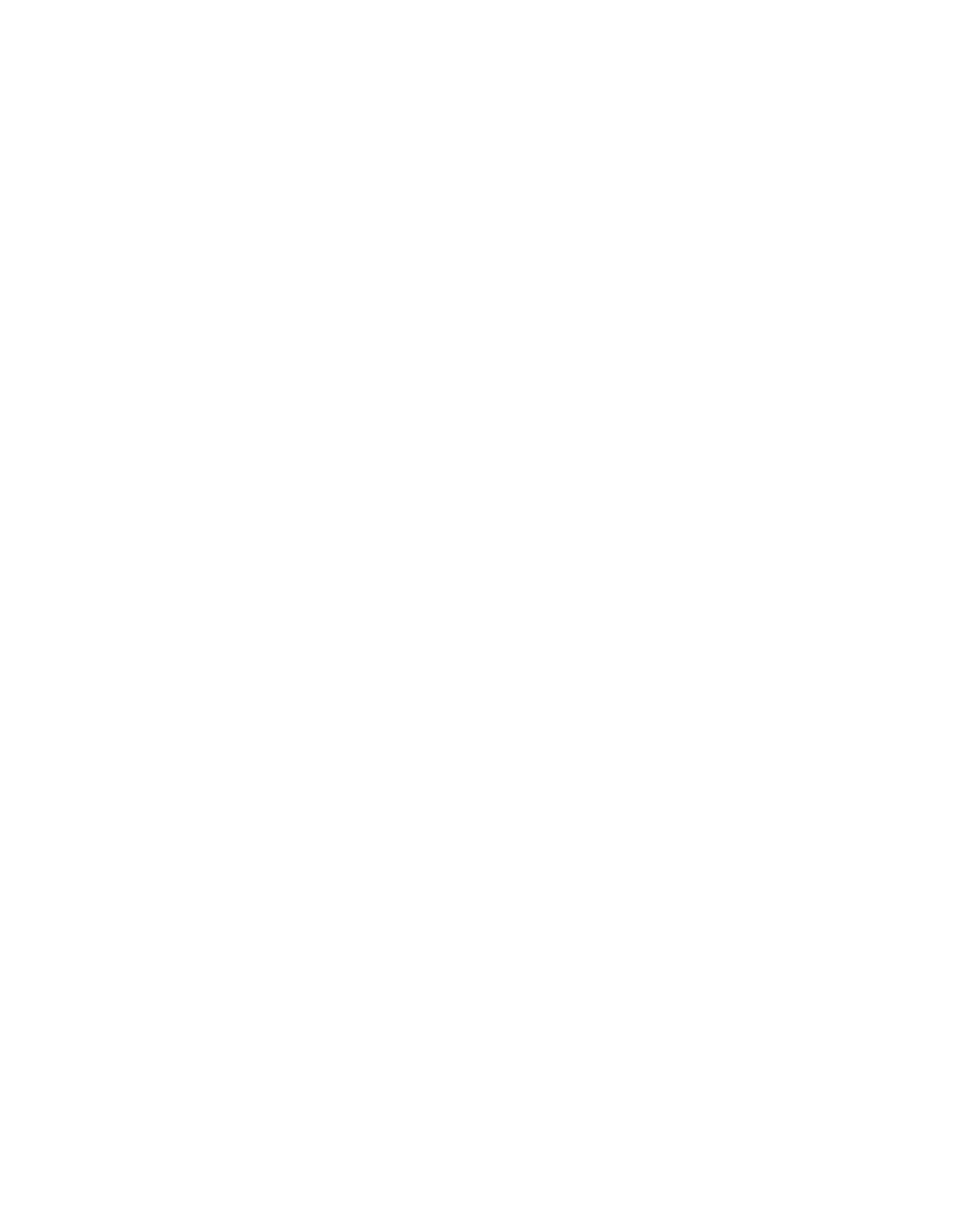# **U**

### $UHF-$

# (See ULTRAHIGH FREQUENCY.)

ULTRAHIGH FREQUENCY (UHF)- The frequency band between 300 and 3,000 MHz. The bank of radio frequencies used for military air/ground voice communications. In some instances this may go as low as 225 MHz and still be referred to as UHF.

 airworthiness certificate, or pilot certification. ULTRALIGHT VEHICLE- A single-occupant aeronautical vehicle operated for sport or recreational purposes which does not require FAA registration, an Operation of an ultralight vehicle in certain airspace requires authorization from ATC.

(Refer to 14 CFR Part 103.)

*UNABLE*- Indicates inability to comply with a specific instruction, request, or clearance.

UNASSOCIATED- A radar target that does not display a data block with flight identification and altitude information.

(See ASSOCIATED.)

UNCONTROLLED AIRSPACE- Airspace in which aircraft are not subject to controlled airspace (Class A, B, C, D, or E) separation criteria.

UNDER THE HOOD- Indicates that the pilot is using a hood to restrict visibility outside the cockpit while simulating instrument flight. An appropriately rated pilot is required in the other control seat while this operation is being conducted.

(Refer to 14 CFR Part 91.)

 tags, which are still being rescheduled by the UNFROZEN– The Scheduled Time of Arrival (STA) time-based flow management (TBFM) calculations. The aircraft will remain unfrozen until the time the corresponding estimated time of arrival (ETA) tag passes the preset freeze horizon for that aircraft's stream class. At this point the automatic rescheduling will stop, and the STA becomes "frozen."

UNICOM- A nongovernment communication facility which may provide airport information at certain airports. Locations and frequencies of UNICOMs are shown on aeronautical charts and publications.

(See CHART SUPPLEMENT U.S.) (Refer to AIM.)

 pilot. This device can be any type of airplane, aircraft, gliders, and unmanned rockets are not UNMANNED AIRCRAFT (UA)- A device used or intended to be used for flight that has no onboard helicopter, airship, or powered-lift aircraft. Unmanned free balloons, moored balloons, tethered considered to be a UA.

 to safe operations, which may include control support equipment, payloads, flight termination UNMANNED AIRCRAFT SYSTEM (UAS)- An unmanned aircraft and its associated elements related stations (ground, ship, or air based), control links, systems, and launch/recovery equipment. It consists of three elements: unmanned aircraft, control station, and data link.

 beyond the segments of an instrument approach UNPUBLISHED ROUTE- A route for which no minimum altitude is published or charted for pilot use. It may include a direct route between NAVAIDs, a radial, a radar vector, or a final approach course procedure.

(See PUBLISHED ROUTE.) (See ROUTE.)

UNRELIABLE (GPS/WAAS)- An advisory to pilots indicating the expected level of service of the GPS and/or WAAS may not be available. Pilots must then determine the adequacy of the signal for desired use.

UNSERVICEABLE (U/S) (See OUT OF SERVICE/UNSERVICEABLE.)

UPWIND LEG-

(See TRAFFIC PATTERN.)

 $URGENCY-$  A condition of being concerned about safety and of requiring timely but not immediate assistance; a potential distress condition.

(See ICAO term URGENCY.)

 board or in sight, but which does not require URGENCY  $[ICAO]$ - A condition concerning the safety of an aircraft or other vehicle, or of person on immediate assistance.

USAFIB-

(See ARMY AVIATION FLIGHT INFORMATION BULLETIN.)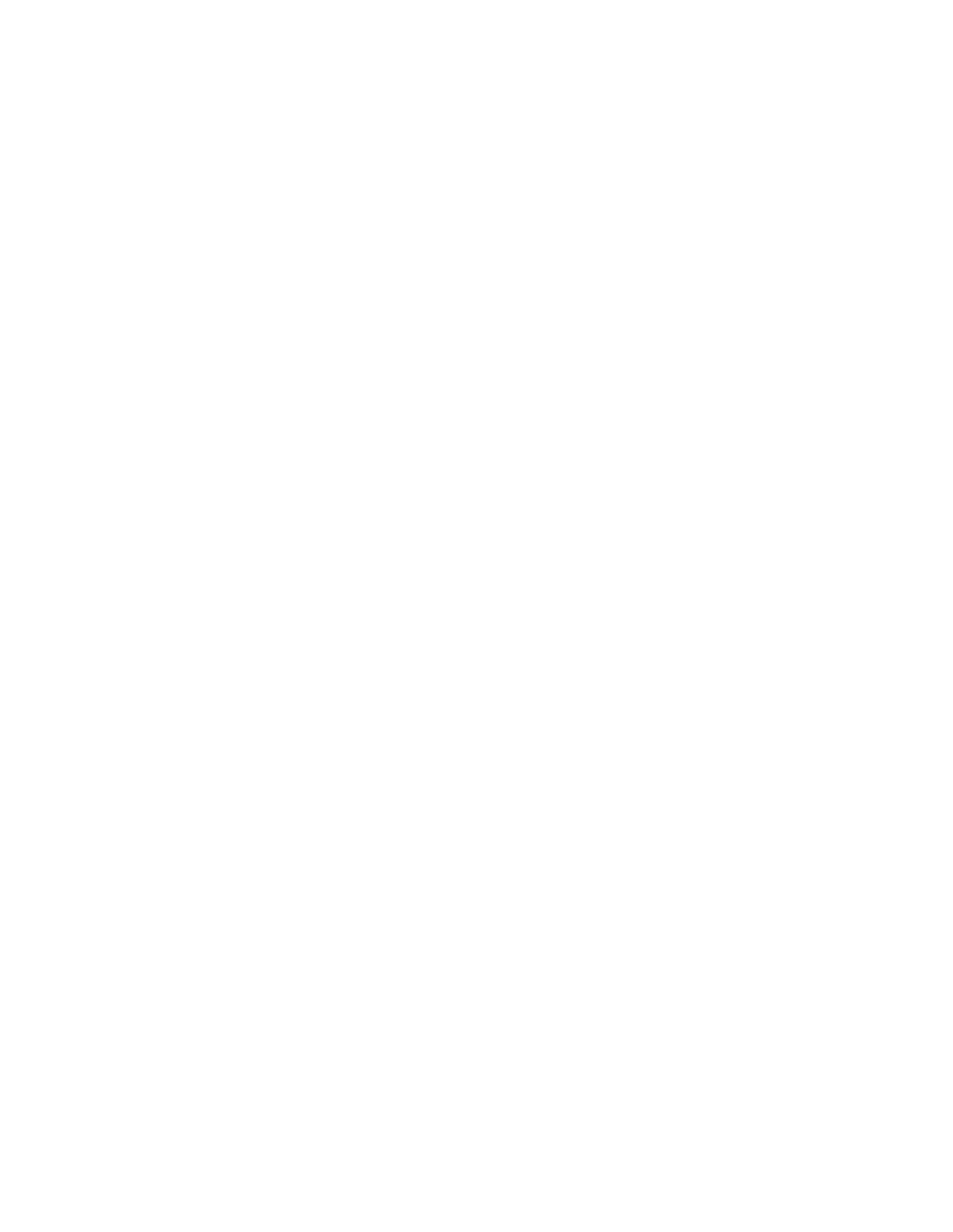# **V**

VASI-

(See VISUAL APPROACH SLOPE INDICATOR.)

 $VCOA-$ 

(See VISUAL CLIMB OVER AIRPORT.)

 $VDP-$ 

(See VISUAL DESCENT POINT.)

VECTOR – A heading issued to an aircraft to provide navigational guidance by radar.

(See ICAO term RADAR VECTORING.)

*VERIFY*- Request confirmation of information; e.g., "verify assigned altitude."

 relayed through an FSS, dispatcher, or by other *VERIFY SPECIFIC DIRECTION OF TAKEOFF (OR TURNS AFTER TAKEOFF)* – Used by ATC to ascertain an aircraft's direction of takeoff and/or direction of turn after takeoff. It is normally used for IFR departures from an airport not having a control tower. When direct communication with the pilot is not possible, the request and information may be means.

(See IFR TAKEOFF MINIMUMS AND DEPARTURE PROCEDURES.)

VERTICAL NAVIGATION (VNAV)– A function of area navigation (RNAV) equipment which calculates, displays, and provides vertical guidance to a profile or path.

VERTICAL SEPARATION- Separation between aircraft expressed in units of vertical distance.

(See SEPARATION.)

 VERTICAL TAKEOFF AND LANDING AIR- $CRAFT (VTOL)$ – Aircraft capable of vertical climbs and/or descents and of using very short runways or small areas for takeoff and landings. These aircraft include, but are not limited to, helicopters.

(See SHORT TAKEOFF AND LANDING AIRCRAFT.)

 108 to 118 MHz, are used for certain NAVAIDs; 118 to 136 MHz are used for civil air/ground voice VERY HIGH FREQUENCY (VHF)- The frequency band between 30 and 300 MHz. Portions of this band, communications. Other frequencies in this band are used for purposes not related to air traffic control.

### VERY HIGH FREQUENCY OMNIDIRECTION-AL RANGE STATION-

(See VOR.)

VERY LOW FREQUENCY (VLF)– The frequency band between 3 and 30 kHz.

 $VFR-$ 

(See VISUAL FLIGHT RULES.)

VFR AIRCRAFT- An aircraft conducting flight in accordance with visual flight rules.

(See VISUAL FLIGHT RULES.)

 flight rules. The term may be used as an ATC *VFR CONDITIONS* – Weather conditions equal to or better than the minimum for flight under visual clearance/instruction only when:

**a.** An IFR aircraft requests a climb/descent in VFR conditions.

**b.** The clearance will result in noise abatement benefits where part of the IFR departure route does not conform to an FAA approved noise abatement route or altitude.

 **c.** A pilot has requested a practice instrument approach and is not on an IFR flight plan.

Note: All pilots receiving this authorization must comply with the VFR visibility and distance from cloud criteria in 14 CFR Part 91. Use of the term does not relieve controllers of their responsibility to separate aircraft in Class B and Class C airspace or TRSAs as required by FAA Order JO 7110.65. When used as an ATC clearance/instruction, the term may be abbreviated "VFR;" e.g., "MAINTAIN VFR," "CLIMB/DESCEND VFR," etc.

# VFR FLIGHT-

(See VFR AIRCRAFT.)

 Routes used by the Department of Defense and associated Reserve and Air Guard units for the VFR MILITARY TRAINING ROUTES (VR)ï purpose of conducting low-altitude navigation and tactical training under VFR below 10,000 feet MSL at airspeeds in excess of 250 knots IAS.

 given when the current and/or forecast weather *VFR NOT RECOMMENDED* - An advisory provided by a flight service station to a pilot during a preflight or inflight weather briefing that flight under visual flight rules is not recommended. To be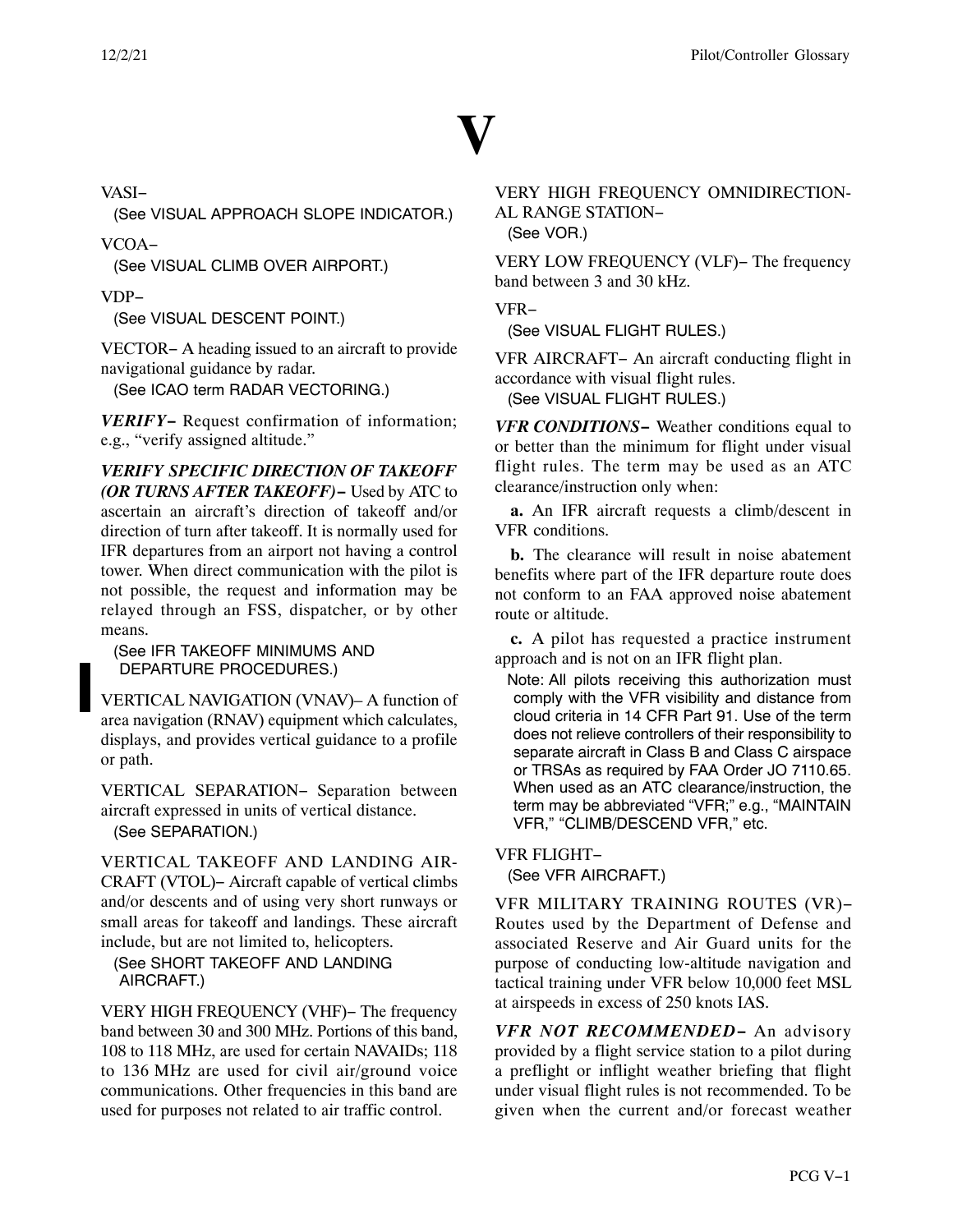conditions are at or below VFR minimums. It does not abrogate the pilot's authority to make his/her own decision.

 aircraft to operate in VFR conditions at any as restricted by ATC). A pilot receiving this *VFR-ON-TOP*- ATC authorization for an IFR appropriate VFR altitude (as specified in 14 CFR and authorization must comply with the VFR visibility, distance from cloud criteria, and the minimum IFR altitudes specified in 14 CFR Part 91. The use of this term does not relieve controllers of their responsibility to separate aircraft in Class B and Class C airspace or TRSAs as required by FAA Order JO 7110.65.

```
VFR TERMINAL AREA CHARTS-
 (See AERONAUTICAL CHART.)
```
VFR WAYPOINT-(See WAYPOINT.)

VHF-

(See VERY HIGH FREQUENCY.)

VHF OMNIDIRECTIONAL RANGE/TACTICAL AIR NAVIGATION-

(See VORTAC.)

 heliports, runway centerline extensions, hospital emergency landing areas, NAVAIDs and fixes, prominent geographic features, map alignment VIDEO MAP- An electronically displayed map on the radar display that may depict data such as airports, reporting points, airway/route centerlines, boundaries, handoff points, special use tracks, obstructions, indicators, range accuracy marks, and/or minimum vectoring altitudes.

VISIBILITY- The ability, as determined by atmospheric conditions and expressed in units of distance, to see and identify prominent unlighted objects by day and prominent lighted objects by night. Visibility is reported as statute miles, hundreds of feet or meters.

(Refer to 14 CFR Part 91.) (Refer to AIM.)

**a.** Flight Visibility– The average forward horizontal distance, from the cockpit of an aircraft in flight, at which prominent unlighted objects may be seen and identified by day and prominent lighted objects may be seen and identified by night.

 bility near the earth's surface as reported by the **b.** Ground Visibility– Prevailing horizontal visi-

 United States National Weather Service or an accredited observer.

c. Prevailing Visibility- The greatest horizontal visibility equaled or exceeded throughout at least half the horizon circle which need not necessarily be continuous.

 feet. RVR, where available, is used in lieu of **d.** Runway Visual Range (RVR)– An instrumentally derived value, based on standard calibrations, that represents the horizontal distance a pilot will see down the runway from the approach end. It is based on the sighting of either high intensity runway lights or on the visual contrast of other targets whichever yields the greater visual range. RVR, in contrast to prevailing or runway visibility, is based on what a pilot in a moving aircraft should see looking down the runway. RVR is horizontal visual range, not slant visual range. It is based on the measurement of a transmissometer made near the touchdown point of the instrument runway and is reported in hundreds of prevailing visibility in determining minimums for a particular runway.

1. Touchdown RVR-The RVR visibility readout values obtained from RVR equipment serving the runway touchdown zone.

**2.** Mid-RVR–The RVR readout values obtained from RVR equipment located midfield of the runway.

**3.** Rollout RVR- The RVR readout values obtained from RVR equipment located nearest the rollout end of the runway.

(See ICAO term FLIGHT VISIBILITY.) (See ICAO term GROUND VISIBILITY.) (See ICAO term RUNWAY VISUAL RANGE.) (See ICAO term VISIBILITY.)

VISIBILITY [ICAO]– The ability, as determined by atmospheric conditions and expressed in units of distance, to see and identify prominent unlighted objects by day and prominent lighted objects by night.

a. Flight Visibility- The visibility forward from the cockpit of an aircraft in flight.

**b.** Ground Visibility- The visibility at an aerodrome as reported by an accredited observer.

 lights delineating the runway or identifying its **c.** Runway Visual Range [RVR]– The range over which the pilot of an aircraft on the centerline of a runway can see the runway surface markings or the centerline.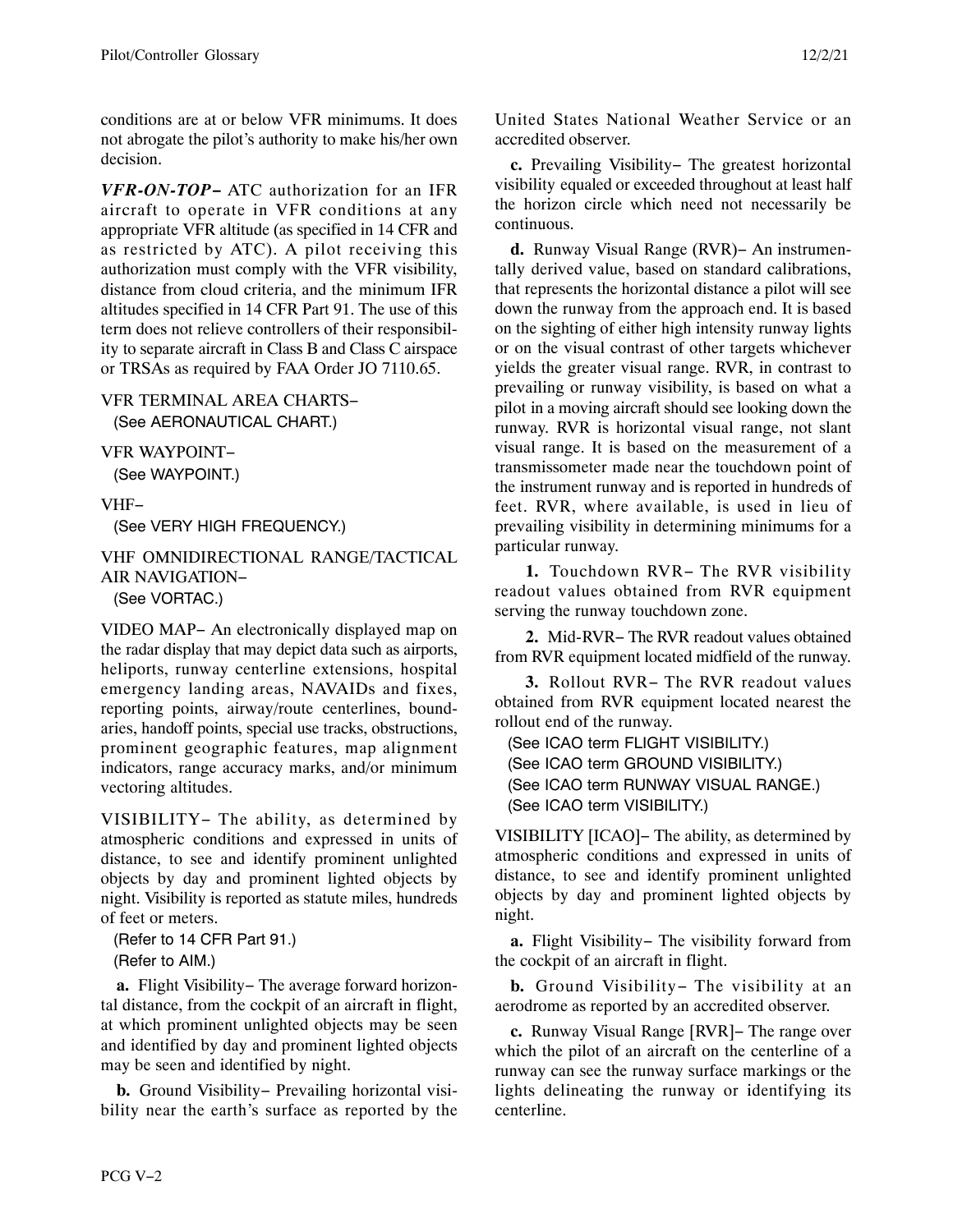VISUAL APPROACH- An approach conducted on an instrument flight rules (IFR) flight plan which authorizes the pilot to proceed visually and clear of clouds to the airport. The pilot must, at all times, have either the airport or the preceding aircraft in sight. This approach must be authorized and under the control of the appropriate air traffic control facility. Reported weather at the airport must be: ceiling at or above 1,000 feet, and visibility of 3 miles or greater.

(See ICAO term VISUAL APPROACH.)

VISUAL APPROACH [ICAO]– An approach by an IFR flight when either part or all of an instrument approach procedure is not completed and the approach is executed in visual reference to terrain.

VISUAL APPROACH SLOPE INDICATOR  $(VASI)$ -

(See AIRPORT LIGHTING.)

 conduct climbing turns over the airport to the Pilots are responsible to advise ATC as early as Procedures' section of the Terminal Procedures VISUAL CLIMB OVER AIRPORT (VCOA)- A departure option for an IFR aircraft, operating in visual meteorological conditions equal to or greater than the specified visibility and ceiling, to visually published "climb-to" altitude from which to proceed with the instrument portion of the departure. VCOA procedures are developed to avoid obstacles greater than 3 statute miles from the departure end of the runway as an alternative to complying with climb gradients greater than 200 feet per nautical mile. possible of the intent to fly the VCOA option prior to departure. These textual procedures are published in the 'Take-Off Minimums and (Obstacle) Departure Publications and/or appear as an option on a Graphic ODP.

(See AIM.)

 runway, or approach lights, or other markings VISUAL DESCENT POINT – A defined point on the final approach course of a nonprecision straight-in approach procedure from which normal descent from the MDA to the runway touchdown point may be commenced, provided the approach threshold of that identifiable with the approach end of that runway are clearly visible to the pilot.

 conditions. The term "VFR" is also used in the VISUAL FLIGHT RULES- Rules that govern the procedures for conducting flight under visual United States to indicate weather conditions that are

equal to or greater than minimum VFR requirements. In addition, it is used by pilots and controllers to indicate type of flight plan.

(See INSTRUMENT FLIGHT RULES.) (See INSTRUMENT METEOROLOGICAL CONDITIONS.) (See VISUAL METEOROLOGICAL CONDITIONS.) (Refer to 14 CFR Part 91.) (Refer to AIM.)

VISUAL HOLDING- The holding of aircraft at selected, prominent geographical fixes which can be easily recognized from the air.

(See HOLDING FIX.)

 Meteorological conditions expressed in terms of VISUAL METEOROLOGICAL CONDITIONSvisibility, distance from cloud, and ceiling equal to or better than specified minima.

(See INSTRUMENT FLIGHT RULES.) (See INSTRUMENT METEOROLOGICAL CONDITIONS.) (See VISUAL FLIGHT RULES.)

VISUAL OBSERVER (VO)– A person who is the remote pilot in command and the person operating the flight controls of the small UAS designated by the remote pilot in command to assist (sUAS) to see and avoid other air traffic or objects aloft or on the ground.

### VISUAL SEGMENT-

(See PUBLISHED INSTRUMENT APPROACH PROCEDURE VISUAL SEGMENT.)

VISUAL SEPARATION- A means employed by ATC to separate aircraft in terminal areas and en route airspace in the NAS. There are two ways to effect this separation:

**a.** The tower controller sees the aircraft involved and issues instructions, as necessary, to ensure that the aircraft avoid each other.

**b.** A pilot sees the other aircraft involved and upon instructions from the controller provides his/her own separation by maneuvering his/her aircraft as necessary to avoid it. This may involve following another aircraft or keeping it in sight until it is no longer a factor.

(See SEE AND AVOID.) (Refer to 14 CFR Part 91.)

 $VI.F-$ 

(See VERY LOW FREQUENCY.)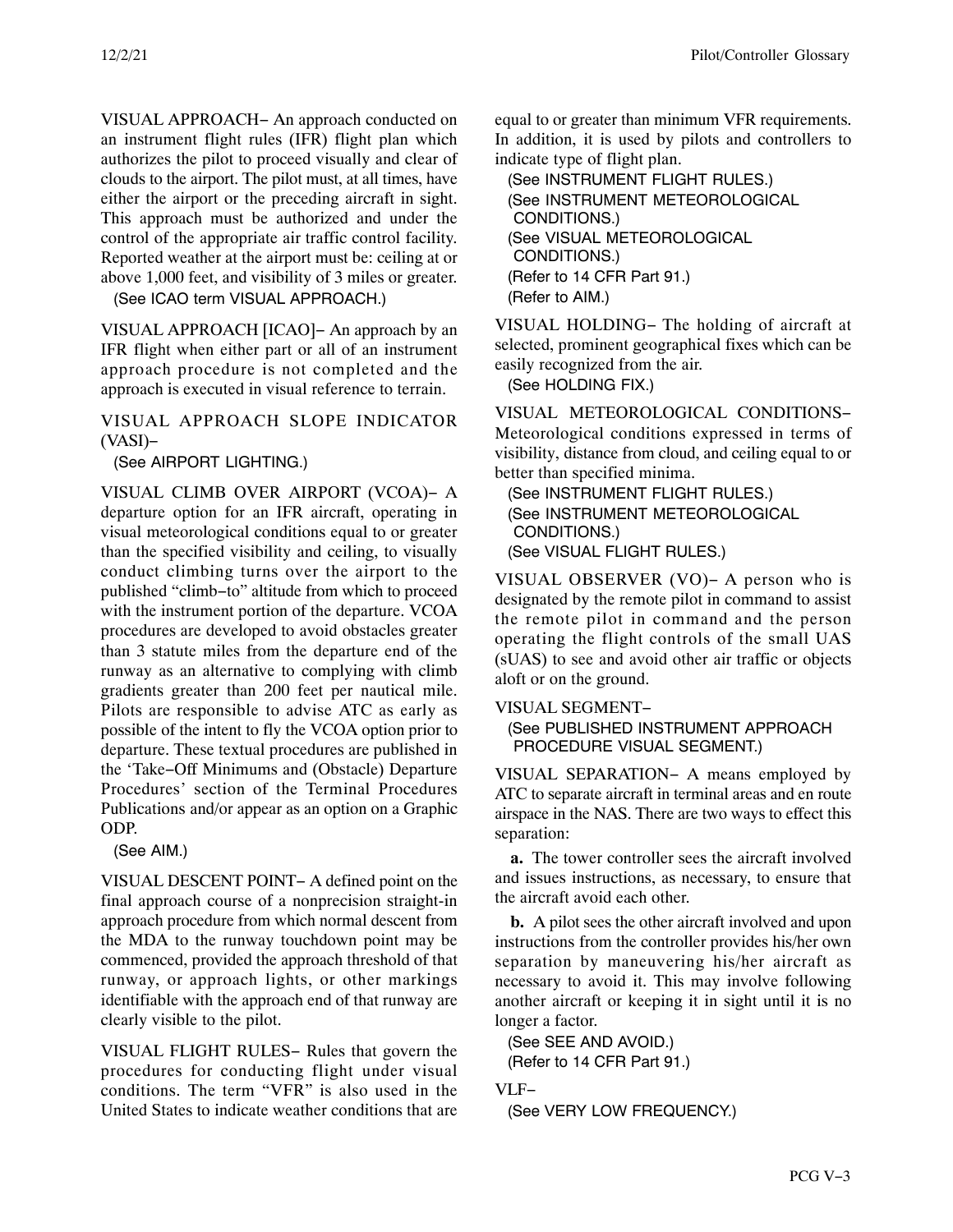### VMC-

(See VISUAL METEOROLOGICAL CONDITIONS.)

VOICE SWITCHING AND CONTROL SYSTEM  $(VSCS)$ – A computer controlled switching system that provides air traffic controllers with all voice circuits (air to ground and ground to ground) necessary for air traffic control.

(Refer to AIM.)

 360 degrees in azimuth, oriented from magnetic VOR- A ground-based electronic navigation aid transmitting very high frequency navigation signals, north. Used as the basis for navigation in the National Airspace System. The VOR periodically identifies itself by Morse Code and may have an additional voice identification feature. Voice features may be used by ATC or FSS for transmitting instructions/information to pilots.

(See NAVIGATIONAL AID.) (Refer to AIM.)

VOR TEST SIGNAL-(See VOT.)

VORTAC- A navigation aid providing VOR azimuth, TACAN azimuth, and TACAN distance measuring equipment (DME) at one site.

(See DISTANCE MEASURING EQUIPMENT.) (See NAVIGATIONAL AID.) (See TACAN.) (See VOR.) (Refer to AIM.)

 movement of an airfoil through the air when generating lift. As an airfoil moves through the wake turbulence and their rotational force is VORTICES- Circular patterns of air created by the atmosphere in sustained flight, an area of area of low pressure is created above it. The air flowing from the high pressure area to the low pressure area around and about the tips of the airfoil tends to roll up into two rapidly rotating vortices, cylindrical in shape. These vortices are the most predominant parts of aircraft dependent upon the wing loading, gross weight, and speed of the generating aircraft. The vortices from medium to super aircraft can be of extremely high velocity and hazardous to smaller aircraft.

(See AIRCRAFT CLASSES.) (See WAKE TURBULENCE.) (Refer to AIM.)

 check VOR receiver accuracy. Some VOTs are VOT- A ground facility which emits a test signal to available to the user while airborne, and others are limited to ground use only.

(See CHART SUPPLEMENT U.S.) (Refer to 14 CFR Part 91.) (Refer to AIM.)

# $VR-$

(See VFR MILITARY TRAINING ROUTES.)

### VSCS-

(See VOICE SWITCHING AND CONTROL SYSTEM.)

### VTOL AIRCRAFT-

(See VERTICAL TAKEOFF AND LANDING AIRCRAFT.)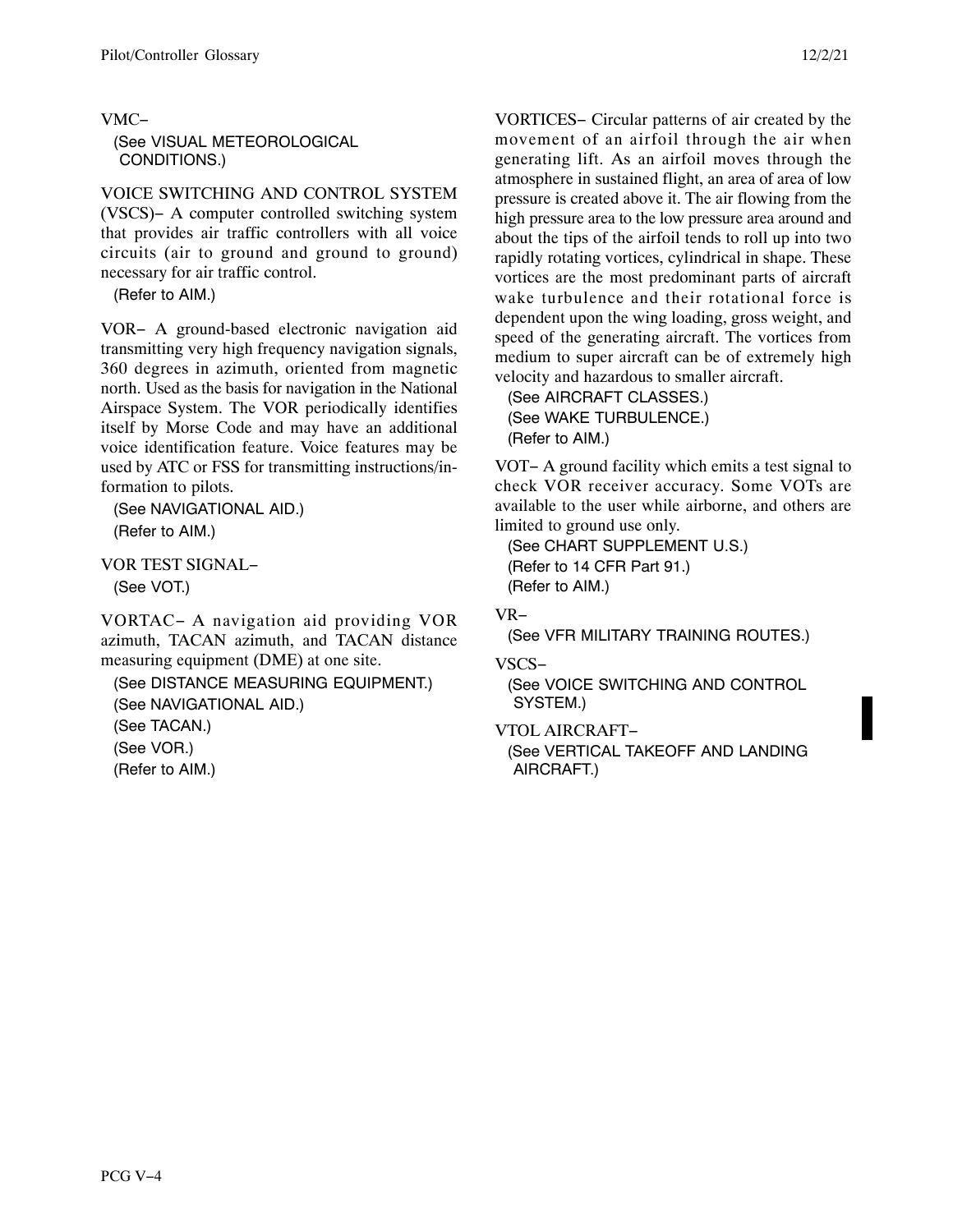# **W**

### WA-

(See AIRMET.) (See WEATHER ADVISORY.)

# WAAS-

(See WIDE-AREA AUGMENTATION SYSTEM.)

 at select airports, which allows reduced wake WAKE RE-CATEGORIZATION (RECAT)- A set of optimized wake separation standards, featuring an increased number of aircraft wake categories, in use intervals.

(See WAKE TURBULENCE.)

WAKE TURBULENCE– A phenomenon that occurs when an aircraft develops lift and forms a pair of counter-rotating vortices.

(See AIRCRAFT CLASSES.) (See VORTICES.) (Refer to AIM.)

WARNING AREA-(See SPECIAL USE AIRSPACE.)

 progress reports, published VFR routes, visual circumnavigating controlled and/or special use WAYPOINT- A predetermined geographical position used for route/instrument approach definition, reporting points or points for transitioning and/or airspace, that is defined relative to a VORTAC station or in terms of latitude/longitude coordinates.

WEATHER ADVISORY- In aviation weather as they affect the operation of air traffic and as forecast practice, an expression of hazardous weather conditions not predicted in the Aviation Surface Forecast, Aviation Cloud Forecast, or area forecast, prepared by the NWS.

```
(See AIRMET.) 
(See SIGMET.)
```
WEATHER RECONNAISSANCE AREA (WRA)-

 published by Notice to Air Missions, which is Weather Reconnaissance Squadron and National A WRA is airspace with defined dimensions and established to support weather reconnaissance/research flights. Air traffic control services are not provided within WRAs. Only participating weather reconnaissance/research aircraft from the 53rd Oceanic and Atmospheric Administration Aircraft

Operations Center are permitted to operate within a WRA. A WRA may only be established in airspace within U.S. Flight Information Regions outside of U.S. territorial airspace.

# *WHEN ABLEï*

 able," the pilot is expected to seek the first **a.** In conjunction with ATC instructions, gives the pilot the latitude to delay compliance until a condition or event has been reconciled. Unlike "pilot discretion," when instructions are prefaced "when opportunity to comply.

**b.** In conjunction with a weather deviation clearance, requires the pilot to determine when he/she is clear of weather, then execute ATC instructions.

**c.** Once a maneuver has been initiated, the pilot is expected to continue until the specifications of the instructions have been met. "When able," should not be used when expeditious compliance is required.

 consisting of the equipment and software which augments the GPS Standard Positioning Service (SPS). The WAAS provides enhanced integrity, GPS SPS. The differential correction function WIDE-AREA AUGMENTATION SYSTEM  $(WAAS)$ – The WAAS is a satellite navigation system accuracy, availability, and continuity over and above provides improved accuracy required for precision approach.

 and C) and Mode S transponders, and ADS-B mined by joint processing of the computed between a reference and the ground WIDE AREA MULTILATERATION (WAM)– A distributed surveillance technology which may utilize any combination of signals from Air Traffic Control Radar Beacon System (ATCRBS) (Modes A transmissions. Multiple geographically dispersed ground sensors measure the time-of-arrival of the transponder messages. Aircraft position is detertime-difference-of-arrival (TDOA) measurements stations' measured time-of-arrival.

WILCO- I have received your message, understand it, and will comply with it.

WIND GRID DISPLAY - A display that presents the latest forecasted wind data overlaid on a map of the ARTCC area. Wind data is automatically entered and updated periodically by transmissions from the